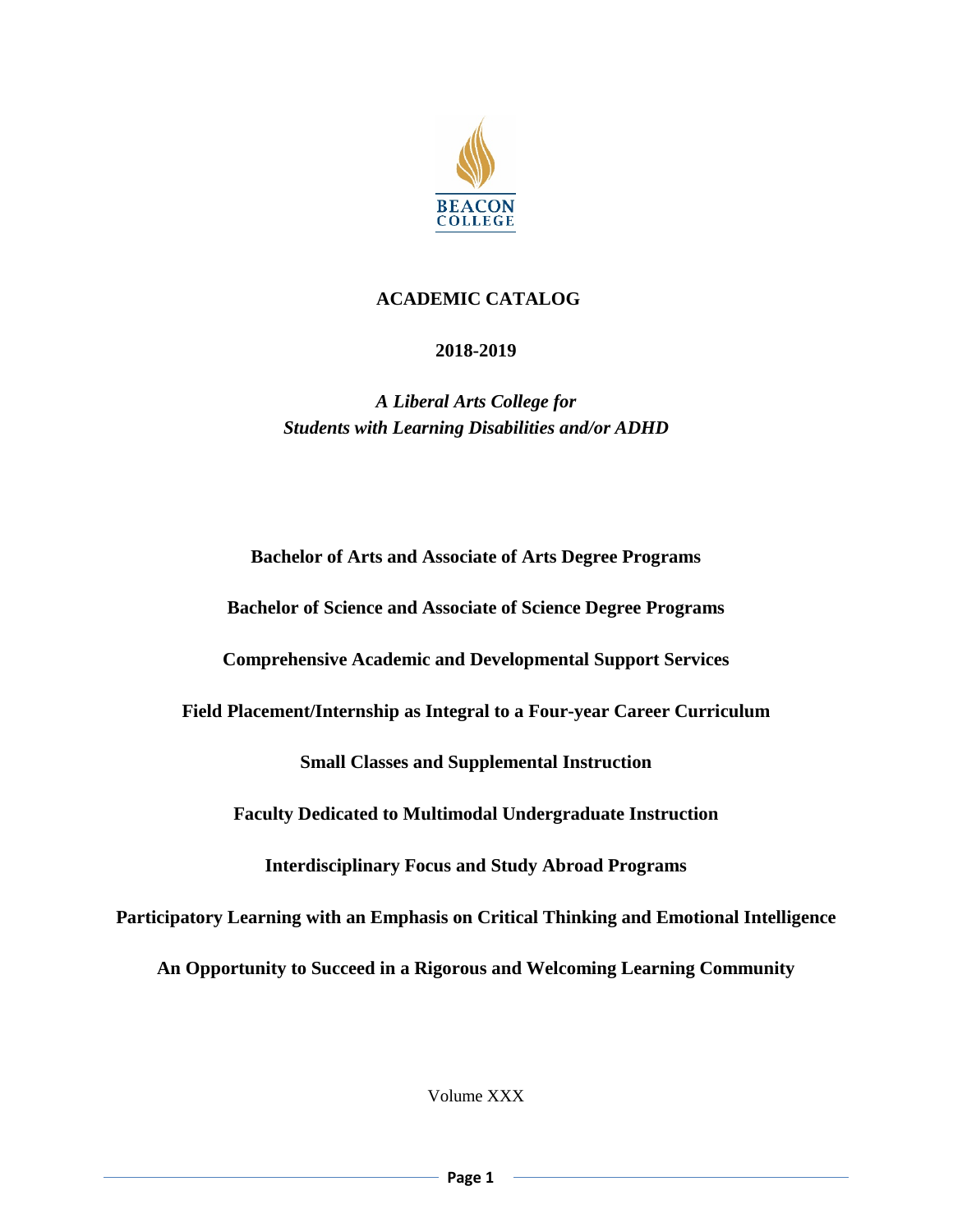# TABLE OF CONTENTS

| COLLEGE STATEMENTS OF MISSION, STRATEGY, VISION AND DEVELOPMENT THEME 8 |  |
|-------------------------------------------------------------------------|--|
|                                                                         |  |
|                                                                         |  |
|                                                                         |  |
|                                                                         |  |
|                                                                         |  |
|                                                                         |  |
|                                                                         |  |
|                                                                         |  |
|                                                                         |  |
|                                                                         |  |
|                                                                         |  |
|                                                                         |  |
|                                                                         |  |
| <b>COLLEGE DIRECTORY</b>                                                |  |
|                                                                         |  |
|                                                                         |  |
|                                                                         |  |
|                                                                         |  |
|                                                                         |  |
|                                                                         |  |
|                                                                         |  |
|                                                                         |  |
|                                                                         |  |
|                                                                         |  |
|                                                                         |  |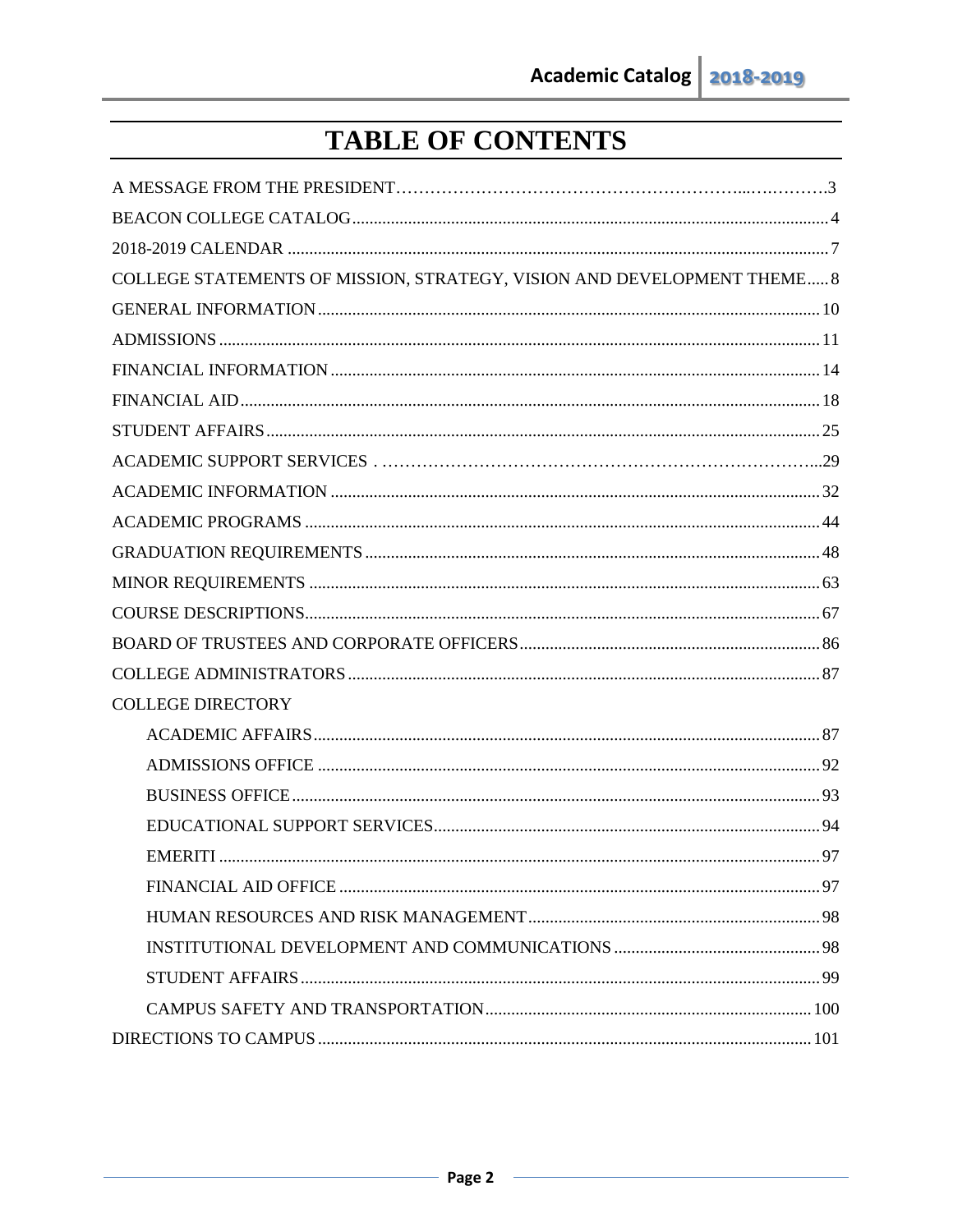

# **A Message from the President**

*"Illumen Vitae Abundantiorem"*

This motto that adorns Beacon College's official seal means, "Illuminating the Life Abundant." It is both a consequential promise and a powerful catalyst for our students and our community.

The College's Academic Catalog provides our students and others interested in the "Beacon experience" with information on the elements and features that make our baccalaureate and twoyear programs both distinct and influential. We are justifiably proud of the community's achievements over the course of our twenty-nine year history, resulting in student outcomes that are unsurpassed in American higher education for students who learn differently.

Our Beacon campus is a true learning laboratory upon and through which our students' personal journeys take shape and unfold in ways unimagined when they first arrived. Our College welcomes and empowers each candidate to pursue the "Life Abundant" – in our formal instructional spaces, in our student residences, throughout our campus, and into the world beyond.

This Academic Catalog affords the reader a glimpse of just how the resources, the high expectations, the collegiate offerings, and the community that we have assembled at Beacon will sustain and motivate students as they commence one of life's greatest adventures: the pursuit of a competitive undergraduate education.

With all good wishes, I remain

Sincerely,

George J. Hagerty

George J. Hagerty President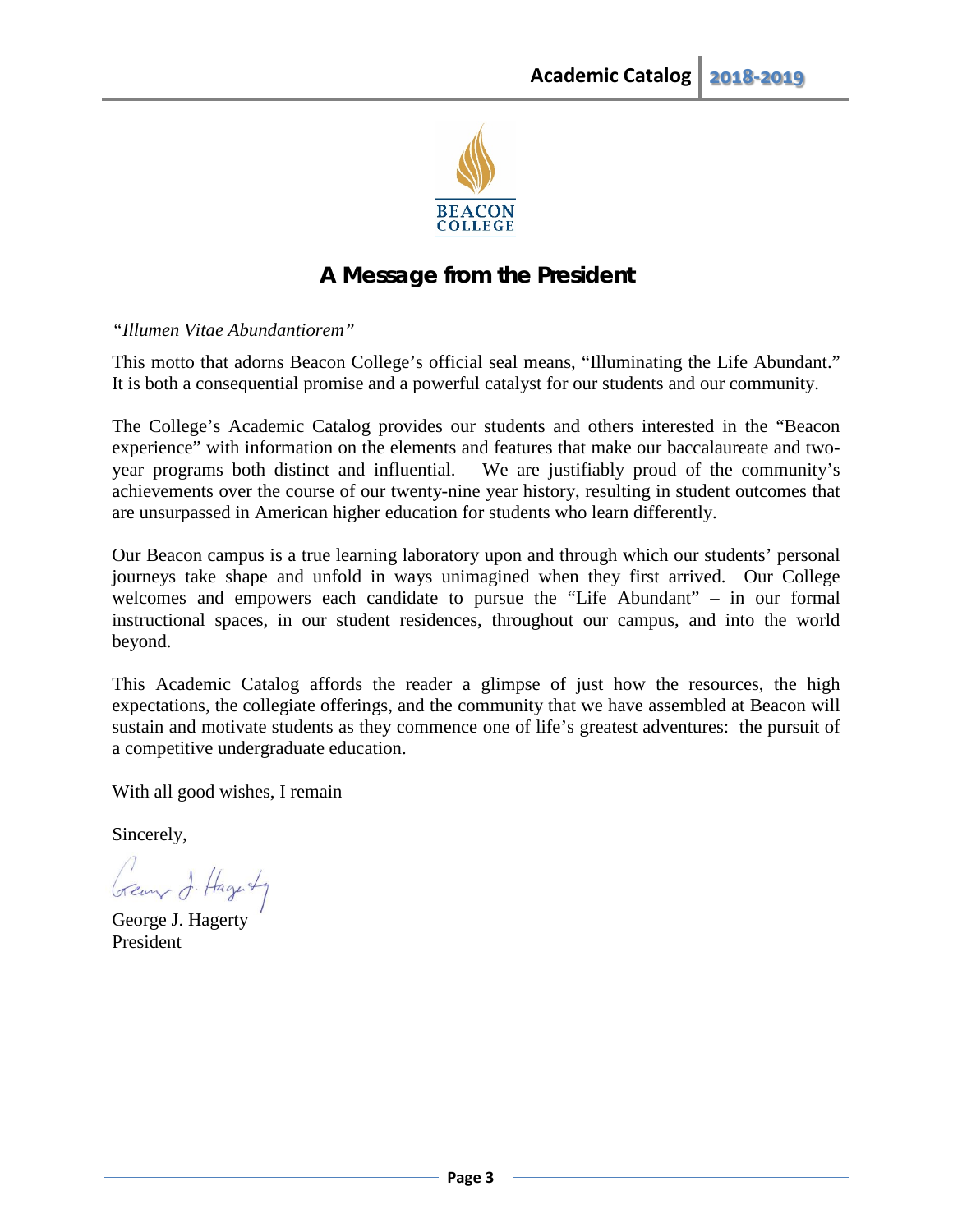# **BEACON COLLEGE CATALOG**

This Catalog was prepared on the basis of the most accurate information available at the time of publication. The statements published in the Catalog should not be regarded as a contract between Beacon College and the student. The College reserves the right to revise information, policies, rules, regulations, course offerings, academic requirements, student life policies, or fees when deemed necessary or desirable by the Institution. Every effort will be made to notify students affected by such changes if these occur. The student is responsible for remaining apprised of all changes.

#### **Disclaimers**

#### **Cost of Attendance**

Cost of Attendance (COA) is an estimate of school-related expenses the student can expect to have for the academic year or semester of enrollment. The COA is composed of the following categories: tuition and fees, books and supplies, room and board, transportation, and some personal expenses. These components are determined by law (i.e. the Higher Education Act of 1965, Section 472) and are intended to cover the educational-related expenses of the student.

## **Financial Aid**

Financial Aid information is available for students and prospective students on our website, [www.beaconcollege.edu/beacon-college-admissions/financial-aid,](http://www.beaconcollege.edu/beacon-college-admissions/financial-aid) and in the Financial Aid Office.

#### **Beacon College Website**

The information found on the Beacon College website is made available as an informational public service by Beacon College. Any references to organizations, commercial products, processes, or services by trade name, trademark, manufacturer, or otherwise, do not necessarily constitute or imply its endorsement or recommendation by Beacon College.

Regarding documents available on the Institution's website, as all information is subject to change, the College makes no warranty of, nor assumes any legal liability or responsibility for the accuracy, or currency of the information contained therein.

The College makes no representation or warranties, expressed or implied, as to the accuracy of any of the material located on other sites, whether accessed via a link, frame, or by staff or student web searching. The College is not responsible for content errors or omissions or for any damage that may be incurred by the user as a result of relying upon information obtained from linked or searched content.

#### **Voter Registration**

Beacon College fully supports and advocates that students register to vote. Voter Registration forms are available in the Office of Student Affairs. Students can also register through the Florida Division of Elections - Department of State website: [http://election.dos.](http://election.dos/)state.fl.us/voter-registration/voter-reg.shtml.

# **Crime Statistics**

The Campus Crime Statistics Report is available in the Office of Campus Safety, located at Campus Tech & Safety Building, and the Office of Admissions, located in the Palmetto Building on campus.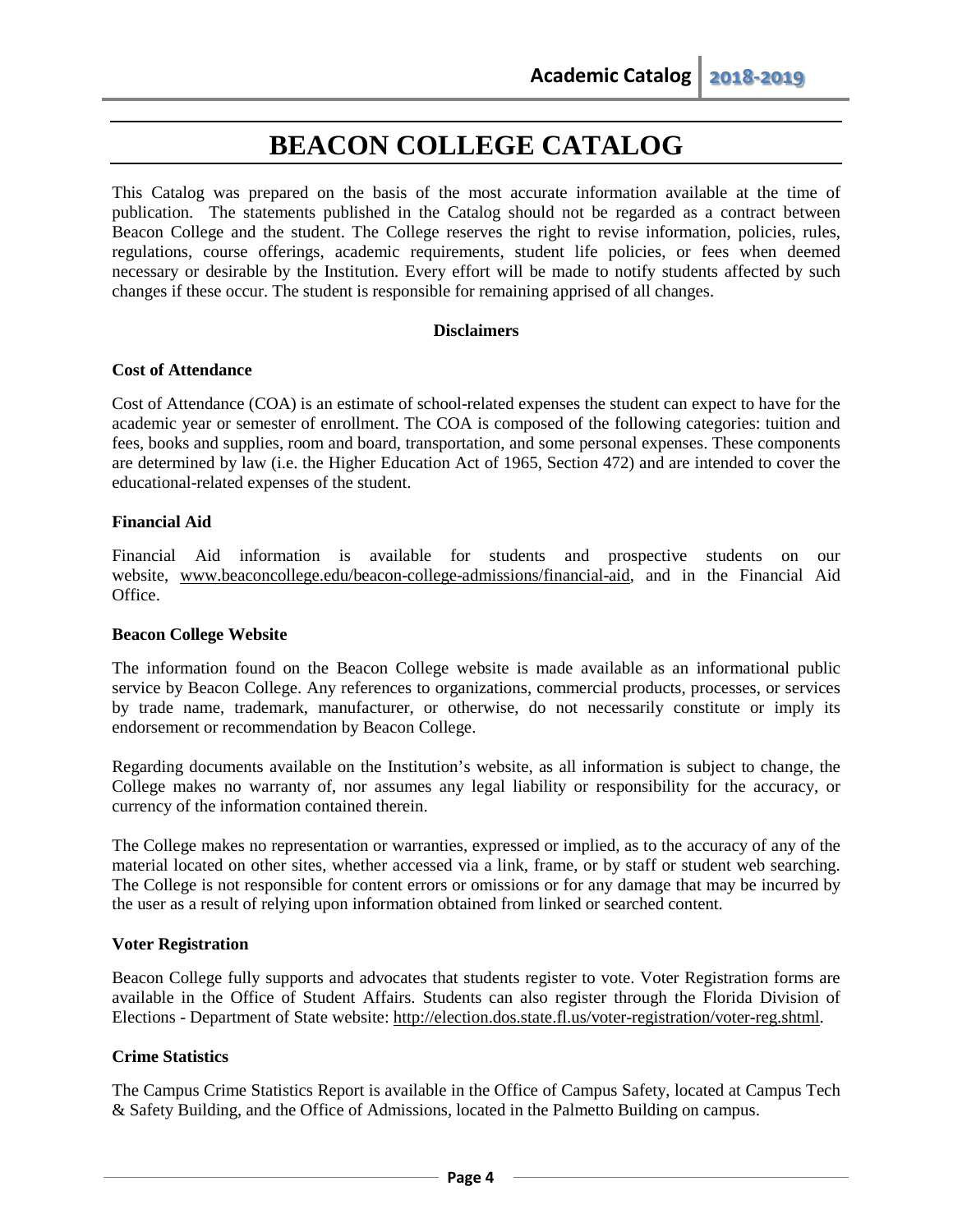# **Accreditation Statement**

Beacon College is accredited by the Southern Association of Colleges and Schools Commission on Colleges (SACSCOC) to award Bachelor and Associate degrees.

The Southern Association of Colleges and Schools is a non-governmental, nationally recognized regional organization whose affiliated institutions include elementary schools through collegiate institutions offering post-graduate instruction.

Accreditation of an institution by SACSCOC indicates that it meets or exceeds criteria for the assessment of institutional quality periodically applied through a peer group review process. An accredited college or university is one which has available the necessary resources to achieve its stated purposes through appropriate educational programs, is substantially doing so, and gives reasonable evidence that it will continue to do so in the foreseeable future. Institutional integrity is also addressed through accreditation.

Accreditation by SACSCOC provides reasonable assurance about the quality of opportunities available to the students who attend the institution.

Inquiries regarding the status of Beacon College's accreditation by SACSCOC should be directed to the Registrar's Officer of the College.

Individuals may also contact:

Southern Association of Colleges and Schools Commission on Colleges 1866 Southern Lane Decatur, Georgia 30033-4097 Tel: 404-679-4500 Website: http://www.sacscoc.org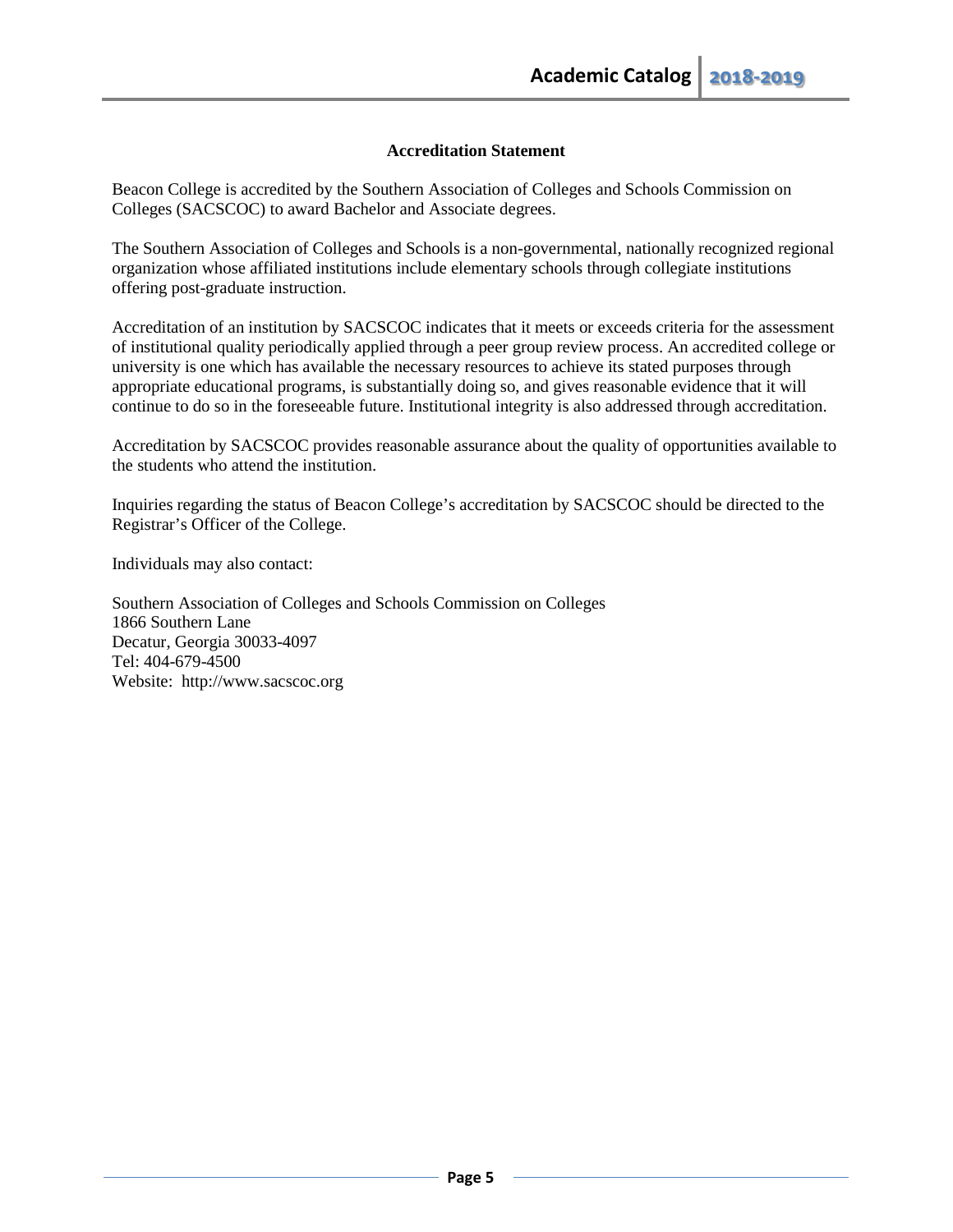#### **Memberships**

American Association of Collegiate Registrars & Admissions Officers American Council on Education American Counseling Association American Library Association American Psychological Association American School Counselor Association Association of Governing Boards Association on Higher Education and Disability Children and Adults with Attention-Deficit/Hyperactivity Disorder College & University Professional Association for Human Resources Council for Advancement and Support of Education Council for Higher Education Accreditation Council of Independent Colleges Florida Association of Colleges and Universities Florida Association of Collegiate Registrars & Admissions Officers Florida Association of Veterans Education Specialists, F.A.V.E.S Florida Association of Student Financial Aid Administrators Florida Association on Higher Education and Disability Florida Library Association Florida School Counselor Association Illinois Association for College Admission Counseling Independent Colleges and Universities of Florida Independent Colleges and Universities Benefits Association International Dyslexia Association International Reading Association International Writing Centers Association Learning Disabilities Association of America NAFSA/Association of International Educators National Academic Advising Association National Association of Student Financial Aid Administrators National Association of College Admissions Counselors: Associate Member National Association of College & University Business Officers National Association of Independent Colleges and Universities National Association of Student Personnel Administrators National Center for Learning Disabilities New England Association for College Admission Counseling Private Colleges and Universities of Florida Society for Human Resource Management Southeastern Writing Center Association Southern Association for College Admission Counseling Southern Association of Colleges and Schools Commission on Colleges Southern Association of Student Employment Student Affairs Administrators in Higher Education Tampa Bay Library Cooperative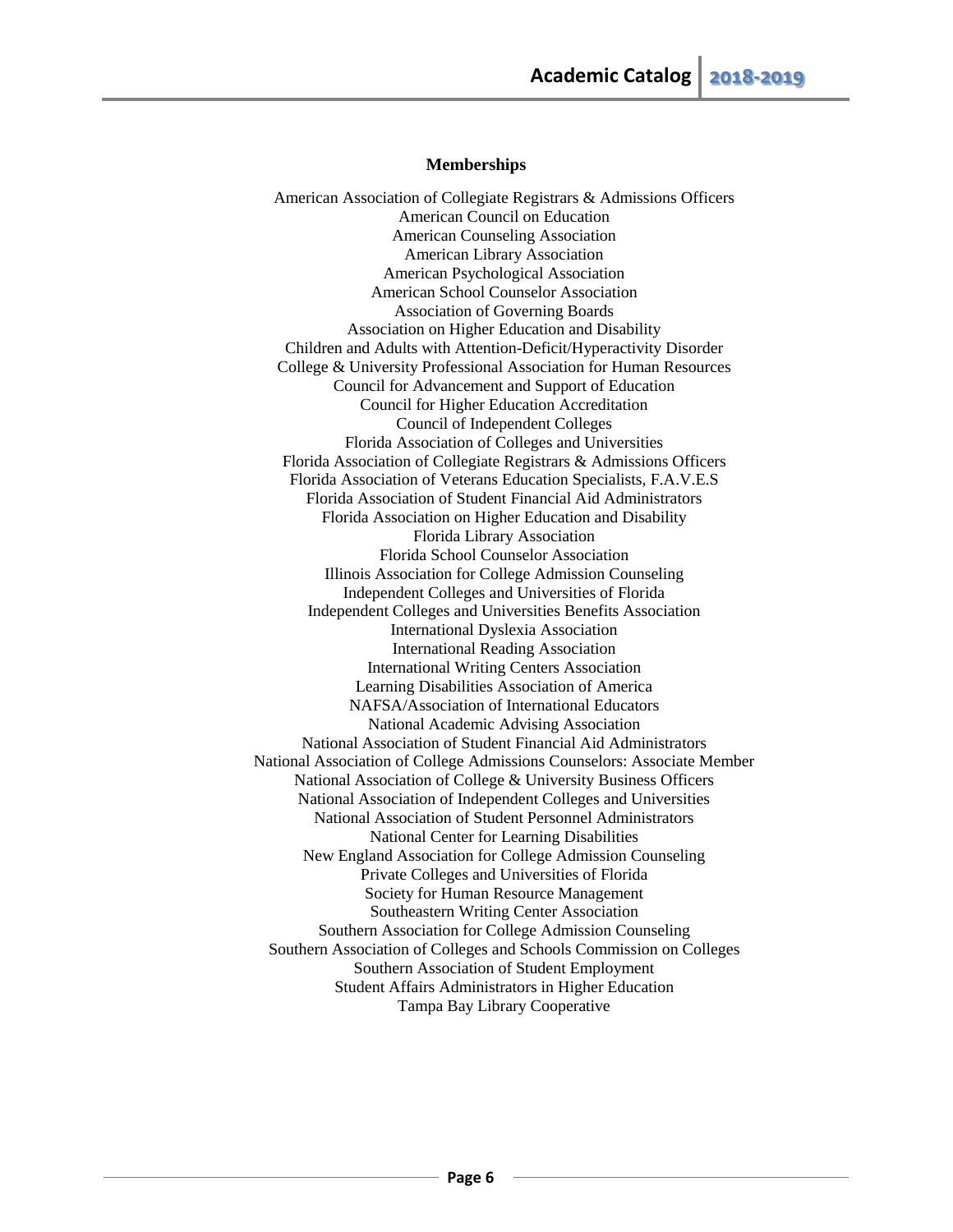January 21 Martin Luther King Jr. Day –

# **2018-2019 CALENDAR**

# **FALL TERM 2018**

# **AUGUST**

| August 17               | New Student Move-In Day           |                         | no classes                         |
|-------------------------|-----------------------------------|-------------------------|------------------------------------|
| August 17               | <b>Opening Convocation</b>        | January 22              | Spring Semester Classes Begin      |
| <b>August 17-19</b>     | <b>New Student Orientation</b>    | January 29              | Last day of Drop/Add Period        |
| <b>August 18-19</b>     | <b>Returning Students Arrive</b>  |                         |                                    |
| August 20               | Fall Semester Classes Begin       | <b>FEBRUARY</b>         |                                    |
| August 27               | Last Day Drop/Add Period          | February 18             | Presidents' Day - no classes       |
|                         |                                   | February 25-28          | Summer Term 2019 Class             |
| SEPTEMBER               |                                   |                         | Registration                       |
| September 3             | Labor Day - no classes            |                         |                                    |
| September 10-12         | Beacon-in-Tuscany Study           | <b>MARCH</b>            |                                    |
|                         | <b>Abroad Orientation</b>         | March 16                | <b>Students Depart for Spring</b>  |
| September 13            | Beacon-in-Tuscany                 |                         | <b>Break</b>                       |
|                         | students/faculty depart           | March 18-22             | Campus Closed                      |
|                         |                                   | <b>March 23-24</b>      | <b>Students Return from Spring</b> |
| <b>OCTOBER</b>          |                                   |                         | <b>Break</b>                       |
| October 5-7             | <b>Parents Weekend</b>            | March 25                | Classes resume                     |
| October 8               | Indigenous Peoples' Day - no      |                         |                                    |
|                         | classes                           | <b>APRIL</b>            |                                    |
| October 22-26           | Spring 2019 Class Registration    | April 1-5               | Fall 2019 Class Registration       |
|                         |                                   | April 26                | Spring Holiday – no classes        |
| <b>NOVEMBER</b>         |                                   |                         |                                    |
| November 17             | <b>Students Depart for</b>        | <b>MAY</b>              |                                    |
|                         | Thanksgiving Break                | May $1-2$               | <b>Final Assessments</b>           |
| November 19-23          | Campus Closed                     | May 3                   | <b>Students Depart for Summer</b>  |
| November 24-25          | <b>Students Return from Break</b> | May 4                   | <b>Graduation Ceremony</b>         |
| November 26             | Classes resume                    | May 5                   | <b>Graduates Depart</b>            |
| <b>DECEMBER</b>         |                                   |                         |                                    |
| December 12-13          | <b>Final Assessments</b>          | <b>SUMMER TERM 2019</b> |                                    |
| December 14             | <b>Students Depart for Winter</b> |                         |                                    |
|                         | <b>Break</b>                      | <b>MAY</b>              |                                    |
| December 15 -           |                                   | May 6                   | Summer Term Classes Begin          |
| January 2               | Campus Closed                     | May 27                  | Memorial Day - no classes          |
|                         |                                   | May 30                  | <b>Final Assessments</b>           |
| <b>SPRING TERM 2019</b> |                                   | May 31                  | <b>Students Depart for Summer</b>  |

### **SPRING TERM 2019**

# **JANUARY**

| January 3     | Campus Reopens                   |
|---------------|----------------------------------|
| January 17    | New Student Move-In Day          |
| January 17-18 | New Student Orientation          |
| January 19-20 | <b>Returning Students Arrive</b> |

**JUNE**<br>**June 3-14** 

Travel Abroad Program: Brazil, Argentina, & Chile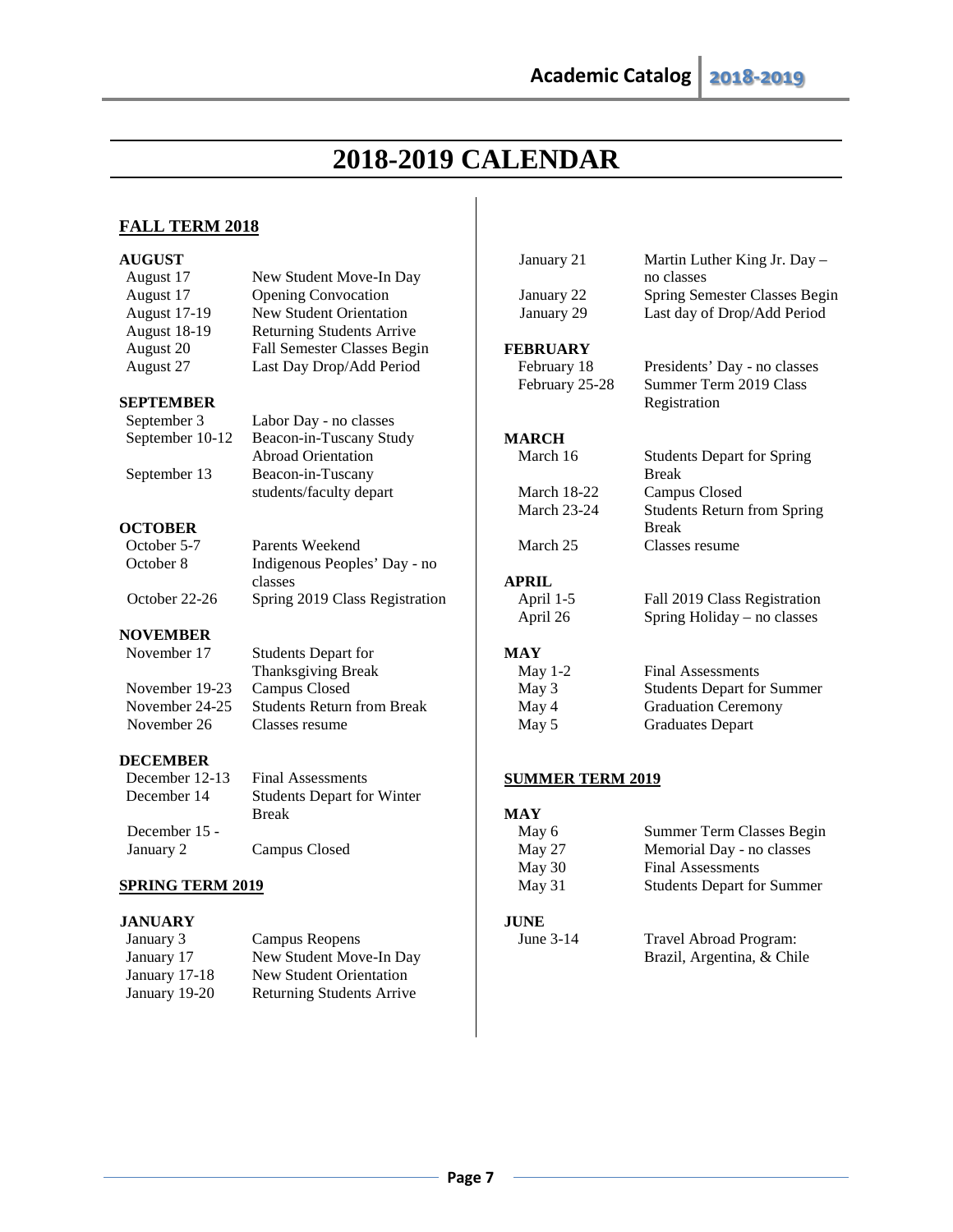# **THE COLLEGE'S STATEMENTS OF MISSION, STRATEGY, VISION, STUDENT LEARNING OUTCOMES, AND CORE DEVELOPMENTAL THEME**

#### <span id="page-7-0"></span>**Mission Statement**

Beacon College is an accredited liberal arts institution of higher education, which uniquely serves the educational needs of students with learning disabilities, Attention Deficit Hyperactivity Disorder, and other learning differences.

#### **Our Strategy**

Beacon College provides an education and campus culture that empowers and guides our students along their individual paths to knowledge, self-discovery, and success. The College fosters creative thought and responsible world citizenship.

We accomplish our mission by:

- Attracting faculty and staff who bring exceptional innovation, experience, and expertise to their work with students;
- Employing multi-modal teaching strategies and a Learning Specialist model that provides students with a high degree of individual attention;
- Creating a supportive campus community that encourages and enriches personal development, self-advocacy, and independence;
- Guiding students to transform their most significant challenges into unanticipated strengths;
- Exploring new and meaningful ways to express and extend the College's singular mission and values; and
- Preparing students for a "Life Abundant" characterized by self-confidence, personal and professional success, and a love for lifelong learning.

#### **Institutional Vision**

Beacon College is a competitive institution of higher education in the arts, sciences, business, and technology specifically devoted to the undergraduate preparation and success of students with learning disabilities, ADHD, and other learning differences. In the arena of our mission and focus, Beacon is recognized as one of the foremost American institutions in this undergraduate specialty.

#### **Student Learning Outcomes**

In a very real sense, Beacon College's Statements of Mission, Strategy, and Vision are unified both as the Community's legacy and future. As the nation's first baccalaureate institution devoted to undergraduates who learn differently, Beacon feels a special obligation to define just how our Mission, Strategy, and Vision are expressed and animated in tangible ways. We believe that this intention is best achieved by stating unambiguously the Student Learning Outcomes that we envision for those seeking a Beacon College degree.

The measurable Student Outcomes that are derived from and define the Beacon undergraduate experience are: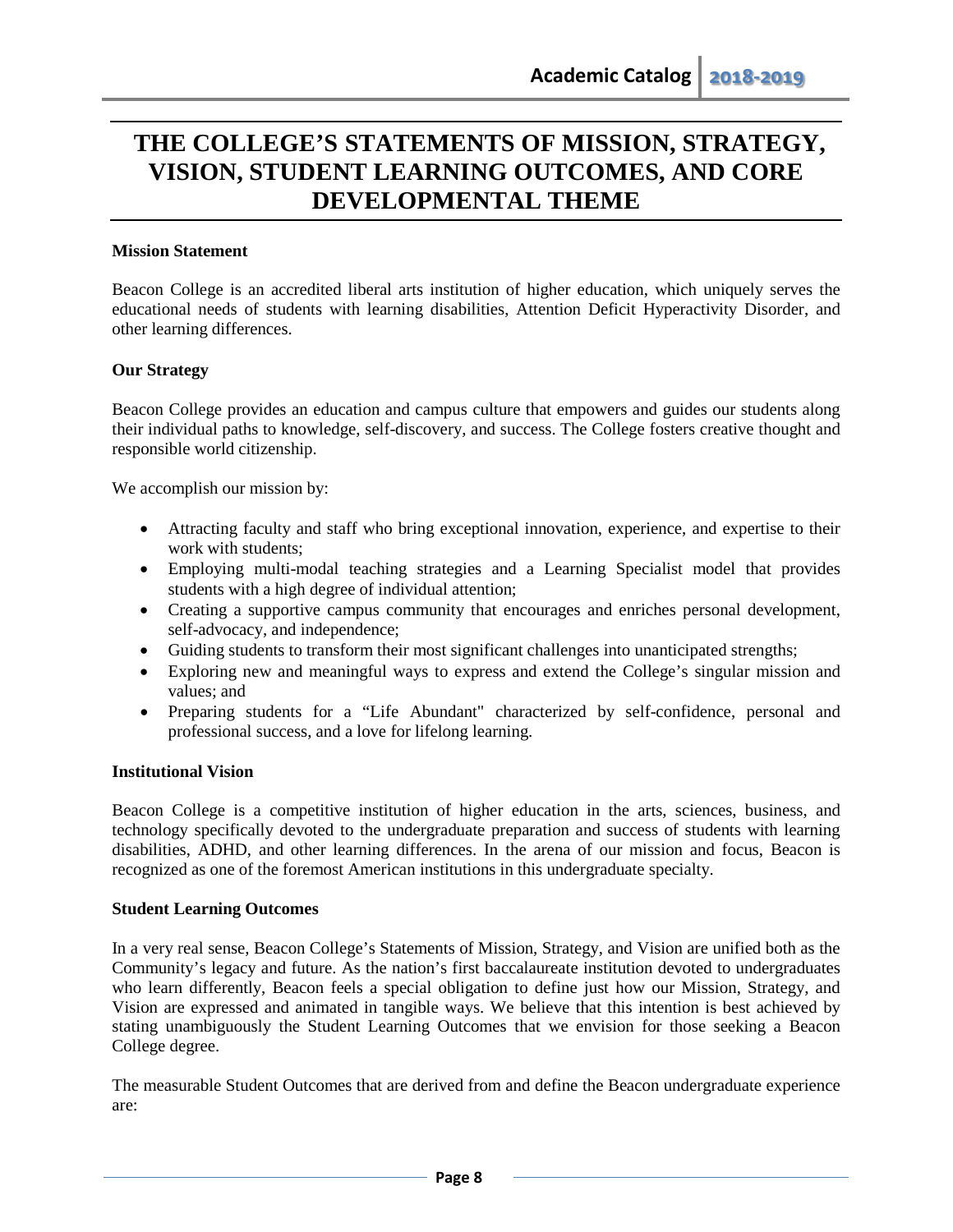- Beacon College graduates will have strengthened the **Executive Function skills** of initiation, planning and organization, time management, goal setting, follow-through, and flexible thinking;
- Beacon College graduates will possess the enhanced **Emotional Intelligence skills** of selfawareness, empathy, self-regulation, and self-motivation;
- Beacon College graduates will have strengthened **Social Intelligence skills**, prominent among these being the management of relationships, interpersonal effectiveness and communication, and an increased awareness of the benefits of having a service orientation;
- Beacon College graduates will possess and exhibit enhanced **Critical Thinking skills**, including the dispositions of truth-seeking, open-mindedness, analytical and systematic analysis, inquisitiveness, and maturity of judgment;
- Beacon College graduates will have mastered the Community's general core requirements (liberal arts foundation) and at least one disciplinary curriculum (Major concentration) and, in so doing, will be awarded an accredited Baccalaureate or Associate degree; and
- As a result of their undergraduate experience, Beacon College students will have assumed a leadership role in preparing for an "abundant life" through their ongoing investment in the examination and selection of **Occupations, Vocations, and Avocations** that are meaningful to them and their personal ambitions.

# **The College's Core Developmental Theme**

The **Developmental Theme** that defines Beacon's "holistic" undergraduate curriculum takes its identity from the Latin inscription that adorns the College's official seal: *Illumen Vitae Abundantiorem*  (*Illuminating the Life Abundant*). In advancing this thematic cause, the co-curricular and extracurricular elements of our academic offerings have become as crucial to program effectiveness and student success as these are to the delivery of the disciplinary content in our classrooms. In such a baccalaureate culture, all that surrounds our students during their undergraduate experience – in the formal instructional spaces, the student residences, the campus, and the world beyond – are united intentionally in the creation of a learning laboratory that calls upon our students and empowers them to pursue the "Life Abundant."

At Beacon College, we believe that this "abundant life" embraces and balances the following features:

- Intellectual Challenge;
- A Code of Ethical and Moral Principles;
- The Healthy Mooring of Family Ties, Trusted Friendships, and Positive Social Networks;
- A Lifestyle of Wellness across All Domains;
- Worthy Work to Sustain an Independent Lifestyle;
- Service in the Cause of Bettering the Larger Community; and
- Dreams and Ambitions that Demand a Devotion to Life-long Learning.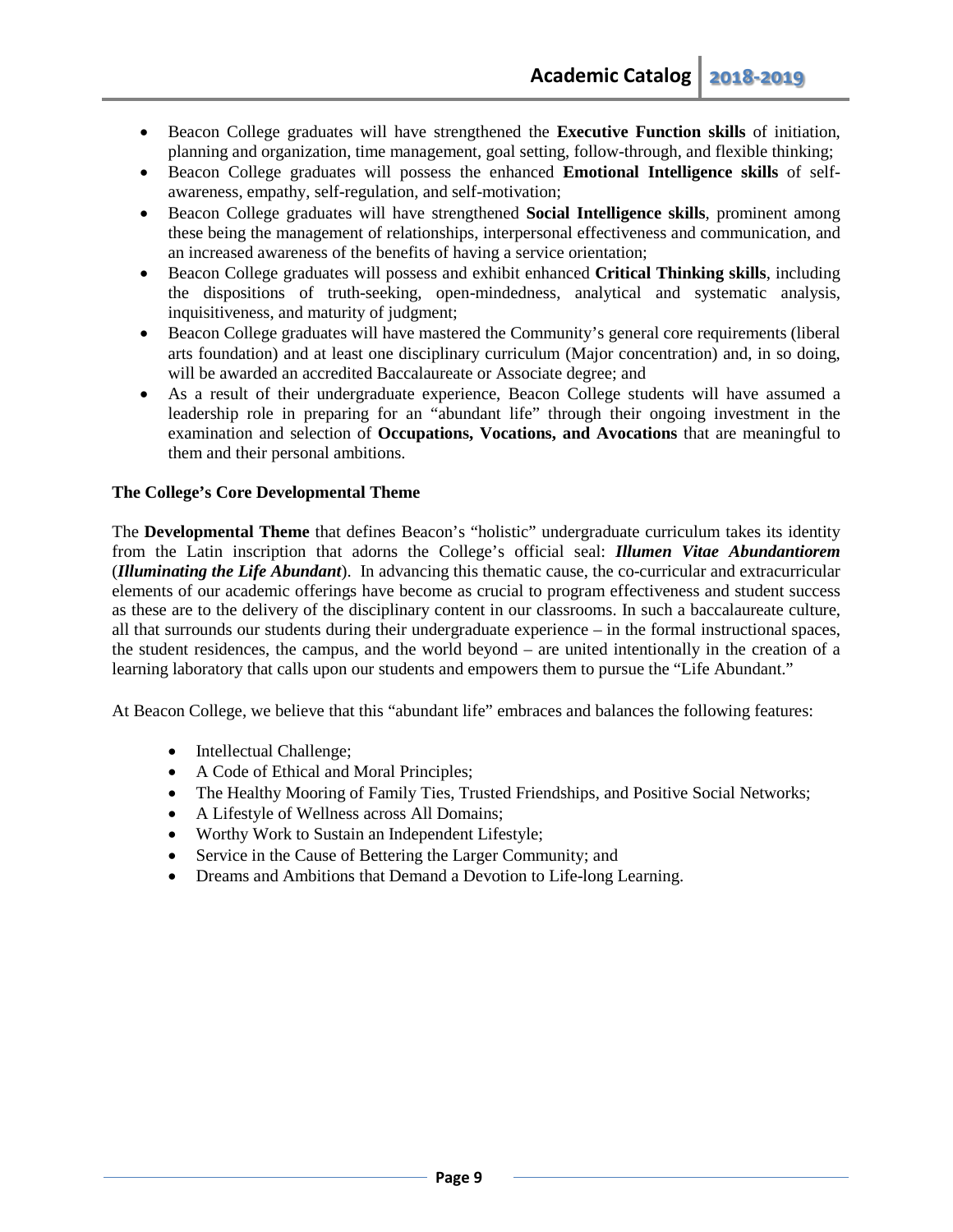# **GENERAL INFORMATION**

# **LOCATION**

Beacon College is located in Leesburg, Florida approximately 50 miles northwest of Orlando. Both the Orlando International Airport and Sanford International Airport accommodate students traveling from a distance to our campus.

## **CAMPUS**

Beacon College offers students many opportunities to participate in community life. The downtown Main Street environment offers students ready access to goods and services and encourages their self-reliance and independence. The community also functions as a resource for field placement, recreation, and opportunities for public service.

The center of the campus is Beacon Hall, which opened in April 2013. Beacon Hall houses the offices of the President and senior administrative staff. Beacon Hall also has three state-of-the-art classrooms.

Located within easy walking distance of Beacon Hall are the Education Building, Center for Student Success, Studio Arts Building, Chopping Block Dining Hall, Student Center, Library, Robert & Jane Weiner Writing Center, and Counseling Center.

The Beacon College Village Apartments serve as the College's primary residence halls and provide the opportunity for students to live in a community setting while attending college. The Beacon College Village Apartments have a swimming pool, tennis court, and basketball court offering students recreational choices and the opportunity to relax with their peers. Other residential areas include the Woodward Street Apartments and Beacon Commons, both within close proximity to the main campus buildings.

In 2018, Beacon College opened its first traditional-style residence hall, known as RAP Hall (Resnick, Alpern, Plung Hall). RAP Hall is conveniently located near the Village Apartments and houses first-time, full-time, freshman in suites where each student can enjoy a private bedroom, critical to the success of our students.

#### **LEESBURG COMMUNITY**

Recreation and cultural enrichment are the hallmark of Lake County, Florida, which is known for its outdoor activities and community interest in the arts. Leesburg devotes 15% of its land area to parks and recreation activities: swimming pools; tennis, shuffleboard and racquetball courts; ball fields; picnic pavilions; fishing; and biking and jogging trails. The County boasts over 1,400 lakes, which provide nearly year-round water skiing, boating, and fishing. Frequent art and theatre shows are sponsored by local associations and theatre groups.

The Leesburg Police Department headquarters is located directly behind Beacon Hall. Next to the Police Department is one of four fire stations, housing certified firefighters, which offer protection throughout Leesburg. The City maintains an ISO 2 Public Protection Classification which ranks the City among the top 1% of fire departments across the country. The Leesburg Regional Medical Center, rated as one of the top 100 regional medical centers in the United States, forms the nucleus of Leesburg's comprehensive medical and health services and is located within one mile of the campus buildings. A fully staffed emergency room is operated around the clock.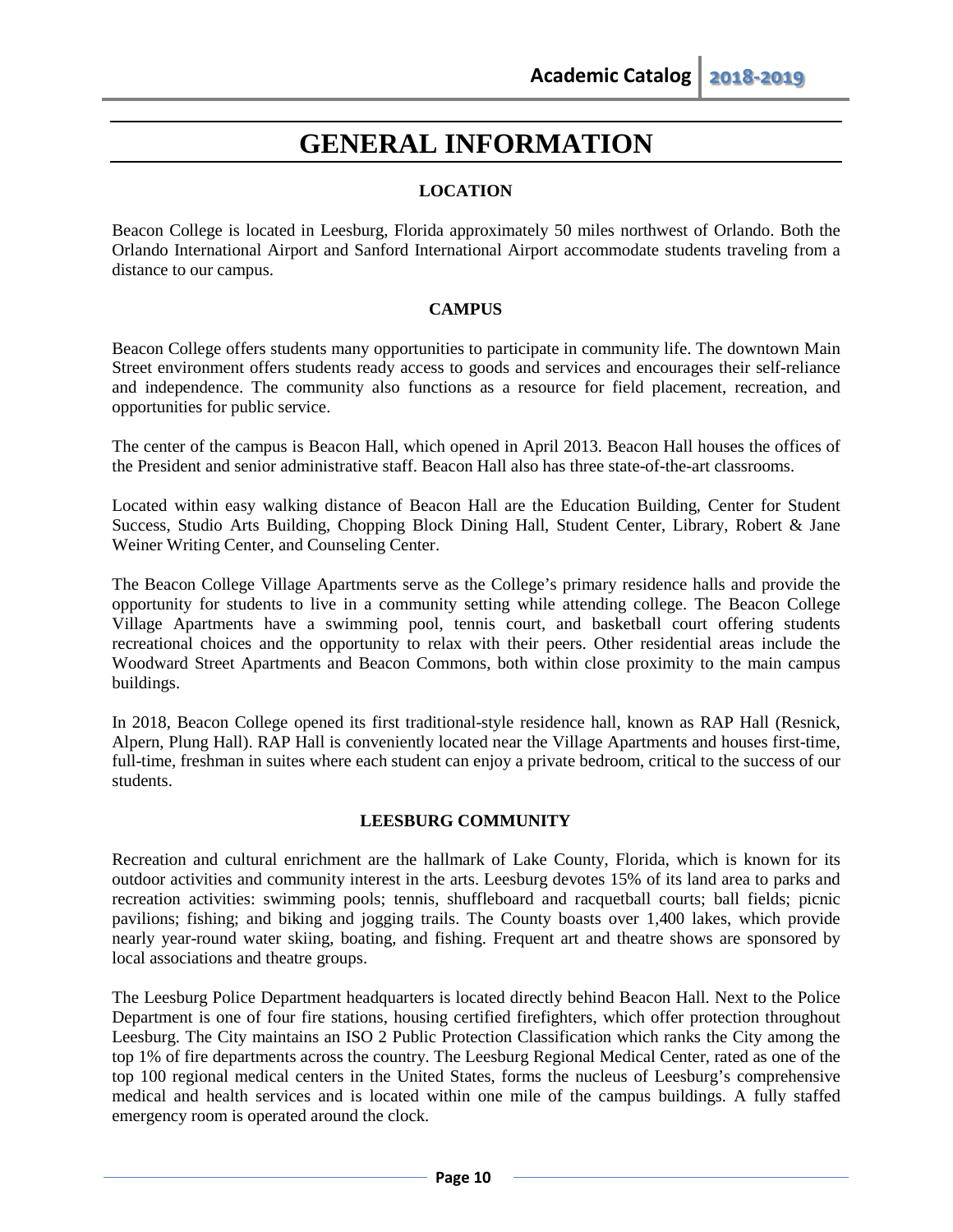# **ADMISSIONS**

Beacon College accepts students on a rolling admissions basis with a priority application deadline of May1<sup>st</sup> for fall applicants and December 1<sup>st</sup> for spring applicants. Candidates who apply after the priority admissions deadline are processed on a space available basis.

## **GENERAL ADMISSIONS PROCEDURE**

#### **Admission Criteria**

The Beacon College Admissions professionals conduct a highly individualized assessment of each candidate's application and documentation. Criteria for admission include:

- Diagnosis of a specific learning disability or attention deficit/hyperactivity disorder (ADHD);
- Candidates must be socially mature and have demonstrated motivation to complete the academic requirements of an accredited college. These qualities are assessed in interviews with the professional staff and through psychological evaluations.

## **United States Citizens**

The Beacon College Admissions Committee makes all candidacy decisions. In order to give each candidate full consideration, the Committee evaluates applicant files only when they are deemed complete. **To complete requirements for admission, applicants must submit the following items:**

- 1. completed admission application, together with a non-refundable fee of \$50.00;
- 2. an official high school transcript with documentation of standard diploma or GED. *Enrollment is contingent upon receipt of an evaluation of official and final high school transcript.*
- 3. official transcripts from any other colleges attended;
- 4. a psycho-educational evaluation that provides clear evidence of a specific learning disability and/or Attention Deficit Hyperactivity Disorder (ADHD). The date of the report must be less than three (3) years from the current date and include a cognitive assessment conducted by a licensed psychologist, neuropsychologist, school psychologist, or a certified school psychologist;
- 5. personal interview on campus, telephone, or skype interviews can be arranged for prospective students; and
- 6. instructor or counselor recommendations.

#### **International Non-immigrant Students**

Beacon College is authorized under Federal law to enroll non-immigrant students.

- 1. Complete above requirements (i.e., steps one through six). The completed application may be scanned and emailed to [admissions@beaconcollege.edu,](mailto:admissions@beaconcollege.edu) faxed to 011-1-352-787-0796, or mailed to Beacon College, 105 East Main Street, Leesburg, FL 34748, USA.
- 2. Official Educational Documentation.
	- a. Official high school transcript(s) Please note that not all diploma types are acceptable for admission. Attendance at an international secondary school that uses a grading system different than the United States system will require a transcript evaluation. Evaluations are to be sent directly to Beacon College. *Enrollment is contingent upon receipt of an evaluation of official and final high school transcript.*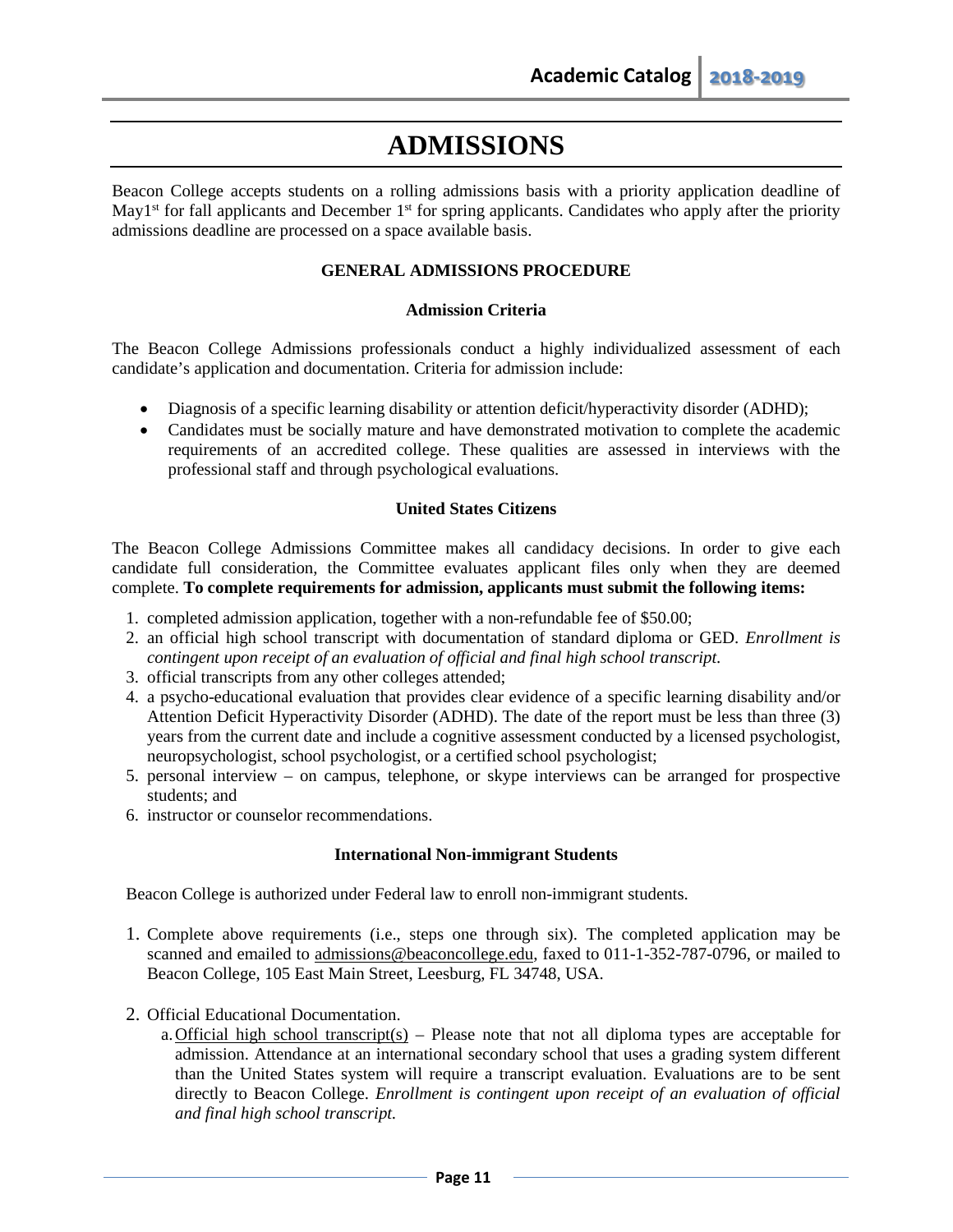- b.Official college transcript(s) Required for all colleges attended. Attendance at any colleges or universities not within the United States requires a translation and evaluation of work completed at each institution.
- 3. Foreign Student Financial Statement All students seeking enrollment to Beacon College must complete and submit the *Foreign Student Financial Statement* with the application.
- 4. English as a Second Language For students in which English is not the first language, the results of the TOEFL (Test of English as a Foreign Language) is required. Current Beacon College admissions requirements are a score of **550** on the paper-based test, **213** on the computer-based version, or **80** on the Internet-based version. Information about this examination can be obtained from TOEFL, P.O. Box 3151, Princeton, New Jersey, 08541-6151, at *[www.toefl.org,](http://www.toefl.org/)* or by speaking with a secondary school or university advisor. Please note that, as an English speaking community, English proficiency is required for participation in Beacon College programs.
- 5. Health Insurance It is mandatory that all international students have health insurance. If students do not have health insurance, upon arrival on campus, they will be registered for Beacon College Student Health Insurance.
- 6. Copy of passport.

## **ADMISSIONS COMMITTEE DECISIONS**

#### **Acceptance**

All Admissions Committee decisions are made in writing. The *Intent to Enroll Form* is mailed to each candidate with the acceptance letter. Candidates are required to submit a completed, signed *Intent to Enroll Form* along with a non-refundable deposit of \$250.00 to reserve a seat for the coming semester. This enrollment deposit is applied toward the candidate's first semester tuition bill.

#### **Provisional Acceptance**

A special provision in the admissions process is made for candidates who may not meet minimal requirements for admissions, but demonstrate academic potential and motivation to complete a degree program. Based on the potential for success provided by remedial interventions, students may attend Beacon College with provisional acceptance.

Provisionally accepted students may take twelve (12) credits and are required to complete College Readiness/Developmental course work prior to seeking full admission. For credit-bearing courses, the provisionally accepted students must maintain a GPA of 2.0 during the first academic year. At the end of the first academic year, if the 2.0 GPA is maintained, the provisionally admitted student will be removed from provisional status. If the 2.0 GPA is not maintained, the provisionally admitted student may be dismissed from the College.

# **Hold**

As a result of the evaluation process, the Admissions Committee may determine that it needs additional information in order to give a candidate full consideration. In this instance, a candidate's application will be placed on "hold" until receipt of the specified information and/or documentation. Once received, the candidate's file will be resubmitted to the Admissions Committee for further consideration. Applicants are notified in writing if/when the status of their candidacy changes.

# **Denial**

All Admissions Committee decisions are made in writing. The College reserves the right to refuse admission to any candidate it considers inadequately qualified or whose documents do not note a learning disability as the primary handicapping condition. If a candidate wishes to appeal a denial, the candidate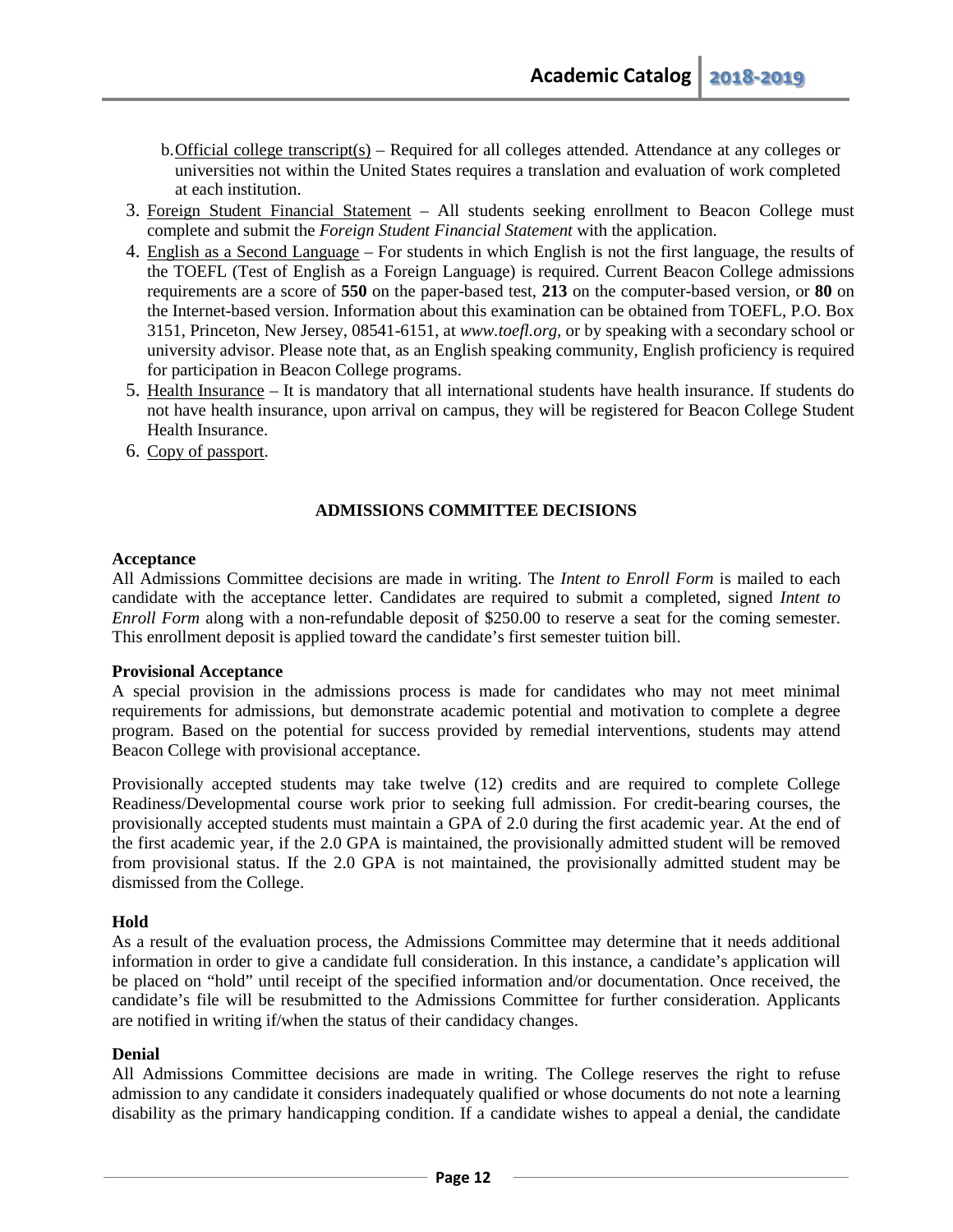may do so by petitioning the Admissions Committee in writing. A letter requesting further consideration, along with additional and/or updated information, should be forwarded to the Admissions Committee in care of the Office of Admissions.

#### **Application Materials**

All submitted application materials become the property of Beacon College. Beacon College reserves the right to refuse to return any materials submitted in regard to a candidate's application and/or appeal.

#### **NOTICE OF NONDISCRIMINATION POLICY**

Beacon College admits students of any race, color, nationality, or ethnic origin to all the rights, privileges, programs, and activities generally accorded or made available to students of the College. Beacon College does not discriminate on the basis of race, color, nationality or ethnic origin, gender, religion, creed, or sexual orientation in administration of its educational policies, admissions policies, scholarship and loan programs, and athletic or other school-administered programs.

#### **TRANSFER INFORMATION**

#### **Transfer Students**

Beacon College defines a transfer student as a student entering Beacon College known to have previously attended a regionally accredited institution at the undergraduate level. The student may transfer in with or without earned credit. Any student applying to Beacon College with college credit earned while attending high school is not considered a transfer student but a new, first-time student.

#### **Transfer of Credits**

Beacon College admits transferring students to such standing from institutions of higher learning as is reasonable in terms of their past course work and performance. A student may send copies of transcripts during the initial admissions process for evaluation and class scheduling purposes only.

Approved transfer credit will not be awarded until official transcripts are received by Beacon College. See the Academic Information section on page 28 for the Beacon College *Transfer Credit Policy*.

A transfer student is responsible for requesting an official transcript from any college previously attended. Official transcripts will be accepted if they are mailed directly from the previous college to Beacon College, are presented by the transfer student in a sealed envelope, or are sent via secure electronic transmittal e.g. through Parchment documents

A transfer applicant may not disregard previous college and university records.

International non-immigrant students should refer to Step 2 under *Admission Procedures: International Non-Immigrant Students* on pages 10 and 11.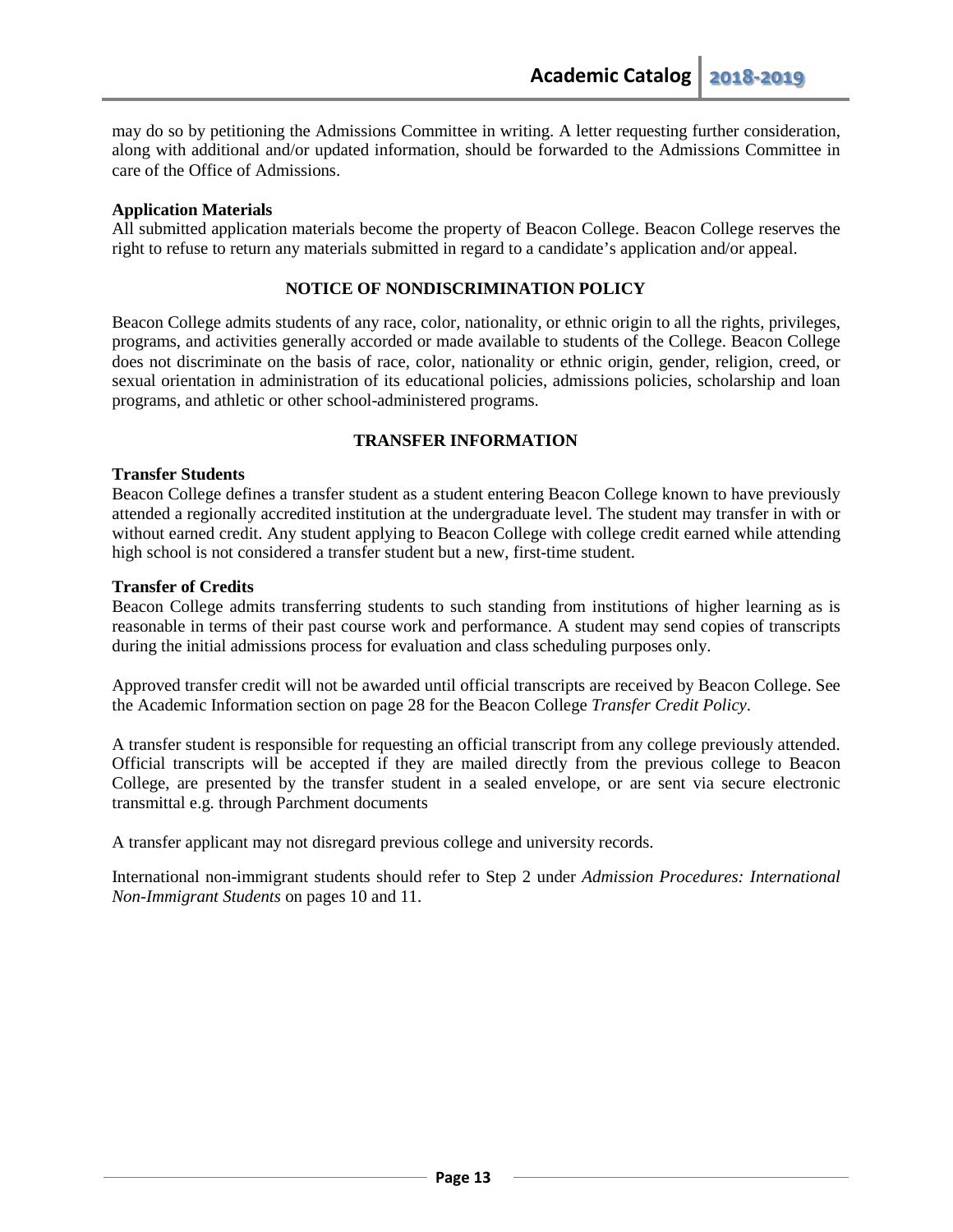# **FINANCIAL INFORMATION**

<span id="page-13-0"></span>Tuition rates are established and announced each spring for the following academic year.

|                                             | <b>FALL</b><br>2018 | <b>SPRING</b><br>2019 | <b>ACADEMIC</b><br><b>YEAR</b> | <b>SUMMER</b><br>2019 |
|---------------------------------------------|---------------------|-----------------------|--------------------------------|-----------------------|
| Tuition (12-15 credit hours) $1$            | \$19,508            | \$19,508              | \$39,016                       | $$3,900^2$            |
| <b>Average Shared Room Rate<sup>3</sup></b> | \$3,608             | \$3,608               | \$7,216                        | \$785                 |
| <b>Board</b>                                | \$2,087             | \$2,087               | \$4,174                        | \$520                 |
| <b>TOTAL</b>                                | \$25,203            | \$25,203              | \$50,406                       | \$5,205               |

# **2018-2019 TUITION SCHEDULE**

Non-Residential/Commuter students: Tuition rates are the same / Board is optional.

<sup>1</sup> The standard academic course load per semester for full-time students is 12 to 15 credit hours with a maximum of 15 credit hours or five (5) courses included in the published rate.

- Credit hours in excess of 15 will be billed at the rate of \$928 per credit hour
- Part-time students carrying less than 12 credit hours will be billed at the rate of \$1,300 per credit hour, which includes one hour per week of academic mentoring
- <sup>2</sup> Per 3 credit hour class
- **<sup>3</sup>** See **Housing Options and Fees** below for room options and full rate schedule.

The Tuition Schedule above does not include **additional fees** including, but not limited to, the following. All fees are subject to change without notice.

# **ADDITIONAL FEES**

| <b>Application Fee</b>         |       |                                                                         |
|--------------------------------|-------|-------------------------------------------------------------------------|
| <b>New Student Orientation</b> | \$300 | <b>First semester only</b>                                              |
| <b>Lab Fees</b>                |       | \$50 - \$250 As applicable (Art, CIS, Sciences, etc.)                   |
| Parking                        |       | Per semester                                                            |
| <b>Graduation Fee</b>          | \$250 |                                                                         |
| <b>Beacon in Tuscany</b>       | \$950 | Program Orientation and Debrief                                         |
| <b>Health Insurance</b>        |       | \$2,045 (Est) May be waived if proof of alternate insurance is provided |

Other charges for fines, damages, key replacements and meal card replacements vary and are added to student accounts throughout the term. Current statements are always available for viewing in SONIS by choosing Financials/Billing/View Statement.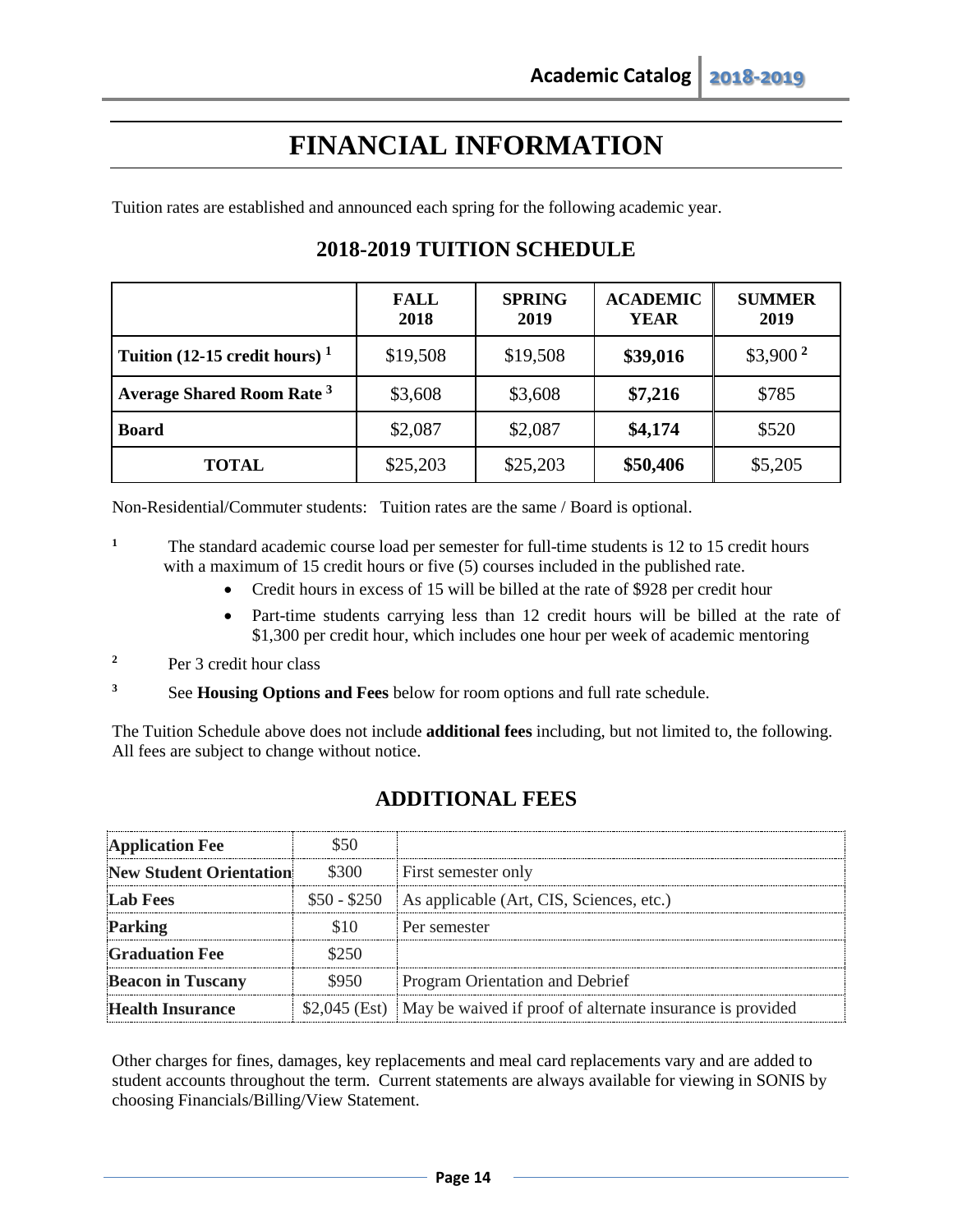# **HOUSING OPTIONS and FEES**

| <b>RAP Residence Hall</b>  |                    | \$5,500 |
|----------------------------|--------------------|---------|
| <b>Villages Apartments</b> | <b>Shared Room</b> | \$3,700 |
|                            | Single Room        | \$5,500 |
|                            | Private Apartment  | \$6,400 |
| <b>Woodward Apartments</b> | <b>Shared Room</b> | \$3,600 |
|                            | Single Room        | \$5,400 |
| <b>Beacon Commons</b>      | <b>Shared Room</b> | \$3,525 |
|                            | Single Room        | \$5,325 |
|                            | Private Apartment  |         |

# **RESIDENTIAL ROOM RATES (per semester)**

**Note**: Summer term room rate is a fixed rate regardless of the student's Housing location and option. For Summer 2019, the rate is \$785.

# **DUE DATES and PAYMENT INFORMATION**

| <b>PAYMENT DUE DATES</b> |             |  |  |
|--------------------------|-------------|--|--|
| Fall                     | July 1      |  |  |
| Spring                   | November 16 |  |  |
| Summer                   | April 1     |  |  |

Students are permitted to attend class **only** if semester payment has been received or payment arrangements completed for that semester.

Financial holds will be placed on accounts with uncleared balances after the drop/add period each semester. Holds prevent students from accessing grades, registering for classes, obtaining transcripts, and receiving their diploma.

The College reserves the right to assess a late fee of 1% per month (12% per year) on any sum not paid when due.

*New Students*: A non-refundable deposit of \$250 is due upon receipt of the *Intent to Enroll* form and will be applied to the first term of attendance. This deposit is forfeited should you not attend for any reason.

Payments may be made by check, credit card or wire transfer. All payments should be made payable to **Beacon College**. For credit card payments or wire transfer information, please contact Student Accounts.

> Mailing address for check payments: **Beacon College Attn: Student Accounts 105 E. Main St. Leesburg, FL 34748**

Please ensure that the *Student's Name* is included with your payment.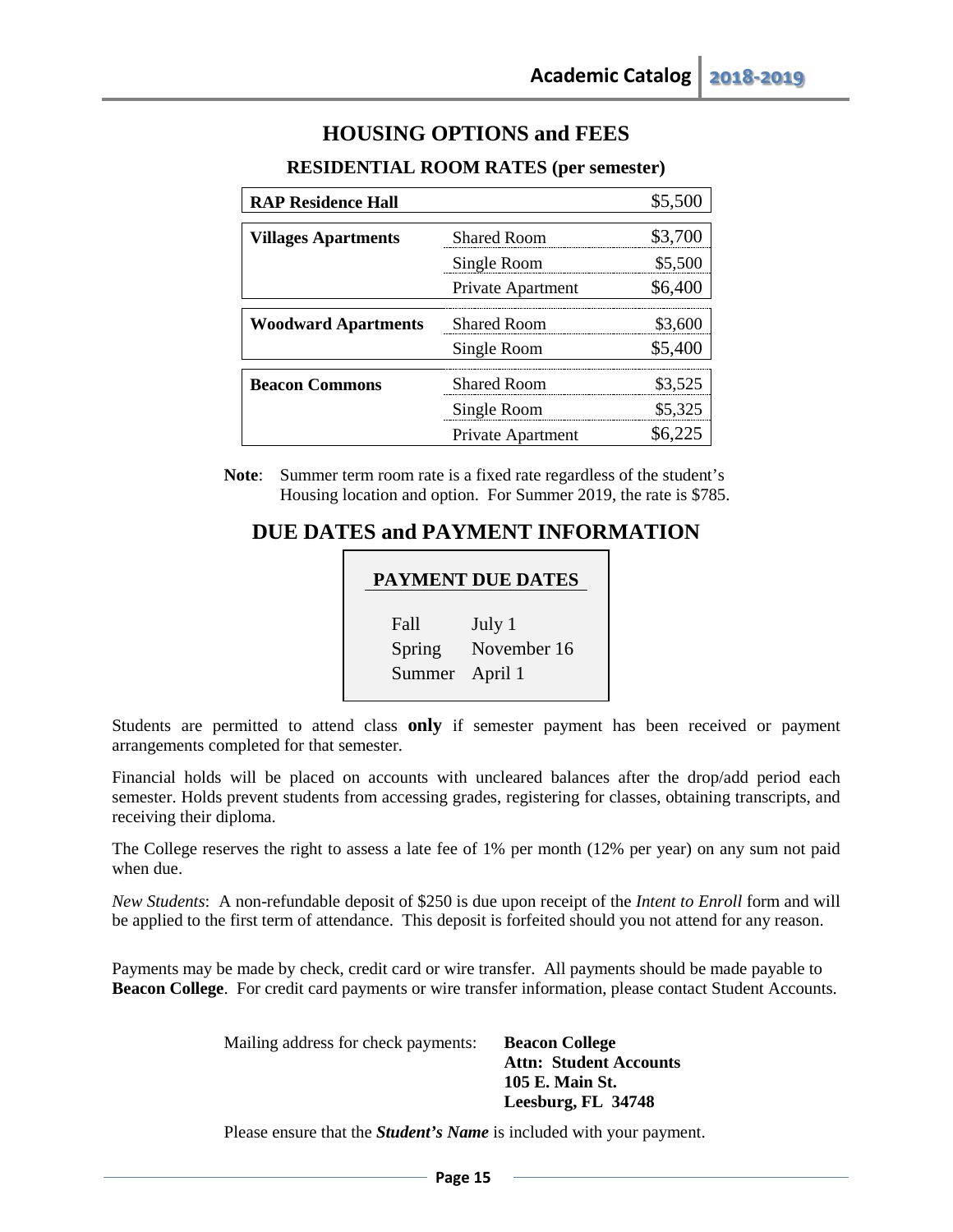## **REFUND POLICIES**

# **CREDIT BALANCES ON ACCOUNT:**

For many students, federal financial aid is obtained or other payments are made in excess of the charges billed by the college to cover other costs such as books, supplies and living expenses. The college will automatically issue refunds for eligible credit balances as follows:

Beginning on the first day after the end of the drop/add period each semester (usually one week after the start of classes), student accounts will be reviewed for settled credit balances. Anticipated funds, including anticipated financial aid, are not considered settled until the *funds have been received by the college* and are disbursed to the student's account.

Priority is given to credit balance refunds due to federal financial aid. In accordance with federal regulations, these credit balances must be refunded no later than 14 days after the credit balance occurred on the student's account. The college makes every effort to generate all refunds for eligible settled credit balances as quickly as possible.

Requests to retain a credit balance on account to apply to a future semester must be made in writing by the student or financially responsible party. (Email accepted) Requests will be honored when permissible by federal regulations.

## **WITHDRAWAL:**

A student (parent/financially responsible party) may apply for a refund of **tuition** when withdrawal from the College is based upon student medical necessity (or other approved reason) and occurs within the first four weeks of classes. There shall be no refund of any tuition or fees if the student is involved in disciplinary action that leads to a long-term suspension or dismissal.

Written notice of withdrawal from the College must be received by the Business Office within the week noted in the Refund Schedule to obtain a refund. Room and board fees are not refundable once the semester has begun (see Appeal Process below). All applicable federal requirements will be followed for refunds if the student is receiving Federal Financial Aid and/or Veterans Benefits.

All refunds of tuition will be based upon the following:

|                      | <b>SEMESTER</b> |               |               |
|----------------------|-----------------|---------------|---------------|
|                      | FALL            | <b>SPRING</b> | <b>SUMMER</b> |
| 1 <sup>ST</sup> WEEK | $95\% *$        | $95\% *$      | 80%           |
| $2^{ND}$ WEEK        | 75%             | 75%           | 0%            |
| 3 <sup>RD</sup> WEEK | 50%             | 50%           | 0%            |
| 4 <sup>TH</sup> WEEK | 25%             | 25%           | 0%            |
| LATER                | 0%              | 0%            | 0%            |

#### **REFUND SCHEDULE - Approved Withdrawals**

\* 100% refund less 5% admin fee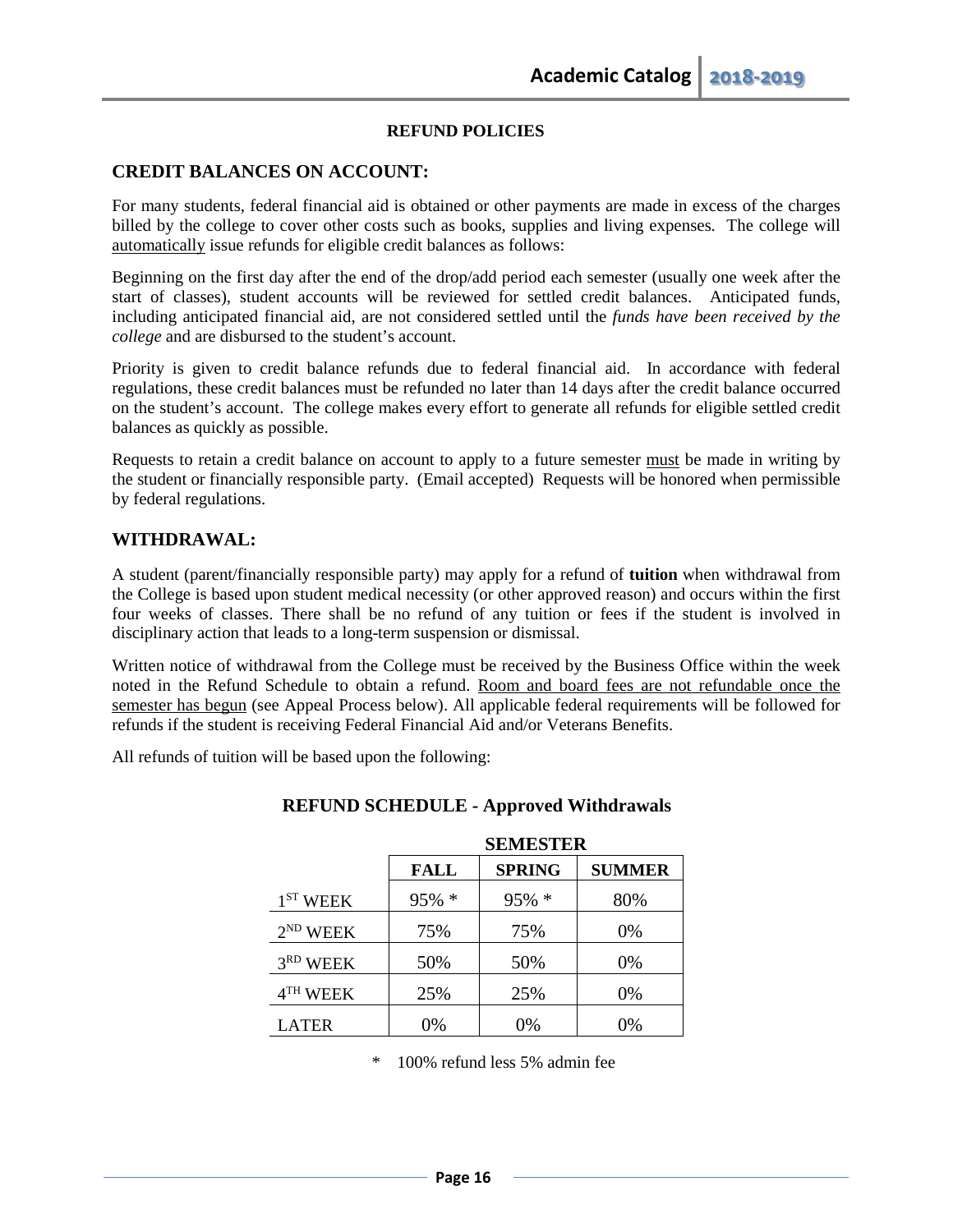## **Refunds for Federal Financial Aid Recipients**

If a student is a recipient of Title IV aid (i.e. Pell Grant, Stafford Loans, and Plus Loans), Federal regulations administered through the U.S. Department of Education will apply.

If a recipient of Title IV aid withdraws during the term, the College will calculate the amount of aid the student did not earn, and the unearned portion will be returned to the Title IV programs. The student is responsible for any charges that are unpaid as a result of the return of Title IV funds.

Examples of the calculations of earned and unearned Title IV funds required as a result of withdrawal may be requested from the Business Office. Generally speaking, a student earns Title IV aid based on the number of days completed during the term prior to withdrawal. Once 60% of the term has been completed, the student is considered to have earned 100% of the Title IV aid awarded.

#### **Refunds for Recipients of Veterans Benefits**

The refund of the unused portion of tuition, fees, and other charges for veterans or eligible persons who fail to enter a course or withdraw or discontinue prior to completion will be made for all amounts paid which exceed the approximate pro rata portion of the total charges that the length of the completed portion of the course bears to the total length of the course. The proration will be determined on the ratio of the number of days or hours of instruction completed by the student to the total number of instructional days or hours in the course.

#### **Refund Appeal Process**

Any student (parent/financially responsible party) may appeal a refund decision by filing a written request with the Business Office. Appeals must include basis for appeal (i.e. extenuating circumstances). Appeals will be reviewed by the Appeal Committee. The Committee's decisions in all matters will be final.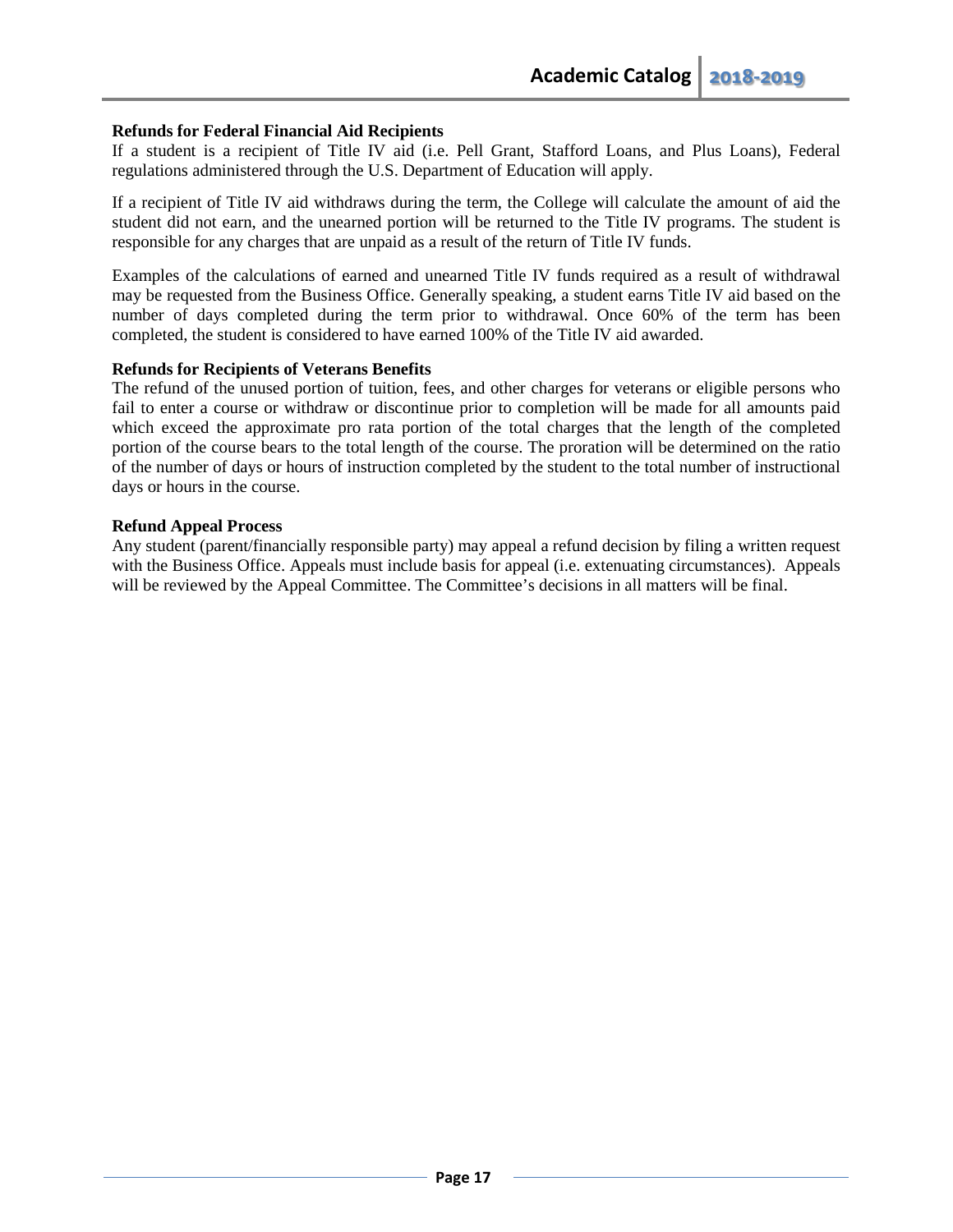# **FINANCIAL AID**

The primary purpose of the Financial Aid Office at Beacon College is to provide financial assistance to academically qualified students to further their education. Although students and their parents are expected to make every effort to meet the cost of education, many students do qualify for some form of financial aid and are encouraged to apply for aid by submitting a *Free Application for Federal Student Aid* (FAFSA) at [http://fafsa.ed.gov.](http://fafsa.ed.gov/) For additional information, please call the Beacon College Financial Aid Office or visit the website at [www.beaconcollege.edu](http://www.beaconcollege.edu/) for the most current information.

#### **What types of financial aid are available to qualified students?**

Beacon College participates in a variety of federal, state, and institutionally-funded aid programs. Assistance programs are classified as Grants, Scholarships, Loans, and Employment.

#### **Major Federal Financial Aid Programs**

*Pell Grant:* this need-based award amount varies and can be granted each year. The award amount is directly related to the student's expected family contribution as determined by the FAFSA form and the student's enrollment status (i.e., full-time, ¾-time, half-time, or less than half-time).

*Federal Supplemental Education Opportunity Grants (FSEOG):* grants through this federal program are available to a limited number of students who demonstrate exceptional financial need. Priority is given to students with the greatest need.

*Federal Work-Study (FWS):* a federally funded program providing students with part-time employment. Only students who are awarded FWS in their financial aid package are eligible for this program. FWS awards are made by the Financial Aid Office based on need and funds currently available. It is awarded through FAFSA, and so students interested in the program are encouraged to complete the form as early as possible, indicating that they wish to be considered for Work-Study. There are many factors involved in determining who is awarded Work-Study, so it is not guaranteed every year.

*Federal Direct Stafford Loan:* amounts may vary each year. There are annual maximums dependent on need and the student's level (i.e. freshman, sophomore, junior, senior). Interest does not accrue on subsidized Stafford loans while the student is in school or during the six-month grace/authorized deferment period. Students are responsible for all interest that accrues on the unsubsidized Stafford loan while in school and during the six-month grace period or authorized deferment period. Interest may be deferred.

*Federal Direct Parent Loans for Undergraduate Students (PLUS):* the Federal Direct PLUS Loan can be borrowed by parents of dependent undergraduate students to help pay for their child's education. The Federal PLUS Loan is not based on financial need. The amount borrowed each year is limited to the cost of attendance less other forms of assistance.

#### **Florida State Financial Aid Programs**

Florida residency and eligibility for Florida state aid programs are based on State law and administrative rules. Generally, students whose families have been living in Florida for 12 months before the start of the school year are considered residents. The following programs are only available to Florida residents who are citizens or permanent residents of the United States.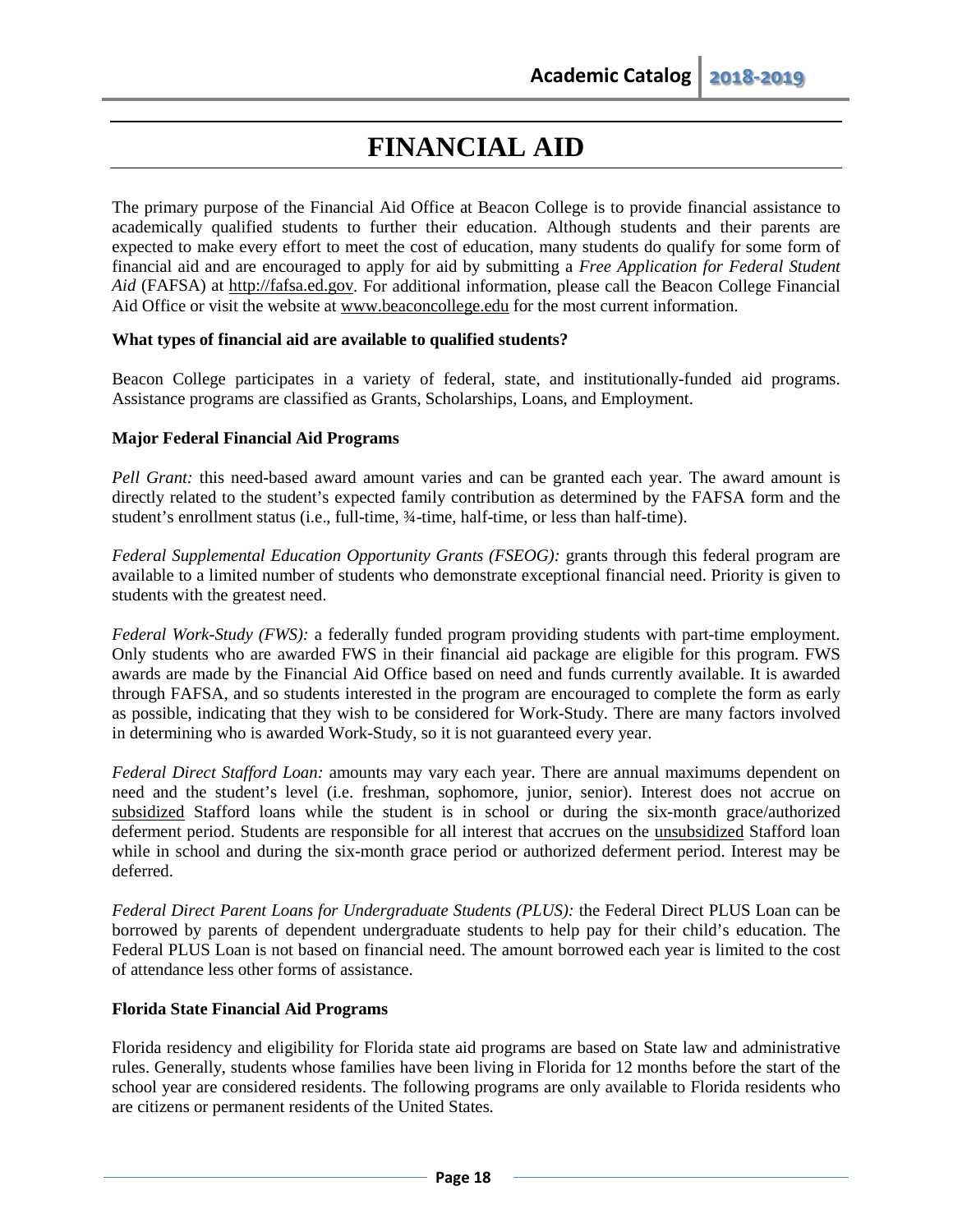*Florida Resident Access Grant (FRAG):* all full-time undergraduate students who meet the Florida residency requirements are eligible to receive this financial assistance from the state. This amount varies from year-to-year based on available state funds.

*Florida Student Assistance Grant (FSAG):* full-time undergraduate students who meet the Florida residency requirements and have extraordinary financial need are eligible to receive this financial assistance from the State depending on available funding.

*Florida Work Experience (FWEP):* a program funded by the state of Florida which partners eligible students with employers in their major area of study. FWEP provides eligible Florida students work experience that will complement and reinforce their educational and career goals. This gives students eligible for Federal Work Study the opportunity to gain professional experience while attending school.

*Florida Prepaid College Plan (FPCP):* Beacon College is an eligible institution for the FPCP program. Accumulated funds may be applied toward expenses at Beacon College. Contact the FPCP office at [www.florida529plans.com/Prepaid/index.html](http://www.florida529plans.com/Prepaid/index.html) for further details on disbursement options.

Florida Bright Future awards are not considered definite until the state has notified Beacon of a student's official eligibility. The initial amount is based on enrollment in 15 credit hours and will be adjusted to reflect a student's actual hours of enrollment each semester once the Drop/Add period has ended.

*Academic Top Scholars (ATS)* Award = \$44.00 per credit hour

*Florida Academic Scholars (FAS)* Award *=* \$103.00 per credit hour

*Florida Medallion Scholars (FMS)* Award = \$77.00 per credit hour

*Florida Gold Seal Scholars (GSV)* Award = \$77.00 per credit hour

Bright Futures awards are based on a per credit hour amount established by the General Appropriations Act each year. Award calculations no longer include material and supply fees or college related expense allowance (formerly included in *Florida Academic Scholars*).

#### **Financial Aid Deadlines**

A *Free Application for Federal Student Aid* (FAFSA) must be completed each academic year, and one FAFSA serves throughout that entire academic year, fall through summer terms. The FAFSA becomes available each October for the following academic year. To be given the greatest consideration, students should complete the *Free Application for Federal Student Aid* (FAFSA) prior to January 1<sup>st</sup>. FAFSAs completed after January 1<sup>st</sup> will be considered on the basis of available funds.

#### **What are the general eligibility requirements for need-based financial aid?**

To qualify for financial aid, the student must prove that financial assistance is needed. Need is the difference between the amount the student and the student's family can contribute and the cost to attend the college of choice. The following are some of the requirements a student must meet:

- 1. have a high school diploma or GED certificate;
- 2. be a U.S. citizen or an eligible non-citizen (e.g., resident alien). Eligible non-citizens include I-151, I-551, and I-688 cardholders as well as some I-94 classifications;
- 3. a male applicant must be registered with Selective Service, if applicable. Male citizens of the U.S.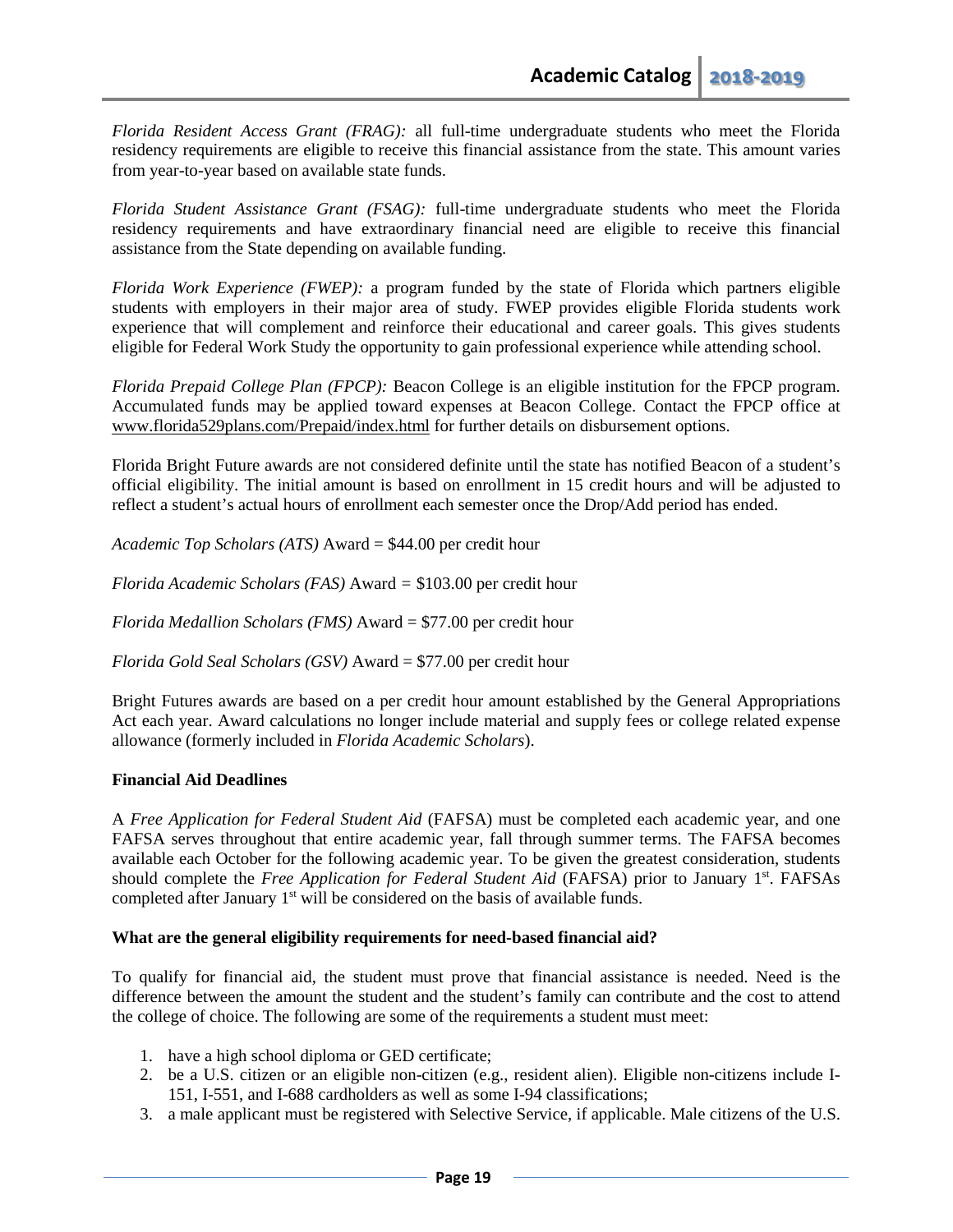and male immigrant aliens ages 18 through 25 must be registered with the U.S. Selective Service System to be eligible for Federal financial aid;

- 4. not be in default on any federal educational loan or owe repayment on a federal grant at this or any other institution; and
- 5. make satisfactory academic progress.

#### **Applying for Financial Aid**

Financial aid files must be completed at least three (3) weeks prior to payment due date in order to utilize awards toward payment of tuition and books. If the student's file is incomplete prior to registration, tuition, room and board, and books must be paid for by the student. Reimbursement will be made to the extent of any overpayment after the drop/add date and certification of loans.

Students must reapply each year for financial aid. Awards are not renewed automatically. In order to receive aid from the major financial aid programs at Beacon College, students must complete the following:

- 1. Before beginning the *Free Application for Federal Student Aid* (FAFSA), the student needs to apply for a Federal Student Aid Identification (FSA ID) at [http://fsaid.ed.gov.](http://fsaid.ed.gov/) The FSA ID will allow the student to sign the FAFSA electronically and later to access the processed FAFSA online. Dependent students must have a parent sign their application; therefore, the parent must apply for his or her own PIN.
- 2. Complete the *Free Application for Federal Student Aid* (FAFSA) at [http://fafsa.ed.gov.](http://fafsa.ed.gov/) In Step 6 of the application, the school code for Beacon College is **033733**. The FAFSA must be completed if students are interested in any Federal grants, State grants, and student/parent loans at Beacon College.
- 3. Complete an application for admission to Beacon College.
- 4. The Financial Aid Office receives electronic Student Aid Report (SAR) from the FAFSA Federal processor approximately three weeks after the application for federal financial aid is filed. In order to receive financial aid awards prior to the start of the semester, Beacon College must be listed as the school choice in Step 6 on the FAFSA. The FAFSA Federal processor will send Beacon College a copy of the Student Aid Report (SAR), and at the same time, the student is sent either an electronic copy or a postal copy. If the student does not receive a SAR within three (3) weeks of submission to the FAFSA Federal processor, please call the processor at (800) 433-3243 from 8:00 a.m. through midnight (Eastern Standard Time) or check on-line at [www.fafsa.ed.gov.](http://www.fafsa.ed.gov/) TTY users may call (800) 730-8913.
- 5. Complete the Beacon College *Florida Resident Access Grant (FRAG) Application Form*, and return it to the Financial Aid Office. This form is required in order to receive Florida Student Assistance Grant (FSAG) and the Florida Resident Access Grant (FRAG). The Beacon College *FRAG [Application F](http://www.beaconcollege.edu/pdf_financialaid/finaid_frag_app.pdf)orm* can be downloaded from the Beacon College website.
- 6. The Financial Aid Office will access financial aid transcript information via the National Student Loan Data System (NSLDS). The student will be notified if additional information is needed.
- **7.** If the student is selected for verification, the Financial Aid Office will advise the student of all required documents. After all documentation is received, verification may take up to three (3) weeks to be processed.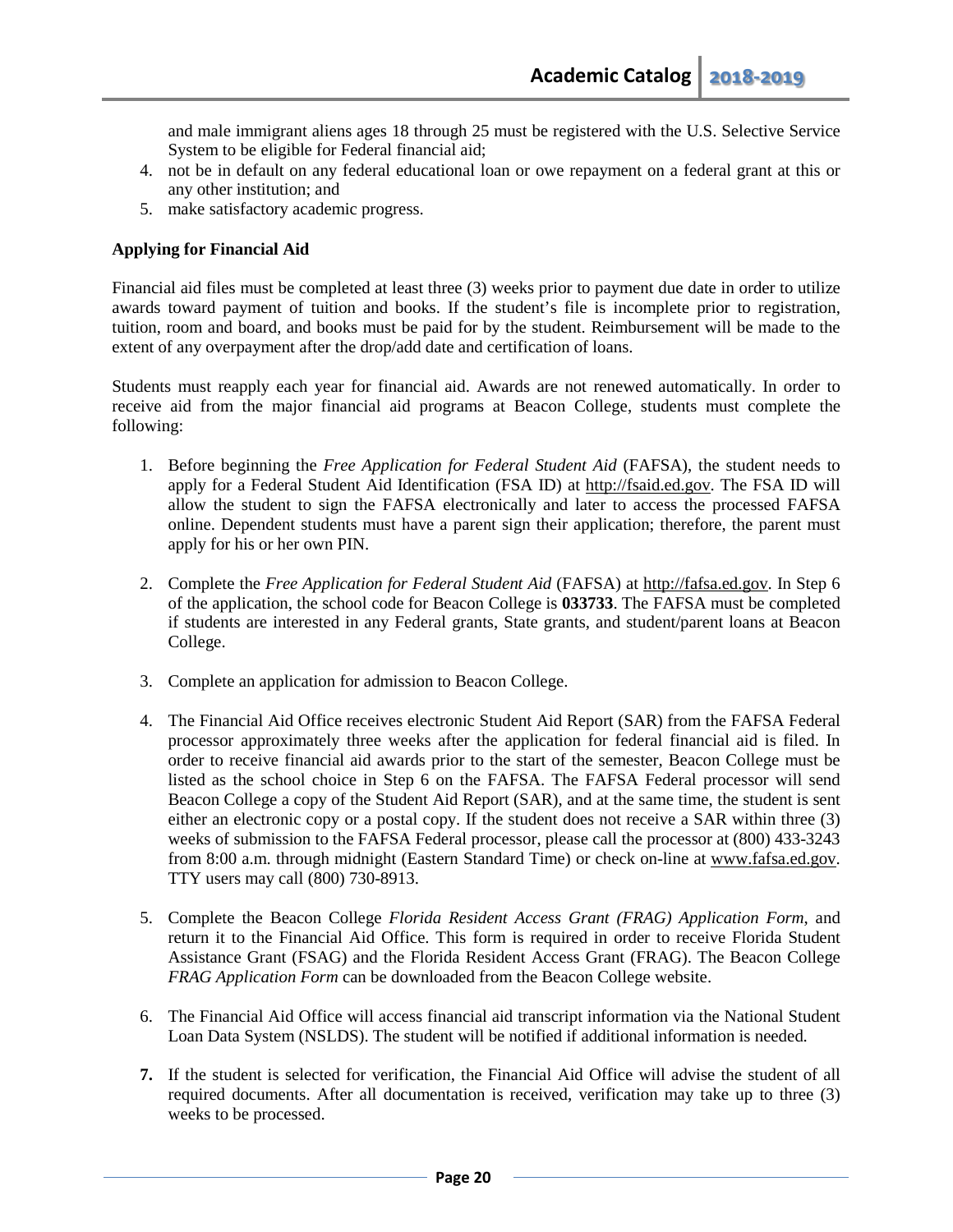#### **General Information**

- A Master Promissory Note (MPN) and Entrance Counseling must be completed if the student elects to receive loans. Students must complete the MPN and Entrance Counseling at [www.studentloans.gov.](http://www.studentloans.gov/) Loans cannot be processed until the MPN and Entrance Counseling is completed and all documents have been received by the Financial Aid Office.
- The student will receive an award letter in his/her Beacon e-mail account once the Financial Aid Office processes the file. This award letter will specify the types of aid for which the student is eligible at that time.
- Students must notify the Financial Aid Office if they are expecting to receive the Florida Bright Futures Scholarship.
- The student is responsible for any follow-up on financial aid information. Students should not wait until school begins.

#### **Assistance**

If assistance is needed with the application process, please contact the Financial Aid Office. Before contacting the Office, please complete as much of the application as possible so that questions can be identified and answered. If an appointment is necessary, students should bring tax returns, including W-2s (and parents' tax return if the application requires this information) as well as documentation of untaxed income (e.g., Social Security benefits, AFDC, child support, etc.).

#### **Satisfactory Academic Progress for Financial Aid Recipients**

All students receiving any form of Title IV Financial Aid must meet the standards of progress outlined below. The requirements for these standards are set by Federal regulations (*34CFR Section 668.19*). Beacon College is required to enforce these standards for students receiving Title IV Financial Aid.

The following requirements are the standards of satisfactory academic progress (SAP) for Beacon College students receiving financial aid:

- Students are allowed a maximum of 90 credit hours to earn an Associate degree. This represents 150% of normal completion time of 60 credit hours.
- Students are allowed a maximum of 180 credit hours to earn a Bachelor degree. This represents 150% of normal completion time of 120 credit hours.
- Standards of academic progress are reviewed at the end of each term.
- All transfer students will be reviewed at the time they are admitted to Beacon College prior to making any financial aid awards.
- All students who have been approved through the appeal process will continue to be reviewed each semester.
- A student is required to successfully complete the minimum number of hours to progress toward a degree as follows:

| Enrollment Status Maximum Load Percentage to Complete Each Semester |     |
|---------------------------------------------------------------------|-----|
| Full-time: 12 credit hours or more                                  | 67% |
| Three-quarters-time: 9 to 11 credit hours                           | 67% |
| Half-time: 6 to 8 credit hours                                      | 67% |
| Less than Half-time: less than 6 credit hours                       | 67% |

• If a student does not complete the percentage of required hours, he/she will be placed on Financial Aid Warning. By the end of a warning period, the cumulative (all college) hours required must be completed or the student will lose financial aid benefits. The suspension of benefits is effective until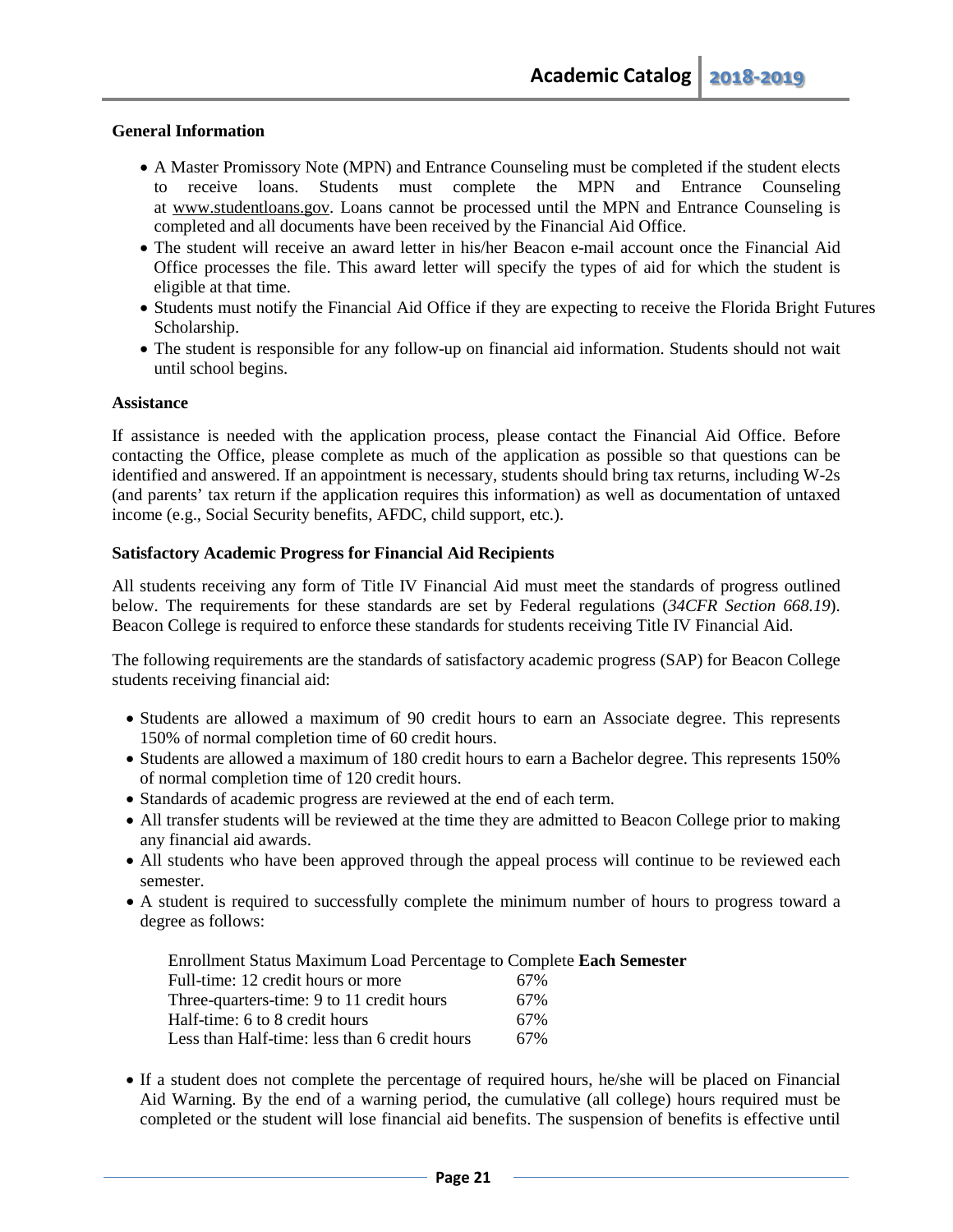the student successfully completes the required cumulative hours and meets the standards of academic progress.

- Successful completion means earning grades of A, B, C, D or P. Grades of I, F, W, WF, and WP are not successful completions.
- If students are required to enroll in pre-requisite college readiness courses in reading, writing, and/or math, they must earn a Pass (P) in each course prior to enrolling in subsequent content area courses.
- A new student must have a minimum grade point average of 1.7 in the first 15 credit hours and a grade point average of 2.0 thereafter in all coursework attempted at Beacon College.
- Credit hours for institutional credit college readiness/developmental courses will be counted toward financial aid eligibility. Grades received in these courses will not be used in calculating a grade point average. However, hours attempted will be used to determine the completion ratio.
- All terms of enrollment with or without financial aid at Beacon College will be used in determining a student's satisfactory progress for financial aid. All transfer work accepted by Beacon College will be included in the standards of academic progress calculations.
- Students who are suspended or dismissed from the College will lose financial aid benefits. The Financial Aid Appeal Committee can approve or disapprove appeals on a case-by-case basis. A student may appeal financial aid suspension in writing to the Financial Aid Appeal Committee if the student feels there are extenuating circumstances (e.g., unplanned events beyond the student's control). Students must provide documentation supporting their extenuating circumstances along with rationale that will allow them to either meet the SAP requirements at the next calculations or an explanation of why a waiver should be granted. The Financial Aid Appeal Committee's decision in all matters will be final.
- If the Financial Aid Appeal Committee approves an appeal, the student's aid will be reinstated with provisions. The Committee may stipulate restrictions governing the number of remaining credit hours for financial aid assistance. Students who choose not to file an appeal or whose appeal has been denied may in some cases re-establish eligibility for financial aid by achieving a cumulative grade point average of 2.0 or better and/or by completing a minimum of six (6) hours of coursework at their own expense.

#### **Student Code of Conduct for Beacon College Scholarship Recipients**

Students receiving Beacon College scholarships must adhere to the *Satisfactory Academic Progress (SAP)* and *Student Code of Conduct* as outlined in the *Beacon College Student Handbook.* Students who have a drug- or alcohol-related incident or a major disciplinary infraction may lose their Beacon College financial aid. The student will be responsible for paying the pro-rated tuition balance.

#### **Repayment of Title IV Federal Funds: What are Title IV Federal Funds?**

At Beacon College, Federal Title IV funds consist of the Federal Pell Grant, subsidized Federal Direct Loan, and an unsubsidized Federal Direct Loan.

Federal regulations require repayment of a portion of funds received by students unless certain conditions are met. A student who withdraws or stops attending all courses prior to completion of at least 60% of an enrollment period will be required to repay the "unearned portion" of the funds received.

These regulations apply to all federal grant and loan funds received as a disbursement by a student. For example, a student receiving a Pell Grant disbursement check in the amount of \$800 could be required to repay the Federal financial aid programs as much as \$400, unless the student attends school for more than 60% of the enrollment period. In addition, a portion of the award that could have been used to pay for tuition, fees, books and/or supplies may also be required as repayment to the school. The latter requirement is necessary because schools are required to refund the federal financial aid programs the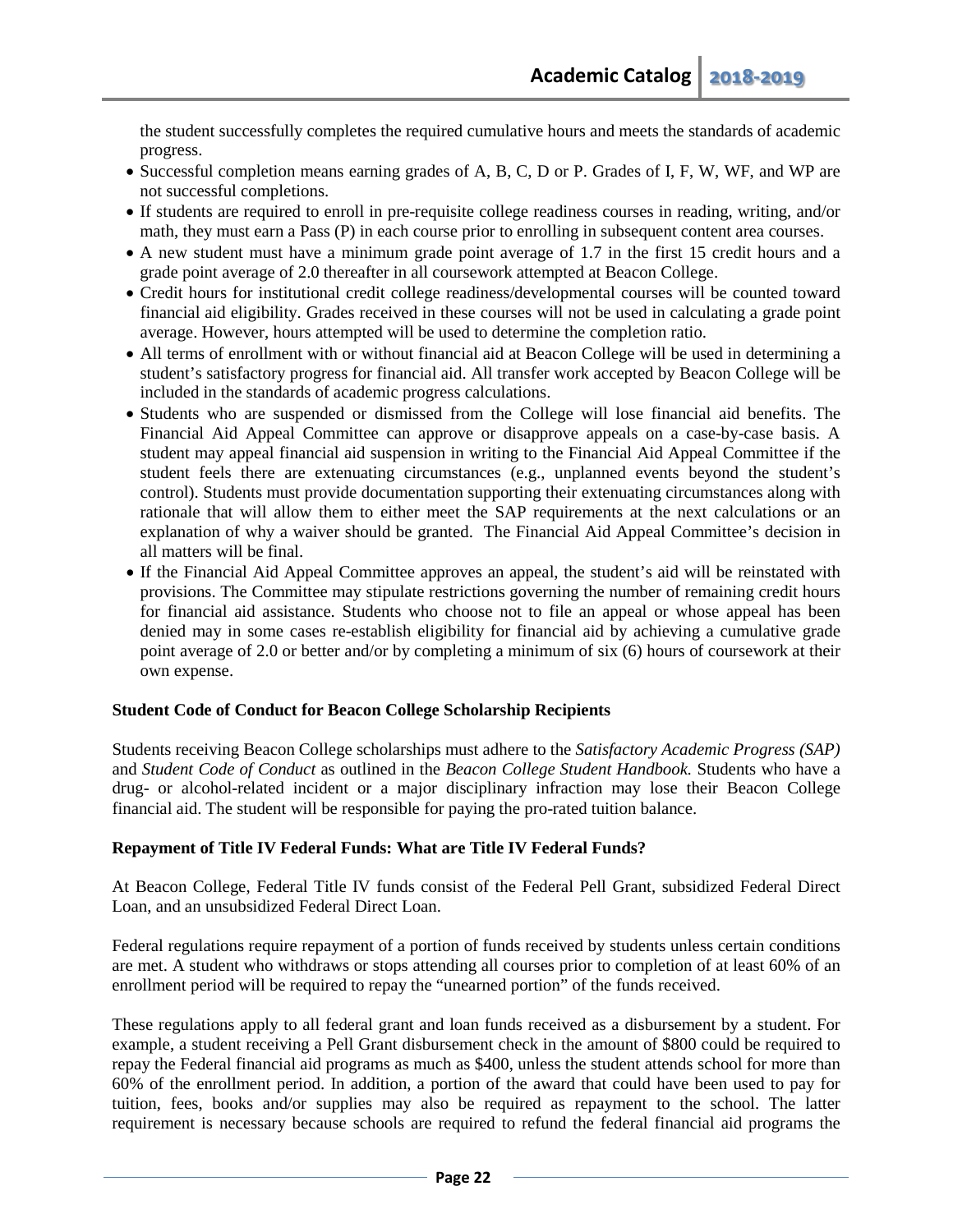"unearned portion" of the tuition.

The rule applies only to those students who withdraw **from all classes**. The rule does NOT apply to students who successfully complete at least one course in an enrollment period. Every effort should be made to successfully complete at least one course. In so doing, the student will preserve the funds received. The student should work closely with his/her academic advisor to plan a course load that can be successfully completed each term.

Students who receive funds from federal financial aid programs must check with the Business Office and the Financial Aid Office prior to withdrawing from a class to see if they would have a financial obligation.

**In addition to the above, students who receive an "F" grade, where attendance cannot be documented, will be required to repay the excess Federal financial assistance they receive.**

#### **Scholarships**

Beacon College is eligible to participate and administer the following scholarships based on each program's guidelines:

- Florida Bright Futures Scholarship Program
- Florida Children of Deceased or Disabled Veterans
- Florida Ethics in Business Scholarship
- Florida Jose Marti Scholarship Challenge Grant Fund.

Students are encouraged to search for additional scholarships via the Internet sites listed below:

http://www.beaconcollege.edu/beacon-college-admissions/financial-aid/financial-aid-options/scholarships http://www.fastweb.com http://www.finaid.org/otheraid/ld.phtml [http://www.collegeboard.org](http://www.collegeboard.org/)

#### **Veterans Educational Benefits**

Beacon College is state-approved for the use of Veterans Affairs Educational Benefits.

Students applying for benefits must submit a certificate of eligibility (*VA Form 22-0557*) or award letter (*VA Form 20-8993*) to Beacon College in order for the College to notify the Veterans Affairs regional office of enrollment.

For more information and forms, students may contact the Department of Veterans Affairs Educational Benefits Office at (800) 827-1000 or visit their website at [http://www.gibill.va.gov.](http://www.gibill.va.gov/)

#### **Other Programs**

In addition to the above, Beacon College also cooperates with the following State and Federal programs that provide financial assistance to students:

- Division of Vocational Rehabilitation
- Tuition Management Systems-Payment Plan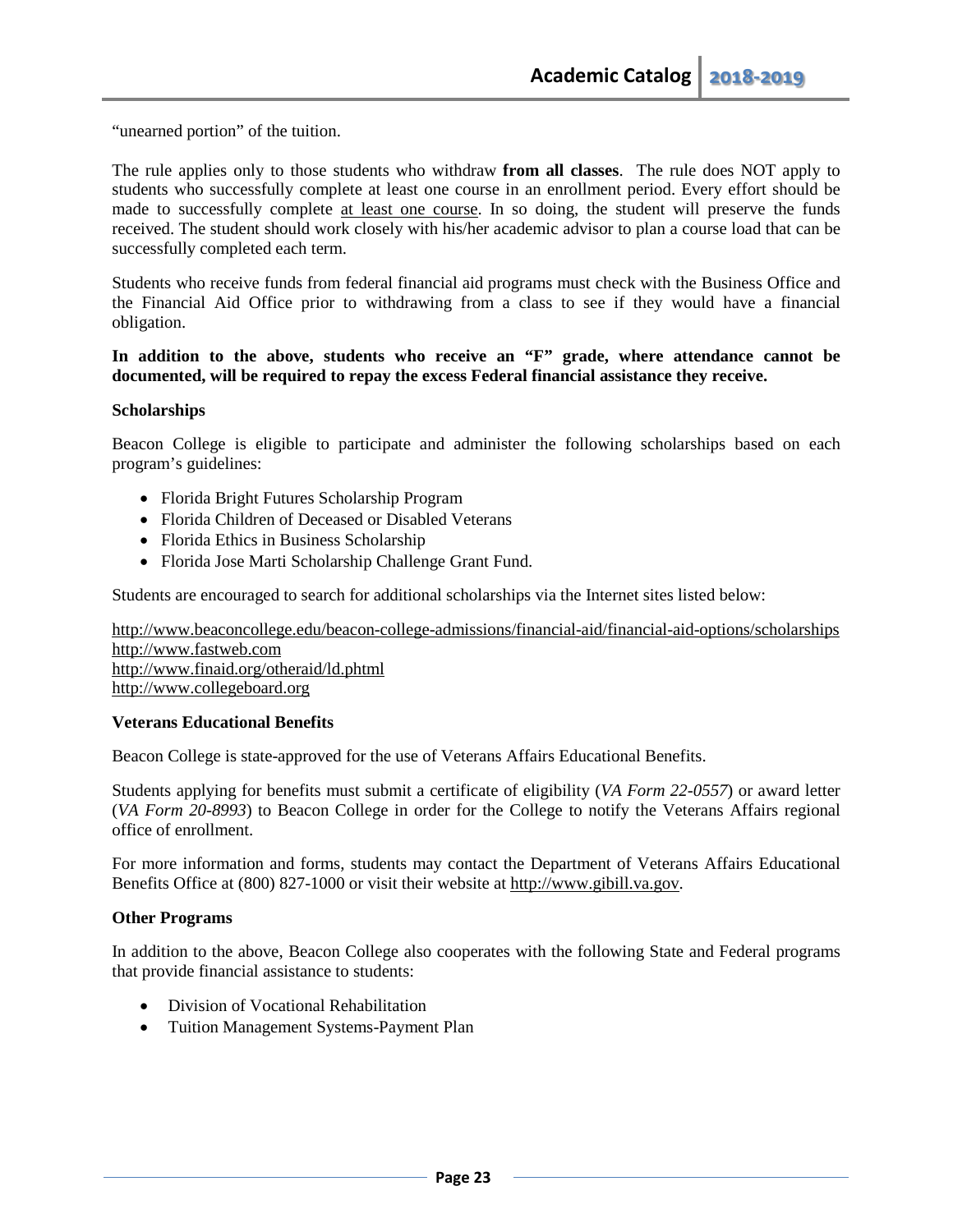For additional information about financial aid:

**Beacon College Office of Financial Aid 105 East Main Street Leesburg, FL 34748 Phone: 352-638-9792 International Phone: 011-352-787-7660 E-mail: [financialaid@beaconcollege.edu](mailto:financialaid@beaconcollege.edu) Fax: 800-360-1974 Web Site: http://www.beaconcollege.edu/beacon-college-admissions/financial-aid/**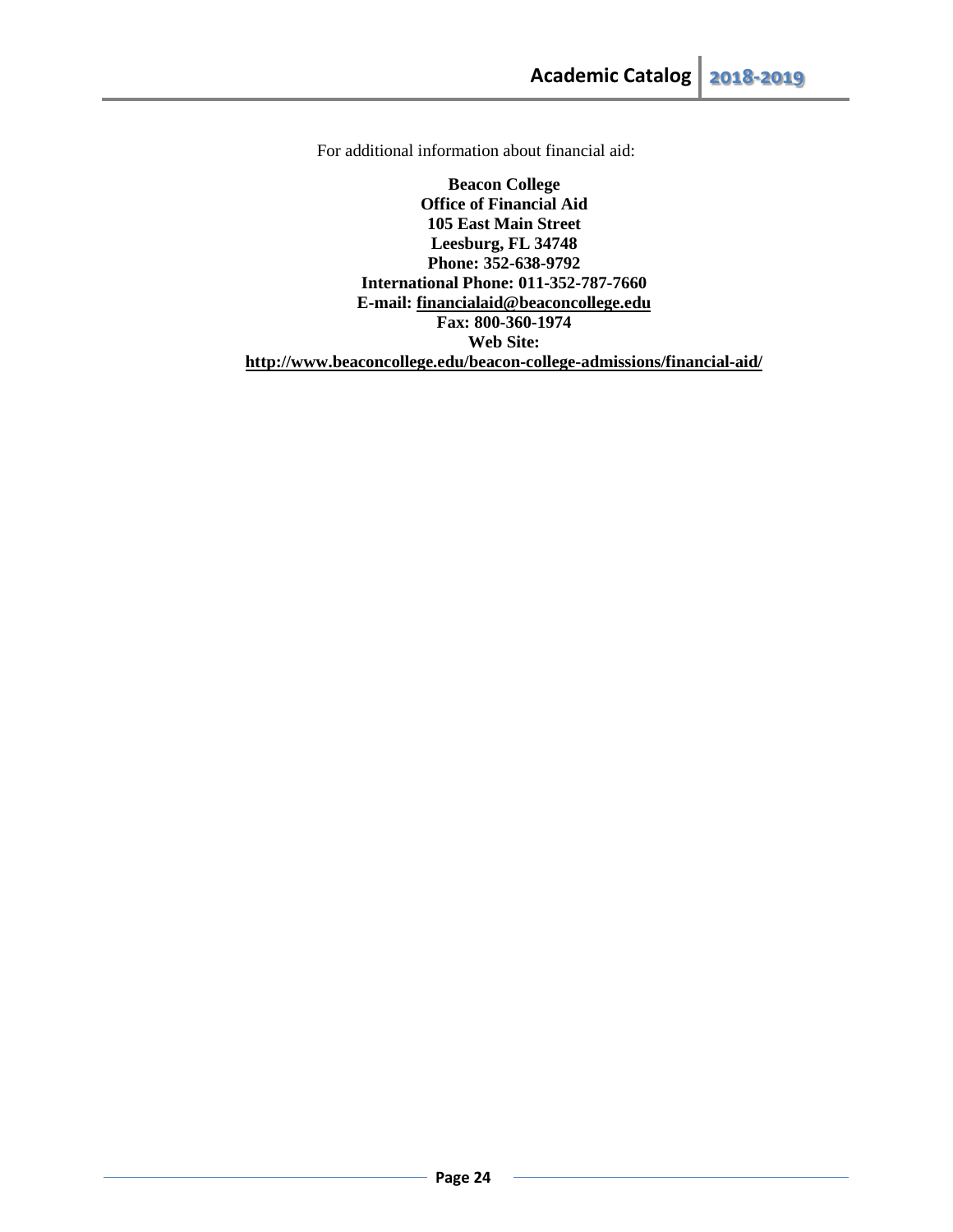# **STUDENT AFFAIRS**

# **OFFICE OF STUDENT AFFAIRS**

<span id="page-24-0"></span>Student Affairs provides non-academic student support services and activities that contribute to the cultural, social, intellectual, moral, and physical development of students. The Office of Student Affairs provides a wide variety of activities throughout the year to promote student development, campus community involvement, and increases faculty, staff, and student interaction.

It is the goal of the Office of Student Affairs to produce well-rounded individuals, and the staff is committed to providing out-of-classroom experiences to enhance the environment in which students learn and to promote growth and development in all areas of student life.

## **CO-CURRICULAR ACTIVITIES**

Out-of-classroom experiences are invaluable in the personal development of the well-rounded Beacon College student. Such activities include involvement in global/cultural awareness activities, social activities, health and wellness programs, leadership education, and community service. The College hosts a variety of on- and off-campus co-curricular activities that regularly include outdoor/nature activities, sporting events, cultural/ethnic festivals, musical and arts entertainment and appreciation, relationship and leadership building, health education, and fitness programs.

Students have opportunity for involvement through the Campus Activities Board (CAB) and work closely with the Director of Student Activities to schedule and implement events and outings.

#### **TITLE IX**

Beacon College complies with Title IX of the Education Amendments of 1972, which prohibits discrimination on the basis of sex, including, but not limited to, sexual harassment and sexual violence, in the College's educational programs and activities. Title IX also prohibits intimidation, coercion, or retaliation against individuals for engaging in activities protected by Title IX including asserting claims of sex discrimination. Beacon College has a designated Title IX Coordinator. Title IX complaints, grievances, or inquiries concerning Title IX may be directed to the Title IX Coordinator.

#### **CLUBS AND ORGANIZATIONS**

To enhance their college experience, students may choose to join any number of a variety of campus clubs and organizations. Clubs provide additional opportunities for students to get involved and participate in activities on campus. They also provide students with opportunities to develop their skills as leaders. The Student Government Association (SGA) serves as the voice of the student body and works to help make Beacon a better place. The Campus Activities Board (CAB) helps provide programs for the campus community through regular movie nights and large-scale programs such as the annual Halloween Party or a Casino Night. Other clubs vary in focus, including academic organizations, cultural clubs, Greek letter organizations (non-affiliated), and social interest.

## **CAMPUS ACTIVITIES**

Group outings are scheduled during each month. Weekend activities include trips to plays, movies, festivals, local attractions, and local beaches. The Campus Activities Board and the Director of Student Activities plan the schedule. Students may choose to join a variety of campus organizations and clubs throughout the school year, cultural activities, sporting events, and a variety of other activities based on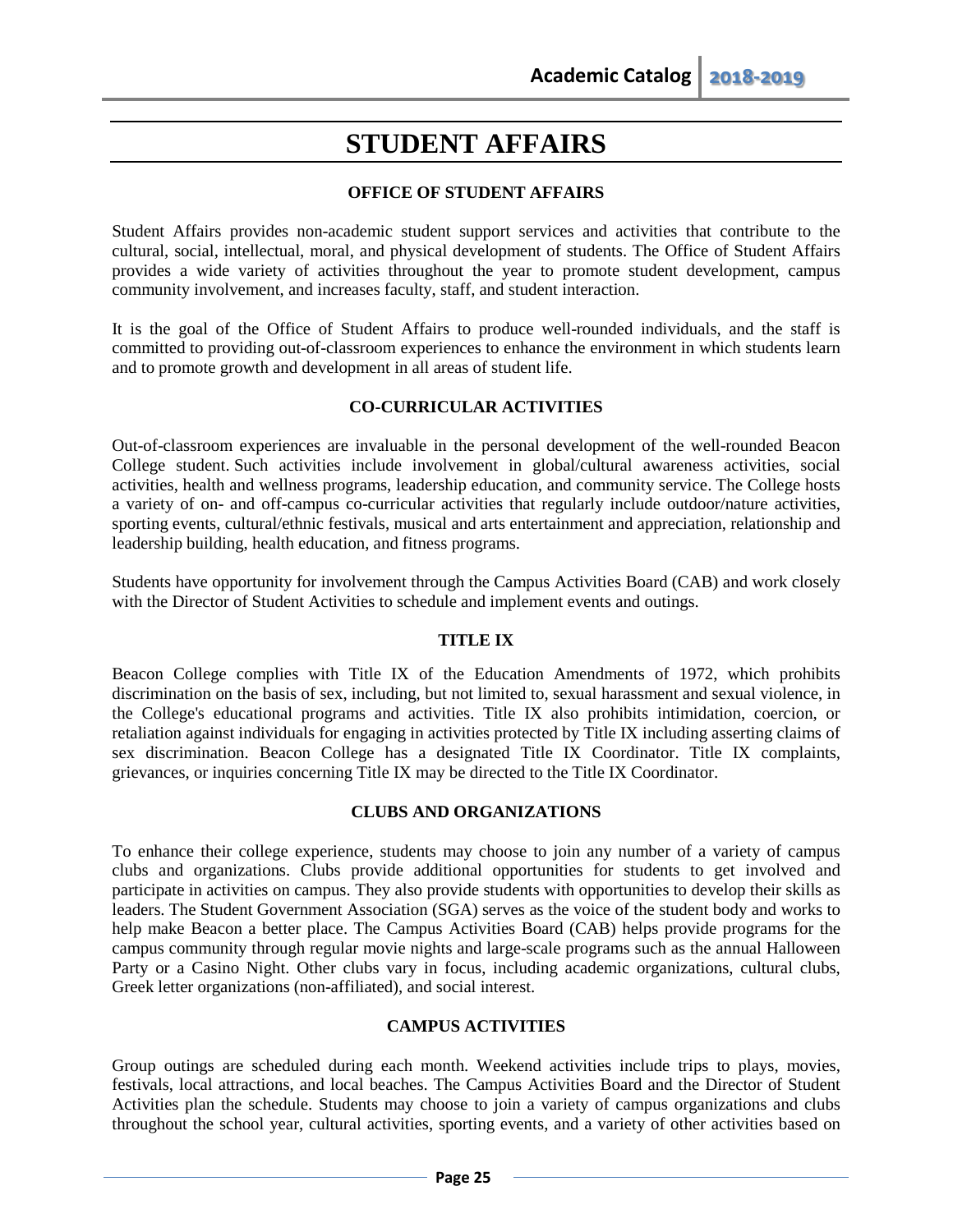student interest.

#### **COUNSELING SERVICES**

The College offers professional counseling and related services in a safe and secure environment where students are free to confidentially discuss any issues of concern at no cost to them. Health related seminars and workshops are also made available to all students.

#### **LIFE SKILLS**

Life Skills Specialists provide a solution-oriented process in which the student works on academic and non-academic goals. Using the student's strengths, the collaborative process develops independent living skills and helps promote life-long learning. Behavior management may be used to empower students to manage their own behaviors.

#### **STUDENT HEALTH SERVICES**

The Student Health Office focuses primarily on the physical and educational needs associated with health and wellness. As part of Student Affairs, our mission is to support holistic learning and development for our students. Services within the Student Health Office include health assessments and interventions, First Aid, health and wellness programming, medication management assistance, and referrals. All services provided at the Student Health Office are confidential. Students are asked to sign a release of information form when requests are made to discuss office visits/visit outcomes with third parties.

#### **DINING SERVICES**

Student dining is available in the Chopping Block and Navigator Cafe located at 117 West Main Street and 100 East Main Street respectively. Meals are served in a restaurant atmosphere for breakfast, lunch, and dinner Monday through Friday. Brunch and dinner are served on Saturday and Sunday. Meal times are published on the weekly menu and posted on the Beacon College website. The College may also sponsor special event meals or cook-outs at the Beacon College Apartments. The cost of meals is included in the board fees. All students living in Beacon College housing are required to be on the College's Food Service Meal Plan. Commuter students not on a meal plan may purchase individual meals. Students should see the Dining Services Manager to do so. The College reserves the right to modify the delivery of food services based on student needs. Students with special dietary restrictions due to health-related issues should make an appointment with the Dining Services Manager to discuss their dietary concerns. Some special off-campus events include meal service, and on these occasions, no food service is provided on campus.

#### **RESIDENCE LIFE**

The Beacon College Village Apartments, Woodward Street Apartments, Beacon Commons, and Resnick, Alpern, Plung Hall serve as the College's four residential centers. The housing units are within walking distance of the Main Street campus, and a shuttle bus runs continuously throughout the academic day. At Beacon College, residential life plays an integral part in the student's development and education, not only as a supportive environment but also as a means of building life experiences. The majority of the housing options offer a unique housing opportunity that enables students to live in apartments and develop independent living skills while attending college. Residential Coordinators, assisted by student Resident Assistants (RAs), provide support and supervision in student housing, enforce rules and regulations, and foster an environment of belonging and success for all students.

#### **CAMPUS SAFETY**

The Office of Campus Safety works in partnership with the Leesburg Police Department to ensure the safety of students, faculty, and staff. Campus Safety Officers provide a full-range of services including routine patrol of the campus by car and foot, safety inspections, and after-hour escort services. The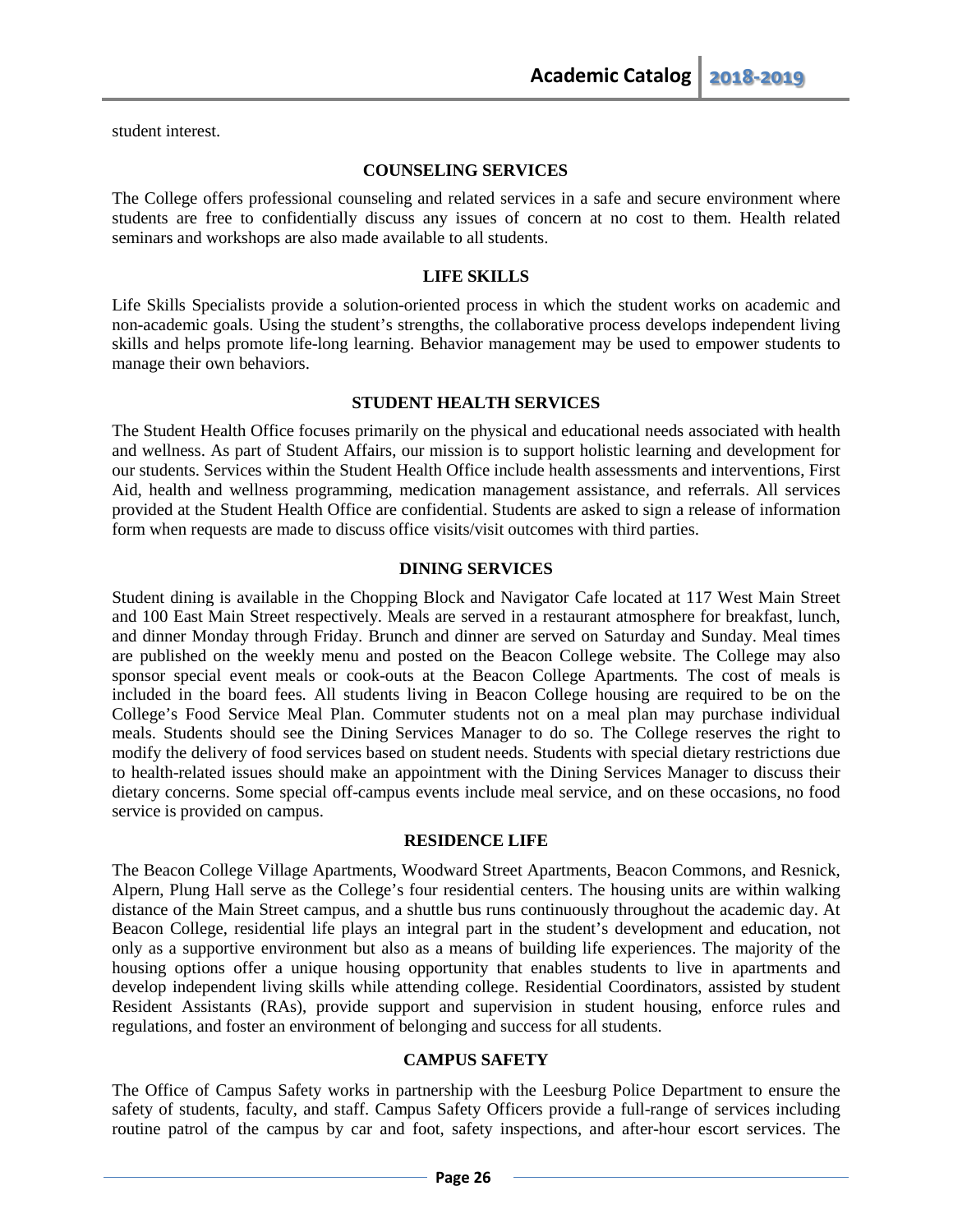Campus Safety officers are available 24/7 via telephone.

#### **TRANSPORTATION**

The College operates a shuttle bus service during the academic day to transport students from the housing complexes to their classroom buildings, the dining facility, and the Student Center. Transportation is also provided for students to access a variety of other college-sponsored activities. Based on availability, and with advanced notice, students may schedule individual transportation to medical appointments within a small radius of the campus (a small fee may be applied for this service). During College breaks, the shuttle is also available to transport students to and from the airport for a small fee. While every effort is made to accommodate students' schedules and needs, transportation is provided as available and cannot be guaranteed in every instance. Abuse of this service may result in loss of an individual's use of transportation.

#### **STUDENT HANDBOOK**

All students are requested to conduct themselves with integrity and in accordance with the *Student Code of Conduct*, *College Catalog*, and *Student Handbook*. The student is expected to be familiar with all of the policies, rules, and regulations published in the *Student Handbook*. Students acknowledge receipt of the *Student Handbook* and agree to abide by all College rules and regulations through their admission to the College. Students and any student organization, as a condition of admission and participation within the College community, agree to abide by all College policies, rules, regulations, and other directives contained in any of the aforementioned documents or other College publications or notices placed on official College websites, bulletin boards, or any other manner of information dissemination to the College community.

#### **STUDENT VEHICLES**

Having a car on campus is a privilege. Students must submit a copy of their Driver's License, registration, and proof of insurance to the Transportation Office. All cars parked on campus must display a Beacon College Parking Decal (fee applies). Failure to maintain a current Parking Decal may result in fines and loss of campus driving privileges.

#### **REGIONAL ACTIVITIES**

Outdoor activities, such as boating, tennis, jogging, biking, fishing, and swimming are available yearround in the Central Florida regional area. Movies, restaurants, dinner theatres, and museums are within a 30-minute driving time. Additionally, the College is near superb beaches and amusement sites, including, but not limited to, the following:

| 35 miles |
|----------|
| 44 miles |
| 42 miles |
| 44 miles |
| 60 miles |
| 69 miles |
| 68 miles |
| 70 miles |
| 80 miles |
|          |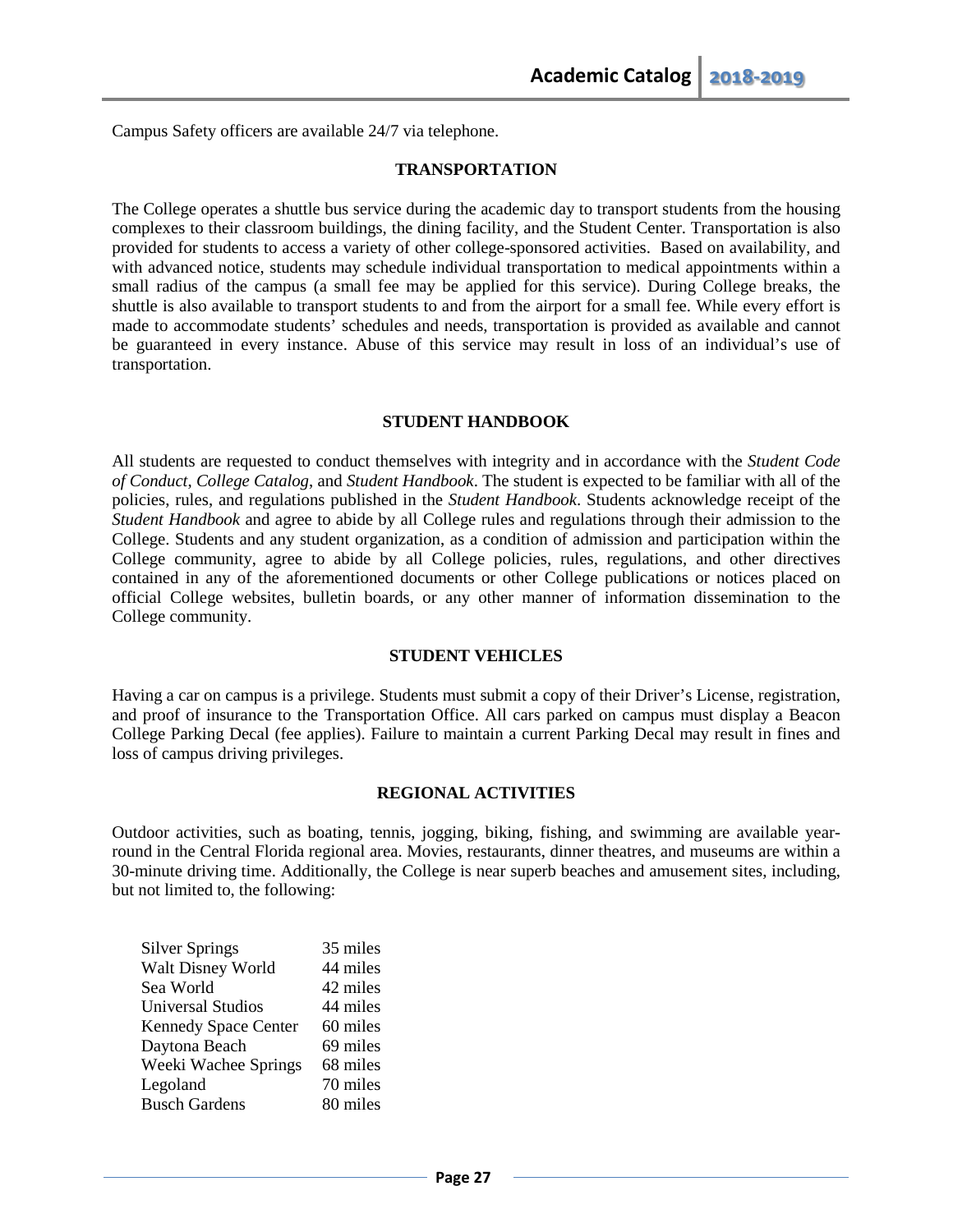# **STUDENT COMPLAINTS**

Any student seeking to file a formal complaint should do so in writing to the Office of Student Affairs. Specific procedures for filing the complaint are outlined in the *Student Handbook*. If the complaint pertains to an academic concern, the student should follow the procedures as outlined in the *Student Handbook* under Academic Complaint and/or Grade Appeal.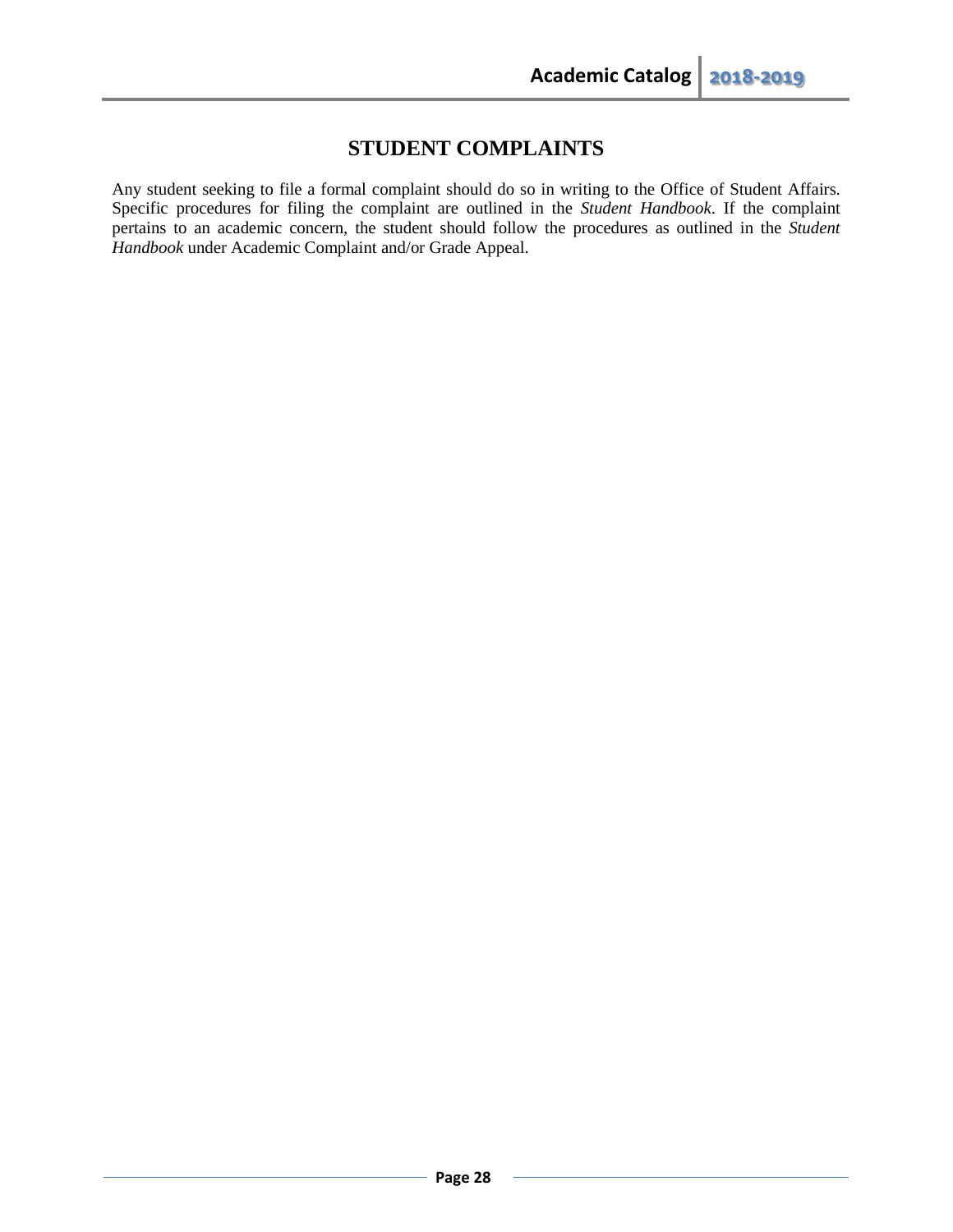# **ACADEMIC SUPPORT SERVICES**

# **LIBRARY**

Beacon College provides a full-service academic library. The mission of the Beacon College Library is to provide library materials, services, and instruction in an environment that supports the mission and curriculum of the College.

Accessible through the library's catalog are 11,113 print books, 40 print serial subscriptions, 11,459 ejournal titles, 15 electronic databases, 909 video and audio units, and 346,154 e-books. Students have access to a number of other electronic resources to meet the educational needs of students with learning disabilities. These resources are easily accessed through the Beacon College Library website. The Leesburg Public Library provides a host of additional print and electronic resources to students, as well as thousands of additional libraries worldwide through established partnership agreements.

New students are introduced to the Library resources via First Year Experience programs and librarianinstructed training workshops throughout the semester. Students are trained on the use of the library's online catalog, as well as how to conduct research via the electronic databases. Individual assistance is available from a Beacon College Librarian at any time during regular library hours, and after hours via the "Ask a Librarian" link on the Library homepage.

#### **WRITING CENTER**

The purpose of the Robert and Jane Weiner Writing Center is to produce better writers, developing their critical thinking strategies by focusing on reading and writing. Through one-on-one consultations, the Writing Center offers assistance and support for every phase of the writing process. Whether students are having trouble starting their papers, need help organizing their ideas, or simply need a second set of eyes during the final revision, peer consultants and full-time Writing Center employees are there to help. The assistance given helps students learn rules and skills that they can use with all future work.

The Writing Center also houses a computer lab for students to complete their work and print off documents. In addition to the Microsoft Office Suite, the Writing Center computers are equipped with assistive programs to facilitate students' needs:

- *Kurzweil 3000* **-** Software that aids students by reading aloud textbooks and other documents.
- *Inspiration* **-** Software program that graphically organizes a student's ideas
- *Word Q -* Software program that helps students choose the right word and reads back what they have written, so they can hear their own work.

Writing Center consultants provide assistance to students in determining which applications are best for them and help train students on how to use the applications.

Writing Center consultants are also available to assist with formatting papers with and citing in MLA and APA.

In addition to helping with classwork, the Writing Center accepts submissions for contests in poetry and short stories and helps with resumes, scholarship applications, and other work by students.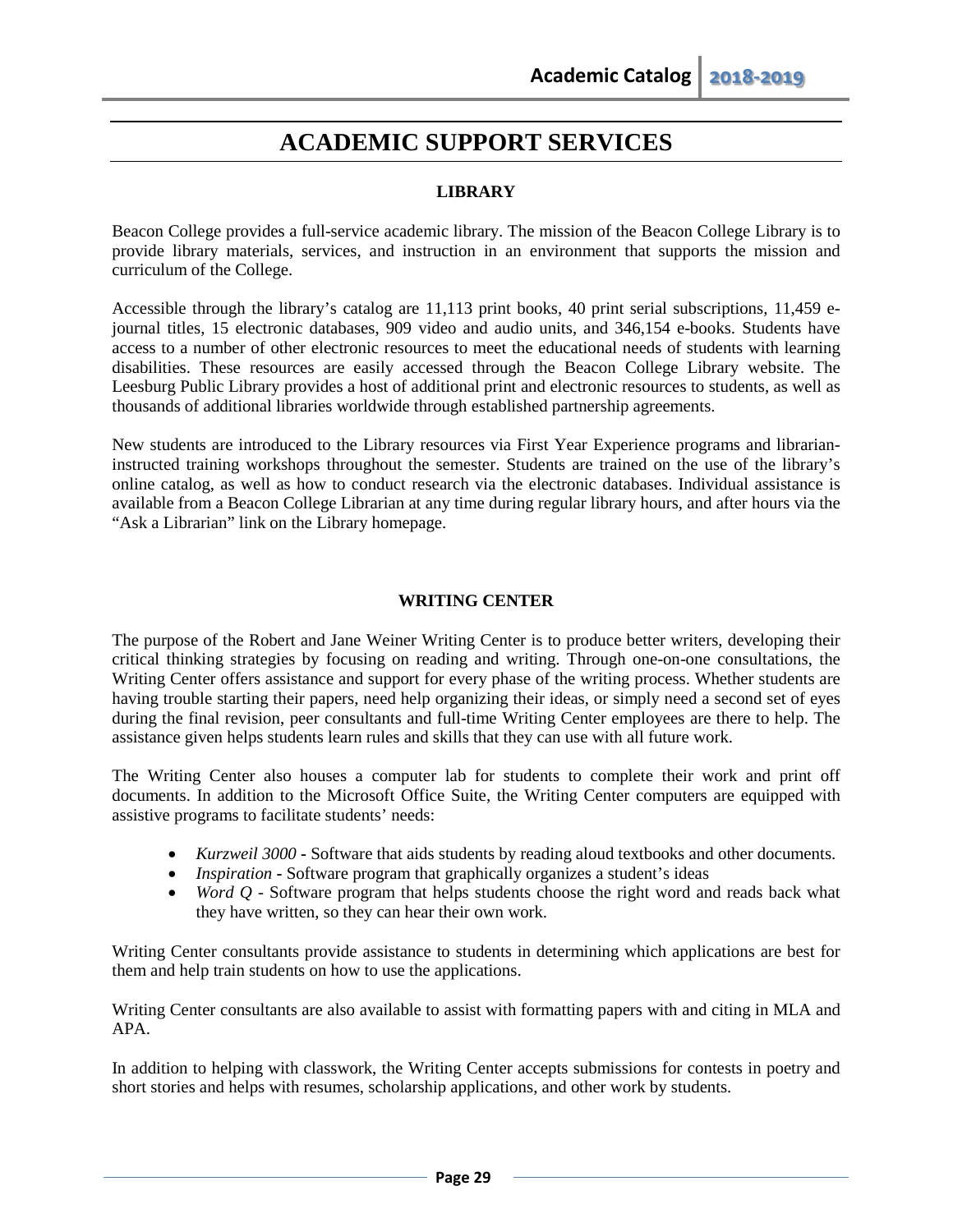#### **CENTER FOR STUDENT SUCCESS, ACADEMIC ADVANCEMENT and CAREER DEVELOPMENT**

## **Learning Specialists**

Every Beacon student is assigned to a Learning Specialist for individualized academic mentoring. Students work one-on-one, or occasionally in small groups with their Learning Specialist to improve study skills and techniques to develop effective organizational strategies. By building a deeper understanding of the students' individual learning styles and academic challenges and by fostering strong, trusting relationships, Learning Specialists create an environment where real learning happens. Sessions are skills-based and individually tailored to the learning challenges faced by each student with the goal of gaining self-directed academic independence for learning and thinking critically that will last far beyond the classroom.

Learning Specialists also act as Academic Advisors for their assigned students. The familiarity with each student's learning differences, learning styles, strengths, and weaknesses make the Learning Specialists the most well-informed advisors help students choose their major, develop balanced course schedules designed for success, and to guide students through their degree programs.

The College facilitates the academic success of its students by providing appropriate accommodations to students needing additional assistance. All professors post class notes and study guides online so that students can work with their Learning Specialist and Peer Tutors to reinforce classroom information and course content. Accommodations may include interactive e-books, computer-based reading or writing programs, voice-activated dictation software, audio texts**,** online graphic organizers, and audio/visual aids. Test accommodations include adjustments in presentation, setting, timing/scheduling, and seating. To allow for test or quiz issues, students consult with a Learning Specialist and their professors to identify appropriate accommodations and helpful assistive technology.

Learning Specialists help students to develop emotional intelligence skills such as self-awareness, selfregulation, critical thinking and self-motivation, empathy, and social skills such as communication, collaboration, teamwork, and conflict management. These skills are reinforced by all members of the Beacon community.

#### **Peer Tutoring**

The goal of the Peer Tutoring Program is to provide peer academic support. While the Learning Specialists are generalists who assist students with all assignments and coursework, the Peer Tutors are specialists who assist students with specific subject areas. Peer Tutors have achieved a mastery of course content and have been nominated by faculty to enter the program. They undergo a rigorous two-tier training regimen and are available to students during posted hours or by appointment. Some Peer Tutors function as classroom Teaching Assistants and others conduct regular study groups. They are accessible to students in their classes and help identify and assist at-risk students.

#### **Life Independence Educator**

Our Life Independence Educator works with students to assist in the development of a variety of life skills such as executive function, social and emotional intelligence, independent living skills, goal setting, and conflict resolution.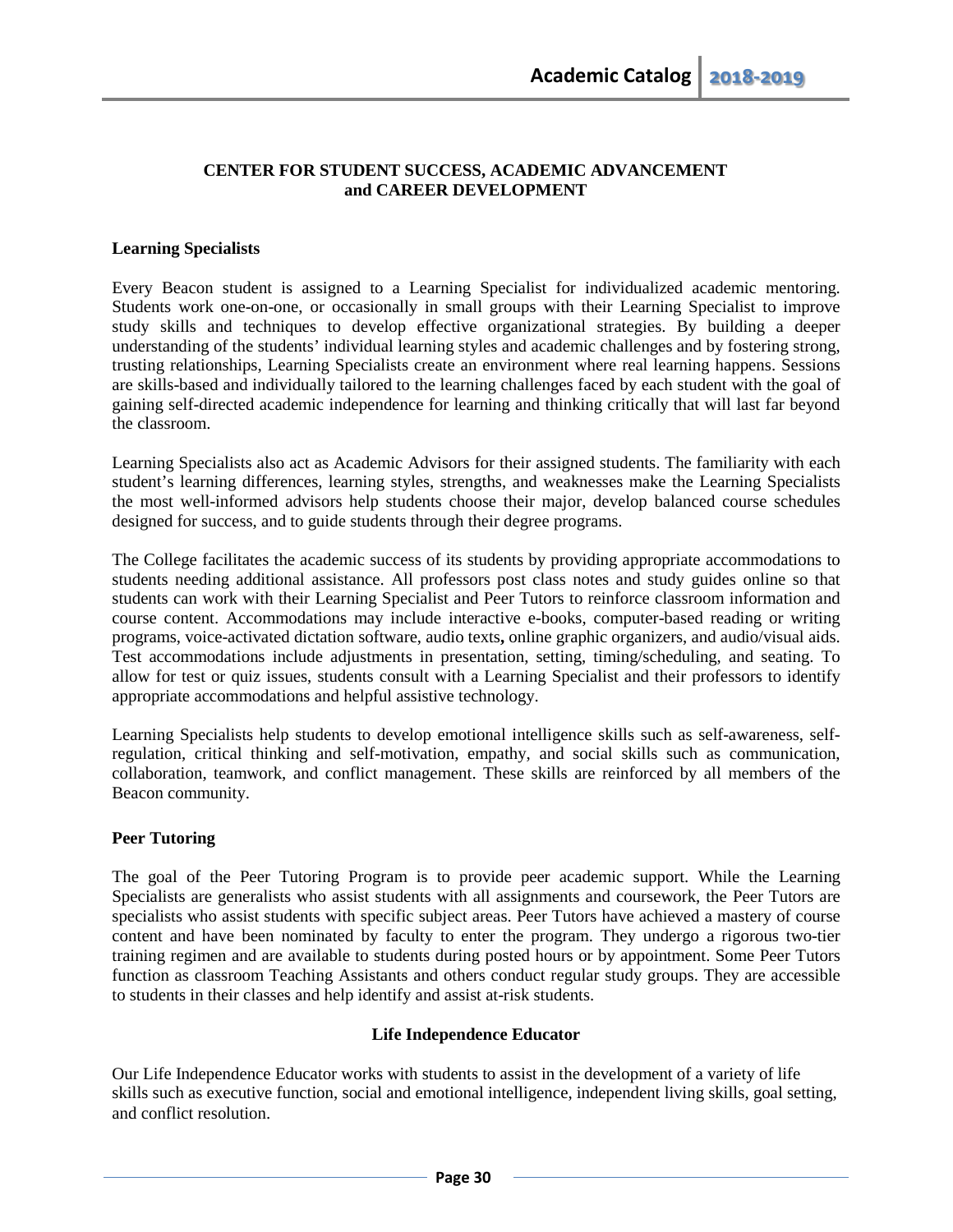## **Community Educator**

The Community Educator helps to connect learners with resources and opportunities on campus.

# **MATHEMATICS LAB**

The purpose of the Beacon College Mathematics Lab is to help students develop problem solving strategies while alleviating anxiety and improving mathematical skills and understanding. The Lab provides:

- Dedicated stand-alone computerized center;
- Semi-self-paced course of study;
- Individualized course-specific instruction and support;
- Continual feedback; and an
- Informal environment for relaxed learning.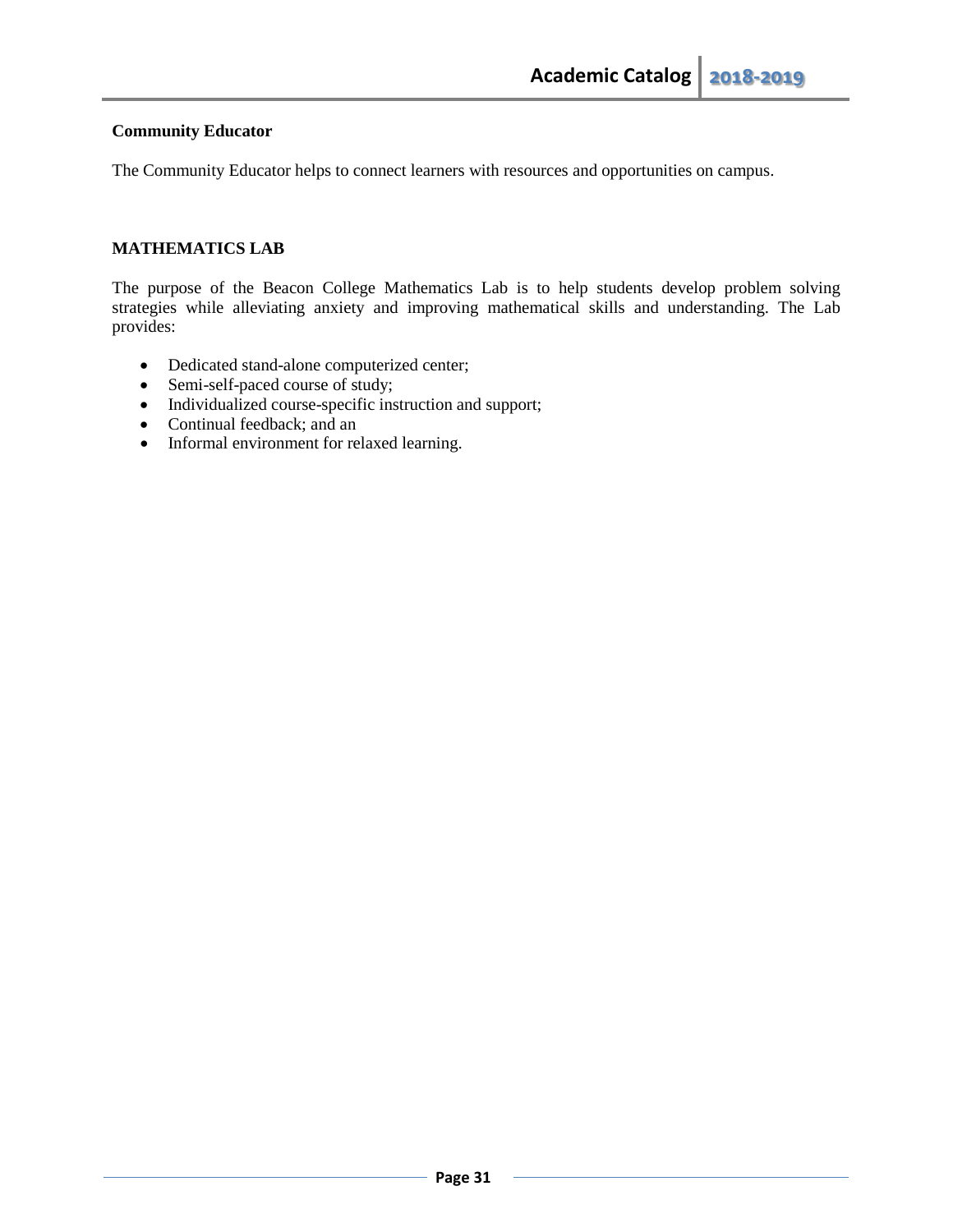# **ACADEMIC INFORMATION**

# **BEACON COLLEGE EMAIL ACCOUNT POLICY**

Beacon College provides and maintains email accounts for all students and, therefore, does not save students' personal email accounts.

The College uses the Beacon College email account as an **official** means of communication with students. College staff, faculty, and departments will communicate to students directly through Beacon College email and in many instances will consider this email correspondence as the student's signature.

Faculty may communicate to an entire class of students in the same email and may expect students to reply in kind.

Each student is responsible for maintaining his/her College email account so that it is open for new mail and students are expected to read their College email regularly and respond appropriately.

If students choose to forward their College email to another email provider, they are still responsible for receiving all College communications.

## **TRANSFER OF CREDIT POLICY**

Beacon College reserves the right to accept or deny transfer of credit based on the guidelines in the *Transfer of Credit Policy.* Transfer of credit from other institutions is at the sole discretion of Beacon College.

#### **Pre-Matriculation Transfer of Credit Policy**

Transfer students are responsible for requesting an official academic transcript from any college previously attended. Official academic transcripts should be mailed to:

Beacon College Attn: Office of the Registrar 105 E. Main Street Leesburg, FL 34748

Official transcripts will be evaluated by Department faculty and transfer credits will be approved on a course-by-course basis. Beacon College participates in an articulation agreement with Florida community colleges. Students who transfer from a regionally accredited Florida community college with an Associate degree are admitted at the junior level.

Official transcripts required for transfer of credit must be submitted prior to the last day of the transfer student's first academic term. The *Transfer Credit Practices of Designated Educational Institutions*  (TCP) is used for assessing and documenting equivalent learning and qualified faculty from other institutions. Students may also be requested to present catalog course descriptions or a syllabus for a course.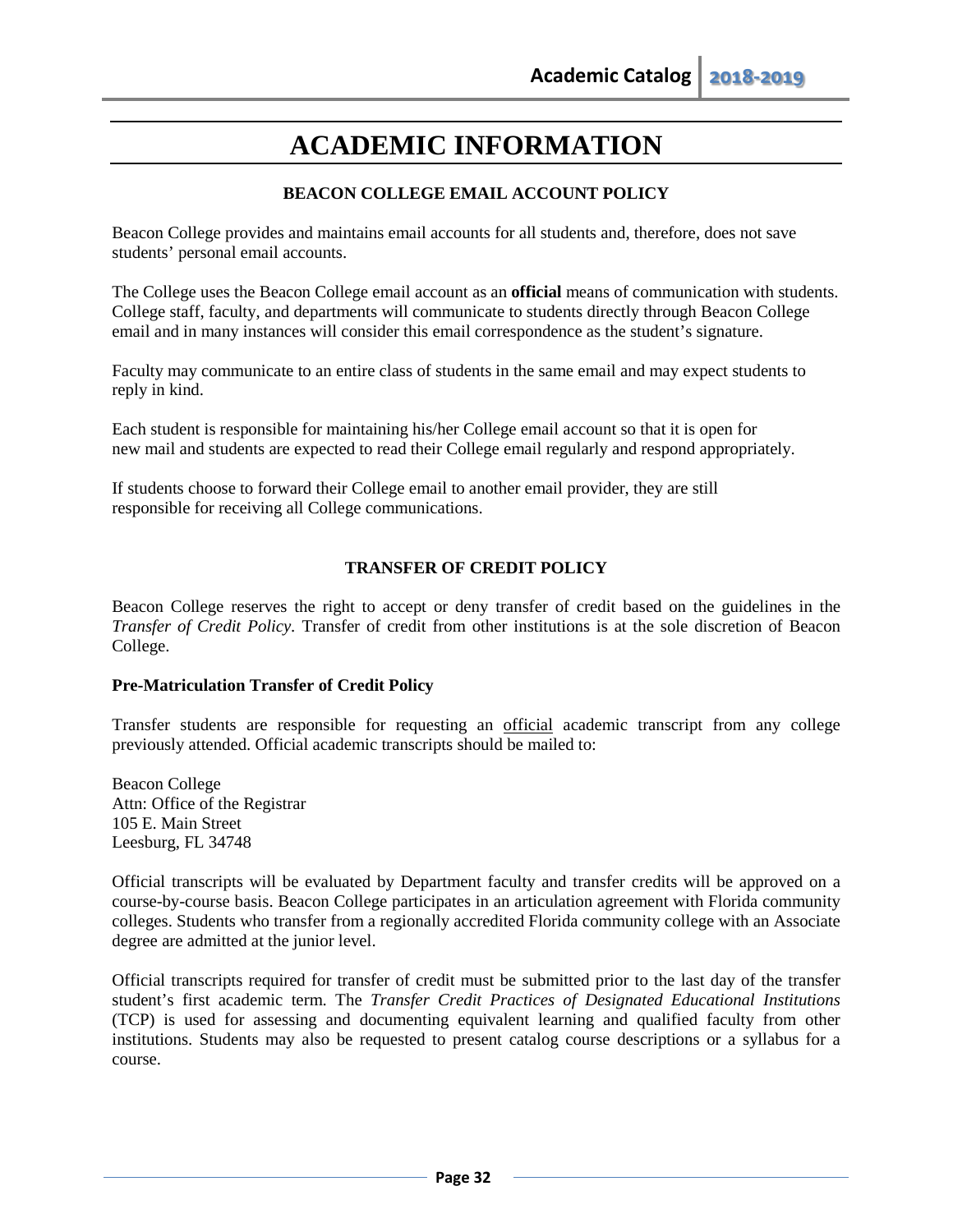Beacon College will consider for transfer credit:

- college-level courses completed at regionally accredited organizations, namely
	- $\triangleright$  Accrediting Commission for Community and Junior Colleges (ACCJC) Western Association of Schools and Colleges
	- $\triangleright$  Higher Learning Commission (HLC)
	- $\triangleright$  Middle States Commission on Higher Education (MSCHE)
	- $\triangleright$  New England Association of Schools and Colleges Commission on Institutions of Higher Education (NEASC-CIHE)
	- Southern Association of Colleges and Schools Commission on Colleges (SACSCOC)
	- WASC Senior College and University Commission (WSCUC)
- college-level courses completed at institutions accredited by organizations recognized by the Council for Higher Education Accreditation (CHEA)

Beacon College is generally unable to accept credits from institutions not accredited by either of the above. However, for certain Florida colleges, courses approved for academic transfer by the Florida Department of Education on its Statewide Course Numbering System (SCNS) website will be considered for transfer to Beacon College.

Students must have earned at least a C grade in a course that can be applied to Beacon College degree program requirements.

Beacon College awards semester credit only. Transfer credit measured in quarter hours upon acceptance will be awarded as follows: three (3) credit hours as the equivalent of **4.5** quarter hours. Transfer credits cannot exceed 30 credits for the A.A./A.S. degree or up to 90 credits for the B.A./B.S.. degree. Therefore, at least 31 credits for the A.A./A.S. degree and 30 credits for the B.A./B.S. degree must be earned through Beacon College coursework. For the B.A./B.S. degree, an additional two (2) upper level courses within the major will be required and also completion of the College's *Career Development* course sequence namely *COE 2606: Career Exploration*, *COE 3606 Career Planning,* and *COE 4606: Career Development*.

Beacon College accepts the *College Level Examination Policy* (CLEP) for general education courses offered by the Institution in accordance with established policy. The College will accept a score of 50 on a scale of 20-80 to award credit for all CLEP General and Subject Area tests. CLEP scores must be received directly from Educational Testing Services (ETS). No more than three (3) CLEP course substitutions will be accepted into any degree program. A \$100.00 CLEP processing fee is charged per CLEP course substitution.

Students seeking to transfer credit based on military and service school or passing scores on the Dantes examination will have such credit considered on an individual basis following the guidelines above.

Beacon College awards credit for Advanced Placement (AP) exams with a score of 3 or higher and International Baccalaureate (IB) exams with a score of 4 or higher.

Beacon College does award credit based on Educational Testing Service (ETS) advanced placement exams when the grade is equivalent to a C (a minimum ETS score of 3) or above.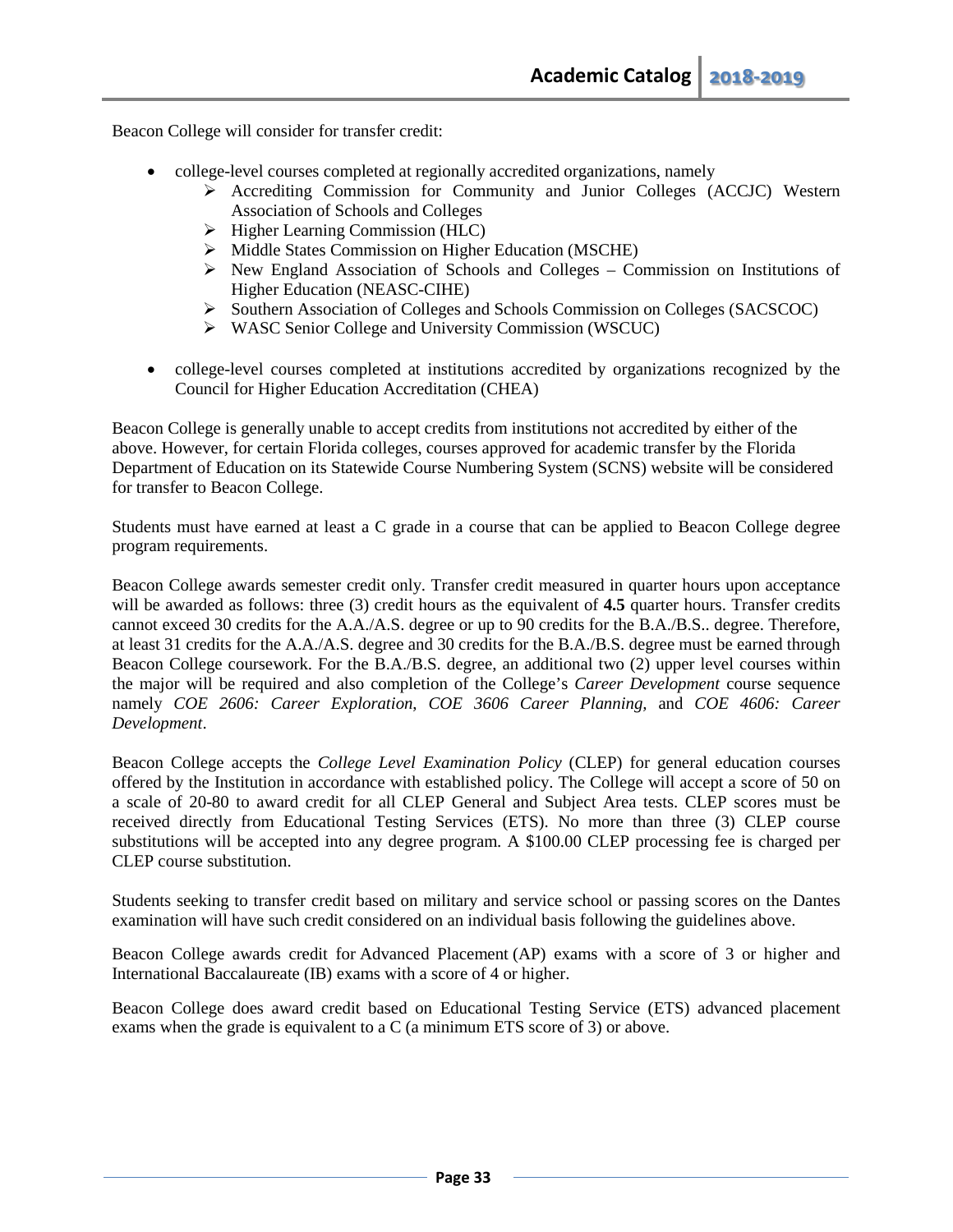Beacon College does NOT award transfer credit based on:

- training provided by non-collegiate institutions;
- experiential learning;
- professional certification;
- courses determined to be occupational or vocational in nature; and
- courses in which Pass or Satisfactory are earned.

The Registrar's Office will notify the student in writing of transfer credit accepted within five (5) business days of receipt of the official transcript.

Courses approved for transfer credit will be listed on the student's SONIS account and his/her Beacon College academic transcript. Grades earned in transfer credit courses will not be used in calculation of Beacon College grade point average (GPA).

#### **Post-Matriculation Transfer of Credit Policy**

Currently enrolled Beacon College students may complete coursework at institutions outside of Beacon College. The student should have this course pre-approved for credit using the *Pre-Approval of Transfer Credit Form*. The student must take the form along with an official description of the course or program to his/her Academic Advisor. The Advisor will evaluate the course based on the *Transfer Credit Policy* guidelines detailed above. If the course is approved, the student and Academic Advisor will sign the form and forward it to the Registrar's Office.

Transfer courses cannot be used to delete a prior "D" or "F" grade from a student's cumulative grade point average at Beacon College.

Upon course completion, the student must request that an official transcript of completed coursework be sent to the Registrar's Office at Beacon College. When the transcript is received, the credit will be applied automatically to the student's Beacon College academic transcript, provided the student achieved a grade of C or better.

The Registrar will notify the student in writing of transfer credit accepted within five (5) business days of receipt of the official transcript.

Courses approved for transfer credit will be listed on the student's Beacon College academic transcript. Grades earned in transfer credit courses will not be used in calculation of Beacon College grade point average (GPA).

#### **REGISTRATION**

Dates for class registration are published in the Academic Calendar and posted each semester in the Education and Administrative buildings. Registration materials and specific procedures are provided by the Office of Academic and Student Affairs. Registration information and scheduling will be posted on the Beacon College website. Students will receive individual notification of the registration schedule through an e-mail sent to their Beacon College e-mail account.

#### **ACADEMIC ADVISEMENT**

Each degree-seeking student will be assisted by an assigned Academic Advisor in understanding and interpreting the College's academic requirements for graduation and securing help with academic concerns or assistance with achieving life/career goals.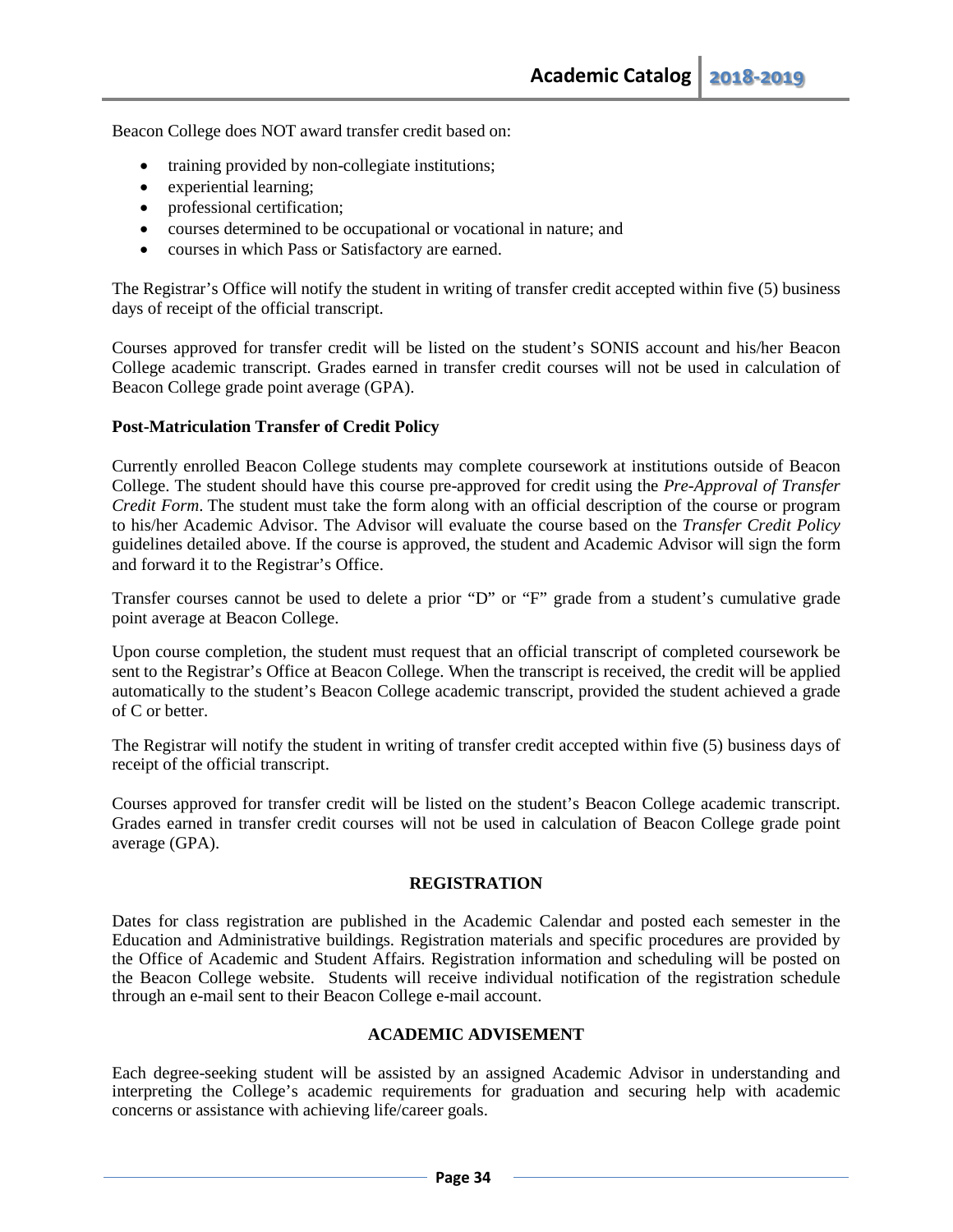#### **DROP/ADD PERIOD**

During the first week of each semester, a student may drop or add a course without penalty. Any course dropped during this period will not be recorded on the student's permanent academic record. Students may not add courses after the final Drop/Add date designated by the Academic Calendar.

To drop or add courses, an *Academic Course Drop/Add Form* must be obtained by the student, signed by the student, instructor, and Academic Advisor, and then forwarded to the Registrar. Students should be advised that dropping a course may affect the anticipated graduation date.

## **COURSE WITHDRAWAL POLICY**

Dropping a class after the one-week drop/add period has ended is considered a course withdrawal. A student cannot withdraw from a course later than three (3) weeks after midterm grades have been posted. Students withdrawing from a course **will not** be eligible for a refund of tuition and/or any associated course fees.

To understand the full impact of course withdrawal, students should communicate with the course instructor, their academic advisor, and the Financial Aid Office (if they receive financial aid). Withdrawing from a course can affect current and/or future financial aid and scholarship eligibility. Withdrawing from a course may also affect a student's anticipated graduation date.

A student withdrawing from a course must submit a completed *Course Withdrawal Form: Student-Initiated* to the Registrar's Office. This form is to be signed by the student, his/her Learning Specialist/Academic Advisor, and the instructor.

A student who withdraws from a course before the posting of mid-term grades will receive a "W" (Withdrawn) on his/her academic transcript. If a student withdraws after the posting of mid-term grades, a notation of "WP" (Withdrawn Passing) or "WF" (Withdrawn Failing) will be recorded on the transcript. A notation of "W", "WP", or "WF" will earn no course credit, and the course will not be used in calculating the cumulative grade point average.

Faculty may withdraw a student from a course at any time after the drop/add period after making all appropriate interventions. Faculty-initiated withdrawal is based on the student exhibiting classroom behavior detrimental to the learning environment or unsafe behavior.

Faculty wishing to withdraw a student from a course must submit a completed *Course Withdrawal Form: Faculty-Initiated* to the Provost for approval.

If a student is withdrawn by a faculty member before mid-term, a notation of W will be recorded on the student's transcript. After mid-term, the student will receive a WP or WF grade (Withdrawal Passing or Failing). W, WP, and WF notations will not be used in calculating the cumulative grade point average.

#### **REQUIRED EXAMINATIONS**

Absences from examinations are excused only in cases of severe illness or occasions of equal exigency.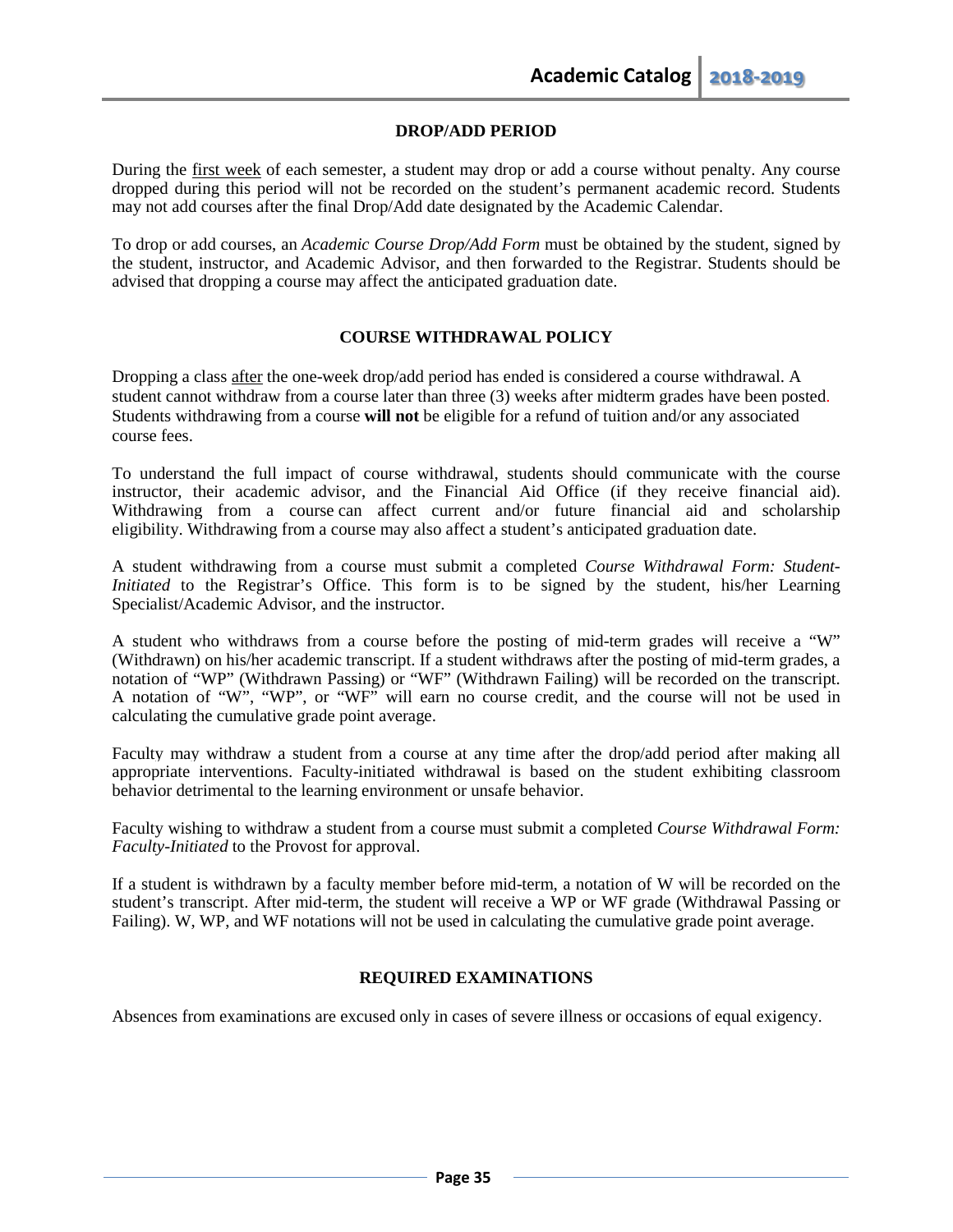## **STUDENT CLASS ATTENDANCE POLICY**

Students are expected to be present and on time for all class meetings. Attendance policies will vary according to Department/professor and the attendance policy is outlined in each course syllabus. It is the responsibility of the student to know attendance policy for each course and for knowing and understanding the policies for making up work.

#### *Veterans Attendance Policy*

Excused absences will be granted for extenuating circumstances only. Excused absences are documented with formal entries in students' files. Early departures, tardiness, class absences, and other form of full or partial absence from class will be deemed a full class absence. Students exceeding three (3) days unexcused absences in a calendar month **will be terminated from veterans benefits** for unsatisfactory attendance.

#### **CLASSROOM RESPONSIBILITY**

Students are responsible for maintaining classroom decorum appropriate to the College educational environment. When the conduct of a student or group of students varies from acceptable standards and interferes with instruction, the instructor has the authority to remove the disruptive party from the room.

#### **Cell phone use is NOT permitted in classes. All cell phones must be set to the "OFF" position.**

## **ACADEMIC INTEGRITY POLICY**

Academic integrity is the responsibility of all Beacon College faculty and students. All students are expected to do their own work and to uphold a high standard of academic ethics.

#### **Definitions:**

*Plagiarism* is defined by the American Heritage Dictionary of English Language as the use and passing off of ideas or writings of another as one's own. Examples of student plagiarism include submitting a paper, or parts of a paper, not written by the student, quoting or paraphrasing text without citing the original source, creating false references in a bibliography or proposing an idea as "original" when another source proposed it first.

*Cheating* is defined by the American Heritage Dictionary of English Language as taking an examination or test or completing an assignment in a dishonest way, as by improper access to questions or answers.

*Fabrication* is defined by the American Heritage Dictionary of English Language as deliberately using untruthful statements or data in one's work.

Students are responsible for the authorship of all their work. Plagiarism, cheating, and fabrication are NOT acceptable and students whose work shows evidence of academic dishonesty will be subject to the following sanctions.

#### **Sanctions**

- 1. First offense Warning and revision of work. The student will also be required to complete the on-line plagiarism module accessed in the Writing Center and pass the unit assessment with a score of 80% or higher.
- 2. Second offense Zero for work.
- 3. Third offense Student is referred to the Department Chair. The Department Chair can make a number of decisions up to and including a failing grade in the course.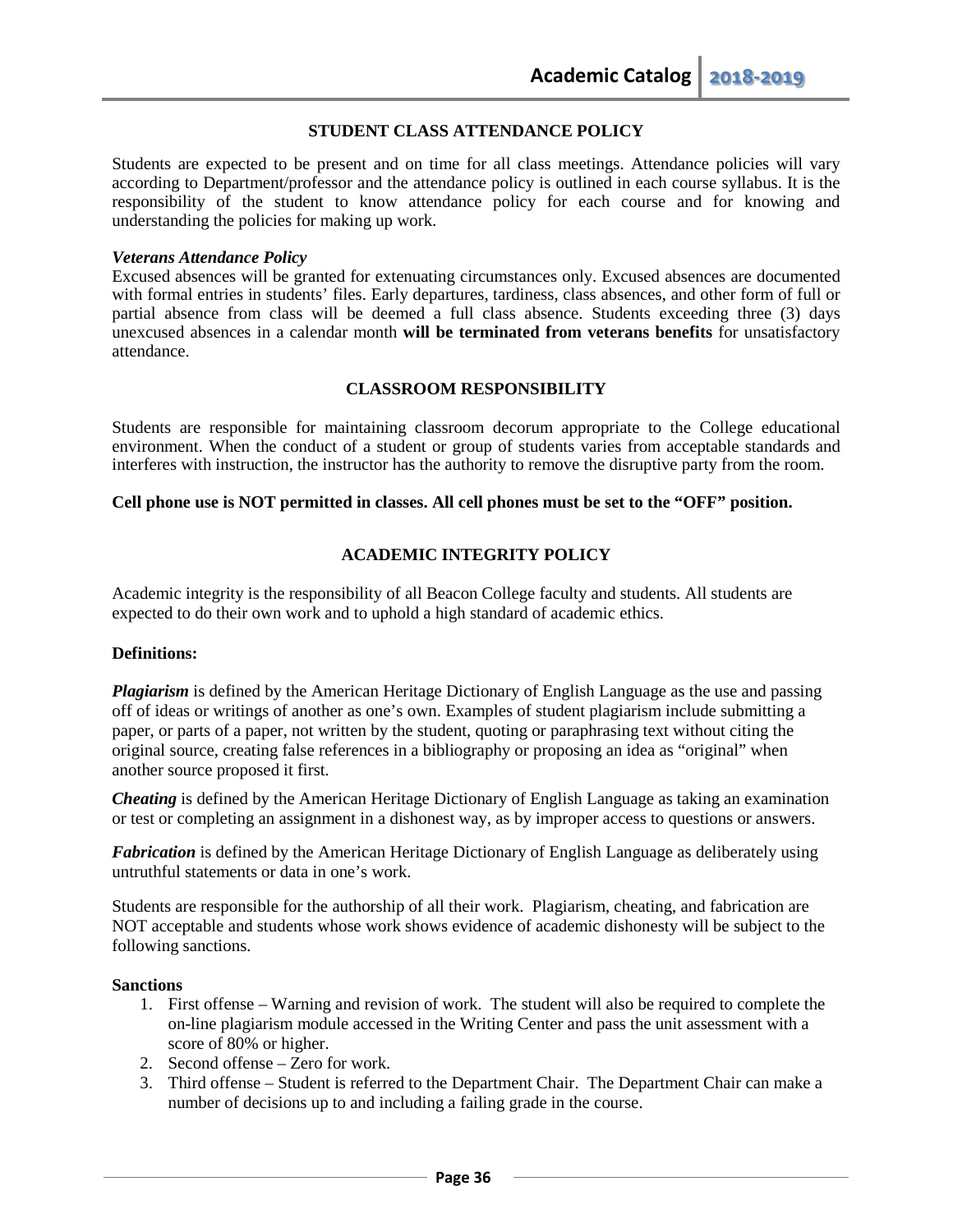### **Response to Academic Integrity Violations**

- 1. Written report of incident to instructor if discovered by someone other than instructor
- 2. Instructor reviews allegations
- 3. Proceeds to Department Chair to review allegations
- 4. If student appeals the allegation, the case goes to the Provost for final determination

### **CREDIT HOURS DEFINED**

Beacon College awards semester credit hours on the basis of the Florida Administrative Code, 6A-10.033. College credit is the type of credit assigned to courses or course equivalent learning that is part of an organized and specified program leading to a baccalaureate or associate degree. One (1) college credit is based on the learning expected from the equivalent of fifteen (15) fifty-minute periods of classroom instruction: with credits for such thing as laboratory instruction and internships determined by the College based on the proportion of direct instruction of the laboratory exercise and internship hours.

### **COURSE LOAD**

The standard academic course load per semester for full-time students is 12 to 15 credit hours with a maximum of 15 credit hours or five (5) courses. Written approval from the Academic Advisor is required to register for a course load that exceeds 15 credit hours. Only students with a cumulative grade point average of at least 3.3 (B+) are eligible. Approval, however, is not required if the  $16<sup>th</sup>$  credit is a Lab.

Students must complete and sign a *Disclosure of Tuition Increase Form* to serve as formal disclosure and acknowledgement of increased tuition costs. A copy of the *Disclosure of Tuition Increase Form* is sent to the party responsible for the student's financial obligations. Credit hours in excess of the maximum standard full-time academic course load of 15 credit hours will be billed according to the College's tuition rate of \$928 per credit hour.

Credit hours for part-time students enrolled in eleven (11) or less credit hours or less will be billed \$1,300 per credit hour, which includes fees for one hour per week of academic mentoring.

If a student chooses a reduced course load or is required to enroll in institutional credit courses prior to enrolling in degree credit-bearing courses, additional semesters may be required to earn the A.A., A.S., B.A., or B.S. degree. However, the degree program may not exceed three years for an Associate degree or six years for a Baccalaureate degree from the date of matriculation unless approved by the Provost.

### **COURSE AUDIT**

Students may register to audit a course provided there is sufficient room in the course on a spaceavailable basis. The student who audits the course is expected to register for the course on a non-credit basis and will be charged a \$400 audit fee per course. The student who audits a course(s) is expected to attend class regularly. However, the student is not required to complete any course assignments such as papers or examinations. The student who audits a course does not receive earned credit for the course or a grade in the course. The instructor may provide informal feedback to the student. The student who audits a course may not change the registration from audit to credit during the semester, except during the formal Drop/Add period. A course audit is typically intended to prepare for another course or as an enrichment course of special interest to the student. Students must obtain written permission to audit a course from the Provost.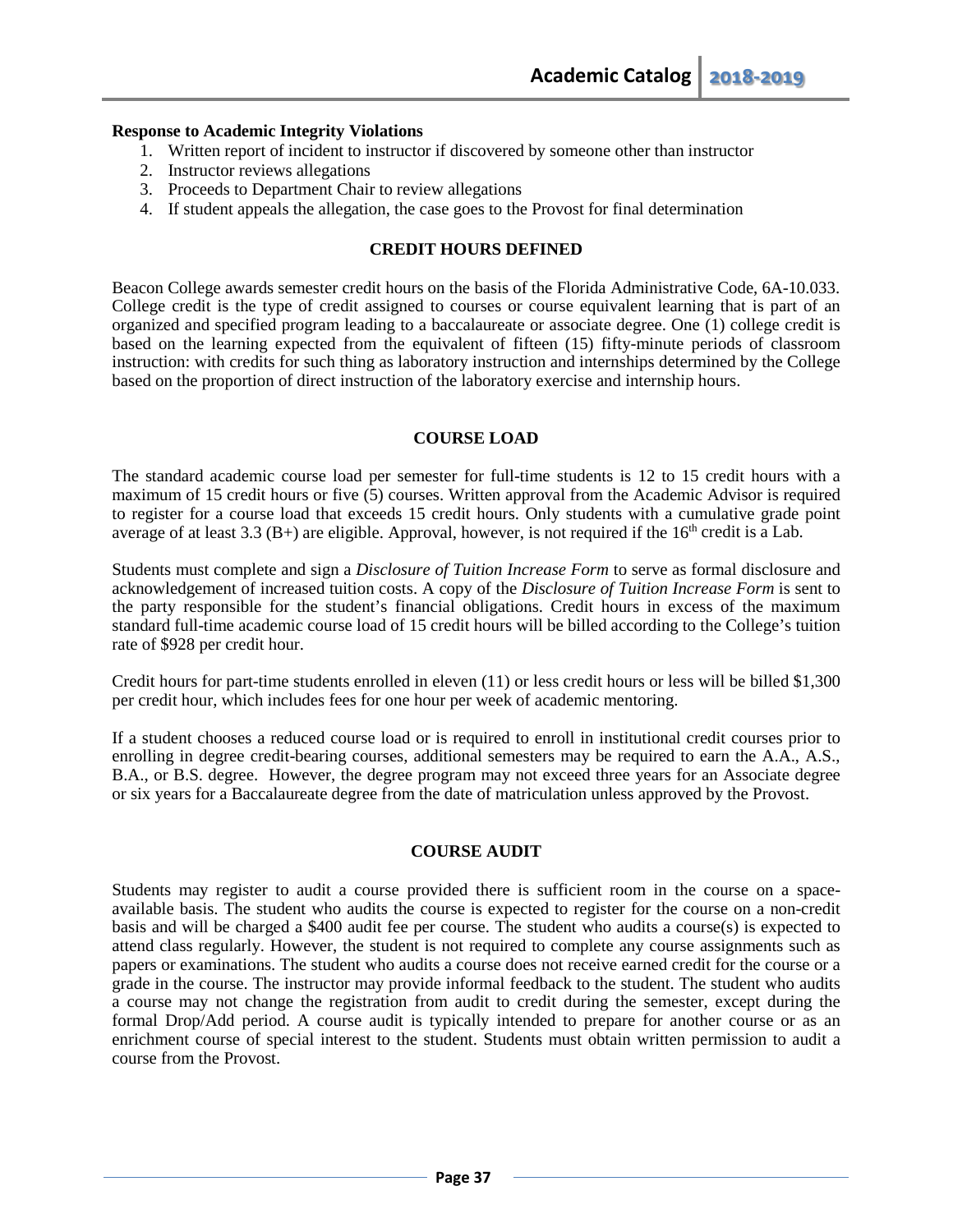## **DEVELOPMENTAL COURSES**

Beacon College offers the following developmental courses:

**Mathematic Strategies:** Computational review and practice prepare students for the demands of college level math through a focus on whole numbers, fractions, decimals, percentages, ratios, proportions, practical applications, and word problems. Student will learn to use a basic scientific calculator to facilitate learning and provide assistive technology.

**Reading Strategies:** This course will examine strategies to improve comprehension of academic text and will include an introduction to analyzing fictional text. Vocabulary, comprehension, and critical reading strategies will be developed.

**Writing Strategies:** This course reviews the basic elements of modern English usage. The course includes writing experience with attention to the basic mechanical and structural elements of the writing process. The course offers foundational knowledge in grammar and sentence/paragraph structure. It develops the skills necessary to succeed in *ENG1101: College Composition*.

### **Process of Placement into Developmental Courses**

**Mathematics –** Students are assessed on their first day of math class with an initial assessment in ALEKS. The program determines what percentage of the knowledge of the Mathematics Strategies class has been mastered. The results are analyzed, and the students are either retained in Mathematics Strategies or promoted to General Education Math. Students are monitored during the first week of class to verify that the placements were appropriate. If a reassessment is necessary, the student's class may be changed between Mathematics Strategies and General Education Math, but the student's scheduled math class remains at the same class time. After the first week of class, the Registrar is notified of each students assigned math course.

**Reading –** Students are typically placed in Reading Strategies during their second semester at Beacon College at the advice of their learning specialist and first semester faculty.

**Writing –** Placement into Writing Strategies or College Composition is based on a number of factors including parental input, psycho-educational evaluations, and courses taken in high school. Academic advisors gather information from these multiple sources and make a placement determination. Writing Strategies classes are offered at the same time as College Composition, so if initial placement is found to be inappropriate during the first week of classes, the students can be moved easily.

### **GRADING SYSTEM**

Students are expected to pursue degree requirements in accordance with the following academic grading policies of the College.

### **Definition**

Grades are issued at the end of each semester. The following grade system is used:

| Percent | Grade | Percent | Grade | Percent | Grade | Percent | Grade |
|---------|-------|---------|-------|---------|-------|---------|-------|
| 93-100  |       | 83-86   |       | 73-76   |       | 63-66   |       |
| 90-92   |       | 80-82   | $B-$  | 70-72   |       | 60-62   |       |
| 87-89   |       | 77-79   |       | 67-69   | D+    | 59-0    |       |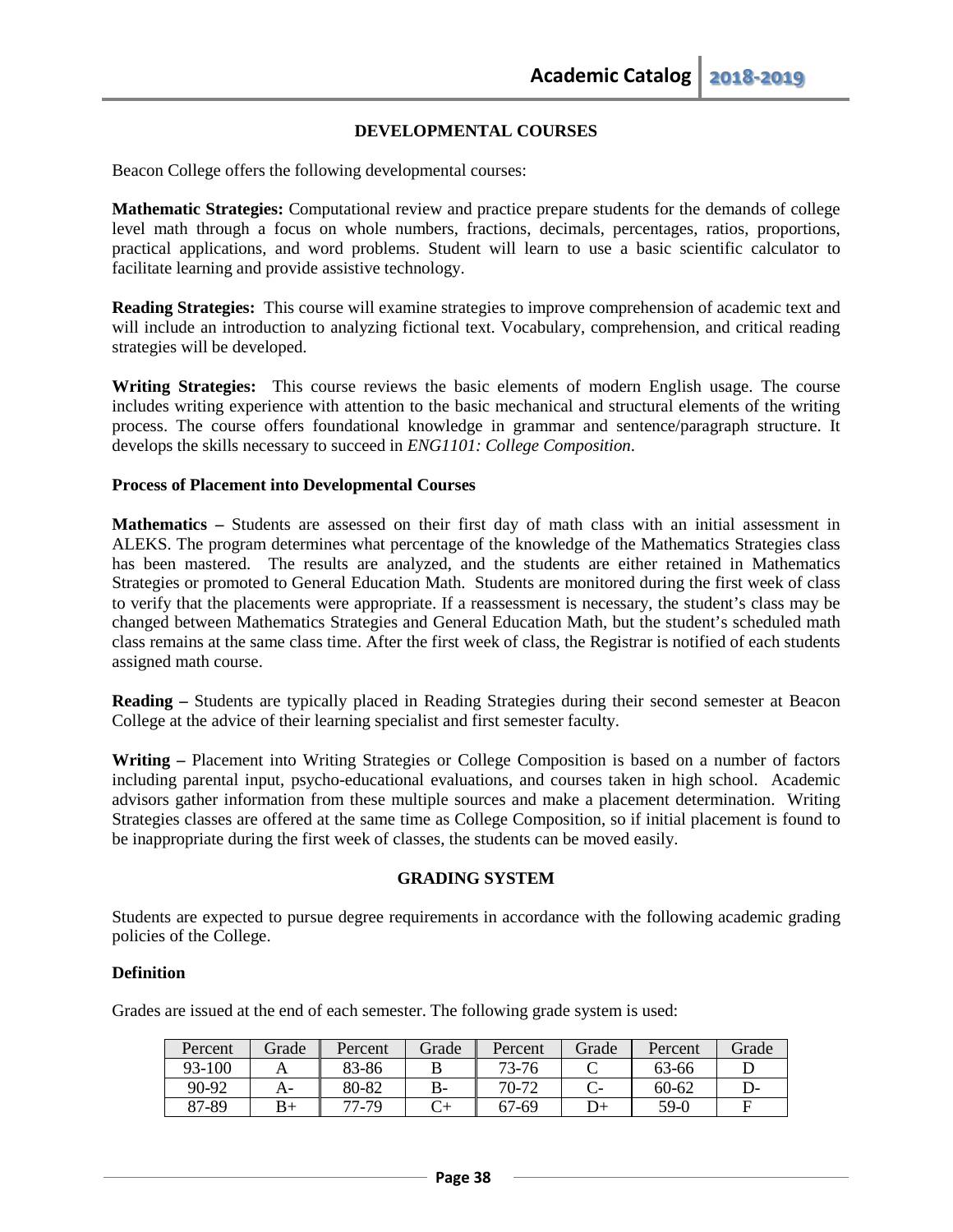## **Failing Grade Policy**

If a student fails ("F" grade) or is awarded a "W", "WP", or "WF" in a required course, the student must repeat the course or take an approved equivalent/substitution course and receive a passing grade. No credit will accrue if a student receives an "F" grade. When a student repeats a course or takes an approved equivalent/substitution, both grades will be recorded on the student's Beacon College academic transcript. However, only the second (repeat) grade will be included in the cumulative grade point average (GPA).

The Provost may give approval for a student to repeat a course that the student previously passed. Both grades will be recorded on the student's academic transcript. However, only the second (repeat) grade will be included in the GPA.

### **Incomplete Grade Policy**

A grade of Incomplete ("I") is recorded when a student is unable to complete coursework within the semester for an acceptable and documented reason. Responsibility for completion of the work satisfactory to the instructor rests solely with the student. The deadline for completing the coursework is the last day of the next semester or at an earlier date agreed upon by the student and instructor. An Incomplete grade not changed to a passing grade by the agreed-upon date for course completion or at the latest by the last day of the next academic semester is changed to a failing ("F") grade automatically and is recorded on the student's official transcript.

### **Reporting Grades**

Student grades are posted on the web-based student information system, SONIS, at the end of each term and may be accessed by students through their personal identification numbers (PIN). Other academic notices, such as mid-term grades, are also available on SONIS.

### **Grade Changes**

Grade changes are initiated by a course's instructor of record and are approved by the Provost. A Change of *Grade Form* with the new grade must be submitted within one semester from the close of a grading period. Thereafter, no grade changes may occur.

### **Academic Complaint and Grade Appeal**

All academic complaints and final grade appeals must be filed in writing and directed to the Provost following the procedures outlined in the *Student Handbook*. To appeal a final grade, the student must take the following steps:

- The student requests that the instructor recalculates the final grade. The instructor completes a grade worksheet within two working days, signs it, dates it, and gives one copy to the student. If, in fact, there is a grading error, a copy of the grade worksheet and a *Grade Change Form* is forwarded to the Office of the Registrar for an official grade change.
- If a question remains, the student may appeal to the Provost for a re-calculation of the final course grade. The instructor will submit the worksheet within two working days of the request, and the Provost will ask three faculty members at random to review the worksheet. The faculty members will examine the worksheet and anonymously vote to determine if the appeal is approved or denied.

### **Grade Point Average**

The student accumulates credit points toward a grade point average (GPA) on a 4.0 scale as follows:

| <b>Grade</b> | Grade<br><b>Points</b> | Grade | Grade<br><b>Points</b> | Grade | Grade<br><b>Points</b> | <b>Grade</b> | Grade<br><b>Points</b> |
|--------------|------------------------|-------|------------------------|-------|------------------------|--------------|------------------------|
|              | 4.U                    |       | ∠.∪                    |       | 3.0                    |              | 1.v                    |
|              | 3.7                    |       | $\overline{ }$<br>.    | D-    | <u>ົາ</u><br>ن ک       | D-           | $\rm 0.7$              |
| B+           | 3.3                    |       | ر                      |       | 2.J                    |              | $0.0\,$                |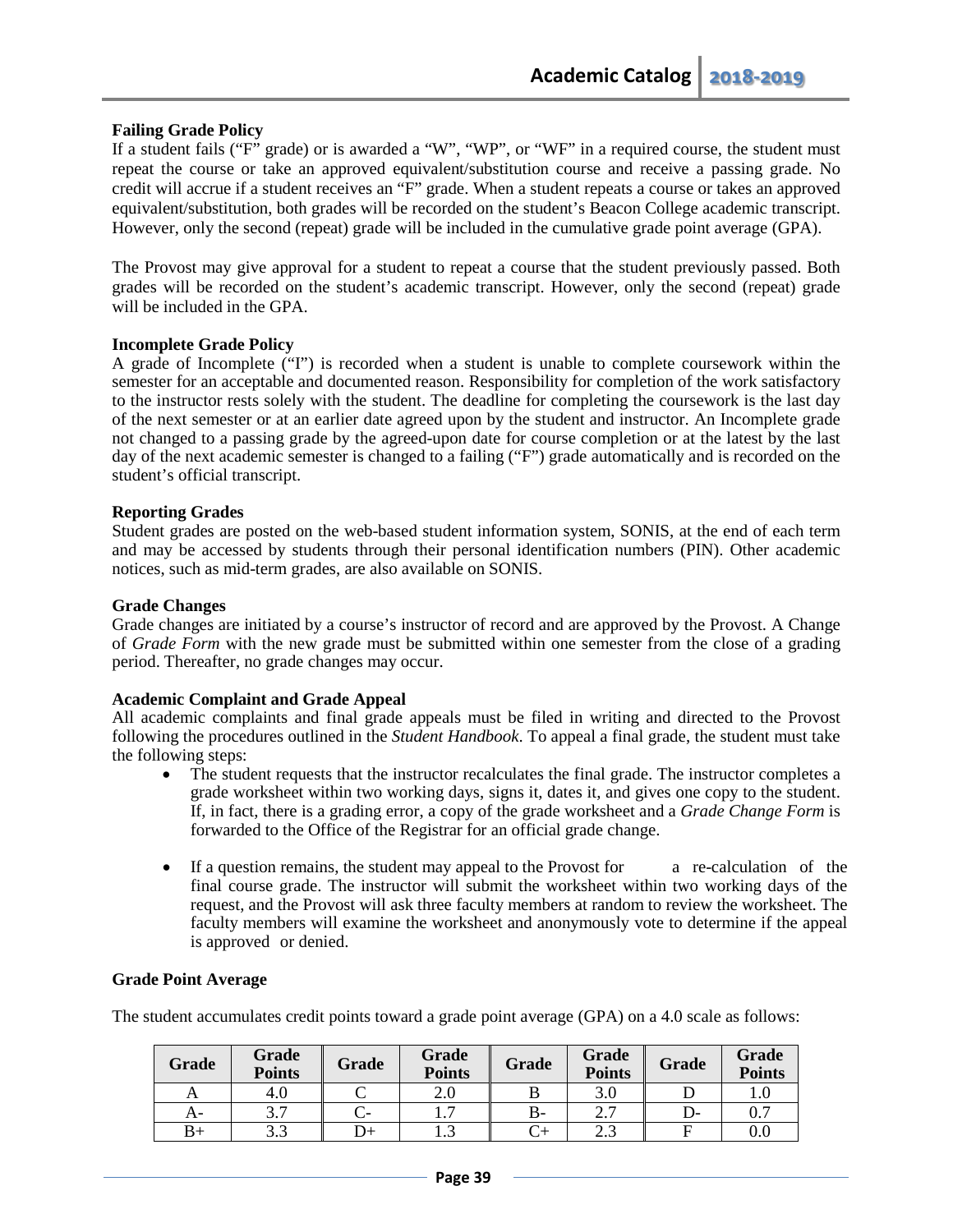In computing grade point averages, the 0.0 earned by a grade of "F" is included. However, grades of *Incomplete*, *Withdraw Fail*, *Withdraw Pass*, *Not Pass*, and *Institutional Credits* are not calculated in the grade point average.

### **OFFICIAL TRANSCRIPTS**

Official academic transcripts may be requested from the Beacon College website. A transcript processing fee of \$5 is charged for each transcript. Upon verification of payment, the Office of the Registrar will issue and mail an official transcript. Transcripts are issued as requested, providing there is no financial indebtedness to the College.

### **TRANSFER CREDITS TO OTHER COLLEGES OR UNIVERSITIES**

Beacon College earned credits transfer to other institutions at the sole discretion of the receiving institution.

The student should confirm whether credits earned at Beacon College will be accepted by any other college where the student may transfer.

### **ACADEMIC STANDING**

### **Academic Class Defined**

Students will be classified by level on the basis of credit hours satisfactorily earned, as follows:

| <b>Academic Class</b> | <b>Credit Hours</b> | <b>Academic Class</b> | <b>Credit Hours</b> |
|-----------------------|---------------------|-----------------------|---------------------|
| Freshman              | 0-29                | Junior                | 60-89               |
| Sophomore             | 30-59               | Senior                | 90 or more          |

### **STANDARDS OF ACADEMIC PROGRESS**

### **Good Academic Standing**

Students are considered in good academic standing if their Beacon College *cumulative* grade point average (GPA) is 2.00 or higher.

### **Academic Warning**

Students will be placed on academic warning if their *cumulative* GPA falls below 2.00. The purpose of academic warning is to alert students to improve their academic performance and encourage their use of available academic support. Students placed on academic warning are required to meet with their Academic Advisor prior to future registration.

Students on academic warning could jeopardize their financial aid eligibility, scholarship eligibility, and Veterans benefits.

A student on academic warning may be limited to a reduced course load and/or may be required to take college readiness/developmental courses. Other remedial interventions may also be implemented at the recommendation of the student's Academic Advisor, Learning Specialist, or the Provost.

A student placed on academic warning will receive a letter from the Office of Academic Affairs advising of his/her academic warning status.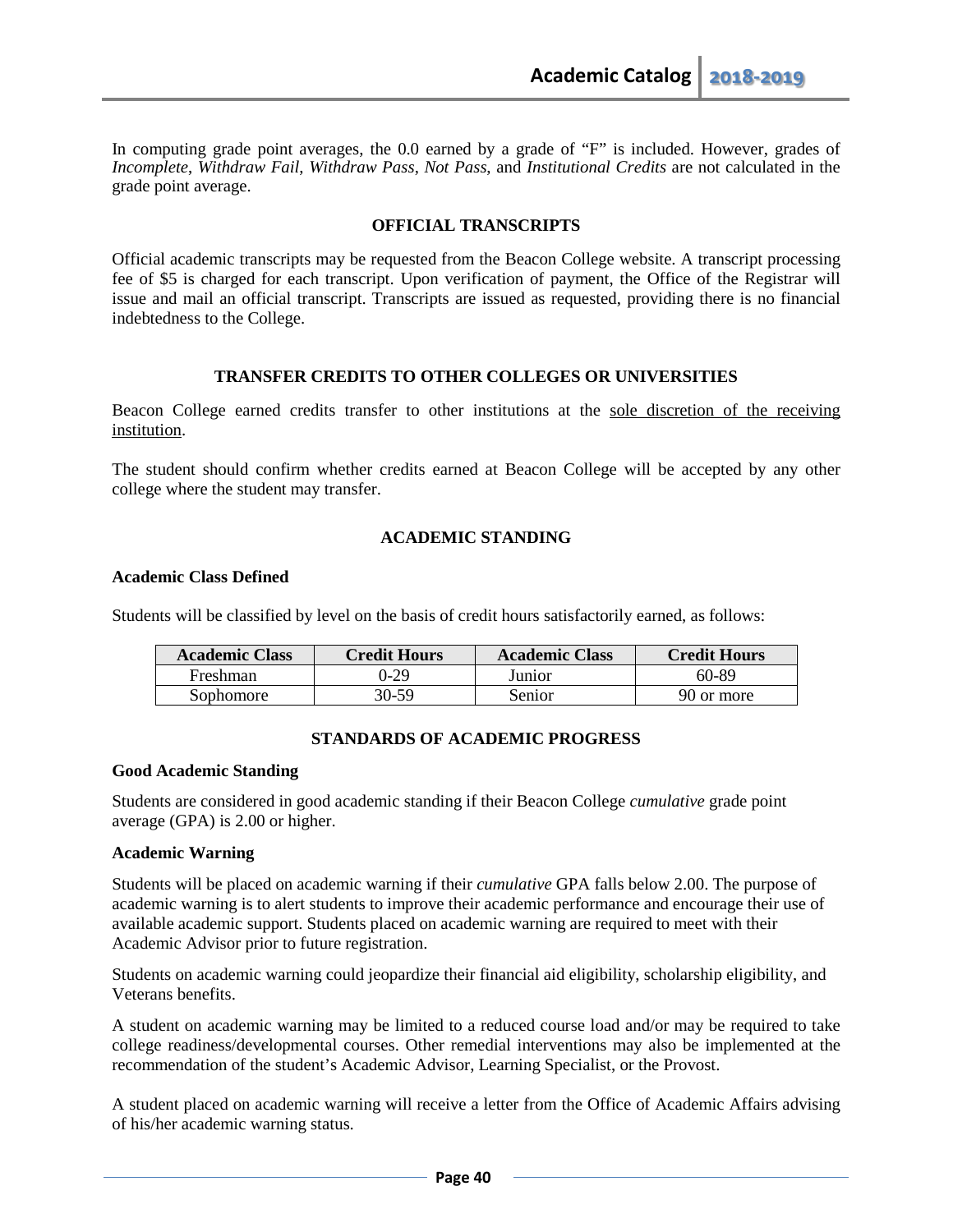Students will be removed from academic warning status if their *cumulative* GPA improves to 2.00 or higher at the end of the academic warning semester.

Students who earn a *semester* GPA of 2.00 or higher at the end of the academic warning semester but do not improve their *cumulative* GPA to 2.00 or higher, will be allowed to continue under academic warning status.

### **One-Semester Academic Suspension**

Students who fail to improve their *cumulative* GPA to 2.00 or higher at the end of the academic warning semester and do not earn a semester GPA of 2.00 or higher will be placed on suspension for one full semester (fall or spring).

At the conclusion of the one-semester suspension, students will automatically be eligible for enrollment in the next semester.

Students returning from a one-semester academic suspension must meet with their Academic Advisor. A student returning from academic suspension may be limited to a reduced course load and/or may be required to take college readiness/developmental courses. Other remedial interventions may also be implemented at the recommendation of the student's Academic Advisor, Learning Specialist, or the Provost.

### **Probation after Academic Suspension**

Students who re-enter Beacon College following a one-term academic suspension will be on academic probation and are required to work closely with their Academic Advisor/Learning Specialist to develop an appropriate plan to improve their academic performance. Probation after academic suspension limits a student to twelve credits in the returning fall or spring semester and three credits in the summer term. Students under probation after academic suspension may jeopardize their financial aid and scholarship eligibility, and Veterans benefits.

Students on probation will be allowed to continue as long as they achieve a 2.00 or higher *semester* GPA. A student's probation status will be removed once a *cumulative* GPA of 2.00 or higher is achieved.

### **Academic Dismissal**

Students who fail to achieve a 2.0 or higher *semester* GPA at the end of their probation semester will be dismissed from the college. A dismissal letter will be sent to the student and a copy to the student's parents with the student's consent in accordance with FERPA requirements.

### **Pace of Progress Policy**

Pace of Progress is based on credit hours completed by full-time students. Full-time students must successfully complete 67% of attempted course work. Failure to do so can result in dismissal from the College. Grades of I, F, W, WF, WP, or NP are attempted courses and not counted as completed. In general, full-time students, and especially scholarship recipients, should complete 24 credit hours each academic year.

### **College Withdrawal**

A student, who wishes to withdraw from the College, must complete a *College Withdrawal Form* or the student will not be considered officially withdrawn and may be subject to penalties. Official transcripts and other student records will not be released until the student is officially withdrawn from the College.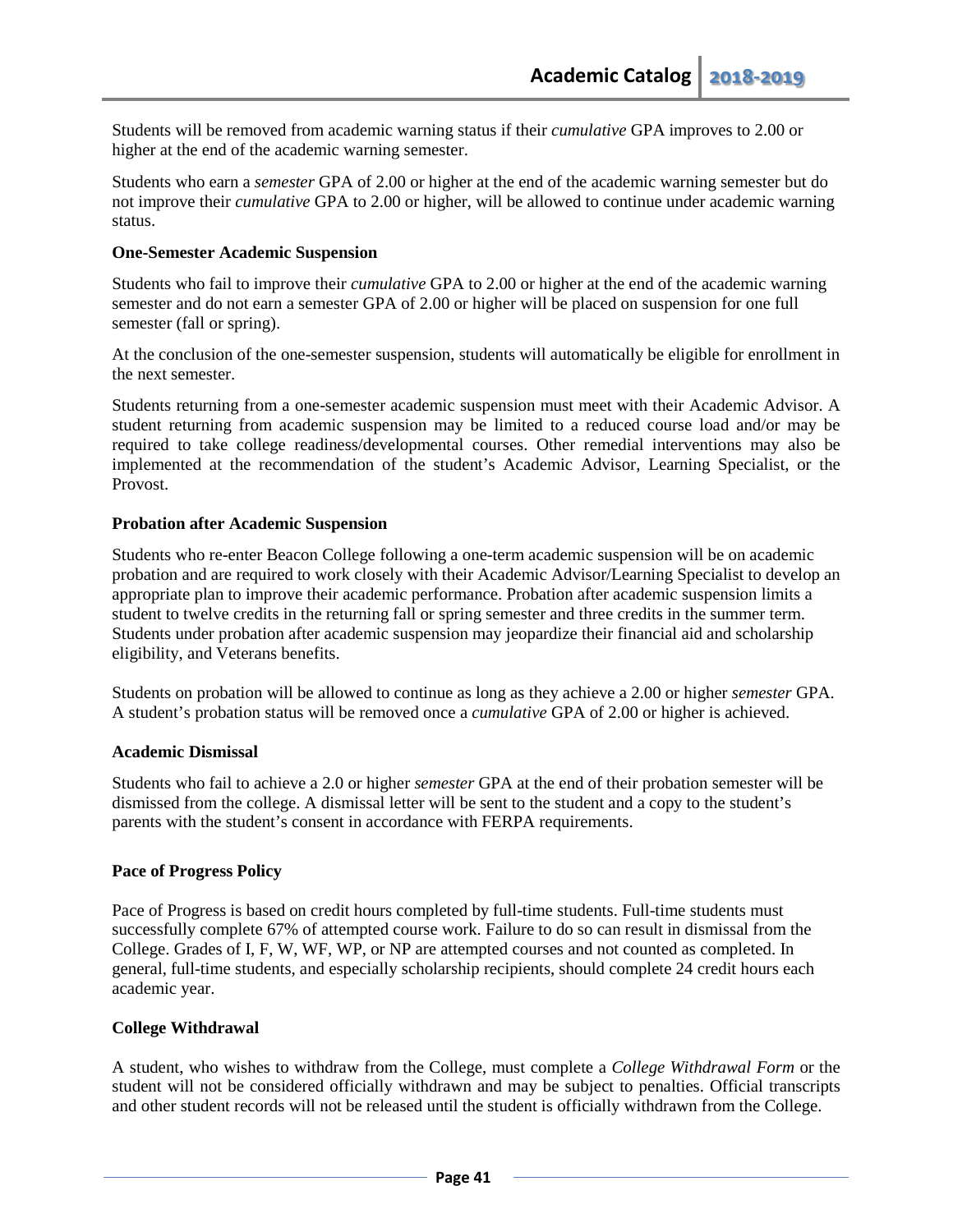## **Re-Enrollment**

Previously enrolled students, who have been away from Beacon College for *less than two (2) years,*  should contact the Registrar's Office to obtain a *Re-Enrollment Application Form.* Completed forms should be returned to the Registrar.

The Re-Enrollment Committee will determine a previously enrolled student's eligibility for re-enrollment, and whether supplemental paperwork, additional documentation, and/or an interview are required.

Re-enrollment is not guaranteed to any applicant.

### **Re-Admission**

Previously enrolled students who have been away from Beacon College for *more than two (2) years* (or four full semesters) must re-apply through the Admissions Office. Applicants will need to complete a new Application for Admission, provide official transcripts from any educational institution they have attended since enrollment at Beacon College, and, if necessary, provide a new psycho-educational evaluation. Upon receipt of the application form, the Admissions Committee may request that the student provide additional materials in support of the application for admission. An Admissions visit may also be required.

The policy of Beacon College assures nondiscriminatory procedures for readmission.

### **Termination of Veterans Benefits Due to Unsatisfactory Progress**

The Veterans Administration will be notified to terminate benefits due to unsatisfactory progress or attendance of any student receiving Veteran's Benefits who remains on academic probation beyond two consecutive semesters. The student may be recertified for Veteran's Benefits upon attaining satisfactory progress (at least a 2.0 GPA) and being removed from probation.

### **ACADEMIC HONORS**

A student who earns high grades is considered to make exemplary academic progress. A student whose semester grade point average is 3.3 or higher while enrolled in at least 12 credit hours is recognized on the *Provost's List*. A student whose semester grade point average is 4.0 is nominated to the *President's List*. Students who achieve exceptional standing throughout their college work are graduated with honors.

To graduate with honors, a student must complete a minimum of 61 credit hours for an Associate's degree or a minimum of 120 credit hours for a Bachelor's degree and must have achieved the following cumulative grade point average (GPA):

| Honor           | <b>Cum GPA</b> |
|-----------------|----------------|
| Cum Laude       | 3.40 to 3.59   |
| Magna Cum Laude | 3.60 to 3.79   |
| Summa Cum Laude | 3.80 to 4.00   |

### **Honors Certificate**

The Honors Certificate is an advanced course of study that allows students to take courses for Honors credit and explore a subject in greater depth and complexity than a typical class. Admission criteria are as follows: 60 or more total credits (including transfer credits), 24 credit hours completed at the College, and a cumulative GPA of 3.55. Eligibility to enroll in Honors classes will be withdrawn if the student's grade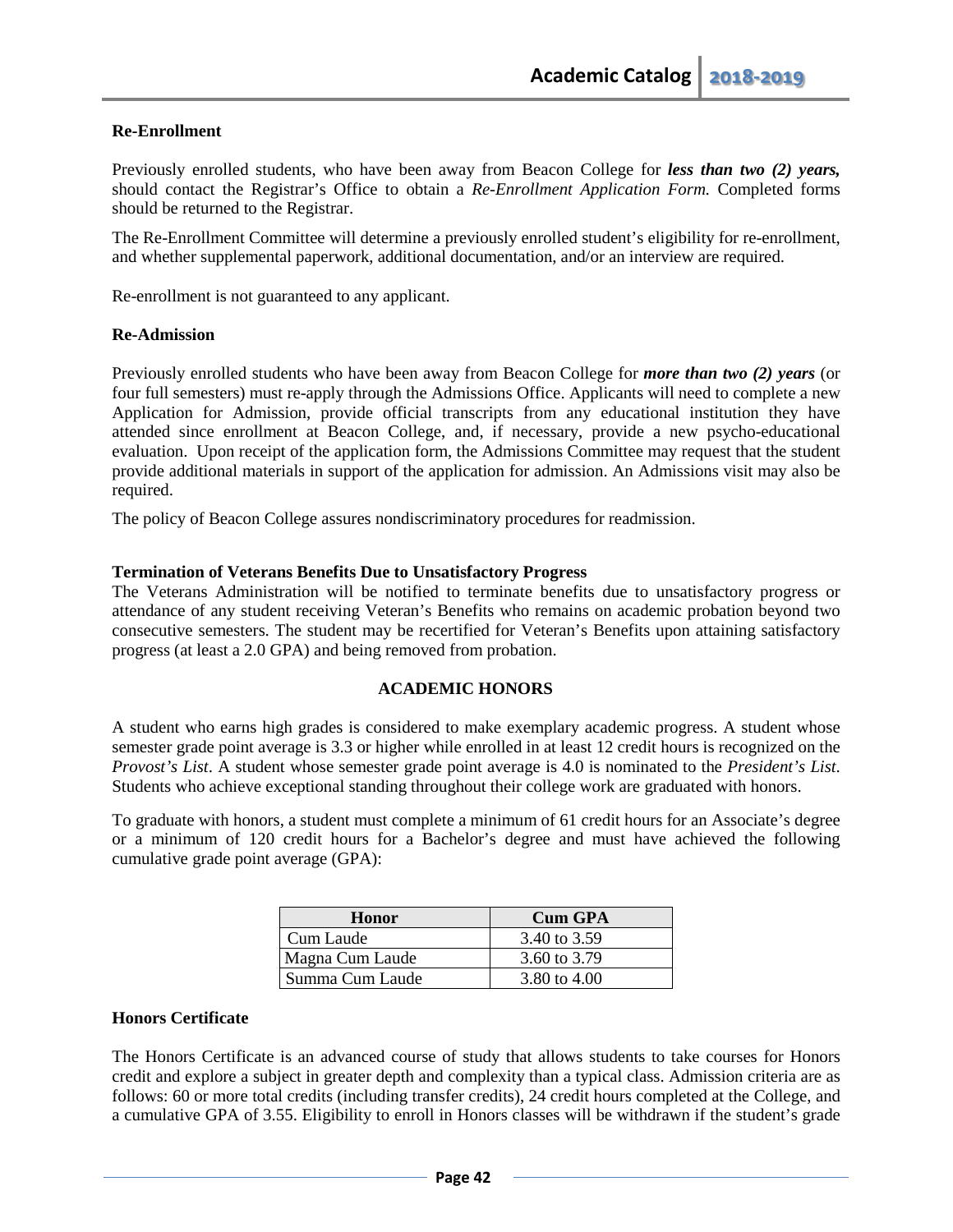point average falls below 3.0 in any semester. Instructor approval is required for any student enrollment in an Honors version of the class. Successful completion of the Honors Certificate includes achieving a cumulative GPA of 3.25 in Honors courses, completing a minimum of 12 hours of Honors credit, and maintaining a high level of academic integrity and honor.

## **Psi Tau Omega**

Psi Tau Omega is the Beacon College Academic Honor Society. Election to this very special and prestigious organization requires three sequential steps. First, the student must earn a minimum 3.55 cumulative GPA after four semesters at Beacon College. Second, the student must be nominated by a faculty member. Third, the nominee must be elected to the Honor Society by a majority vote of the faculty. To qualify for nomination, the student must also demonstrate a high level of integrity and academic honor.

Membership in Psi Tau Omega will be withdrawn if the student's grade point average falls below 3.0 in any semester.

## **CONFIDENTIALITY/ACCESS TO STUDENT RECORDS**

The College issues reports of progress, including grades, written evaluations, and letters of warning, and other academic records directly to the student. A student has access to all information pertaining to educational records and academic status. Parents or legal guardians may have access to information pertaining to education and academic status only as stated under the Family Educational Rights and Privacy Act (FERPA).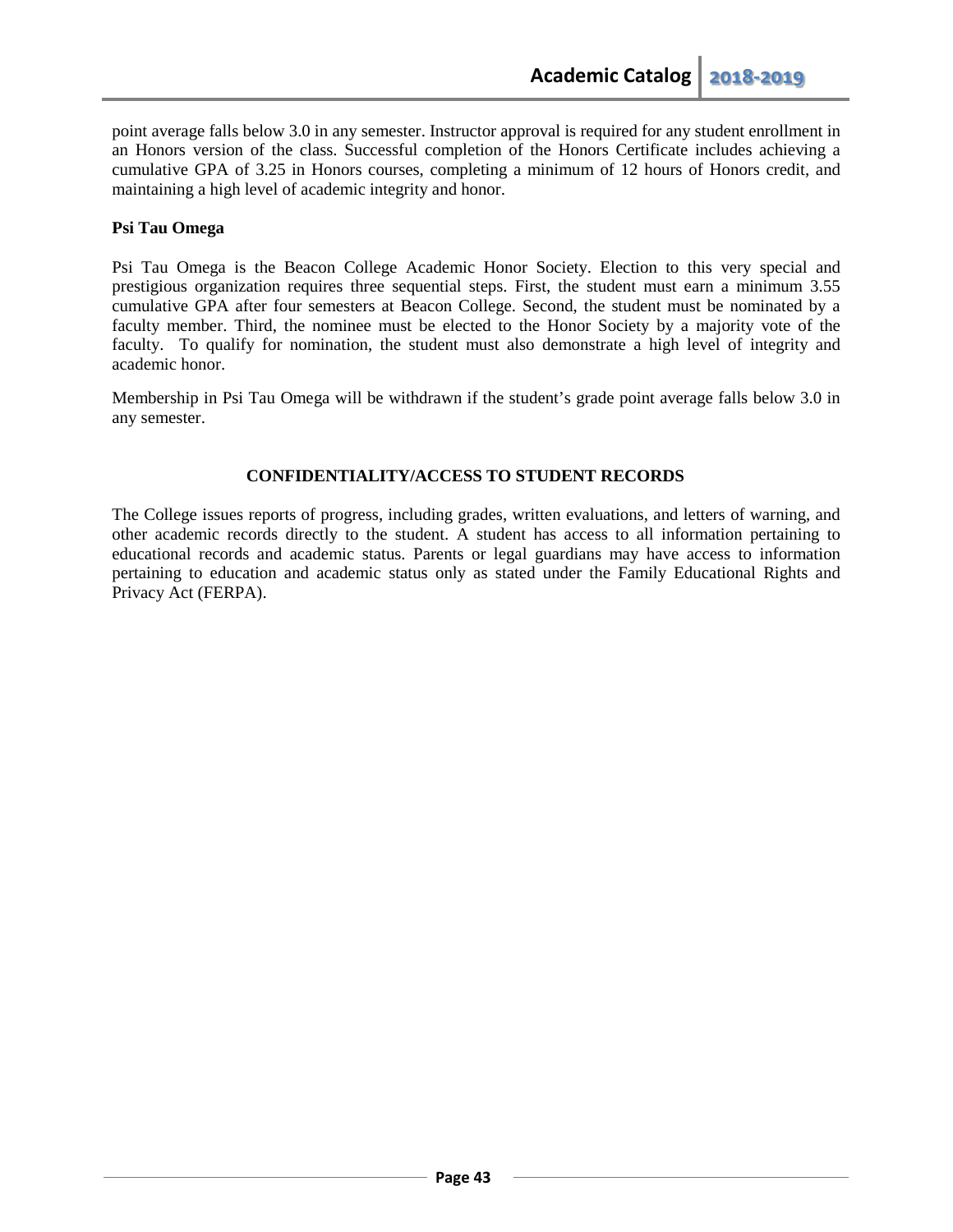# **ACADEMIC PROGRAMS**

# **COLLEGE PROGRAM**

The Beacon College faculty is committed to helping students achieve individual success. Faculty members facilitate instruction by designing appropriate learning accommodations that reflect an understanding of different learning styles. Meetings allow faculty to discuss teaching methods and effective intervention techniques while assessing student progress. An emphasis on self-awareness and critical thinking focused on strategies for lifelong learning are facilitated by faculty and students working together. A low student-faculty ratio provides the opportunity for individual attention while fostering the competencies necessary for success.

## **STUDENT'S CHOICE OF CATALOG**

In order to graduate from Beacon College, students must satisfy the graduation requirements as stated in the catalog in effect for the first semester of their attendance as a matriculated student. A degree-seeking student may choose a later catalog published during his/her continuous enrollment. Continuous enrollment is defined as enrolling as a degree-seeking student at least one semester each twelve month period.

If the student cannot meet all of the graduation requirements specified in the catalog of his/her choice due to decisions and changes by the College in policy matter, course offering, etc., appropriate substitutions will be determined by the chairperson of the department or program of the student's major.

## **GENERAL EDUCATION**

The General Education curriculum provides a foundation of basic competencies for all degree programs. General Education courses contribute to the total development and educational growth of the student. These courses are required by the Florida Department of Education and the regional accrediting body.

# **ACADEMIC MAJORS**

Academic major offerings include:

Associate Degrees

Human Services **Humanities** Psychology Studio Arts

Associate of Arts Associate of Science

Business Management Computer Information Systems – IS Track Computer Information Systems - Web & Digital Media Track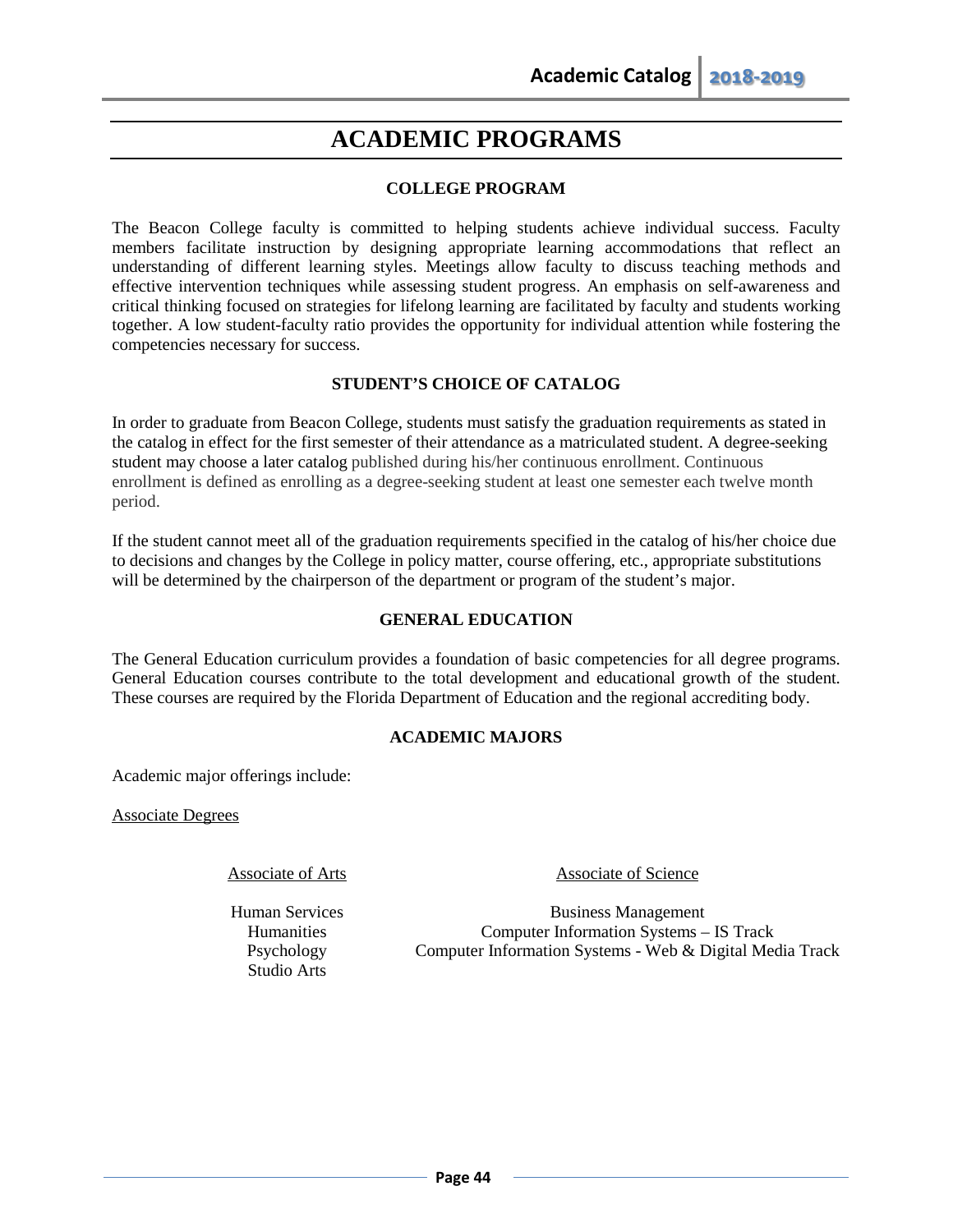Bachelor Degrees

Human Services Humanities Psychology Studio Arts

Bachelor of Arts Bachelor of Science

Anthrozoology Business Management Business Management with Hospitality Track Computer Information Systems – IS Track Computer Information Systems - Web & Digital Media Track

## **DOUBLE MAJOR POLICY**

A double major is a program of study that meets the requirements of two distinct majors in a single Bachelor's degree. The program of study consists of coursework required to meet the degree requirements for each of the two majors. Students who complete the requirements for a double major receive a single diploma that acknowledges both majors.

The students program of study for the double major should be developed in consultation with the student's Academic Advisor after approval from the Department Chair of both majors. To receive this approval, the student must complete the *Double Major Authorization Form*.

## **SECOND DEGREE REQUIREMENTS**

Students desiring to earn a second degree at Beacon College, in addition to a B.A. or A.A. already awarded by this Institution, must complete a residency requirement of at least 30 semester hours, including at least 12 credit hours of upper-level courses in the major (B.A.) or 15 semester hours (A.A.) and meet all degree requirements for the second degree. A second diploma will be awarded after all degree requirements are met.

Students will not be awarded or recognized for an Associate's degree and a Bachelor's degree at the same Commencement Ceremony. Students wishing to pursue a second degree at Beacon College will need to reapply to the Institution.

| <b>Major</b>                        | A.A. degree<br><b>Core Credits</b> | <b>B.A.</b> degree<br><b>Core Credits</b> | A.S. degree<br><b>Core Credits</b> | <b>B.S.</b> degree<br><b>Core Credits</b> |
|-------------------------------------|------------------------------------|-------------------------------------------|------------------------------------|-------------------------------------------|
| Anthrozoology                       |                                    |                                           | N/A                                | 42                                        |
| <b>Business Management</b>          |                                    |                                           |                                    | 42                                        |
| <b>Computer Information Systems</b> |                                    |                                           | 21                                 | 42                                        |
| <b>Human Services</b>               | l8                                 | 45                                        |                                    |                                           |
| Humanities                          | 18                                 | 39                                        |                                    |                                           |
| Psychology                          | 18                                 | 42                                        |                                    |                                           |
| Studio Arts                         | 18                                 | 33                                        |                                    |                                           |

# **ACADEMIC MAJORS: CORE CREDIT REQUIREMENTS**

After declaring a major, students pursuing a Bachelor of Arts or Bachelor of Science degree may also choose to declare a minor, which requires at least 18 credits in the minor field of study. See a list of minors on page 62.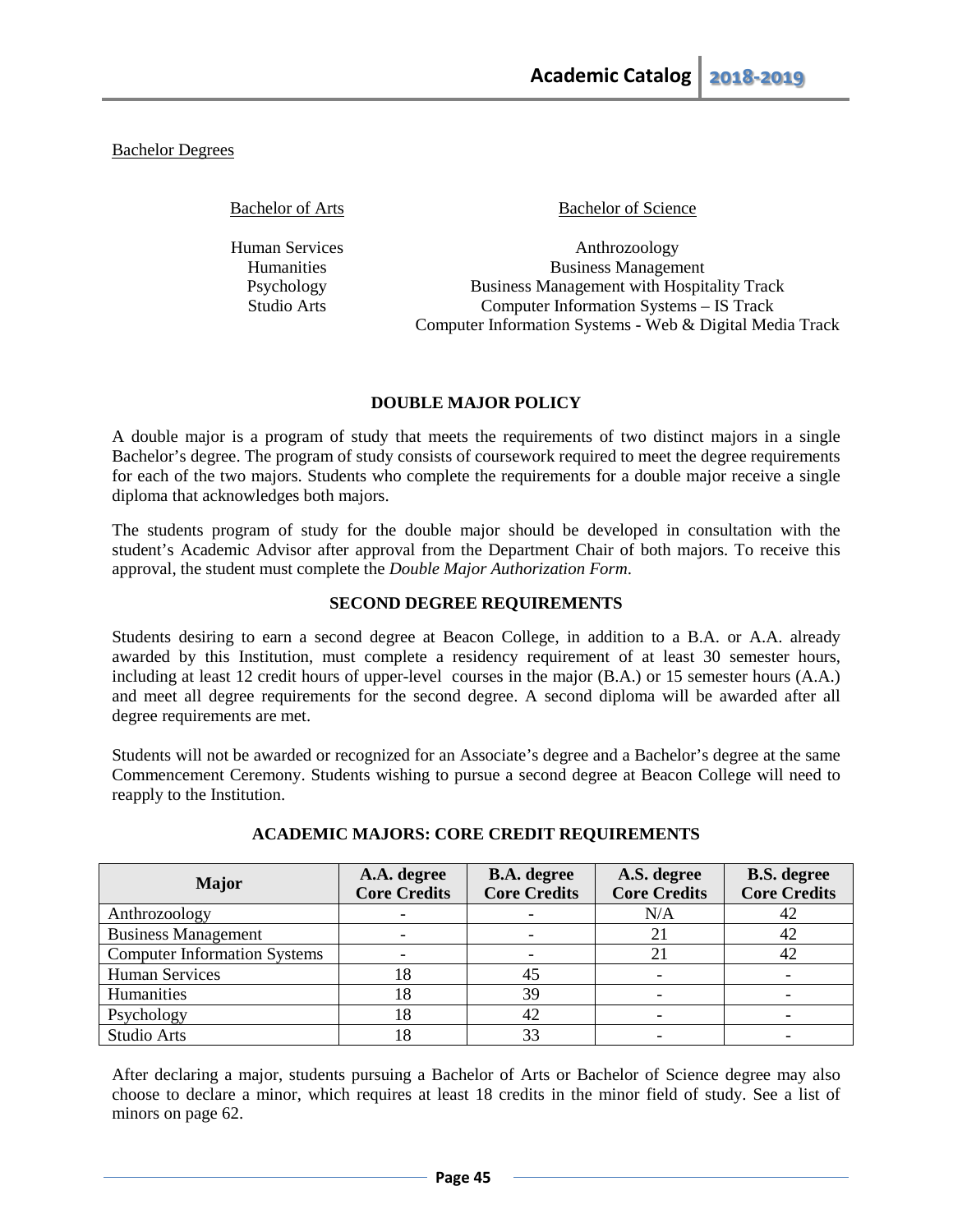## **ANTHROZOOLOGY**

The **Anthrozoology** major offers students the opportunity to examine how humans interact with nonhuman animals in a variety of contexts and settings. The curriculum combines rigorous scientific study and investigation with real-world applications in the areas of animal welfare, animal behavior, and the human-animal bond. Anthrozoology students will develop the skills and knowledge necessary for employment in a variety of professional roles in animal-centered industries.

### **BUSINESS MANAGEMENT**

The **Business Management** major provides students with an opportunity to think like a business manager. Specific outcomes of the program include demonstration of business leadership skills, application of effective business decisions using critical and analytical thinking, display of professionalism proven by ethical accountabilities in real-world scenarios, demonstration of quality improvement by the use of systems thinking, and the demonstration of team building skills.

The **Associate of Science degree in Business Management** provides students with an introduction to business management. The **Bachelor of Science degree in Business Management** provides students with a comprehensive business foundation preparing them for employment opportunities or for MBA programs.

### **COMPUTER INFORMATION SYSTEMS**

The **Computer Information Systems** (CIS) major offers students the opportunity to learn about the latest technology used in today's marketplace as well as explore the numerous career choices available to those skilled in this area. CIS students have the opportunity to integrate their creative, technical, and business skills through the CIS curriculum. Students have the opportunity to choose one of two available tracks to meet their specific career goals: the *Information Systems Track* or the *Web and Digital Media Track*.

The **Associate of Science degree in Computer Information Systems** *Information Systems Track* provides students with a basic background of incorporating technology into the corporate world. Students are exposed on how to process data into useful information through various hardware and software used in the industry. The **Bachelor of Science degree in Computer Information Systems** *Information Systems Track* provides students a thorough background of how to implement information systems and retrieve valuable information needed by managers to make effective decisions and build knowledge in today's world market.

The **Associate of Science degree in the** *Web and Digital Media Track* offers students a foundation in graphic communications, digital imaging, web page production, and digital media. The **Bachelor of Science degree in the** *Web and Digital Media Track* prepares students with comprehensive courses in graphic communications, digital imaging, web page production, and digital media.

### **HUMAN SERVICES**

The **Human Services** major provides comprehensive knowledge of the theoretical foundations of the social sciences and offers practical experience in the professional fields associated with public and community services. This major field of study focuses on psychological approaches to understanding the holistic development of individuals, families, and communities. Through field placements, students gain work experience designed to facilitate employment in the human services field. A career in human services involves working with people in assisting them to adapt, change, and cope with physical and social conditions in their environment.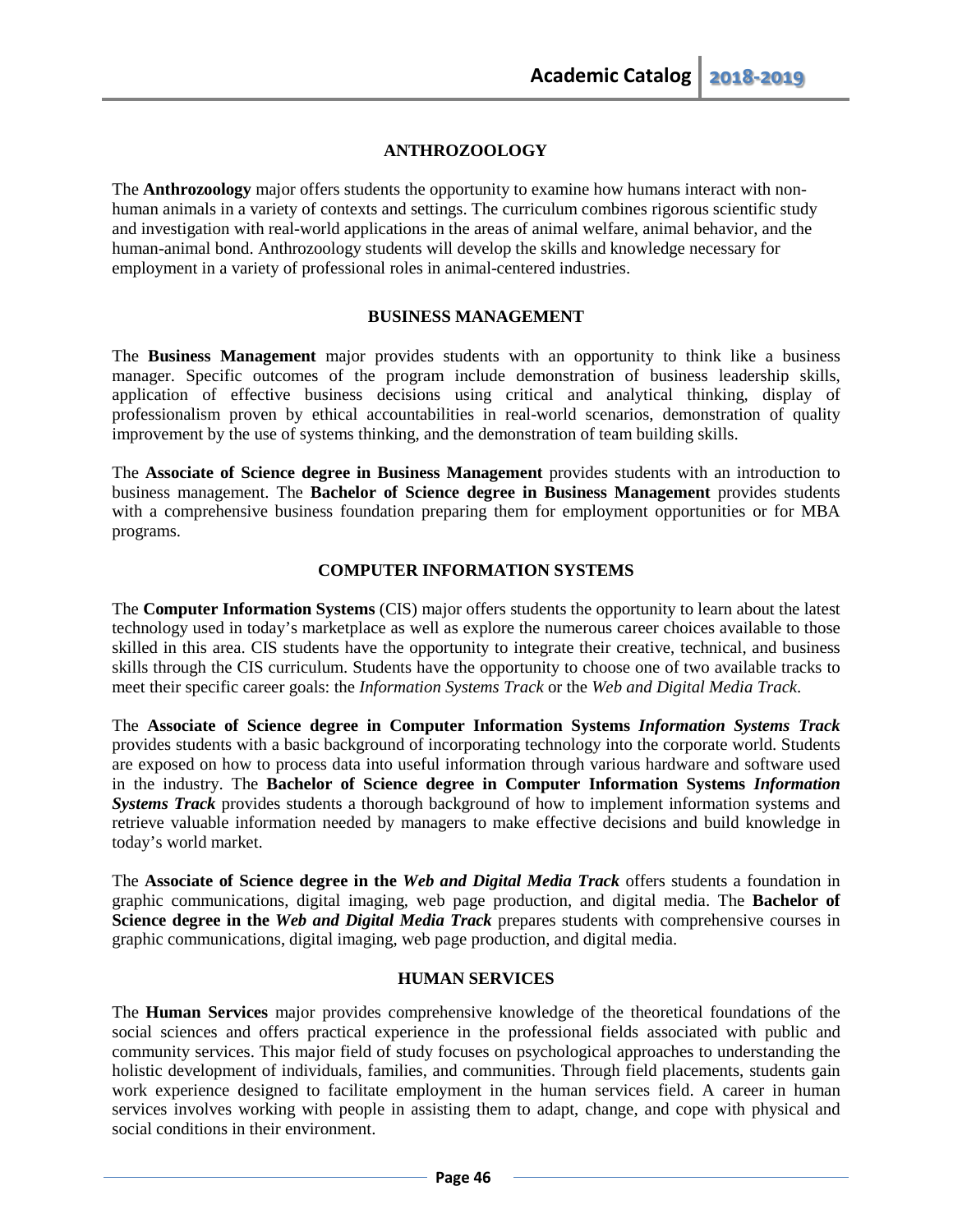The **Associate of Arts degree in Human Services** provides students with an introductory understanding of the factors that affect human growth and development and the range of delivery of services in the field.

The **Bachelor of Arts degree in Human Services** provides a comprehensive understanding of human behavior and the associated skills to enhance employment opportunities in the field of Human Services.

### **HUMANITIES**

The **Humanities** major provides an interdisciplinary approach to a wide range of academic disciplines. Students experience the natural and social sciences, humanities, the arts, and multicultural diversity. Graduates emerge with a global perspective and a broad foundation of knowledge, enhancing their critical thinking and analytical skills that are increasingly important in the work world. A wide range of career opportunities are available to graduates as well as the potential for continued education in graduate programs.

The **Associate of Arts degree in Humanities** provides students with an educational foundation before entering the work force or pursuing further study or professional training.

The **Bachelor of Arts degree in Humanities** provides students with a comprehensive liberal arts education to enhance employment opportunities and personal development, and to encourage a lifelong commitment to learning.

### **PSYCHOLOGY**

The **Psychology** major provides a comprehensive knowledge of psychological theories and research methods, development of critical thinking skills, an application of psychology, and an understanding of professional ethics and values. Through field placements, students gain work experience designed to facilitate employment in the field of psychology.

The **Associate of Arts degree in Psychology** provides students with an introductory understanding of psychological theories.

The **Bachelor of Arts degree in Psychology** prepares students for the rigor of graduate school and/or employment through the study of research methods, statistics, and cognitive neuroscience.

### **STUDIO ARTS**

The **Studio Arts** major prepares students how to think like artists. Students learn to demonstrate contemporary art practices and procedures through the creation of a professional quality portfolio containing artist statements, resume, and professional quality images of personal artwork.

The **Associate of Arts degree in Studio Arts** provides students with an educational foundation in the fundamentals of art.

The **Bachelor of Arts degree in Studio Arts** prepares students with a comprehensive studio arts foundation preparing them for employment, self-employment, or the rigor of graduate school.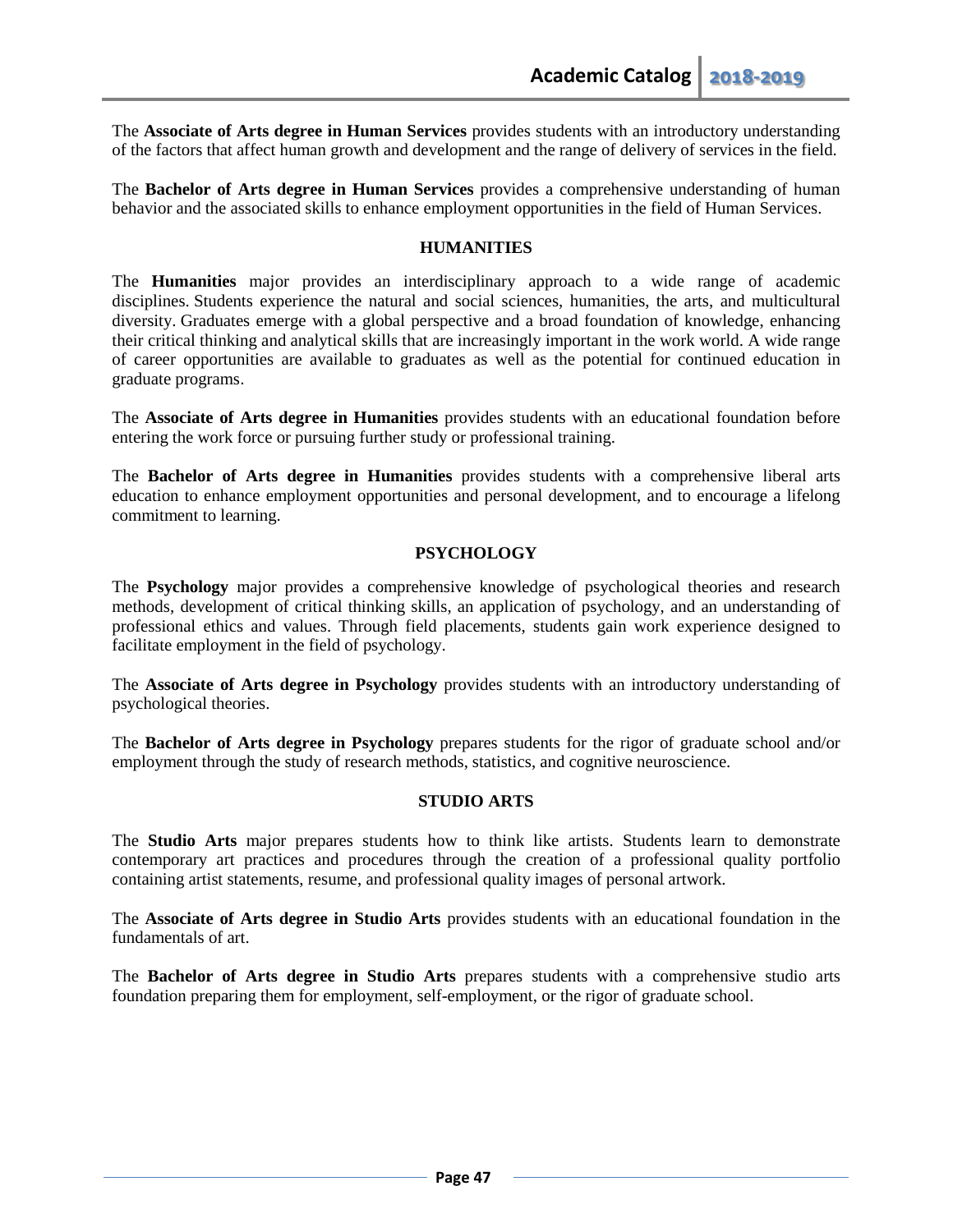# **GRADUATION REQUIREMENTS**

# **ASSOCIATE AND BACHELOR DEGREES**

The Associate/Bachelor of Science degrees in Anthrozoology, Business Management, and Computer Information Systems and the Associate/Bachelor of Arts degrees in Human Services, Humanities, Psychology, and Studio Arts are conferred upon completion of the academic degree programs prescribed and by recommendation of the candidates by the faculty. The Associate of Arts and Associate of Science degrees require **61** credit hours with a cumulative grade point average (GPA) of 2.0. The Bachelor of Arts and Bachelor of Science degrees require **120** credit hours with a cumulative GPA of 2.0.

The minimum graduation requirements for the Bachelor of Arts and Bachelor of Science degrees are:

- 1. Completion of Learning Essentials and Self-Discovery: three (3) credits;
- 2. Completion of 34 credit hours in general education (see below);
- 3. Completion of academic degree requirements in respective major program;
- 4. Completion of academic degree requirements in respective minor program, if applicable;
- 5. Completion of a minimum of 11 credit hours in Career Development Program;
- 6. Completion of 80-hour Internship in field of study
- 7. Completion of integrated review seminars and academic assessments for academic degree program;
- 8. Completion of required exit examinations in selected courses; and
- 9. Completion of *Graduation Application Form*.

# **GENERAL EDUCATION REQUIREMENT**

The minimum general education requirement of 34 credits in the Anthrozoology, Business Management, Computer Information Systems, Human Services, Humanities, Psychology, and Studio Arts Associate of Arts or Science and Bachelor of Arts or Science degree programs are as follows:

- **I. English and Communication**: Nine (9) credit hours of *College Composition* (ENG 1101), *Composition and Literature* (ENG 1102), and *Rhetoric* (ENG 2272).
- **II. Computer Information Systems**: Three (3) credit hours derived from Computer Information Systems course *Technology in Global Environments* (CIS 1255).
- **III. Humanities and Fine Arts**: Six (6) credit hours derived from *Introduction to Humanities* (HUM 2700) and *Art Appreciation* (ART 2051).
- **IV. Mathematics/Natural Science**: Seven (7) credit hours are derived by three (3) credit hours from *College Algebra* (MAT 1907) or *Intermediate Algebra* (MAT 1906) *or General Education Mathematics* (MAT 1901), **and** four (4) credit hours of *Florida Ecology and Conservation* (ANZ 1326 and ANZ 1326 Lab).
- **V. Social/Behavioral Sciences**: Six (6) credit hours of *History of the United States Government* (HIS 1576) and *General Psychology* (PSY 2851).
- **VI. Critical Thinking**: Three (3) credit hours of *Critical Thinking* (PSY/EDU 2863).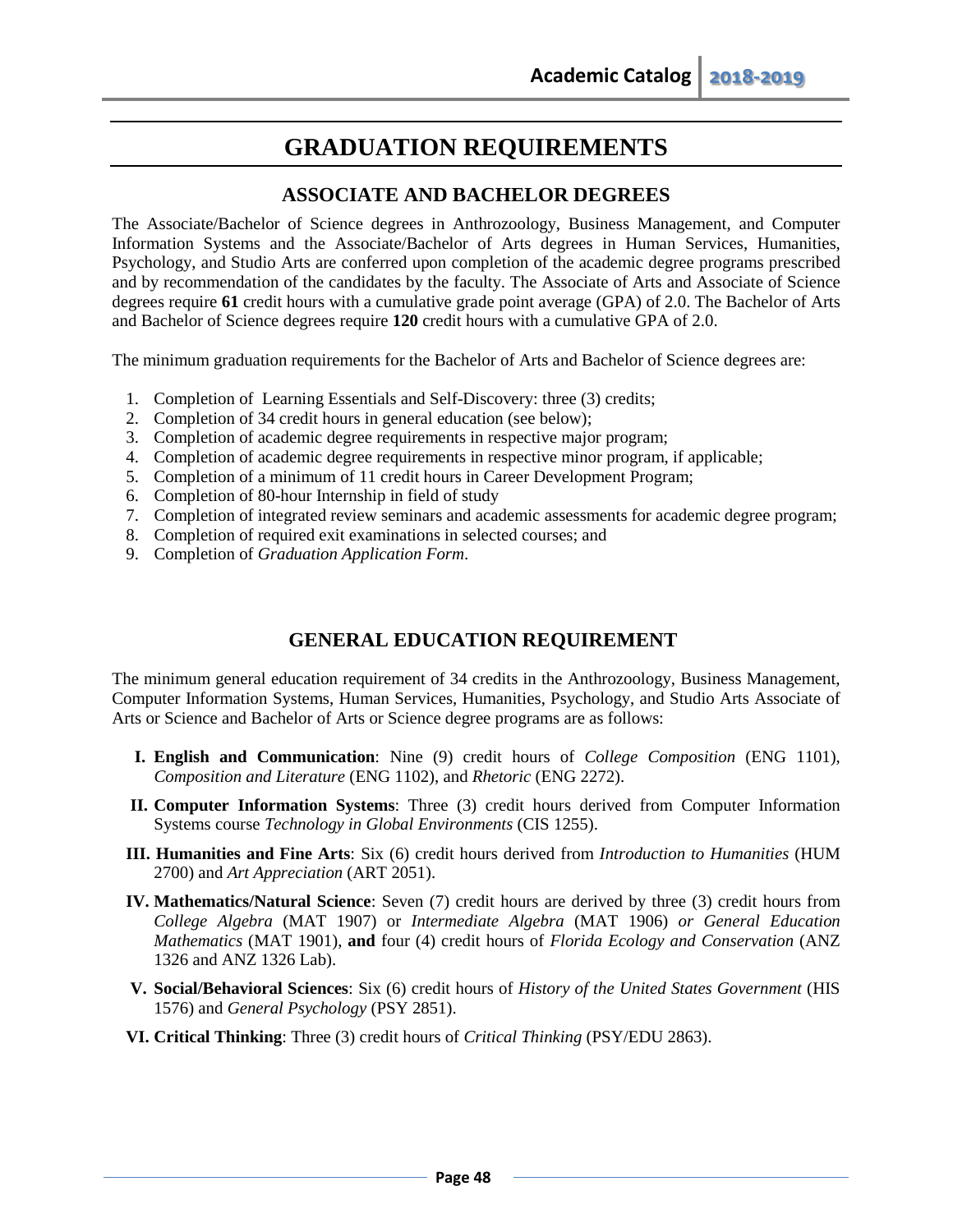# **ASSOCIATE OF SCIENCE DEGREE: GRADUATION REQUIREMENTS**

# **A.S. Business Management**

The Business Management Associate of Science degree requires the completion of a minimum of 61 credit hours, including the general education requirement of 37 credit hours. The Associate of Science degree in Business Management provides students with an introduction to business management.

The following is the prescribed academic degree program for the Business Management A.A. degree:

| <b>BUS 2200</b> | Introduction to Business               | <b>BUS 2650</b> | Research Methods & Statistics in |  |
|-----------------|----------------------------------------|-----------------|----------------------------------|--|
| <b>BUS 2274</b> | Personal Finance                       |                 | Business Management              |  |
| <b>BUS 2500</b> | Principles of Marketing                | CIS 3263        | Electronic Commerce              |  |
| <b>BUS 2600</b> | Principles of Management               | CIS/BUS         | Elective                         |  |
|                 |                                        |                 |                                  |  |
| <b>COE 1100</b> | Learning Essentials and Self Discovery |                 |                                  |  |
|                 |                                        |                 |                                  |  |
| COE 2606        | Career Exploration                     |                 |                                  |  |

# **A.S. Computer Information Systems: Information Systems Track**

The Computer Information Systems Associate of Science degree in the *Information Systems Track* requires the completion of a minimum of 61 credit hours, including the general education requirement of 34 credit hours. The Associate of Science degree in Computer Information Systems *Information Systems Track* provides students with a background of incorporating technology into the corporate world.

The following is the prescribed academic degree program for the Computer Information Systems A.A. degree in the *Information Systems Track*:

| <b>CIS 2100</b> | Computer Hardware/Software             | CIS 3100       | <b>Ethical Hacking/Network Defense</b> |
|-----------------|----------------------------------------|----------------|----------------------------------------|
| <b>CIS 2300</b> | <b>Internet Technologies</b>           | CIS 3263       | Electronic Commerce                    |
| CIS 2258        | <b>Computer Programming Concepts</b>   | <b>CIC/BUS</b> | Elective                               |
| CIS 2275        | Networking and Communications          |                |                                        |
|                 |                                        |                |                                        |
| <b>COE</b> 1100 | Learning Essentials and Self Discovery |                |                                        |
|                 |                                        |                |                                        |
| COE 2606        | Career Exploration                     |                |                                        |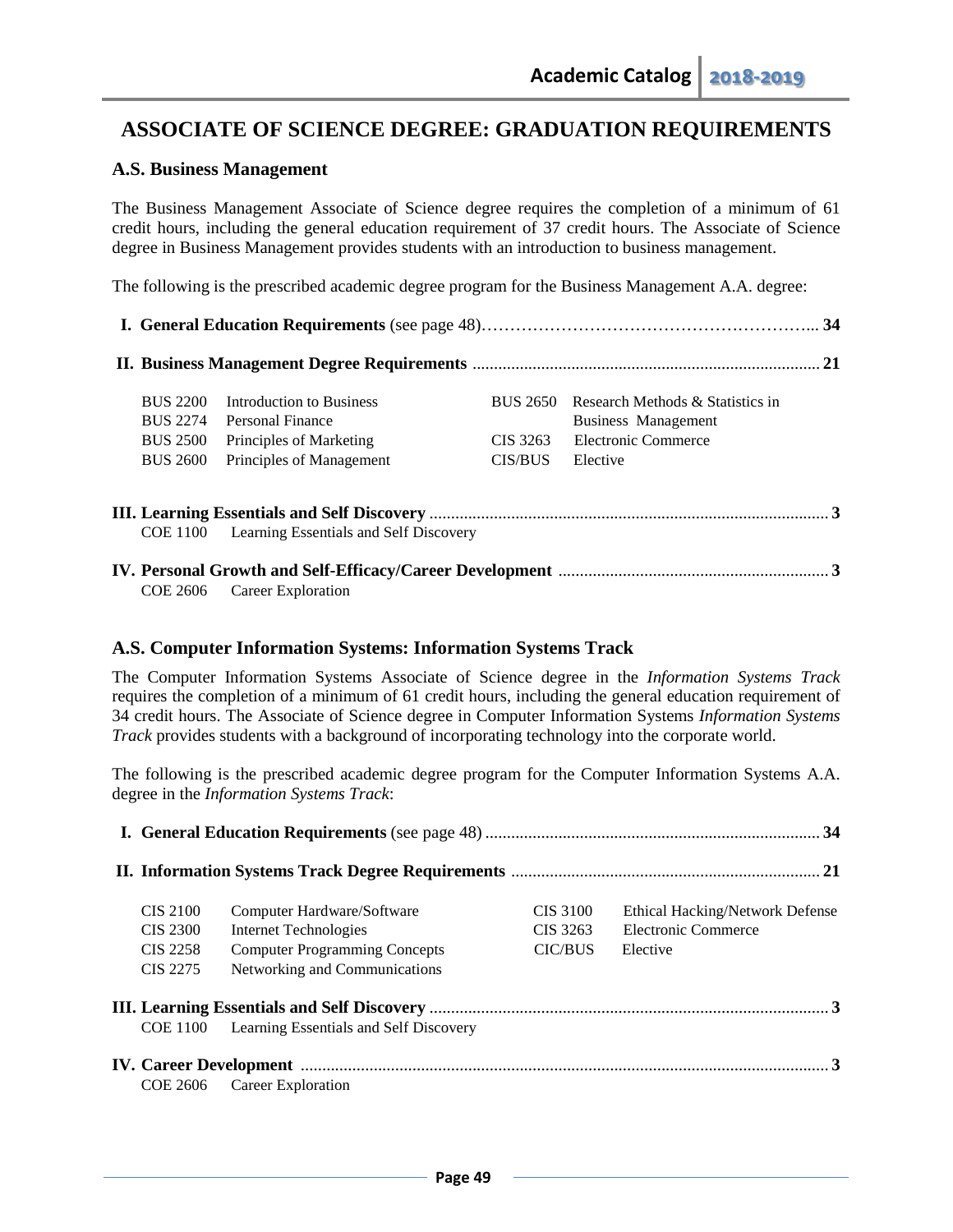# **ASSOCIATE OF SCIENCE DEGREE: GRADUATION REQUIREMENTS**

# **A.S. Computer Information Systems: Web & Digital Media Track**

The Computer Information Systems Associate of Science degree in the *Web and Digital Media Track* requires the completion of a minimum of 61 credit hours, including general education requirements. The Associate of Science degree in the *Web and Digital Media Track* provides offers students a foundation in graphic communications, digital imaging, web page production, and digital media.

The following is the prescribed academic degree program for the Computer Information Systems Associate of Arts degree in the *Web and Digital Media Track*:

|                 | CIS 2216 Digital Imaging and Design    |          | $CIS 3250$ Vector Illustration & Layout |  |  |  |
|-----------------|----------------------------------------|----------|-----------------------------------------|--|--|--|
|                 | CIS 2257 Web Design                    | Elective | CIS/Digital Media or Art or Business    |  |  |  |
|                 | CIS 2264 Visual Communications         | Elective | CIS/Digital Media or Art or Business    |  |  |  |
|                 | CIS 2268 Digital Video I               |          |                                         |  |  |  |
|                 |                                        |          |                                         |  |  |  |
| <b>COE 1100</b> | Learning Essentials and Self Discovery |          |                                         |  |  |  |
|                 |                                        |          |                                         |  |  |  |
|                 | COE 2606 Career Exploration            |          |                                         |  |  |  |

# **ASSOCIATE OF ARTS DEGREE: GRADUATION REQUIREMENTS**

# **A.A. Human Services**

The Human Services Associate of Arts degree requires the completion of a minimum of 61 credit hours, including the general education requirements. The Associate of Arts degree in Human Services provides students with an introductory understanding of the factors that affect human growth and development and the range of delivery of services in the field.

The following is the prescribed academic degree program for the Human Services Associate of Arts degree:

| <b>HMS</b> 1501 | Introduction to Human Services         | <b>HMS 1801</b> | The Family                      |  |
|-----------------|----------------------------------------|-----------------|---------------------------------|--|
| HMS 1701        | <b>Social Policy</b>                   | PSY 2841        | Positive Psychology             |  |
|                 | HMS 3612 Human Services Administration | <b>HMS 2852</b> | Child & Early Adult Development |  |
| COE 1100        | Learning Essentials and Self Discovery |                 |                                 |  |
| COE 2606        | Career Exploration                     |                 |                                 |  |
|                 |                                        |                 |                                 |  |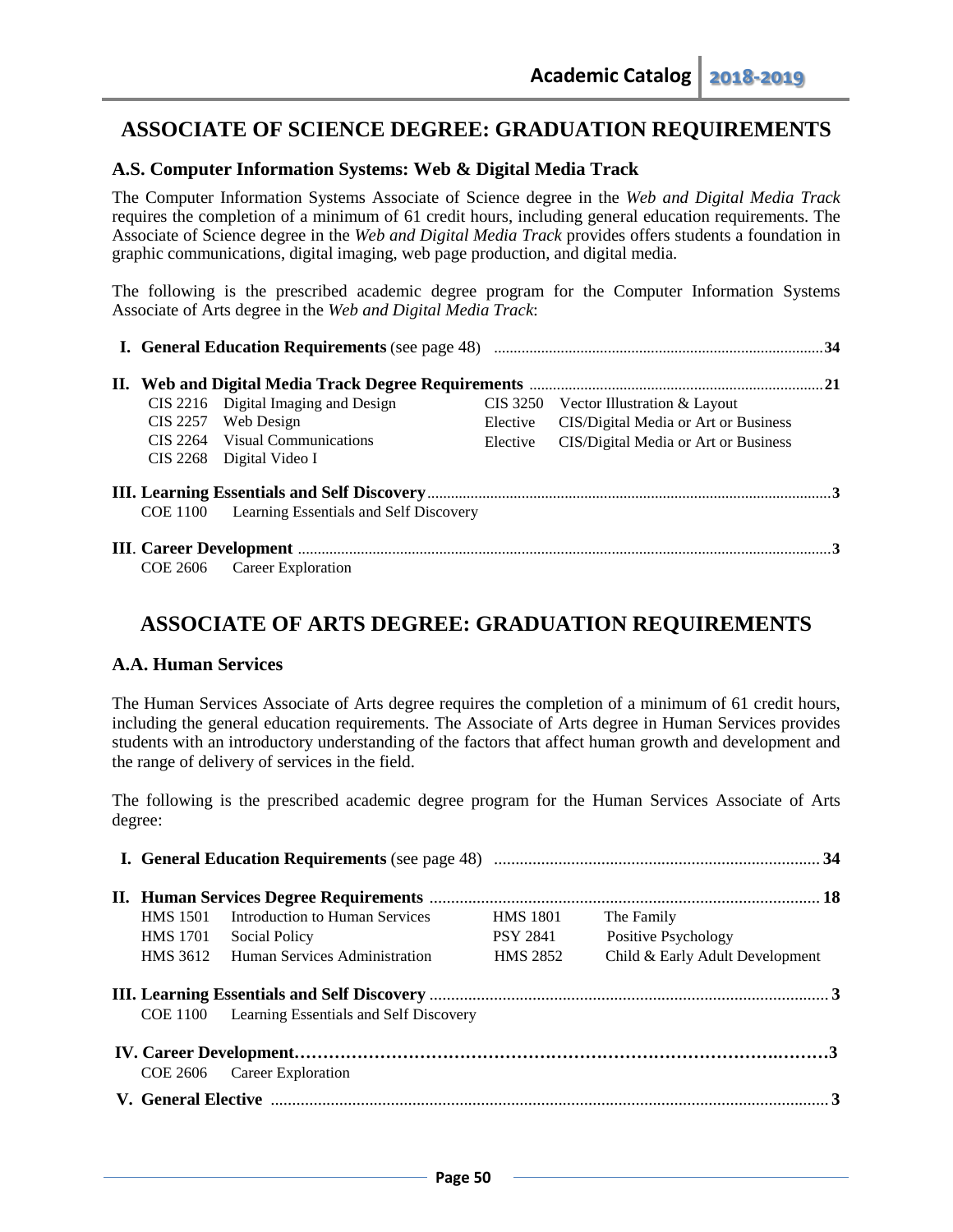# **ASSOCIATE OF ARTS DEGREE: GRADUATION REQUIREMENTS**

# **A.A. Humanities**

The Humanities Associate of Arts degree requires the completion of a minimum of 61 credit hours including the general education requirements. The Associate of Arts degree in Humanities provides students with an educational foundation before entering the work force or pursuing further study or professional training.

The following is the prescribed academic program for the Humanities Associate of Arts degree:

| <b>HIS 2101</b> | Global History I                                | ANT 2706     | General Anthropology           |  |
|-----------------|-------------------------------------------------|--------------|--------------------------------|--|
| HIS 2102        | Global History II                               | ANT 2410     | <b>Cultural Anthropology</b>   |  |
| LIT 2855        | World Literature                                | ANT/EDU 2831 | <b>Multicultural Diversity</b> |  |
|                 | COE 1100 Learning Essentials and Self Discovery |              |                                |  |
|                 |                                                 |              |                                |  |
|                 | COE 2606 Career Exploration                     |              |                                |  |
|                 |                                                 |              |                                |  |

# **A.A. Psychology**

The Psychology Associate of Arts degree requires the completion of a minimum of 61 credit hours including the general education requirements. The Associate of Arts degree in Psychology provides students with an educational foundation before entering the work force or pursuing further study or professional training.

The following is the prescribed academic program for the Psychology Associate of Arts degree:

| <b>PSY 1801</b> | The Family                                      | <b>PSY 2900</b> | <b>Behavioral Statistics</b>       |  |
|-----------------|-------------------------------------------------|-----------------|------------------------------------|--|
|                 | PSY 2841 Positive Psychology                    | <b>PSY 2924</b> | <b>Oualitative Research Design</b> |  |
|                 | PSY 2852 Child & Early Adult Development        | <b>PSY 2926</b> | Quantitative Research Design       |  |
|                 |                                                 |                 |                                    |  |
|                 | COE 1100 Learning Essentials and Self Discovery |                 |                                    |  |
|                 |                                                 |                 |                                    |  |
|                 | COE 2606 Career Exploration                     |                 |                                    |  |
|                 |                                                 |                 |                                    |  |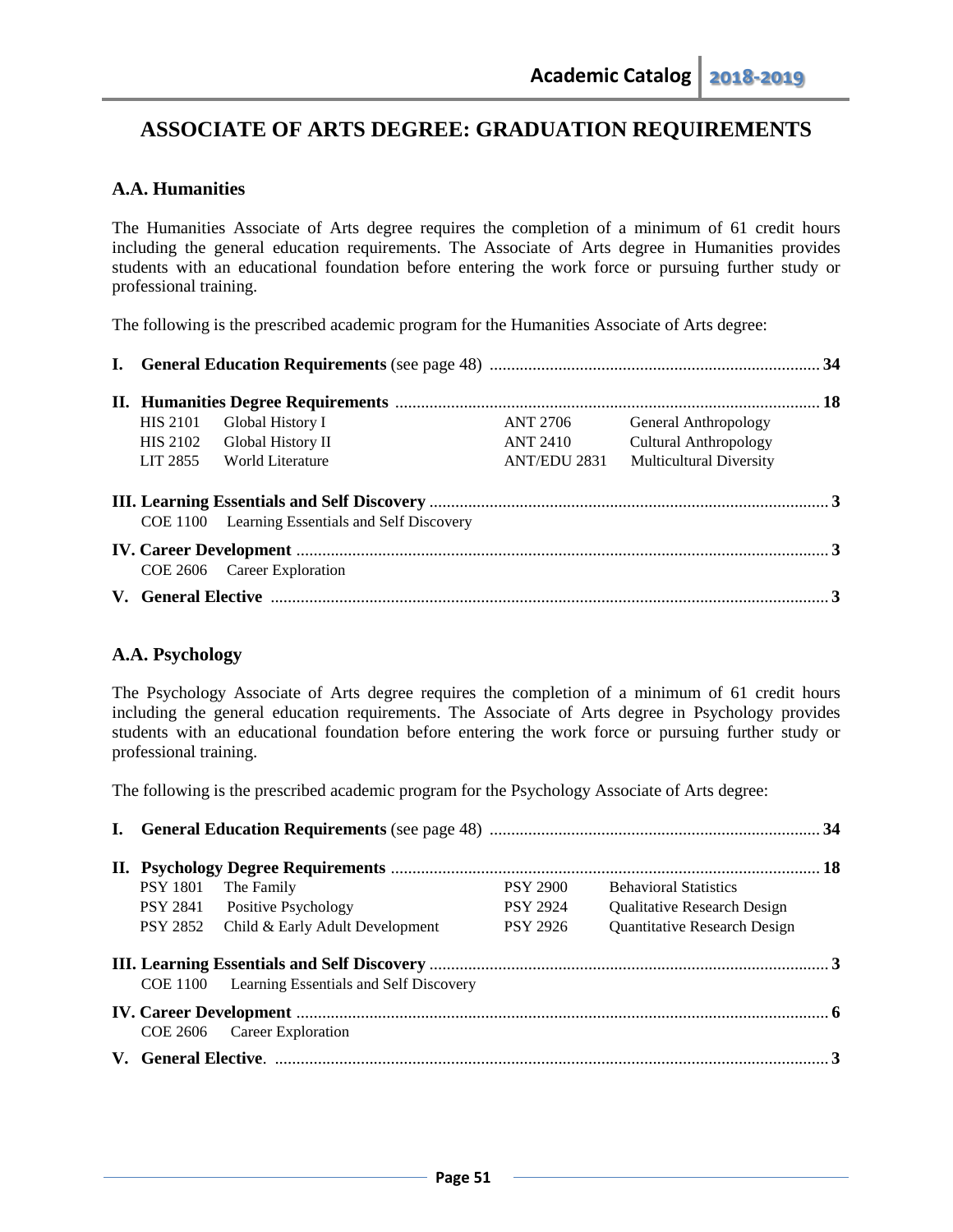# **ASSOCIATE OF ARTS DEGREE: GRADUATION REQUIREMENTS**

# **A.A. Studio Arts**

The Studio Arts Associate of Arts degree requires the completion of a minimum of 61 credit hours including the general education requirements. The Associate of Arts degree in Studio Arts provides students with an educational foundation before entering the work force or pursuing further study or professional training.

The following is the prescribed academic degree program for the Associate of Arts degree in Studio Arts:

| ART 1000 | Fundamentals of 2-D and Color                   | ART 2300 Drawing I            |  |  |
|----------|-------------------------------------------------|-------------------------------|--|--|
|          | ART 1500 3-D Fundamentals                       | <b>ART 2000-4000 Elective</b> |  |  |
| ART 2000 | Painting I                                      | <b>ART 2000-4000 Elective</b> |  |  |
|          |                                                 |                               |  |  |
|          | COE 1100 Learning Essentials and Self Discovery |                               |  |  |
|          |                                                 |                               |  |  |
|          | COE 2606 Career Exploration                     |                               |  |  |
|          |                                                 |                               |  |  |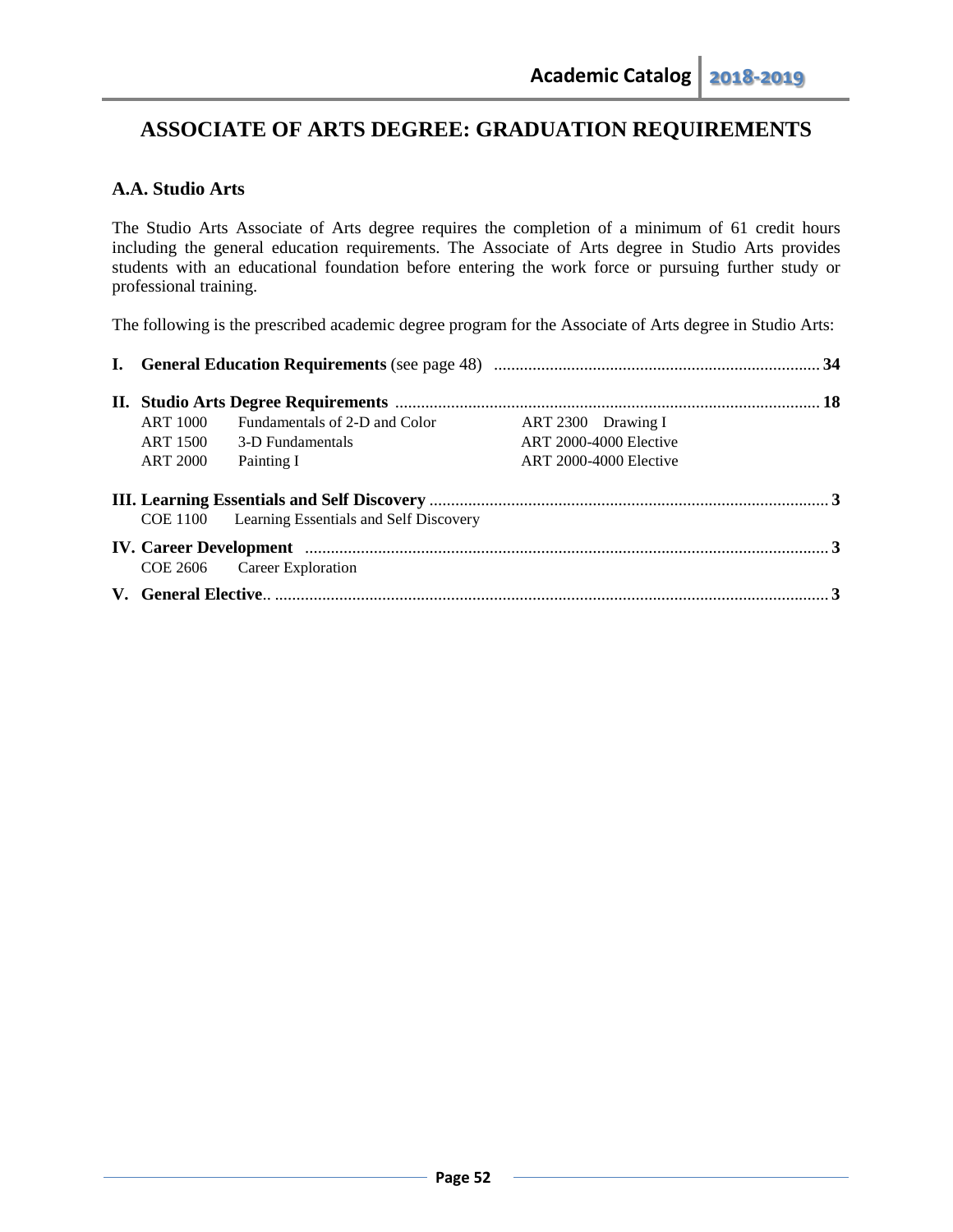# **ANTHROZOOLOGY**

The Anthrozoology Bachelor of Science degree major requires the completion of 120 credit hours, including the general education requirement of 34 credit hours. The Bachelor of Science degree in Anthrozoology provides students with experiential education and career training in the realm of humananimal interactions.

The following is the prescribed academic degree program for the Anthrozoology Bachelor of Science degree:

| <b>ANZ 2100</b> | Introduction to Anthrozoology                   |     |
|-----------------|-------------------------------------------------|-----|
| <b>ANZ 2200</b> | Principles of Organismal Biology I w/lab        |     |
| <b>ANZ 2201</b> | Principles of Organismal Biology II w/lab       |     |
| <b>ANZ 2300</b> | Principles of Animal Husbandry and Care w/lab   |     |
| <b>ANZ 3200</b> | Science of Animal Welfare                       |     |
| <b>ANZ 3300</b> | Animals in the Public Eye                       |     |
| <b>ANZ 3400</b> | <b>Conservation and Humane Education</b>        |     |
| <b>ANZ 3600</b> | <b>Research Methods</b>                         |     |
| <b>ANZ 4800</b> | Capstone in Anthrozoology                       |     |
|                 | Plus any <b>four</b> of the following:          |     |
| <b>ANZ 3100</b> | Animal Training and Enrichment                  |     |
| <b>ANZ 3500</b> | Animal Behavior and Communication               |     |
| <b>ANZ 4100</b> | <b>Conservation Biology</b>                     |     |
| <b>ANZ 4200</b> | Biology and Behavior of Companion Animals       |     |
| <b>ANZ 4300</b> | Animal Shelter Operations and Management        |     |
| <b>ANZ 4400</b> | Zoo Biology                                     |     |
| <b>ANZ 4500</b> | Zoo and Aquarium Operations and Management      |     |
| <b>ANZ 4600</b> | Conservation: People, Wildlife, and Wild Places |     |
| <b>COE 1100</b> | Learning Essentials and Self Discovery          |     |
|                 |                                                 |     |
| <b>COE 2606</b> | Career Exploration                              |     |
| <b>COE 3606</b> | <b>Career Planning</b>                          |     |
| <b>COE 3607</b> | Internship I                                    |     |
| <b>COE 4606</b> | Career Development                              |     |
| <b>COE 4607</b> | Internship II                                   |     |
|                 |                                                 | .30 |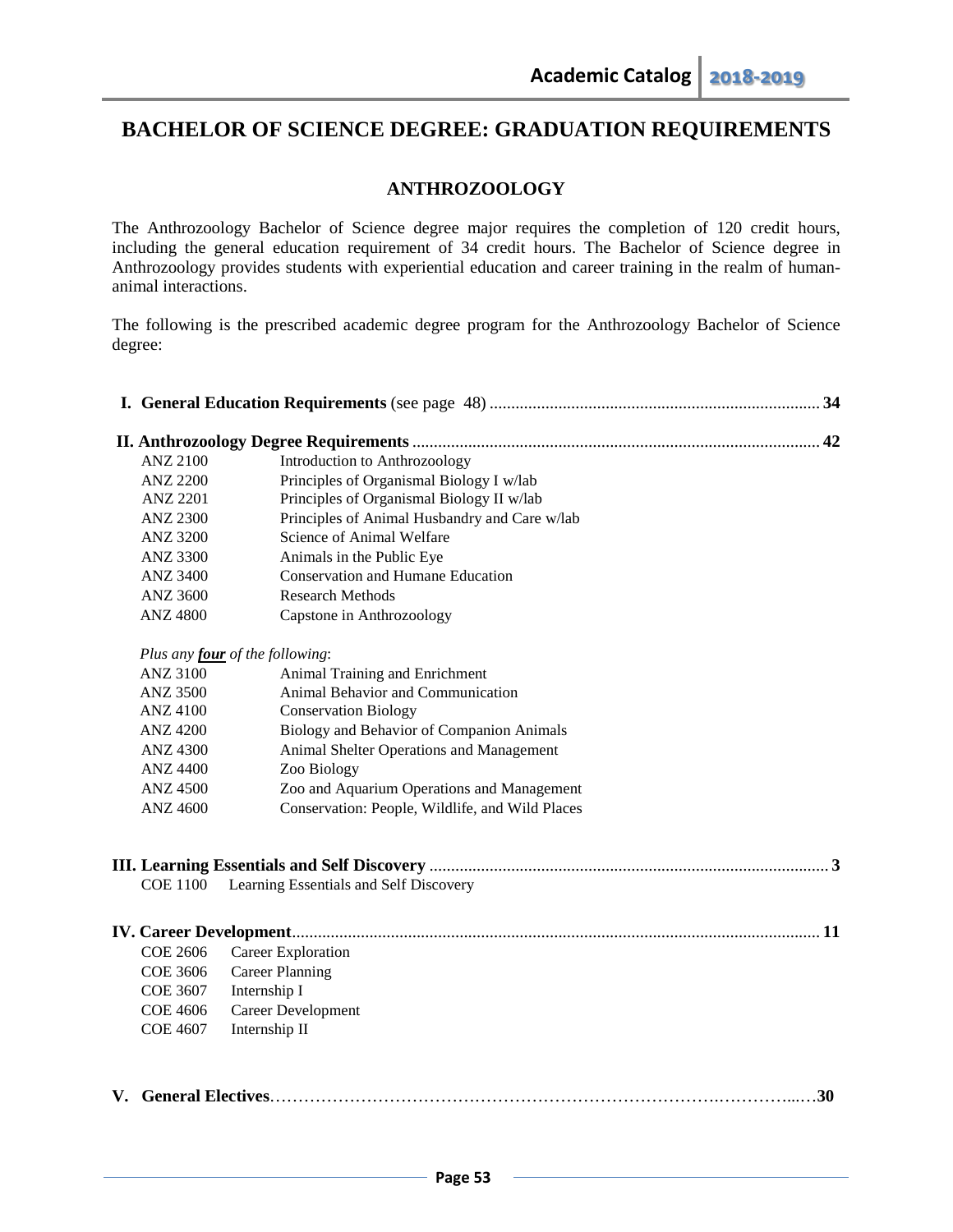# **BUSINESS MANAGEMENT**

The Business Management Bachelor of Science degree major requires the completion of 120 credit hours, including the general education requirement of 34 credit hours. The Bachelor of Science degree in Business Management provides students with an opportunity to think like a business manager.

The following is the prescribed academic degree program for the Business Management Bachelor of Science degree:

| <b>BUS 2200</b>               | <b>Introduction to Business</b>                      |    |
|-------------------------------|------------------------------------------------------|----|
| <b>BUS 2274</b>               | <b>Personal Finance</b>                              |    |
| <b>BUS 2500</b>               | Principles of Marketing                              |    |
| <b>BUS 2600</b>               | Principles of Management                             |    |
| <b>BUS 2650</b>               | Research Methods & Statistics in Business Management |    |
| <b>BUS 3318</b>               | <b>Business Communications</b>                       |    |
| <b>BUS 3525</b>               | Human Resource Management                            |    |
| <b>BUS 3550</b>               | International Business & Management                  |    |
| <b>BUS 3560</b>               | <b>Strategic Management</b>                          |    |
| <b>BUS 3575</b>               | Organizational Behavior                              |    |
| <b>BUS/CIS 3950</b>           | <b>Management Science</b>                            |    |
| <b>BUS 4500</b>               | <b>Business Law</b>                                  |    |
| <b>BUS 4600</b>               | <b>Business Management Seminar</b>                   |    |
| CIS 3263                      | <b>Electronic Commerce</b>                           |    |
|                               |                                                      |    |
|                               |                                                      |    |
| <b>COE 1100</b>               | Learning Essentials and Self Discovery               |    |
|                               |                                                      |    |
| <b>COE 2606</b>               | Career Exploration                                   |    |
| <b>COE 3606</b>               | <b>Career Planning</b>                               |    |
| <b>COE 3607</b>               | Internship I                                         |    |
| <b>COE 4606</b>               | <b>Career Development</b>                            |    |
| <b>COE 4607</b>               | Internship II                                        |    |
|                               |                                                      |    |
|                               |                                                      |    |
| <b>VI. General Electives.</b> |                                                      | 21 |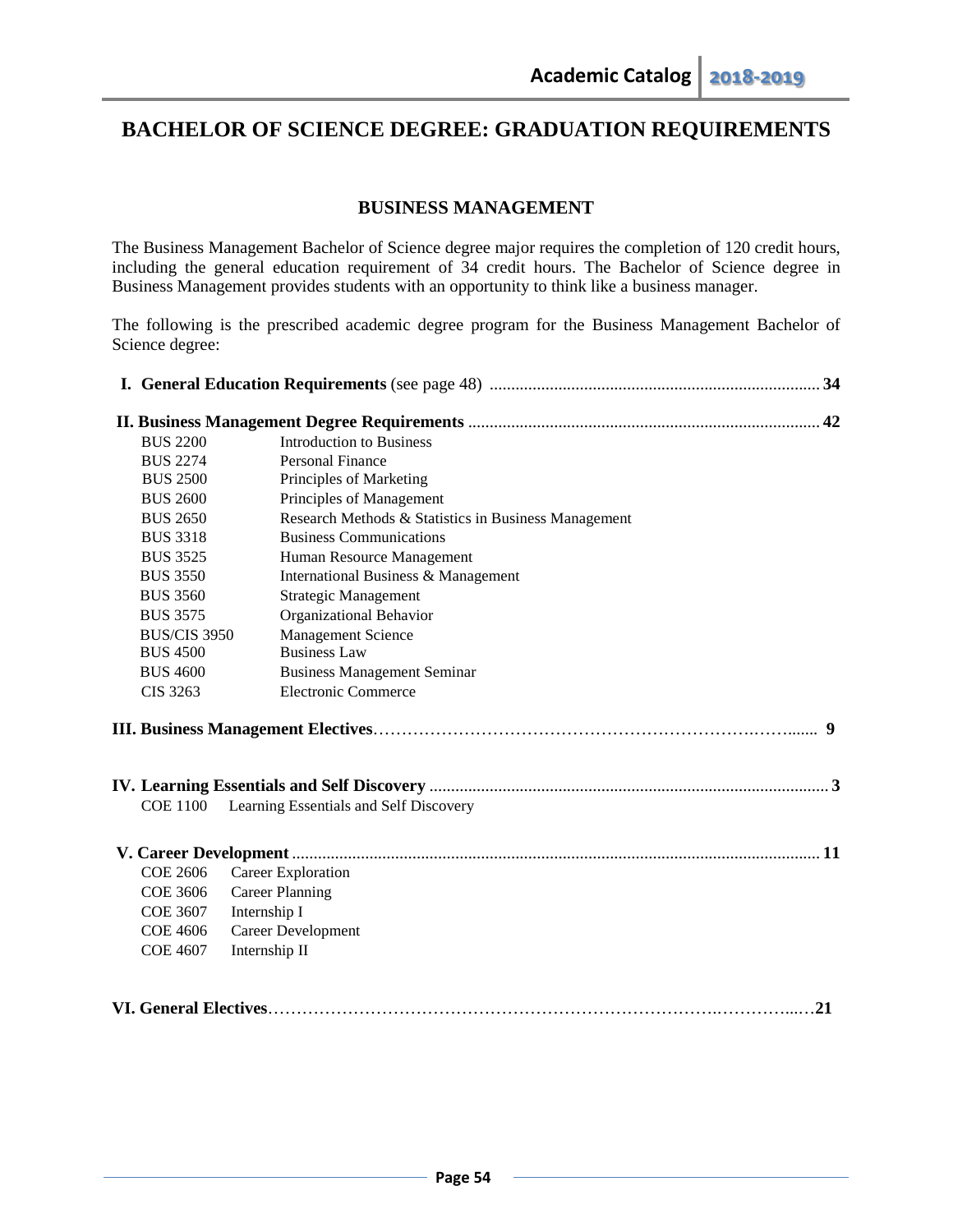# **BUSINESS MANAGEMENT: HOSPITALITY TRACK**

The Business Management Bachelor of Science degree major in the *Hospitality Track* requires the completion of 120 credit hours, including the general education requirement of 34 credit hours. The Bachelor of Science degree in Business Management *Hospitality Track* delivers an extensive education and training to provide the services needed in the hospitality field.

The following is the prescribed academic degree program for the Business Management Bachelor of Science degree in the *Hospitality Track*:

| I. |                     |                                                      |    |
|----|---------------------|------------------------------------------------------|----|
|    |                     |                                                      |    |
|    | <b>BUS 2274</b>     | Personal Finance                                     |    |
|    | <b>BUS 2500</b>     | Principles of Marketing                              |    |
|    | <b>BUS 2600</b>     | Principles of Management                             |    |
|    | <b>BUS 2650</b>     | Research Methods & Statistics in Business Management |    |
|    | <b>BUS 3318</b>     | <b>Business Communications</b>                       |    |
|    | <b>BUS 3525</b>     | Human Resource Management                            |    |
|    | <b>BUS 3560</b>     | Strategic Management                                 |    |
|    | <b>BUS/CIS 3950</b> | <b>Management Science</b>                            |    |
|    |                     |                                                      | 27 |
|    | HMT 1100:           | Introduction to Hospitality & Tourism Management     |    |
|    | <b>HMT 2100</b>     | <b>Event Management</b>                              |    |
|    | <b>HMT 3000</b>     | <b>Tourism Management</b>                            |    |
|    | <b>HMT 3100</b>     | <b>Restaurant Management</b>                         |    |
|    | <b>HMT 3200</b>     | <b>Hotel Management</b>                              |    |
|    | <b>HMT 3300</b>     | <b>Hospitality Information Systems</b>               |    |
|    | <b>HMT 4100</b>     | <b>Hospitality Law</b>                               |    |
|    | <b>HMT 4500</b>     | <b>Hospitality Management Practicum</b>              |    |
|    | <b>HMT 4600</b>     | Seminar in Hospitality Management                    |    |
|    |                     |                                                      |    |
|    |                     |                                                      |    |
|    | <b>COE 1100</b>     | Learning Essentials and Self Discovery               |    |
|    |                     |                                                      |    |
|    |                     |                                                      |    |
|    | <b>COE 2606</b>     | Career Exploration                                   |    |
|    | <b>COE 3606</b>     | <b>Career Planning</b>                               |    |
|    | <b>COE 3607</b>     | Internship I                                         |    |
|    | <b>COE 4606</b>     | Career Development                                   |    |
|    | COE 4607            | Internship II                                        |    |
|    |                     |                                                      |    |
|    |                     |                                                      |    |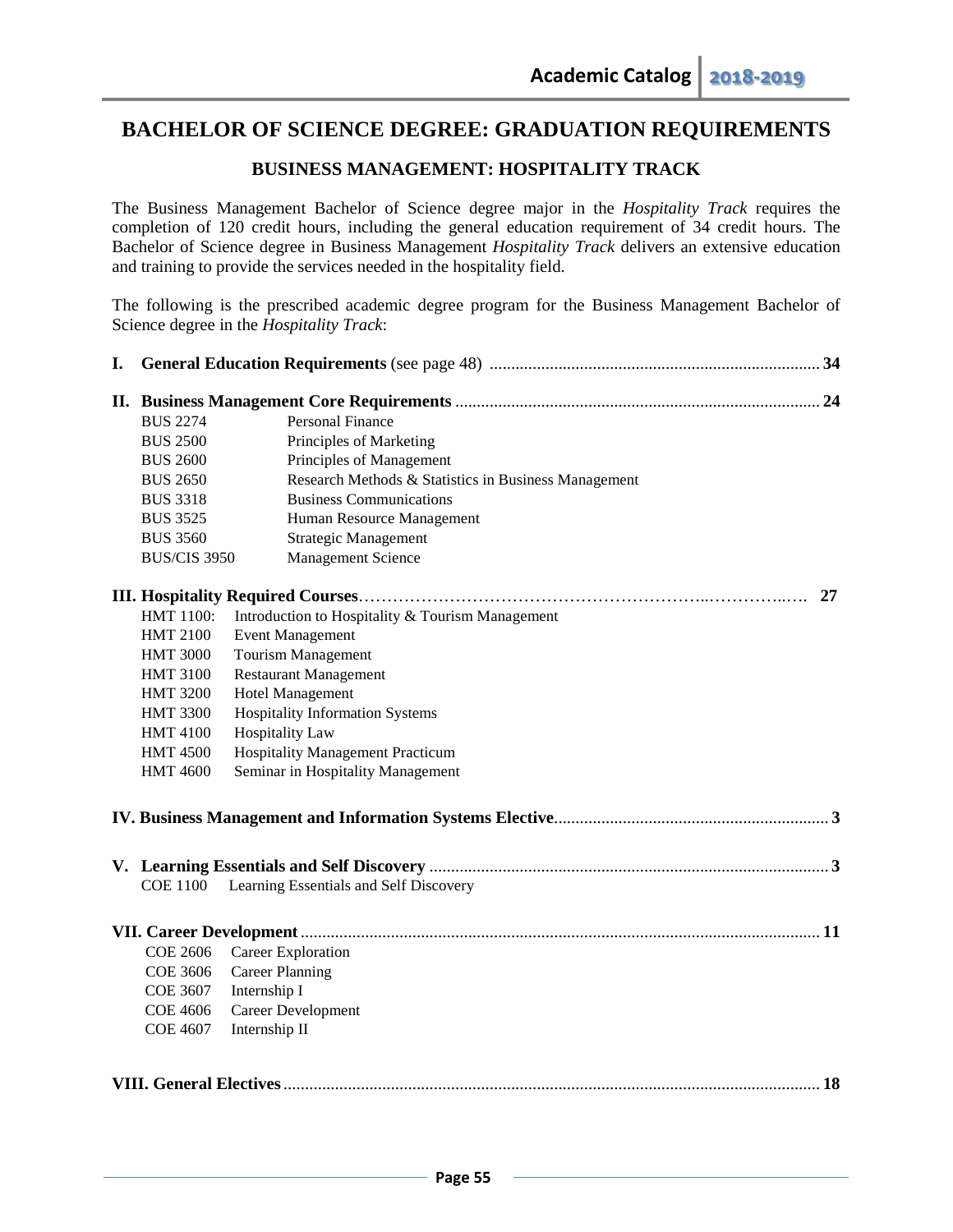# **COMPUTER INFORMATION SYSTEMS: INFORMATION SYSTEMS TRACK**

The Computer Information Systems Bachelor of Science degree major in the *Information Systems Track* requires the completion of 120 credit hours, including the general education requirements of 34 credit hours. The Bachelor of Science degree in Computer Information Systems *Information Systems Track* provides students a thorough background of how to implement information systems and retrieve valuable information needed by managers to make effective decisions in today's organizations. The following is the prescribed academic degree program for the Computer Information Systems Bachelor of Science degree in the *Information Systems Track*:

| П.                                                        |  |
|-----------------------------------------------------------|--|
|                                                           |  |
|                                                           |  |
| <b>CIS 2100</b><br>Computer Hardware and Software         |  |
| <b>Computer Programming Concepts</b><br><b>CIS 2258</b>   |  |
| Introduction to Assistive Technology<br><b>CIS 2265</b>   |  |
| Networking and Communications<br><b>CIS 2275</b>          |  |
| <b>CIS 2300</b><br><b>Internet Technologies</b>           |  |
| Ethical Hacking & Network Defense<br><b>CIS 3100</b>      |  |
| Database Management<br><b>CIS 3251</b>                    |  |
| <b>CIS 3259</b><br>Systems Analysis and Design            |  |
| Electronic Commerce<br><b>CIS 3263</b>                    |  |
| <b>CIS 3273</b><br><b>Business Applications</b>           |  |
| <b>Management Science</b><br><b>CIS/BUS 3950</b>          |  |
| <b>Management Information Systems</b><br><b>CIS 4262</b>  |  |
| <b>Business Elective</b><br><b>BUS</b>                    |  |
| <b>Business Elective</b><br><b>BUS</b>                    |  |
|                                                           |  |
|                                                           |  |
|                                                           |  |
|                                                           |  |
|                                                           |  |
| <b>COE 1100</b><br>Learning Essentials and Self Discovery |  |
|                                                           |  |
|                                                           |  |
|                                                           |  |
| <b>COE 2606</b><br>Career Exploration                     |  |
| <b>COE 3606</b><br><b>Career Planning</b>                 |  |
| <b>COE 3607</b><br>Internship I                           |  |
| Career Development<br><b>COE 4606</b>                     |  |
| Internship II<br><b>COE 4607</b>                          |  |
|                                                           |  |
|                                                           |  |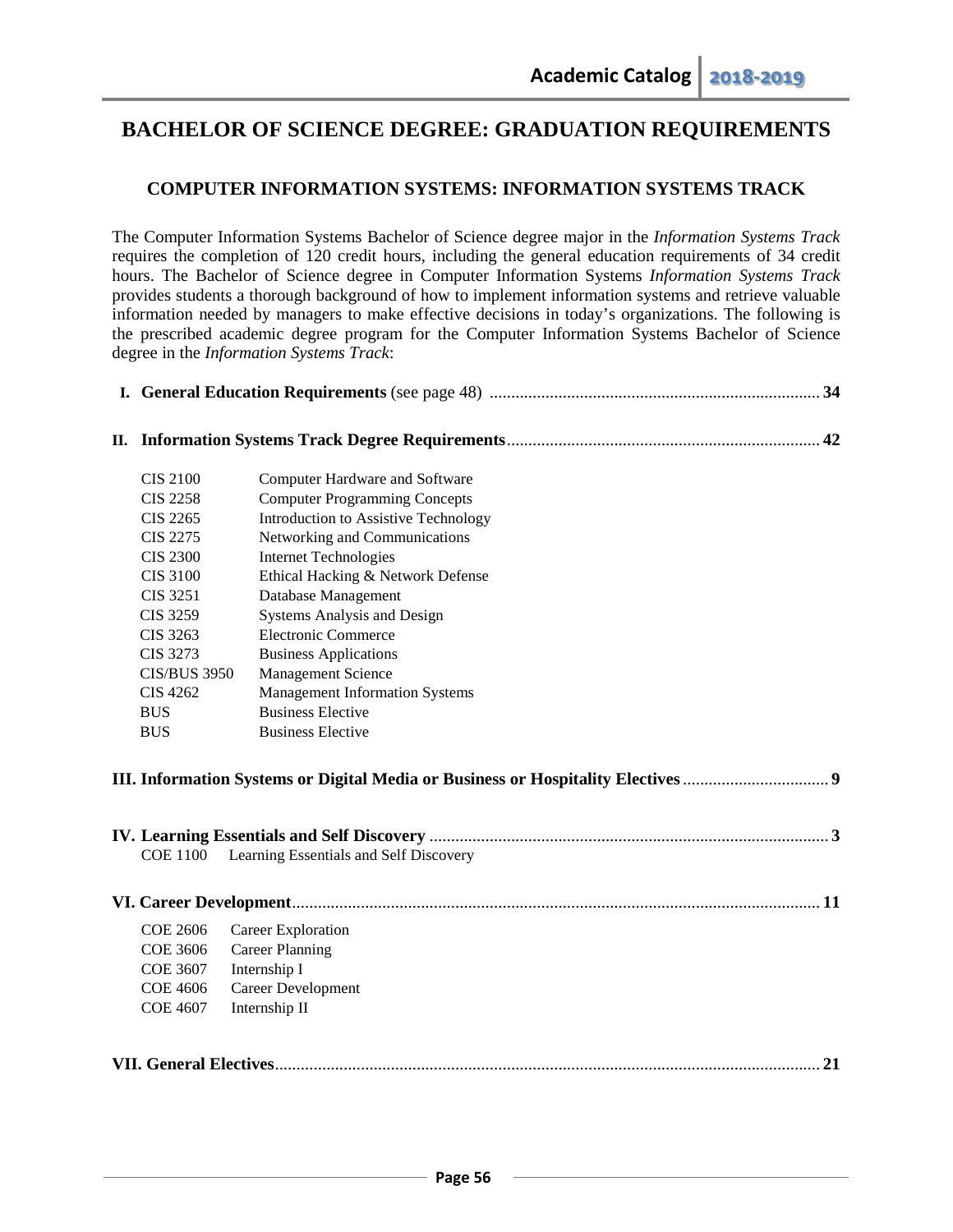# **COMPUTER INFORMATION SYSTEMS: WEB & DIGITAL MEDIA TRACK**

The Computer Information Systems Bachelor of Science degree in the *Web and Digital Media Track* requires the completion of 120 credit hours including general education requirements. The Bachelor of Science degree in the *Web and Digital Media Track* provides students with comprehensive courses in digital design, website development, and digital video.

The following is the prescribed academic degree program for the Computer Information Systems Bachelor of Science degree in the *Web and Digital Media Track*:

| <b>CIS 2216</b> | Digital Imaging and Design             |  |
|-----------------|----------------------------------------|--|
| <b>CIS 2257</b> | Web Design                             |  |
| <b>CIS 2264</b> | <b>Visual Communications</b>           |  |
| <b>CIS 2268</b> | Digital Video I                        |  |
| <b>CIS 3240</b> | <b>Publication Design</b>              |  |
| <b>CIS 3250</b> | Vector Illustration and Layout         |  |
| CIS 3263        | <b>Electronic Commerce</b>             |  |
| CIS 3276        | <b>Web Production Strategies</b>       |  |
| CIS 4271        | <b>Advertising Design</b>              |  |
| <b>CIS 4500</b> | <b>Project Development</b>             |  |
| <b>CIS 4900</b> | Portfolio Seminar                      |  |
|                 |                                        |  |
|                 |                                        |  |
| <b>COE 1100</b> | Learning Essentials and Self Discovery |  |
|                 |                                        |  |
| <b>COE 2606</b> | Career Exploration                     |  |
| <b>COE 3606</b> | <b>Career Planning</b>                 |  |
| <b>COE 3607</b> | Internship I                           |  |
| <b>COE 4606</b> | Career Development                     |  |
| <b>COE 4607</b> | Internship II                          |  |
|                 |                                        |  |
|                 |                                        |  |
|                 |                                        |  |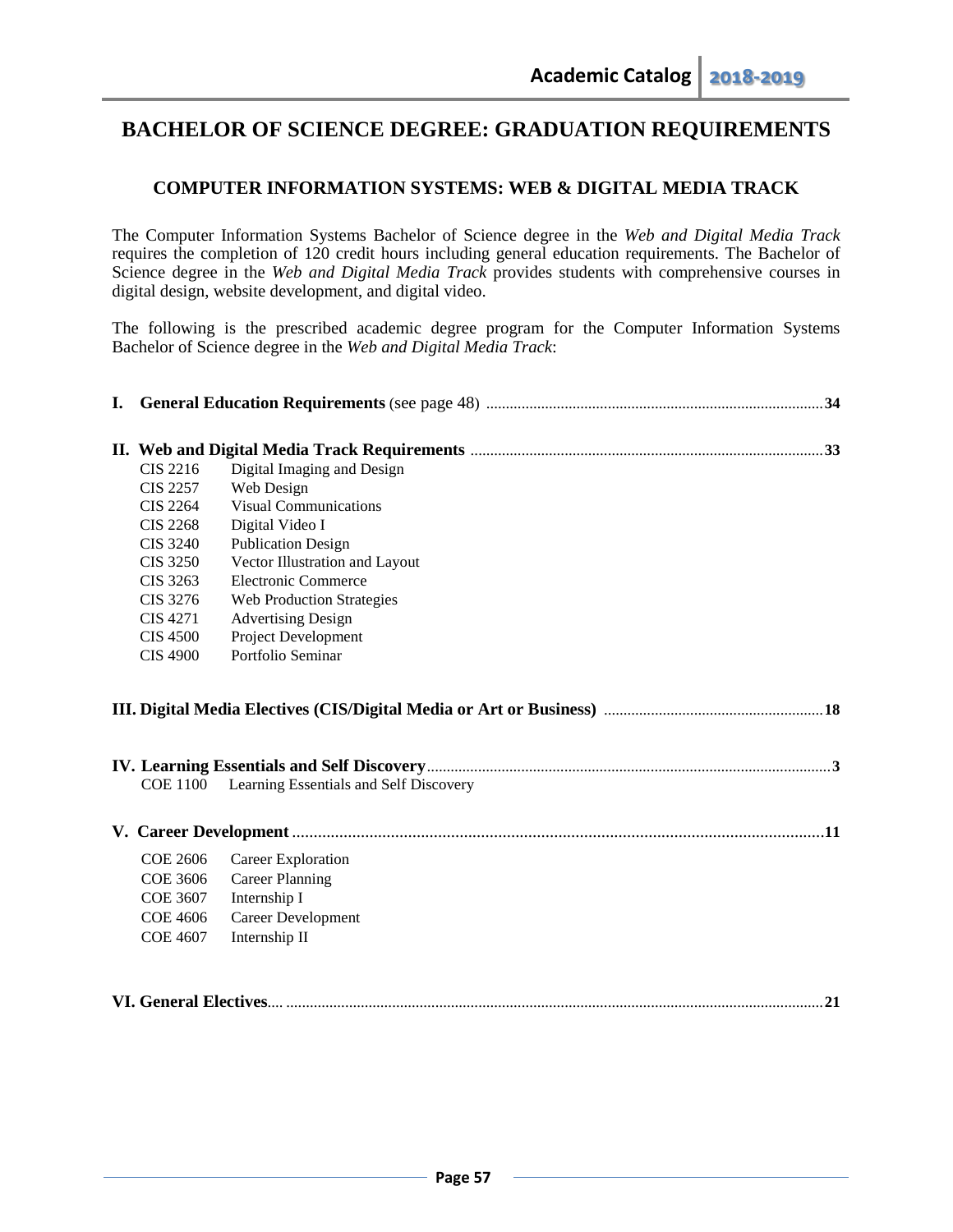# **HUMAN SERVICES**

The Human Services Bachelor of Arts degree requires the completion of 120 credit hours, including the general education requirements. The Bachelor of Arts degree in Human Services provides a comprehensive understanding of human behavior and the associated skills to enhance employment opportunities in the field of human services.

The following is the prescribed academic program for the Human Services Bachelor of Arts degree:

| I. |                         |                                              |  |
|----|-------------------------|----------------------------------------------|--|
|    |                         |                                              |  |
|    | <b>HMS 1501</b>         | <b>Introduction to Human Services</b>        |  |
|    | <b>HMS 1701</b>         | <b>Social Policy</b>                         |  |
|    | HMS/PSY 1801 The Family |                                              |  |
|    | <b>PSY 2841</b>         | Positive Psychology                          |  |
|    |                         | HMS/PSY 2852 Child & Early Adult Development |  |
|    | <b>HMS 3112</b>         | Methods of Social Research                   |  |
|    | <b>HMS 3420</b>         | Issues and Practice in Child Welfare         |  |
|    | <b>HMS 3612</b>         | Human Services Leadership & Management       |  |
|    | <b>PSY 3803</b>         | Adult Development and Aging                  |  |
|    | <b>PSY 3861</b>         | Abnormal Psychology                          |  |
|    | <b>PSY 3910</b>         | Cross-Cultural Psychology                    |  |
|    | <b>PSY 4805</b>         | <b>Substance Abuse</b>                       |  |
|    | <b>HMS 4806</b>         | <b>Ethical Issues in Human Services</b>      |  |
|    | <b>HMS 4612</b>         | Counseling Strategies & Interventions        |  |
|    | <b>HMS 4615</b>         | Human Services Capstone                      |  |
|    |                         |                                              |  |
|    | HMS/PSY                 | Human Services or Psychology 3000-4000 Level |  |
|    |                         |                                              |  |
|    | <b>COE 1100</b>         | Learning Essentials and Self Discovery       |  |
|    |                         |                                              |  |
|    | <b>COE 2606</b>         | Career Exploration                           |  |
|    | <b>COE 3606</b>         | <b>Career Planning</b>                       |  |
|    | <b>COE 3607</b>         | Internship I                                 |  |
|    | <b>COE 4606</b>         | Career Development                           |  |
|    | <b>COE 4607</b>         | Internship II                                |  |
|    |                         |                                              |  |
|    |                         |                                              |  |
|    |                         |                                              |  |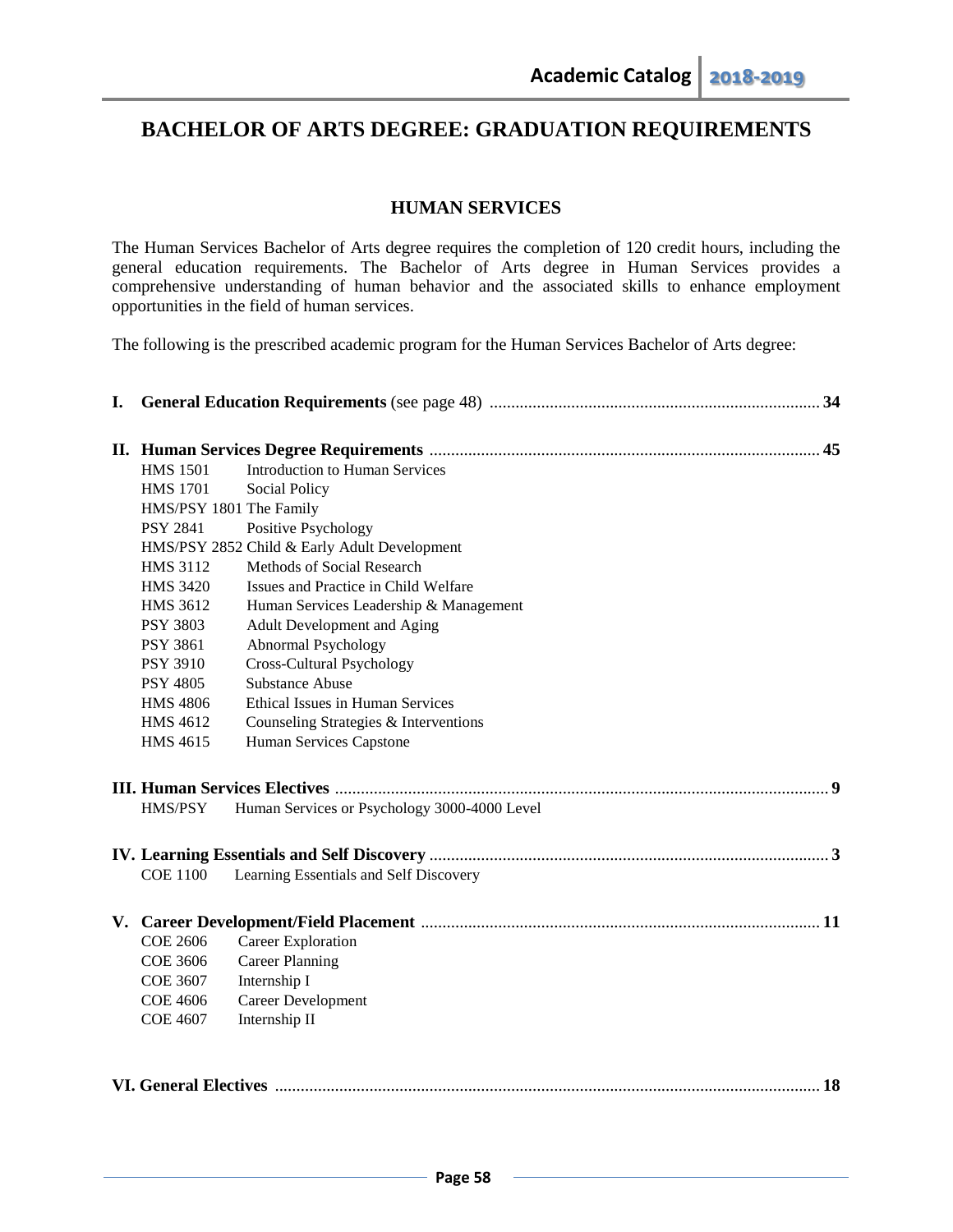# **HUMANITIES**

The Humanities Bachelor of Arts degree requires the completion of 120 credit hours including the general education requirements. The Bachelor of Arts degree in Humanities provides students with a comprehensive liberal arts education to enhance personal development and encourage a lifelong commitment to learning.

The following is the prescribed academic degree program for the major in the Humanities Bachelor of Arts degree:

| <b>HIS 2101</b> | Global History I                                       |    |
|-----------------|--------------------------------------------------------|----|
| <b>HIS 2102</b> | Global History II                                      |    |
| <b>ANT 2410</b> | <b>Cultural Anthropology</b>                           |    |
| <b>ANT 2706</b> | General Anthropology                                   |    |
| <b>ANT 2831</b> | <b>Multicultural Diversity</b>                         |    |
| <b>ENG 3323</b> | <b>Media Studies</b>                                   |    |
| LIT 2855        | <b>World Literature</b>                                |    |
| <b>HUM 4804</b> | Ethics                                                 |    |
| <b>HUM 4808</b> | Senior Research Seminar in Humanities                  |    |
|                 |                                                        |    |
|                 | Literature Electives: 6 credits at the 3000-4000 level |    |
|                 | History Electives: 6 credits at the 3000-4000 level    |    |
|                 |                                                        |    |
|                 |                                                        |    |
| <b>COE 1100</b> | Learning Essentials and Self Discovery                 |    |
|                 |                                                        |    |
| <b>COE 2606</b> | Career Exploration                                     |    |
| <b>COE 3606</b> | <b>Career Planning</b>                                 |    |
| <b>COE 3607</b> | Internship I                                           |    |
| <b>COE 4606</b> | Career Development                                     |    |
| <b>COE 4607</b> | Internship II                                          |    |
|                 |                                                        |    |
|                 |                                                        | 33 |
|                 |                                                        |    |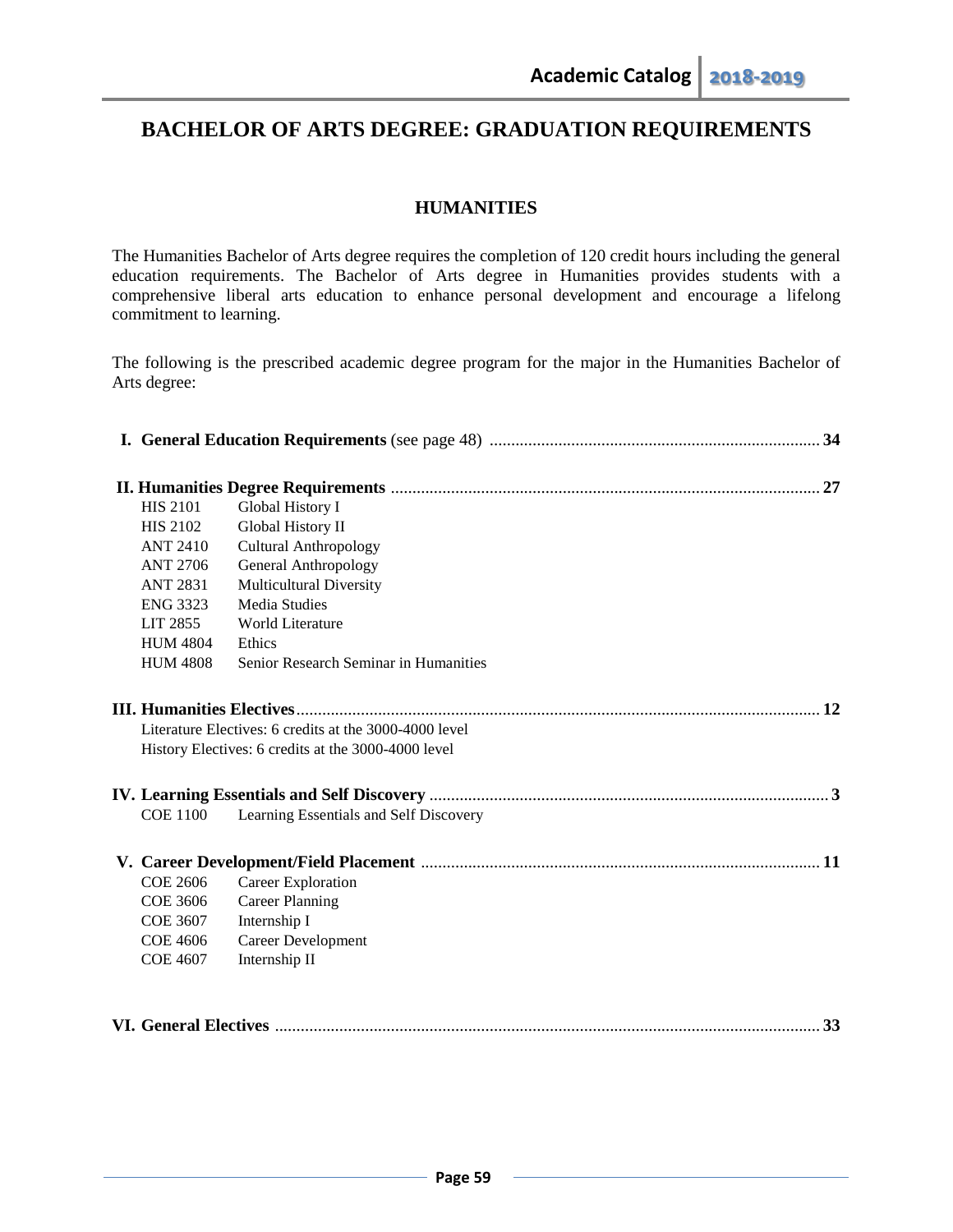# **PSYCHOLOGY**

The Psychology Bachelor of Arts degree requires the completion of 120 credit hours including the general education requirements. The Bachelor of Arts degree in Psychology provides students with a comprehensive liberal arts education to enhance personal development and encourage a lifelong commitment to learning.

The following is the prescribed academic degree program for the major in the Psychology Bachelor of Arts degree:

| <b>PSY 1801</b> | The Family                                    |
|-----------------|-----------------------------------------------|
| <b>PSY 2841</b> | Positive Psychology                           |
| <b>PSY 2852</b> | Child & Early Adult Development               |
| <b>PSY 2900</b> | <b>Behavioral Statistics</b>                  |
| <b>PSY 2924</b> | Qualitative Research Design                   |
| <b>PSY 2926</b> | Quantitative Research Design                  |
| <b>PSY 3210</b> | Social Psychology                             |
| <b>PSY 3260</b> | Human Sexuality                               |
| <b>PSY 3803</b> | Adult Development & Aging                     |
| PSY 3861        | Abnormal Psychology                           |
| <b>PSY 3910</b> | <b>Cross-Cultural Psychology</b>              |
| <b>PSY 4806</b> | Ethical Issues in Human Services & Psychology |
| <b>PSY 4910</b> | <b>Cognitive Neuroscience</b>                 |
| <b>PSY 4950</b> | <b>Psychology Capstone</b>                    |
|                 |                                               |
|                 |                                               |
|                 |                                               |
| <b>COE 1100</b> | Learning Essentials and Self Discovery        |
|                 |                                               |
| <b>COE 2606</b> | Career Exploration                            |
| <b>COE 3606</b> | <b>Career Planning</b>                        |
| <b>COE 3607</b> | Internship I                                  |
| <b>COE 4606</b> | Career Development                            |
| <b>COE 4607</b> | Internship II                                 |
|                 |                                               |
|                 |                                               |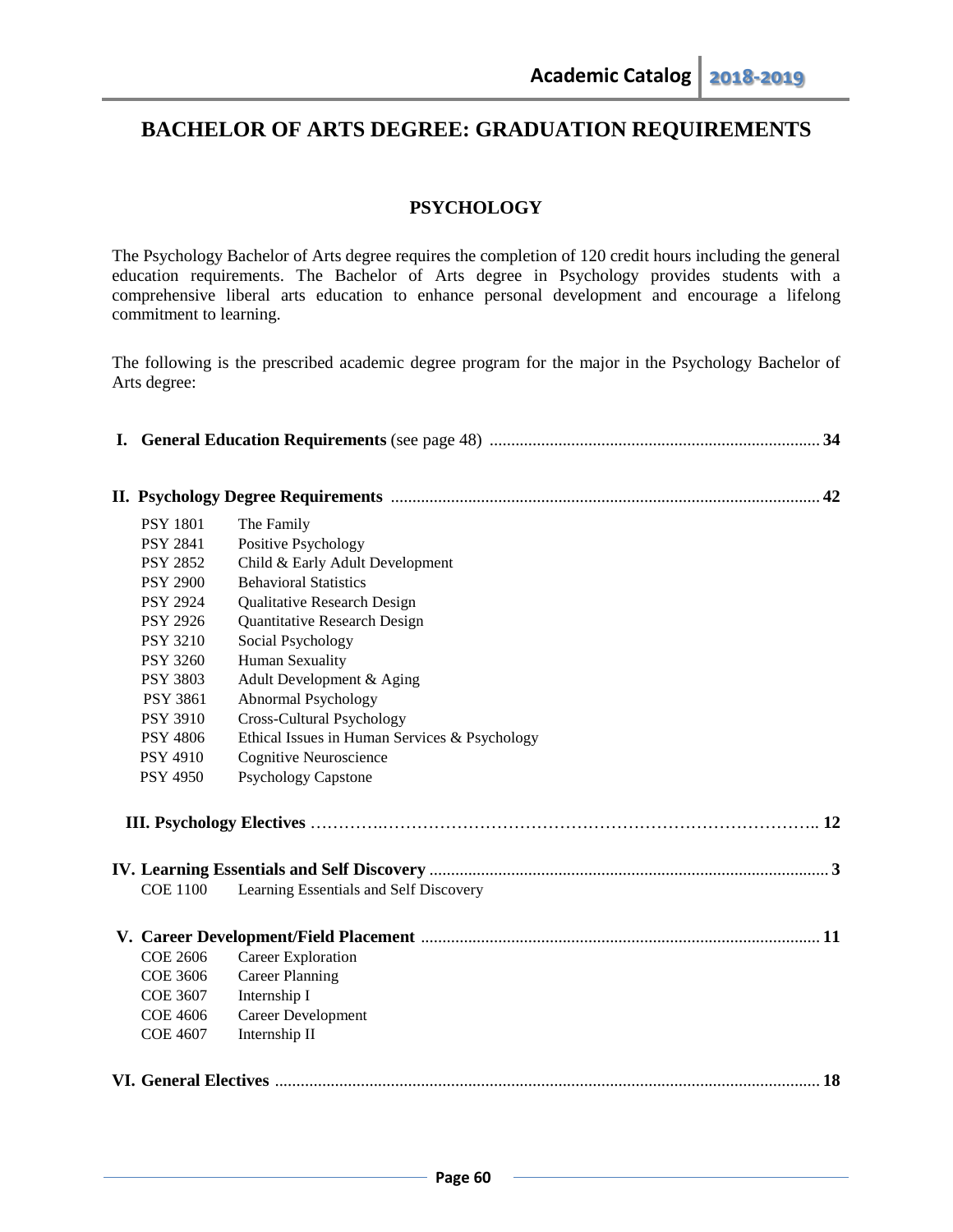# **STUDIO ARTS**

The Studio Arts Bachelor of Arts degree requires the completion of 120 credit hours including the general education requirements. The Bachelor of Arts degree in Studio Arts provides a comprehensive hands-on experience with the conceptualization, design, and production of works of art at a professional level.

The following is the prescribed academic program for the Bachelor of Arts degree in Studio Arts:

| <b>ART 1000</b> | Fundamentals of 2-D & Color                                                                |
|-----------------|--------------------------------------------------------------------------------------------|
| <b>ART 1500</b> | 3-D Fundamentals                                                                           |
| <b>ART 2000</b> | Painting I                                                                                 |
| <b>ART 2250</b> | Digital Photography                                                                        |
| <b>ART 2300</b> | Drawing I                                                                                  |
| <b>ART 2701</b> | Sculpture I                                                                                |
| <b>ART 2754</b> | Ceramics I                                                                                 |
| <b>ART 2900</b> | <b>Studio Arts Foundation Seminar</b>                                                      |
| <b>ART 3450</b> | Survey of Art History I                                                                    |
| <b>ART 3550</b> | Survey of Art History II                                                                   |
| <b>ART 4900</b> | Studio Arts Portfolio                                                                      |
|                 |                                                                                            |
|                 |                                                                                            |
| <b>ART/CIS</b>  | Art or Digital Media 2000-4000 Level Electives (Min. one (1) 4000 Level Studio Arts Class) |
|                 |                                                                                            |
| <b>COE 1100</b> | Learning Essentials and Self Discovery                                                     |
|                 |                                                                                            |
|                 |                                                                                            |
| <b>COE 2606</b> | Career Exploration                                                                         |
| <b>COE 3606</b> | <b>Career Planning</b>                                                                     |
| COE 3607        | Internship I                                                                               |
| <b>COE 4606</b> | <b>Career Development</b>                                                                  |
| <b>COE 4607</b> | Internship II                                                                              |
|                 |                                                                                            |
|                 |                                                                                            |
|                 |                                                                                            |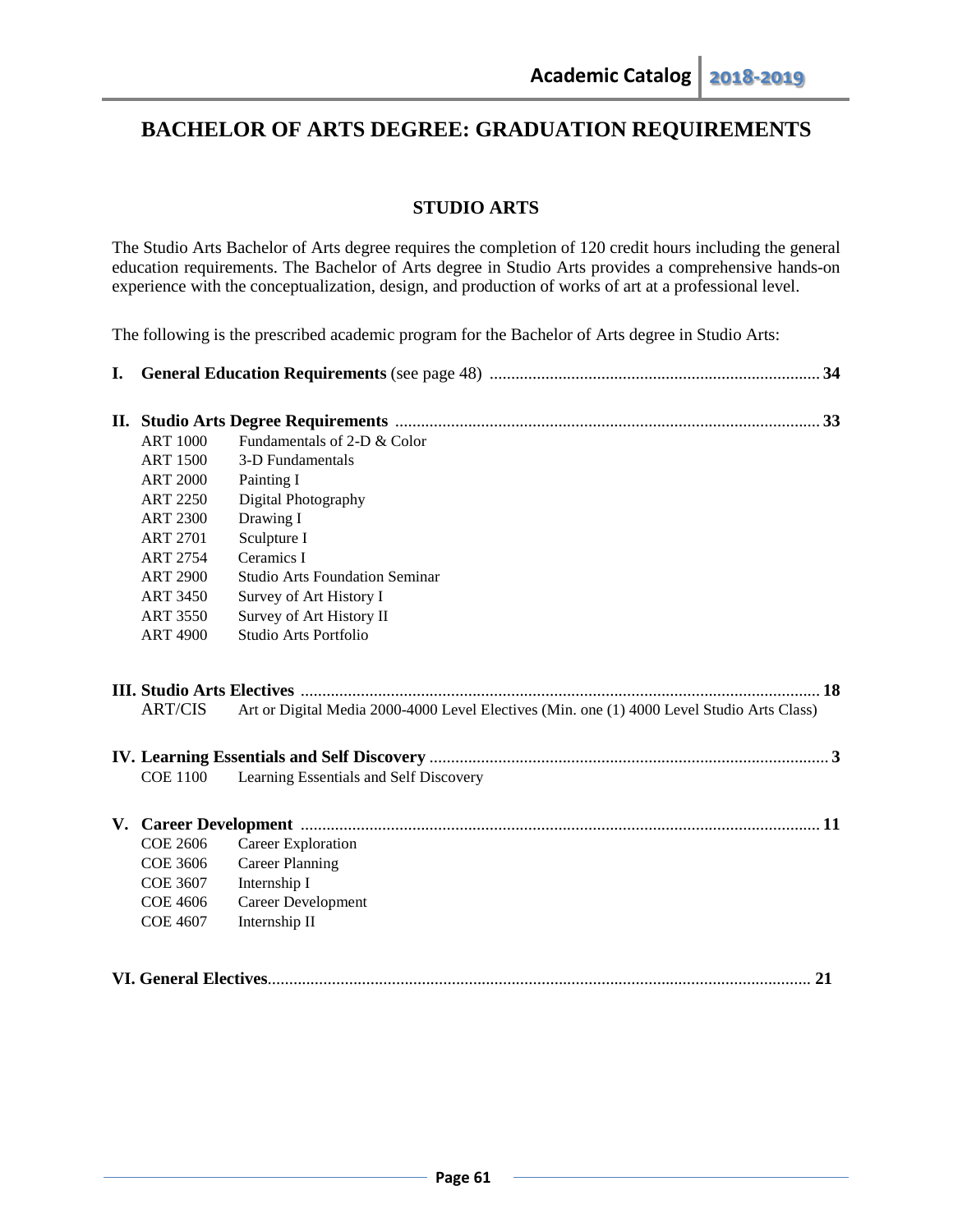# **CONCENTRATIONS**

A concentration is defined as four courses (12 credit hours) in the same subject area. Students may create concentrations to reflect career goals or personal interests.

# **MINORS**

Beacon College offers students in the B.A. or B.S. programs the opportunity to select from thirteen (13) minors: Anthrozoology, Business Management, Computer Information Systems, Computer Information Systems: Web and Digital Media, Education, English/Literature, Entrepreneurship, Game Design, History, Hospitality, Human Services, Psychology, and Studio Arts.

# **MINORS: COURSE REQUIREMENTS**

Students must successfully complete the following requirements to earn a minor. Courses are substituted at the sole discretion of the appropriate Department Chair.

## **Anthrozoology**

The Anthrozoology minor is designed for students who seek an understanding of the human-animal bond. The Anthrozoology minor allows students to develop an understanding of the complex relationship humans share with animals and how scientific theory can be applied in practice. Students must successfully complete the following courses (19 credits):

- ANZ 2100 Introduction to Anthrozoology
- ANZ 2300 Principles of Animal Husbandry and Care w/Lab
- ANZ 3200 Science of Animal Welfare
- ANZ 3300 Animals in the Public Eye
- ANZ 3400 Conservation and Humane Education
- ANZ Any approved elective

# **Business Management**

The Business Management minor is designed to develop an understanding of the business industry and management profession including theories, principles, and historical and ethical issues. The Business Management minor allows the student to gain basic knowledge and skills necessary for seeking employment in organizations. The Business Management minor also promotes critical thinking, analytical problem solving, researching, and writing. Students must successfully complete the following courses (18 credits):

| <b>BUS 2200</b> | <b>Introduction to Business</b> |
|-----------------|---------------------------------|
| <b>BUS 2274</b> | <b>Personal Finance</b>         |
| <b>BUS 2500</b> | Principles of Marketing         |
| <b>BUS 2600</b> | Principles of Management        |
| <b>BUS</b>      | 3000-4000 Level Elective        |
| <b>BUS</b>      | 3000-4000 Level Elective        |
|                 |                                 |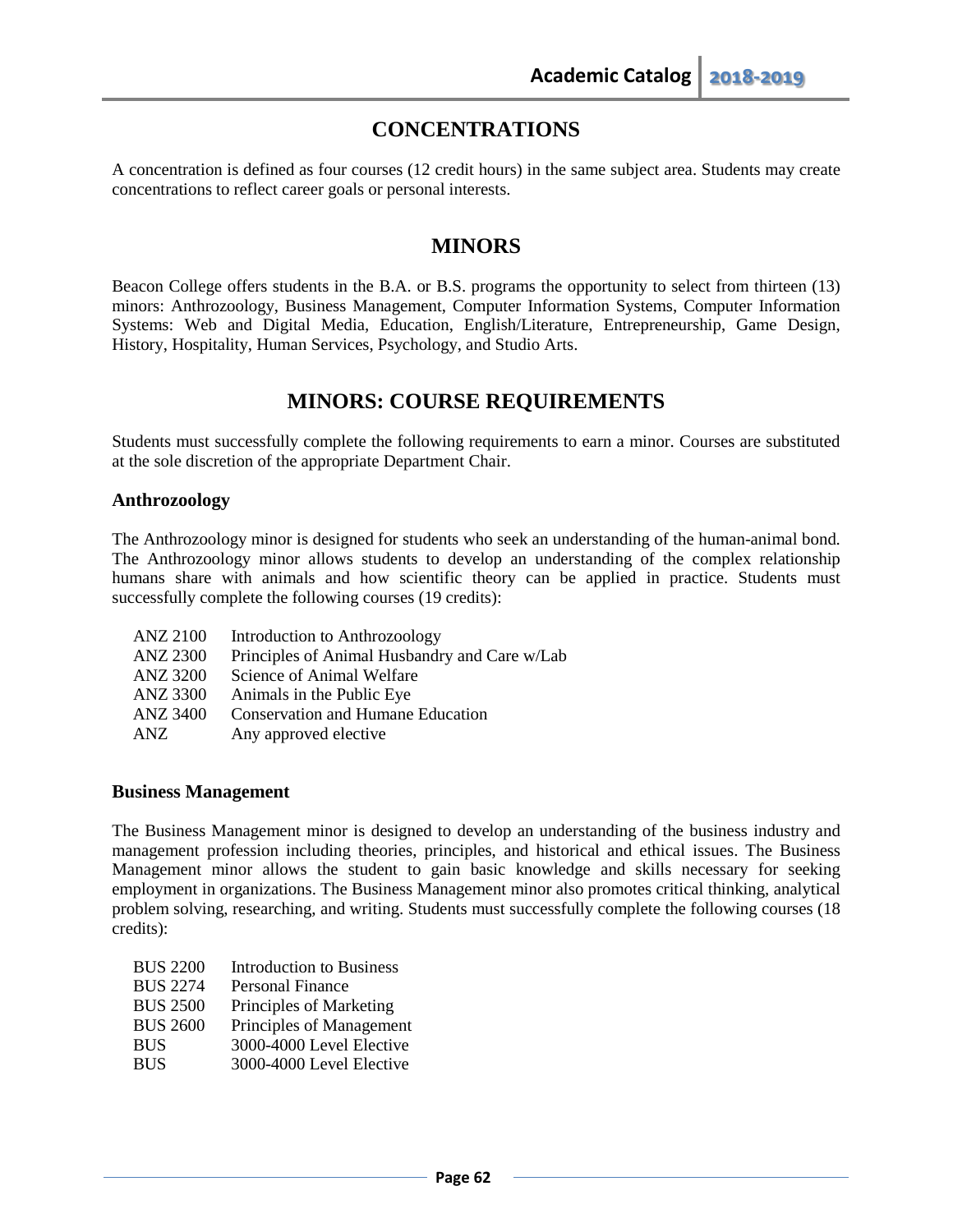## **Computer Information Systems**

The Information Systems minor provides students with the groundwork for incorporating technology onto various organizations through software, hardware, and decision-making tools. The coursework also promotes critical thinking, analytical problem solving, research, and writing. Students must successfully complete the following courses (18 credits):

| <b>CIS 2258</b><br><b>Computer Programming Concepts</b><br><b>CIS 3100</b><br>Ethical Hacking & Network Defense<br>2000-4000 Level Business Elective<br><b>BUS</b><br><b>CIS</b><br><b>CIS</b> | <b>BUS 2600</b> | Principles of Management                     |
|------------------------------------------------------------------------------------------------------------------------------------------------------------------------------------------------|-----------------|----------------------------------------------|
|                                                                                                                                                                                                |                 |                                              |
|                                                                                                                                                                                                |                 |                                              |
|                                                                                                                                                                                                |                 |                                              |
|                                                                                                                                                                                                |                 | 2000-4000 Level Information Systems Elective |
|                                                                                                                                                                                                |                 | 2000-4000 Level Information Systems Elective |

# **Computer Information Systems: Web and Digital Media**

The Web and Digital Media minor is designed to provide a foundation in digital imaging, graphic communications, and digital media. Projects focus on real world design solutions with a marketing approach, and the coursework promotes critical thinking and creative problem solving. Students must successfully complete the following courses (18 credits):

| CIS 2216        | Digital Imaging and Design                     |
|-----------------|------------------------------------------------|
| CIS 2257        | Web Design                                     |
| <b>CIS 2264</b> | <b>Visual Communications</b>                   |
| <b>CIS</b>      | 2000-4000 Level Web and Digital Media Elective |
| <b>CIS</b>      | 2000-4000 Level Web and Digital Media Elective |
| <b>CIS</b>      | 2000-4000 Level Web and Digital Media Elective |

### **Education**

The Education minor provides students with an introduction to the classroom setting and the responsibilities of a teacher. This minor does not qualify students for their certificate nor does it allow them to test for certification. The Education minor is an opportunity to build a foundation that enables the student to pursue interest in the teaching field. Students must successfully complete the following courses (18 credits):

| <b>EDU</b> 2864 | <b>Foundations of Education</b>       |
|-----------------|---------------------------------------|
| EDU 3873        | <b>Educational Psychology</b>         |
| <b>EDU</b> 4866 | <b>Educating Exceptional Students</b> |
| <b>EDU</b>      | 2000-4000 Level Elective              |
| <b>EDU</b>      | 3000-4000 Level Elective              |
| <b>EDU</b>      | 3000-4000 Level Elective              |
|                 |                                       |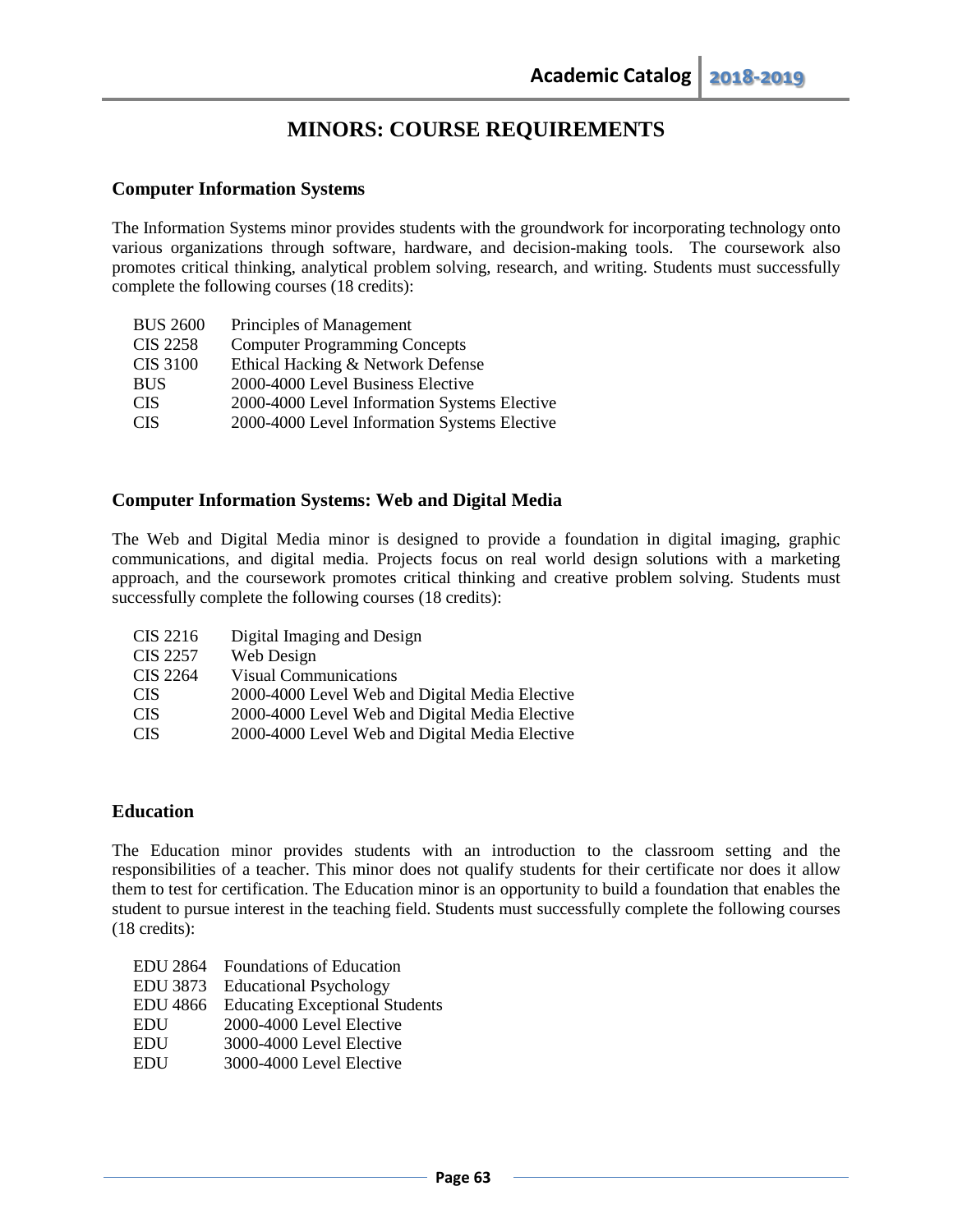# **English/Literature**

The English/Literature minor is designed for students interested in literature and writing beyond the basic general education requirements. The English/Literature minor promotes the development of critical thinking, analytical problem solving, researching, and writing. Students must successfully complete the following courses (18 credits):

| LIT 2855        | World Literature         |
|-----------------|--------------------------|
| <b>ENG 3323</b> | Media Studies            |
| <b>ENG/LIT</b>  | 2000-4000 Level Elective |
| <b>ENG/LIT</b>  | 3000-4000 Level Elective |
| <b>ENG/LIT</b>  | 3000-4000 Level Elective |
| <b>ENG/LIT</b>  | 3000-4000 Level Elective |

## **Entrepreneurship**

The Entrepreneurship minor will provide students with the opportunity to learn the basic principles of business operations and new venture development. The learning objectives of the program include evaluation of opportunities and prospects for new ventures, analysis of profitability and financial sustainability, conceptualization of innovative products, services and/or processes, evaluation of franchising, exploration of community and social entrepreneurship, and application of a self-directed entrepreneurial project. (18 credits)

| <b>BUS 2250</b> | Introduction to Entrepreneurship      |
|-----------------|---------------------------------------|
| <b>BUS 3250</b> | <b>New Venture Creation</b>           |
| <b>BUS 3350</b> | Franchising                           |
| <b>BUS 3450</b> | Community and Social Entrepreneurship |
| <b>BUS 4250</b> | <b>Entrepreneurial Finance</b>        |
| <b>BUS 4750</b> | The Entrepreneurial Experience        |
|                 |                                       |

### **Game Design**

The Game Design minor is available for students with an interest in Game Design as an extension of their major course of study. The focus of the minor is to provide a foundation in the conceptual, theoretical, and practical skills needed to pursue academic or applied work in the field of games. Students learn about the business of developing a game concept and presenting it to a publisher. Prerequisites are required. (18 credits)

| <b>CIS 2260</b> | Digital Music Studio             |
|-----------------|----------------------------------|
| <b>CIS 2280</b> | <b>Animation Techniques</b>      |
| <b>CIS 2500</b> | Introduction to Game Design      |
| CIS 2550        | Game Design Programming with C++ |
| CIS 3262        | Digital 3-D                      |
| <b>CIS 3280</b> | <b>Mobile Applications</b>       |
|                 |                                  |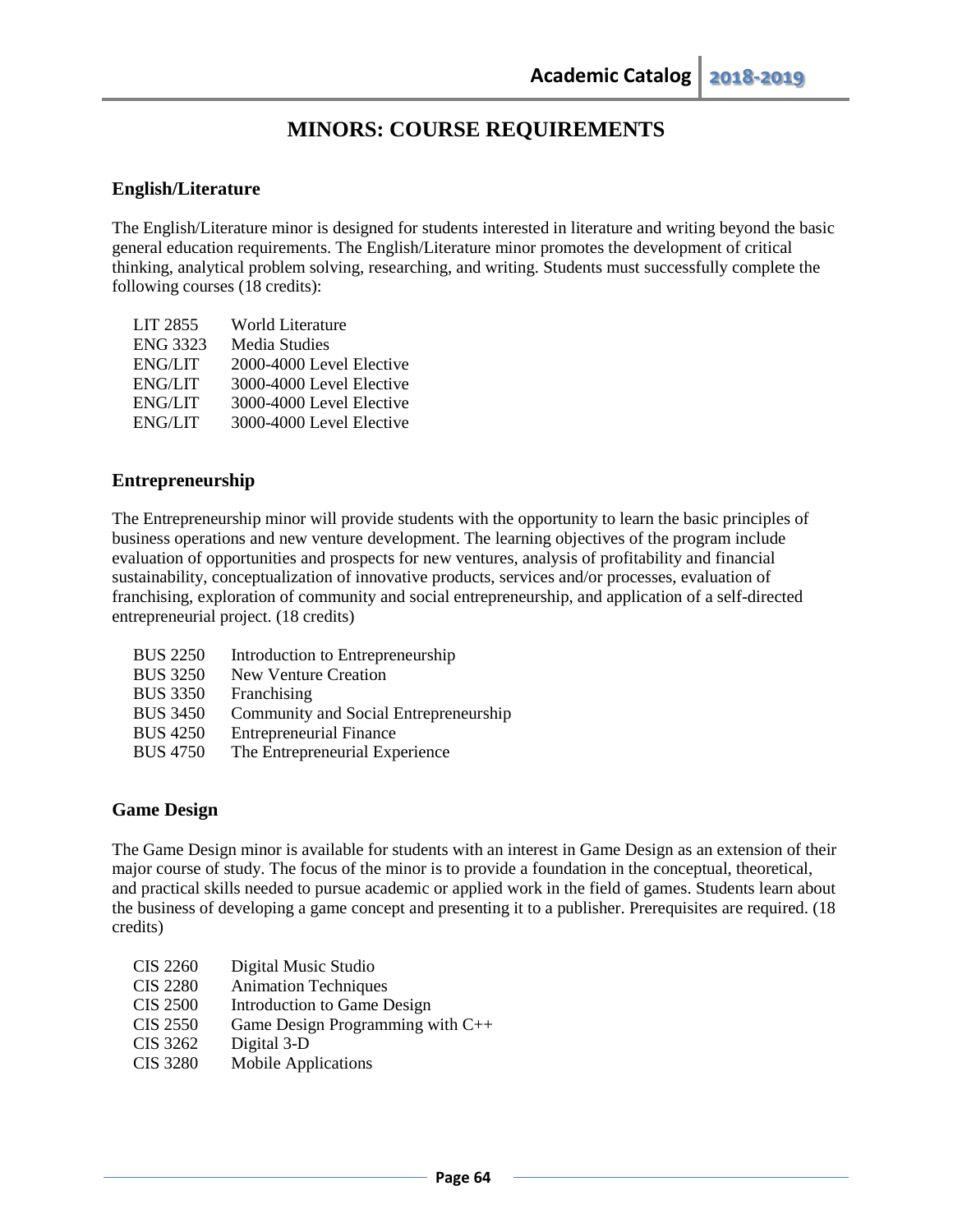## **History**

The History minor is designed to give students with an intellectual curiosity about history a basic foundation of historical literacy and the implications for the future. Students in the History minor develop analytical, research, and writing skills that are required for success in most fields of employment. The History minor also promotes critical thinking, analytical problem solving, researching, and writing. Students must successfully complete the following courses. (18 credits):

| <b>HIS 2101</b> | Global History I         |
|-----------------|--------------------------|
| <b>HIS 2102</b> | Global History II        |
| <b>HIS</b>      | 3000-4000 Level Elective |
| <b>HIS</b>      | 3000-4000 Level Elective |
| <b>HIS</b>      | 3000-4000 Level Elective |
| <b>HIS</b>      | 3000-4000 Level Elective |
|                 |                          |

# **Hospitality**

The Hospitality minor is designed to give students a basic foundation in hospitality management. This minor will allow students to get entry level jobs or management training positions in a wide range of hospitality operations. (18 credits)

- HMT 1100 Introduction to Hospitality & Tourism Management
- HMT 3100 Restaurant Management HMT 3200 Hotel Management
- HMT 4500 Internship in Hospitality Management
- 
- BUS/HMT Elective
- BUS/HMT Elective

### **Human Services**

The Human Services minor is designed to provide a foundation for the diverse areas of the helping professions. Human Services professions are among the fastest growing occupations in the nation as society recognizes the necessity, value, and reward of helping others. This minor complements majors such as business for those seeking work in the non-profit world. It also provides excellent preparation for those intending to enter voluntary service or a position in a human services organization or agency (18 credits):

- HMS 1501 Introduction to Human Services
- HMS 1701 Social Policy
- PSY 3803 Adult Development & Aging
- HMS 4612 Counseling Strategies & Interventions
- HMS 4806 Ethical Issues in Human Services
- HMS/PSY 3000-4000 Elective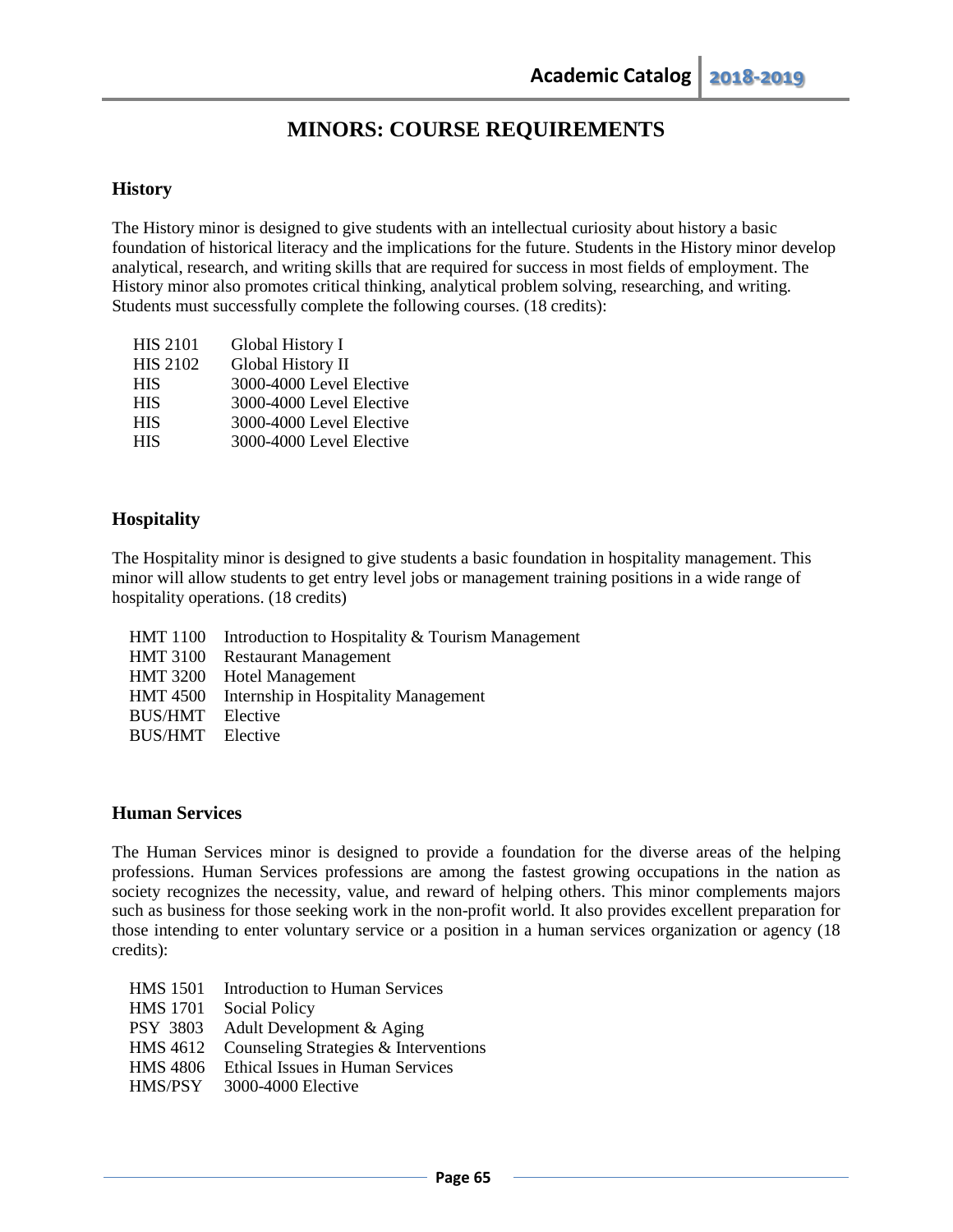# **Psychology**

The Psychology minor is designed for students who seek an understanding of human behavior in diverse populations. The Psychology minor allows students to develop a clear understanding of normal and abnormal behavior, human development, and other research-based best practices in psychology. The Psychology minor also promotes critical thinking, analytical problem solving, researching, and writing. Students must successfully complete the following courses (18 credits):

| <b>PSY 2852</b> | Child & Early Adult Development |
|-----------------|---------------------------------|
| <b>PSY 3803</b> | Adult Development and Aging     |
| <b>PSY 3861</b> | Abnormal Psychology             |
| <b>PSY</b>      | 3000-4000 Level Elective        |
| <b>PSY</b>      | 3000-4000 Level Elective        |
| <b>PSY</b>      | 3000-4000 Level Elective        |
|                 |                                 |

# **Studio Arts**

The minor in Studio Arts is designed to inspire students to develop creatively and artistically with intellectual flexibility. The experience of participation through studio arts builds enrichment skills for both professional and personal development. A minor in Studio Arts may be added to any major at the college. Students must successfully complete the following courses (18 credits):

ART 1000 Fundamentals of 2-D & Color ART 1500 3-D Fundamentals ART 2000 Painting I ART 2300 Drawing I ART 2000-4000 Level Elective ART 2000-4000 Level Elective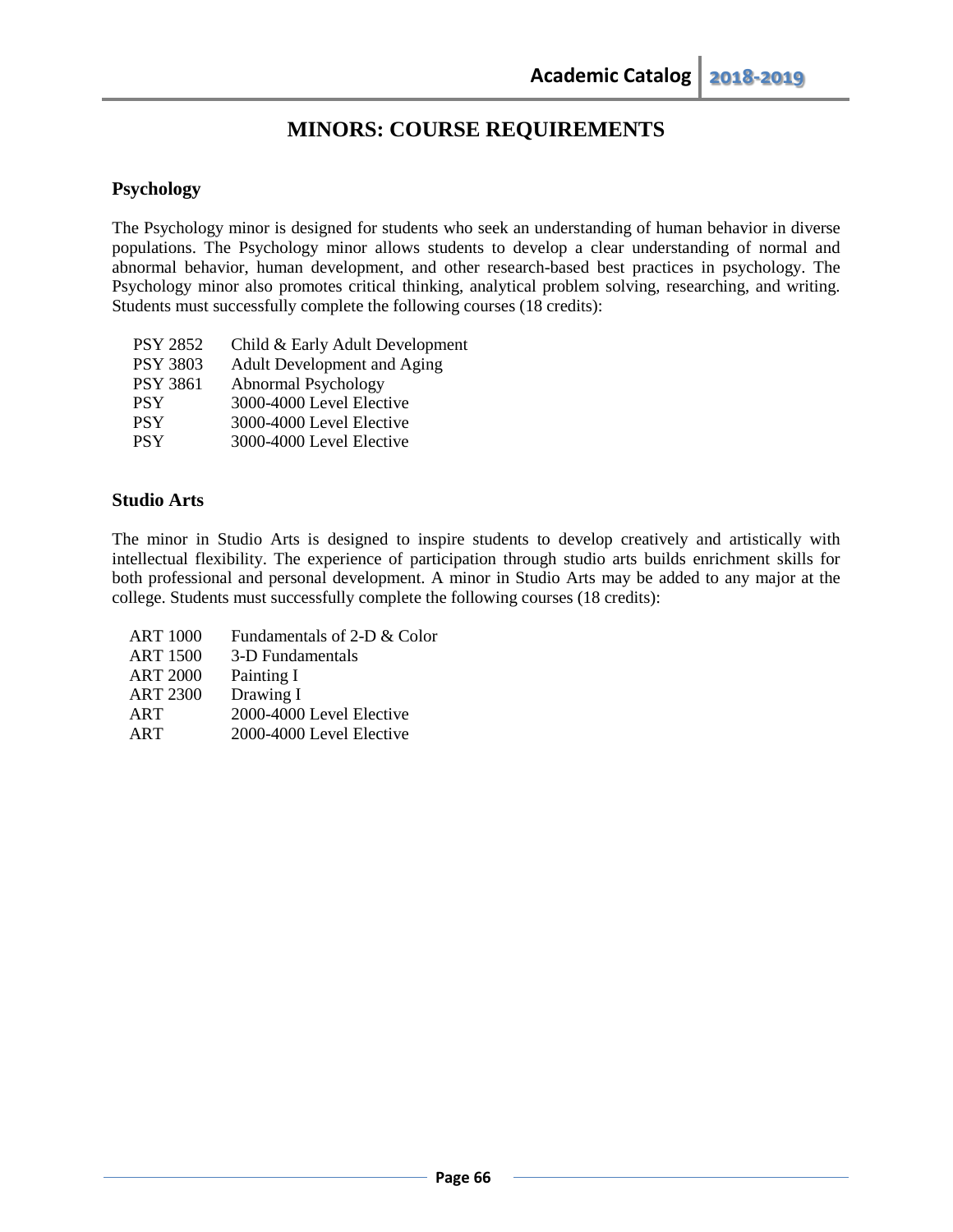# **COURSE DESCRIPTIONS**

**Note:** Students will be notified of any course cancellations and may register for an alternative course prior to the commencement of classes for the term.

### **ANTHROPOLOGY**

### **ANT 2410 Cultural Anthropology 3 credits**

A study of the origin and development of human life ways with emphasis on non-Western societies. A comparative perspective is used to examine technology, language, social organization, religion, and values. Attention is also given to contemporary world problems.

### **ANT 2706 General Anthropology 3 credits**

The scientific study of the biological and cultural characteristics of the human condition. Particular emphasis is placed on evolution, archaeology, and cultures of the world.

### **ANT 2800 Humanistic Tradition 3 credits**

This course will critically examine the traditions, customs, cultural expressions, and humanistic traditions of multiple cultures around the world. Emphasis will be given to the humanistic traditions of contemporary and recent indigenous cultures in the Pacific.

### **ANT/EDU 2831 Multicultural Diversity 3 credits**

A study of America from the historical perspectives of its diverse ethnic groups. Topics include racial and ethnic identity, gender identity, sexual identity, power and racism, and diversity awareness.

### **ANT 3022 Caribbean Archaeology 3 credits**

A survey of Caribbean prehistory from the earliest inhabitants to European contact. The Taino culture will be emphasized.

### **ANT 3054 Southwestern Cultural Studies 3 credits**

A survey of the archaeological traditions and selected American Indian cultures of the American Southwest. Environmental and cultural influences, social organization, belief systems, oral traditions, political economy, and responses to change will be highlighted.

### **ANT 4070 Florida Archaeology 3 credits**

A survey of the archaeological traditions and selected American Indian cultures of pre-Columbian Florida. Environmental and cultural influences, social organization, belief systems, oral traditions, political economy, and responses to change will be highlighted.

### **ANT 4586 Human Evolution and Prehistory 3 credits**

This science-based course combines aspects of archaeology and physical anthropology. Key concepts and terminology are applied to the interrelated subjects of human biological and cultural evolution.

### **ANT 1707/2707/3707/4707 Topics in Anthropology 3 credits**

Topics vary and may include archaeology, Celtic studies, environmental ethics, and Southwestern prehistory.

### **ANTHROZOOLOGY**

### **ANZ 1326 Florida Ecology and Conservation 3 credits**

Students will use the scientific method to address questions about wild Florida, including general ecology, wildlife, and conservation of Florida wildlife through an anthrozoological lens.

### **ANZ 1326L Florida Ecology and Conservation Lab 1 credit**

This field-based course emphasizes recognition of common ecosystems and wildlife of Central Florida and their habitats. Natural and artificial biological communities will be visited. Students will engage in recording qualitative and quantitative data as well as technical reporting of research activities.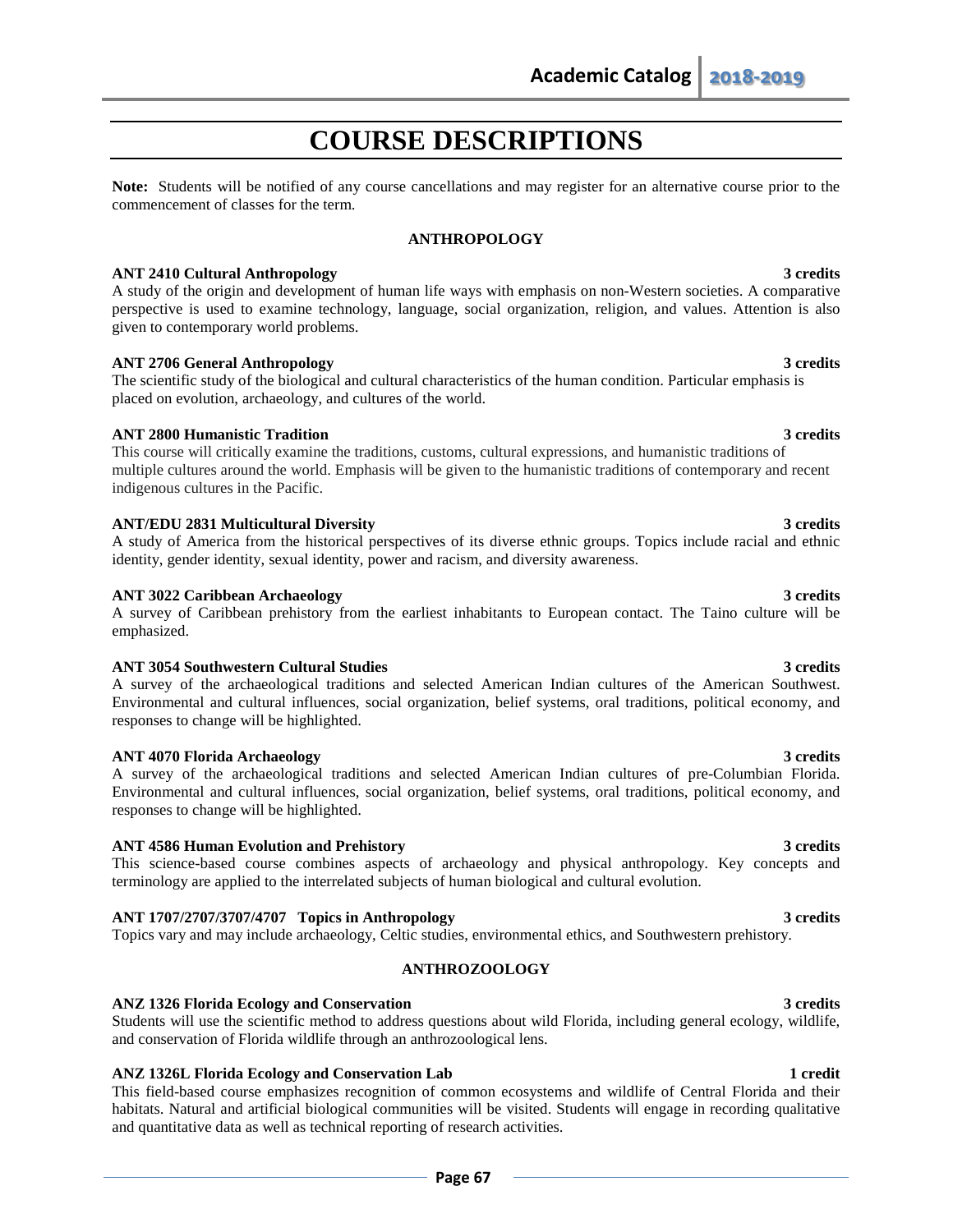### **ANZ 2100 Introduction to Anthrozoology 3 credits**

This course is designed to familiarize students to the changing roles of animals in human society along with the complex relationship between humans and animals.

### **ANZ 2200/ANZ 2200L Principles of Organismal Biology I w/Lab 4 credits**

Students will be introduced to the comparative study of life processes (metabolism, growth, reproduction, etc.) as it relates to animal physiology.

### **ANZ 2201/ANZ2201L Principles of Organismal Biology II w/Lab 4 credits**

Students will be introduced to the diversity of the vertebrate and invertebrate animal families through comparative study of structure-function relationships. (Prerequisite: ANZ 2200/ANZ2200L)

### **ANZ 2300/ANZ2300L Principles of Animal Husbandry and Care w/Lab 4 credits**

Students will explore skills needed for successful animal management practices, including: sanitation, safety, zoonosis, and handling/restraint.

### **ANZ 3100 Animal Training and Enrichment 3 credits**

Applications of scientific knowledge about animal behavior in order to problem solve issues related to human management of animals.

### **ANZ 3200 Science of Animal Welfare 3 credits**

This course will focus on the scientific measurement of animal welfare in varying contexts, including research and captivity. Topics will include physiological measurements of animal well-being, quality of life, and basic introduction to the laws regulating animal use.

### **ANZ 3300 Animals in the Public Eye 3 credits**

This course will dissect human relationships and perceptions of animals as well as animal use through examination of scientific literature and critical thinking. (Prerequisite: ANZ 2100)

### **ANZ 3400 Conservation and Humane Education 3 credits**

This course allows students to practice learning and teaching theories in informal settings (zoos, aquariums, wildlife centers, animal shelters, etc.) to teach about animals.

### **ANZ 3500 Animal Behavior and Communication 3 credits**

This course will examine the ultimate and proximate causes of social, reproductive, and food gathering behaviors along with human influenced changes to animal behavior through analysis of scientific literature. (Prerequisite ANZ 2100)

### **ANZ 3600 Research Methods 3 credits**

This course provides an introduction into research methodology, etiquette, data analysis, and experimental design methods commonly used in the field of Anthrozoology. The focus will be placed on experimental and quasiexperimental methods as well as data analysis using descriptive and basic inferential statistics.

### **ANZ 4100 Conservation Biology 3 credits**

This course will examine the scientific and biological consequences of human impact to Earth's ecosystems. (Prerequisite: ZOO 1326/1326L)

### **ANZ 4200 Biology and Behavior of Companion Animals 3 credits**

Students will explore anatomy, physiology, evolutionary paths, and behavior of animals commonly used for human companionship. In addition, students will explore the ecology of feral animals.

### **ANZ 4300 Animal Shelter Operations and Management 3 credits**

Topics relating to animal shelters in order to maintain animal health and well-being will be explored. Students will become familiar with the Asilomar records, behavior analysis programs, and community programs. (Prerequisite: ANZ 2300/ANZ2300L)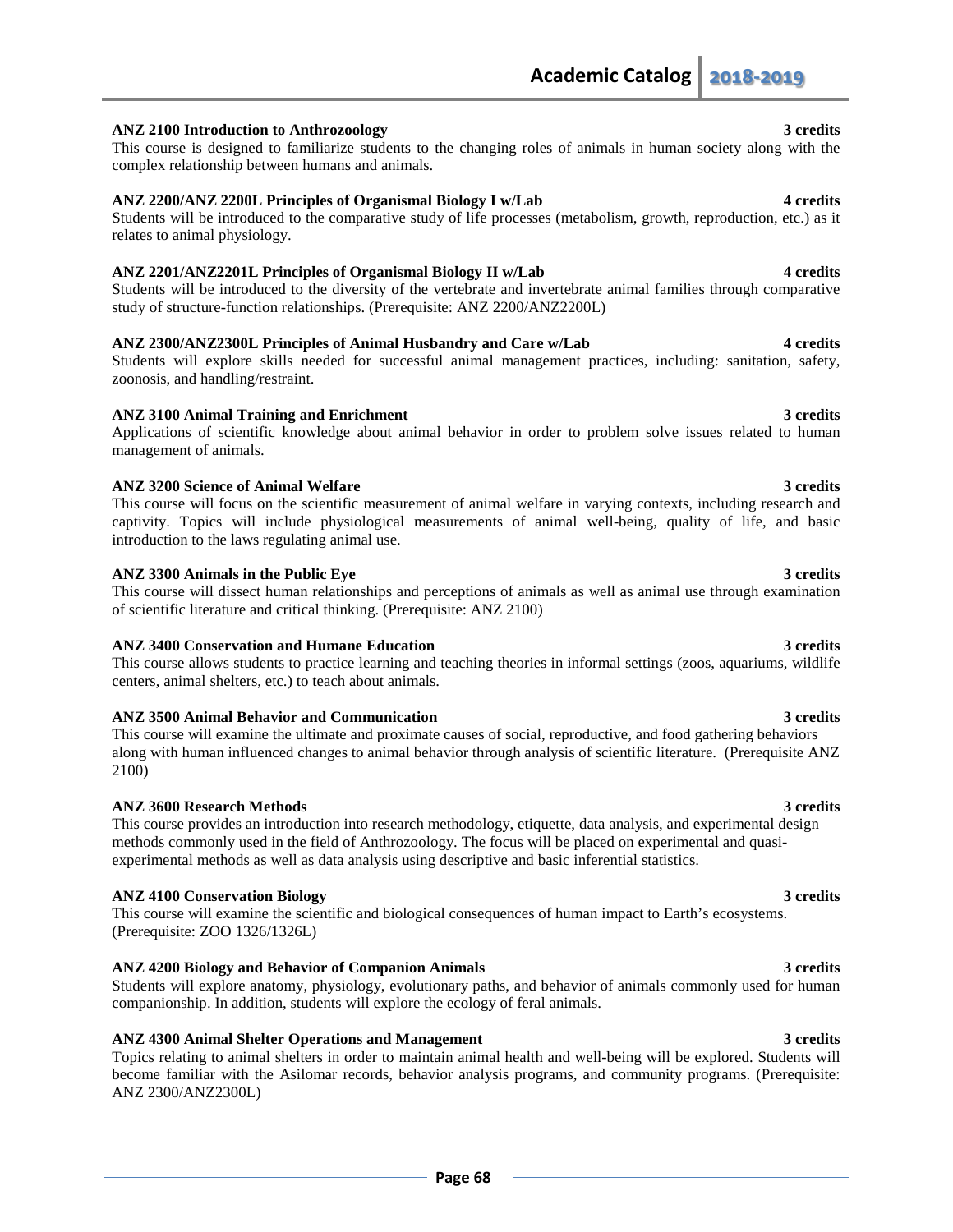### **ANZ 4400 Zoo Biology 3 credits**

## Topics explored will include husbandry, nutrition, reproduction, and conservation of a variety of exotic species commonly held in zoological institutions. (Prerequisites: ANZ 2201/2201L)

### **ANZ 4500 Zoo and Aquarium Operations and Management 3 credits**

The roles of zoos and aquariums in conservation and research are explored along with the management of captive animal populations. (Prerequisite: ANZ 2300/ANZ2300L)

### **ANZ 4600 Conservation: People, Wildlife, and Wild Places 3 credits**

This course will serve as an introduction to conservation issues and solutions. Participants will also explore topics related to wildlife protection, human-wildlife conflict, government agencies & conservation laws, conservation strategies, and conservation psychology

### **ANZ 1052/2052/3052/4052 Topics in Anthrozoology 3 credits**

Topics will vary.

### ART 1000 Fundamentals of 2-D and Color 3 credits **3** credits

This course provides an understanding of the elements and principles of two-dimensional design and color. Students will explore aspects of line, shape, value, color, and texture and their appropriate use in successfully unifying works of art. *Lab fee*

**ART**

### **ART 1500 3-D Fundamentals** 3 credits

This course provides a study of the elements and principles of three-dimensional design as they relate to composition and design processes. Students will explore space, line, form, light, color, texture, and time using a variety of materials and processes. *Lab fee*

### **ART 2000 Painting I 3 credits**

### An introduction to painting fundamentals, processes, and materials. This course will also present materials concerning painting's history and contemporary issues. *Lab fee*

### **ART 2051 Art Appreciation 3 credits**

Explores painting, sculpture, and architecture as art. A study of art history provides an understanding of where art began and how it developed. *Lab fee*

### **ART 2250 Digital Photography 3 credits**

Explore photography as a digital medium of visual expression. Image capture and technical camera controls are demonstrated. Composition, lighting, color, and subject matter are examined and artistically manipulated. Adobe Photoshop instruction focuses on photography related tasks such as cropping, sizing, sharpening, and color correction. Students supply their own digital camera. *Lab fee* 

### **ART 2300 Drawing I** 3 credits

Introduces materials, methods, and techniques while exploring drawing as an art form. Emphasis is on the development of visual observation, pictorial invention, and the understanding of drawing's importance in the artistic practice. Students draw directly from observation. *Lab fee*

### **ART 2701 Sculpture I** 3 credits

Explore creative expression through sculptural means. This course will also discuss the history of sculpture and its relationship to contemporary art. Tool safety, technical skills, and concepts will be explored through the use of a variety of media. The appropriate use of materials and techniques will be examined through the exploration of sculptural forms. (Prerequisite ART 1500) *Lab fee*

### **ART 2754 Ceramics I** 3 credits

Introduces the basic concepts of hand building ceramics with emphasis on methods of construction, surface decoration, glazing, and firing techniques. *Lab fee*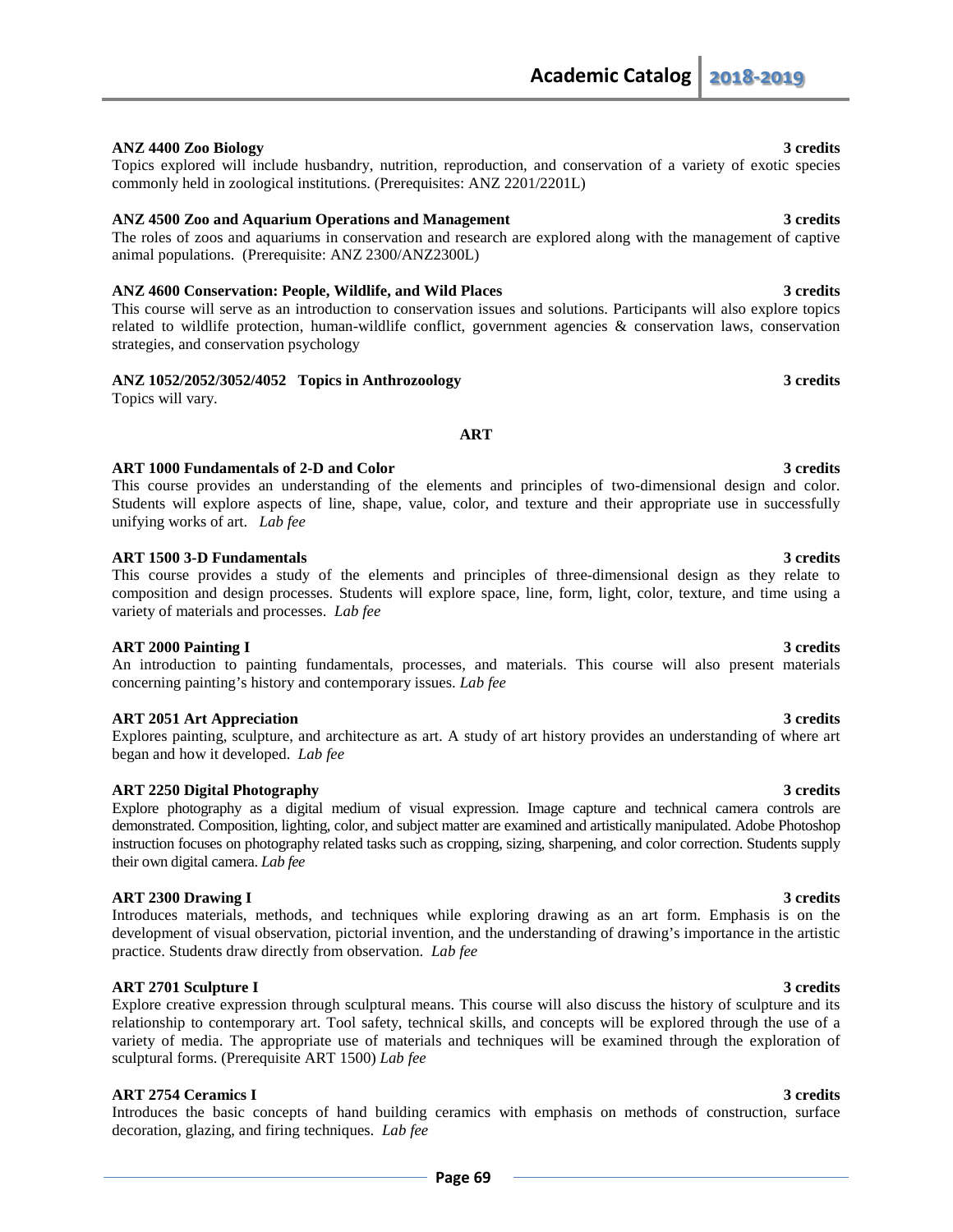### **ART 2900 Studio Arts Foundation Seminar 3 credits**

This course focuses on critical analysis and the progression/transition from foundation level classes to upper level Studio Arts courses. There will be a focus on building concept, contemporary theory, and professional practices. This will include analytical writing, group critiques, documentation, and proposal procedures. (Prerequisites: ART 1000, ART 1500, ART 2300) *Lab fee*

### **ART 3000 Painting II** 3 credits

An expansion of painting techniques and materials. This course will focus on personal expression, contemporary issues, and current trends of the medium. (Prerequisites: ART 1000, ART 2000, ART 2300) *Lab fee*

### **ART 3300 Drawing II** 3 credits

An expansion of drawing processes and materials to introduce color and the figure. This course will also present materials concerning drawing's history and contemporary issues and personal expression. (Prerequisite: ART 1000, ART 2300) *Lab fee*

### **ART 3450 Survey of Art History I 3 credits**

A chronological survey covering significant artworks including architecture, painting, and sculpture from the prehistoric period through the 15th century (Early Renaissance). Emphasis will be placed on pieces that exemplify each period and practice with readings to better understand their function within the original culture's context as well as the impact which they have had on modern artistic ideals. (Prerequisites: ENG 1101, ENG 1102. Suggested: Completion of all 2000 level course work) *Lab fee*

### **ART 3550 Survey of Art History II** 3 credits

This course is a chronological survey covering significant artworks including architecture, painting, and sculpture from the 16<sup>th</sup> century (Renaissance) to Contemporary Art (21<sup>st</sup> century). Emphasis will be placed on pieces that exemplify each period and practice with readings to better understand their function within the original culture's context as well as the impact which they have had on modern artistic ideals (Prerequisites: ENG 1101, ENG 1102. Suggested: Completion of all 2000 level course work) *Lab fee*

### **ART 3701 Sculpture II** 3 credits

This course will focus on the history of sculpture and its relationship to contemporary art. Tool safety, technical skills, and concepts will be explored through the use of a variety of media. The appropriate use of materials and techniques will be examined through the exploration of sculptural forms. Conceptual development and craftsmanship are essential and will be exercised through processes that promote and foster critical thinking. An expanded use and understanding of kinetics and interaction will be explored as well as professional practices including proposals and exhibition quality presentation. (Prerequisite: ART 1000, ART 2300, ART 2701) *Lab fee*

### **ART 3754 Ceramics II** 3 and 3 and 3 and 3 and 3 and 3 and 3 and 3 and 3 and 3 and 3 and 3 and 3 and 3 and 3 and 3 and 3 and 3 and 3 and 3 and 3 and 3 and 3 and 3 and 3 and 3 and 3 and 3 and 3 and 3 and 3 and 3 and 3 and 3

Introduces advanced concepts of hand building ceramics with emphasis on methods of construction, surface decoration, glazing and firing techniques. Special focus will be put on the design process and function. (Prerequisite: ART 2754) *Lab fee*

### **ART 4000 Painting III** 3 credits

An expansion of painting techniques and materials in order to create a unified portfolio. This course will also present materials concerning painting's history and contemporary issues and personal expression through painting. (Prerequisite: ART 2000, ART 3000) *Lab fee*

### **ART 4300 Drawing III** 3 credits

An expansion of drawing processes and materials in order to create a unified portfolio. This course will also present materials concerning drawing's history and contemporary issues and personal expression. (Prerequisite: ART 2300, ART 3300) *Lab fee*

### **ART 4701 Sculpture III** 3 credits

This course will involve the creation of a personal body of sculptural work and the individual's place in contemporary art. Tool safety, technical skills, and concepts will be explored through the use of a variety of media. The appropriate use of materials and techniques will be examined through the exploration of sculptural forms.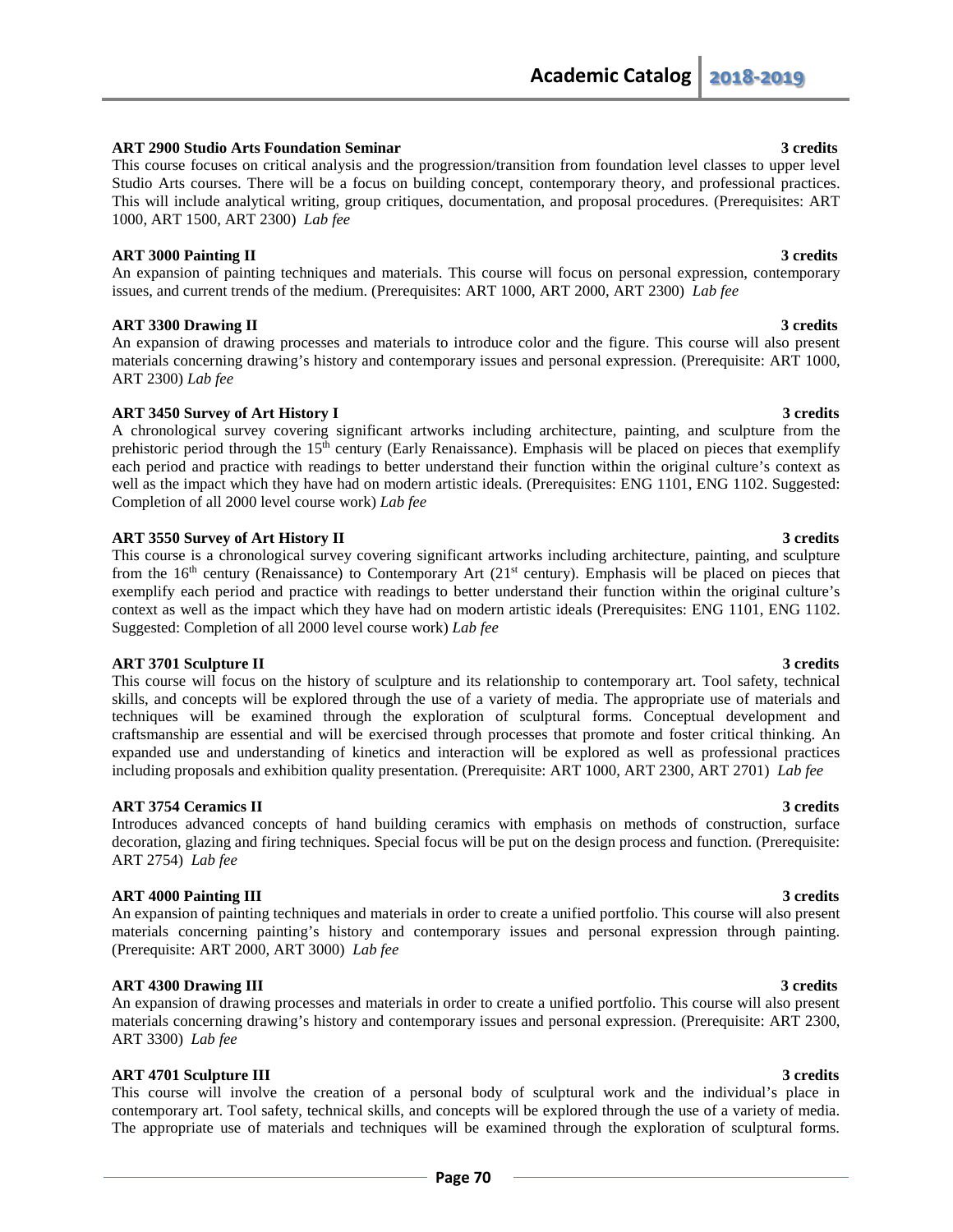Conceptual development and craftsmanship are essential and will be exercised through processes that promote and foster critical thinking. An expanded use and understanding of kinetics and interaction will be explored as well as professional practices including proposals and exhibition quality presentation. (Prerequisites: ART 2701, ART 3701) *Lab fee*

### **ART 4754 Ceramics III** 3 and 3 and 3 and 3 and 3 and 3 and 3 and 3 and 3 and 3 and 4 and 4 and 4 and 4 and 4 and 4 and 4 and 4 and 4 and 4 and 4 and 4 and 4 and 4 and 4 and 4 and 4 and 4 and 4 and 4 and 4 and 4 and 4 and

An expansion of ceramic processes and materials in order to create a unified portfolio. This course will also present materials concerning ceramic history and contemporary issues and personal expression. (Prerequisite: ART 2754, ART 3754) *Lab fee*

### **ART 4900 Studio Arts Portfolio 3 credits**

Capstone course in which students create a unified professional portfolio. Students learn about professional practices including the design, application, and exhibition process.

## **ART 1052/2052/3052/4052 Topics in Art 3 credits**

Topics of current interest are presented in group instruction. Topics may include drawing, painting, sculpture, or theatre/film. This course may be repeated with different content. Lab time may be required in addition to classroom hours. Advanced topics may be taken as ART 4054. *Lab fee*

## **BUSINESS MANAGEMENT**

### **BUS 2200 Introduction to Business 3 credits**

This course is designed to introduce the student to the principles and functions of business. Business will be studied as part of a total social, political, and economic environment. The various functional areas of business will be discussed: economic systems, forms of business ownership, small business, management, human relations, marketing, accounting, finance, stock market, and business law.

### **BUS 2250 Introduction to Entrepreneurship 3 credits 3 credits**

This course examines the stages of the entrepreneurial process, the characteristics of entrepreneurship and entrepreneurs, the approaches they use to create, identify, and evaluate opportunities and prospects for new ventures, and the skills that are needed to start, manage, and sustain new ventures.

### **BUS 2274 Personal Finance** 3 credits **3** credits

Emphasizes the strategies necessary for informed consumer decisions and personal money management. Topics include income, budgeting, priorities, money management, investments, taxation, and banking.

### **BUS 2500 Principles of Marketing 3 credits 3 credits 3 credits 3 credits 3 credits 3 credits 3 credits 3 credits 3 credits 3 credits 3 credits 3 credits 3 credits 3 credits 3 credits 3 credits 3 credits 3 credits 3 credit**

Examination of the functions and institutions involved in the marketing of goods and services. Reviews the business environment and how to adapt to success, weakness, opportunities, and threats (SWOT Analysis). Marketing strategies and identification of the "four Ps" of marketing.

### **BUS 2600 Principles of Management 3 credits**

Examination of the basic principles of management underlying the solving of organizational challenges and operation of business enterprises. Reviews of various management theories and practices and an analysis of centralized versus decentralized decision-making and their effects on corporate behavior.

### **BUS 2650 Research Methods & Statistics in Business Management 3 credits**

This course explores the purpose for business research and the process to conduct quality business research. Students will conduct an extensive research project using a problem or dilemma, formulate a research question, develop a design with hypotheses, collect data, and analyze the data through statistical methods. Results and conclusions to the projects will be presented. Students will experience tools to analyze data and the American Psychological Association (APA) writing style. (Prerequisite: BUS 2200 or BUS 2600)

### **BUS 3250 New Venture Creation 3 credits**

This course covers the quest for ideas that lead to innovative products, services, and/or processes. It also examines the risks of failure in entrepreneurial enterprises and the mechanisms that entrepreneurs employ to mitigate against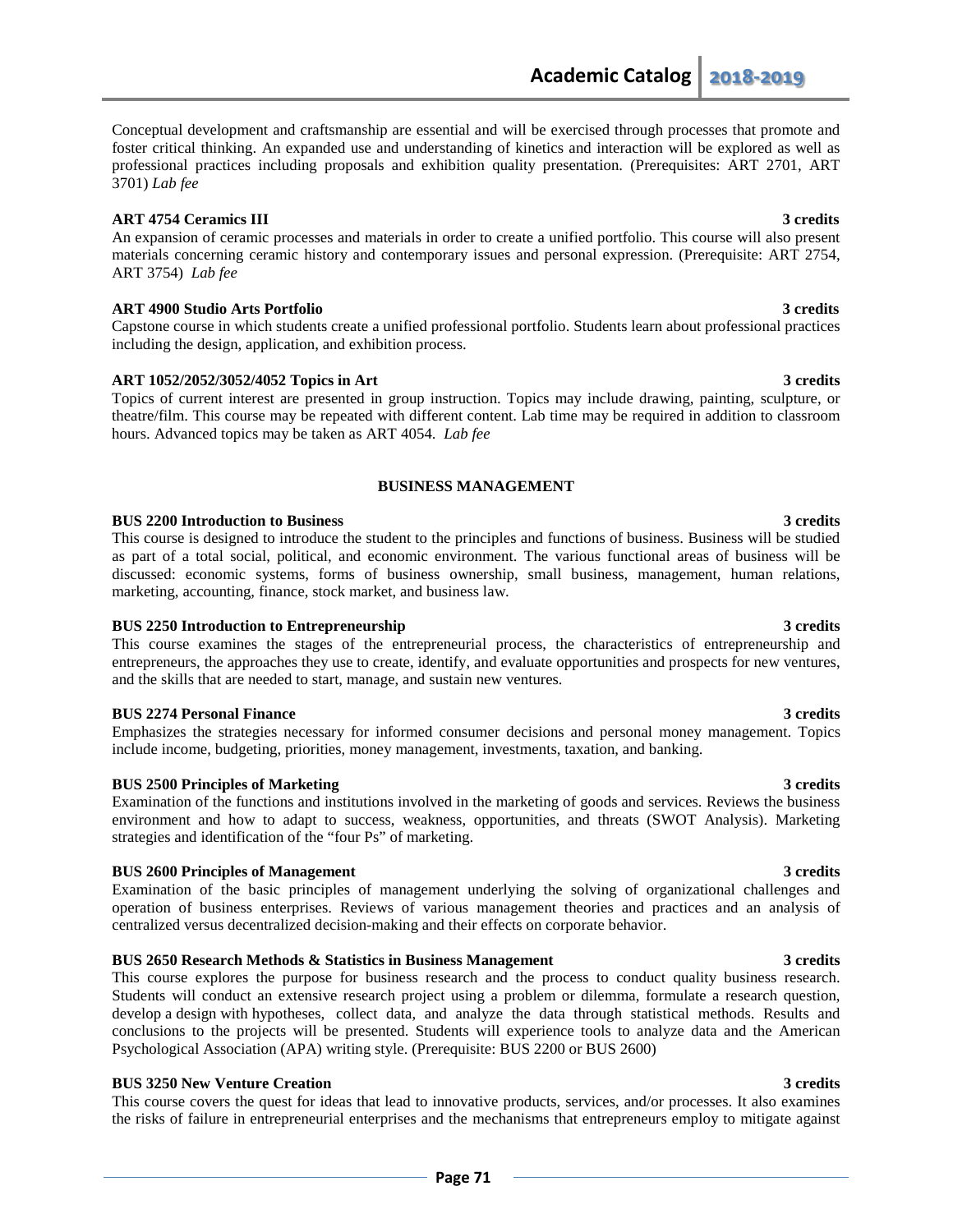failure. Students will be challenged to demonstrate entrepreneurial thinking as they create a prospective business plan.

### **BUS/ENG 3318 Business Communications** 3 credits

The study and practice of the kinds of internal and external forms of business communications. Practice in researching, writing, and editing of letters, memos, reports, promotions, product descriptions, and/or proposals. Includes oral presentations and relevant ethical issues. (Prerequisite: ENG 1101)

### **BUS 3350 Franchising 3 credits**  $\frac{3}{2}$  3 credits **3** 3 credits

This course focuses on franchising as a form of entrepreneurship. Topics include determining the success rates of franchisors and franchisees, advantages and disadvantages of franchising, the process of franchising a business idea, and the process of selecting and working with a franchisor.

### **BUS 3450 Community and Social Entrepreneurship 3 credits**

This course explores the opportunities and challenges of creating new ventures geared to solving social problems and making a positive difference in the lives of others. Non-profits and for-profit organizations will be analyzed.

### **BUS 3525 Human Resource Management** 3 credits 3 credits **3** 3 credits

Studies the relationship between management and employees. Principles of dealing with the human factor to maximize the individual's fulfillment and the productive efficiency of the firm through sound procurement. Development and utilization of the firm's employees with an introduction to labor-management relations. Includes an overview of the legal implications of human resources upon business.

### **BUS 3550 International Business and Management 3 credits**

Students examine the environment and operations of international business and management. Topics include the globalization of management, strategic planning for multi-national, global, and trans-national organizations, multinational structure, foreign subsidiary coordination and control, and special issues concerning expatriate employees.

### **BUS 3560 Strategic Management 3 credits**

Top-level management strategies are presented and examples of implementation are explored. Strategies will be applied to organizations who demonstrate success as well as those with challenges. Students will be exposed to decision-making settings that require critical thinking.

### **BUS 3575 Organizational Behavior** 3 credits **3** credits

Studies in the change, innovation, challenge and development in organizational structure and functions. Explores behavioral aspects of life in the organizational setting. Includes case studies involving changing the way work is done, changing communications and influence patterns, and changing managerial strategy.

### **BUS 3950 Management Science 3 credits 3 credits**

Through the use of statistical techniques, students develop an understanding of managerial decision-making processes. Students will experience statistical tools such as inferences, simple and multiple regression, and time series. The emphasis of statistics will rely on formulation and interpretation of results. Formulas are supported by spreadsheet software.

### **BUS 4250 Entrepreneurial Finance 3 credits 3 credits**

This course examines all aspects of financing an entrepreneurial venture. Students will be introduced to the mechanisms by which entrepreneurs maintain proper financial records and controls, make budgetary decisions, price products and services, make provisions for the payment of taxes and loans, and determine profitability/financial sustainability.

### **BUS 4500 Business Law 3 credits**

Designed to acquaint the student with the common practical laws as applied to ordinary business procedures. Review of basic legal concepts including contract law, business transactions, and related terminology.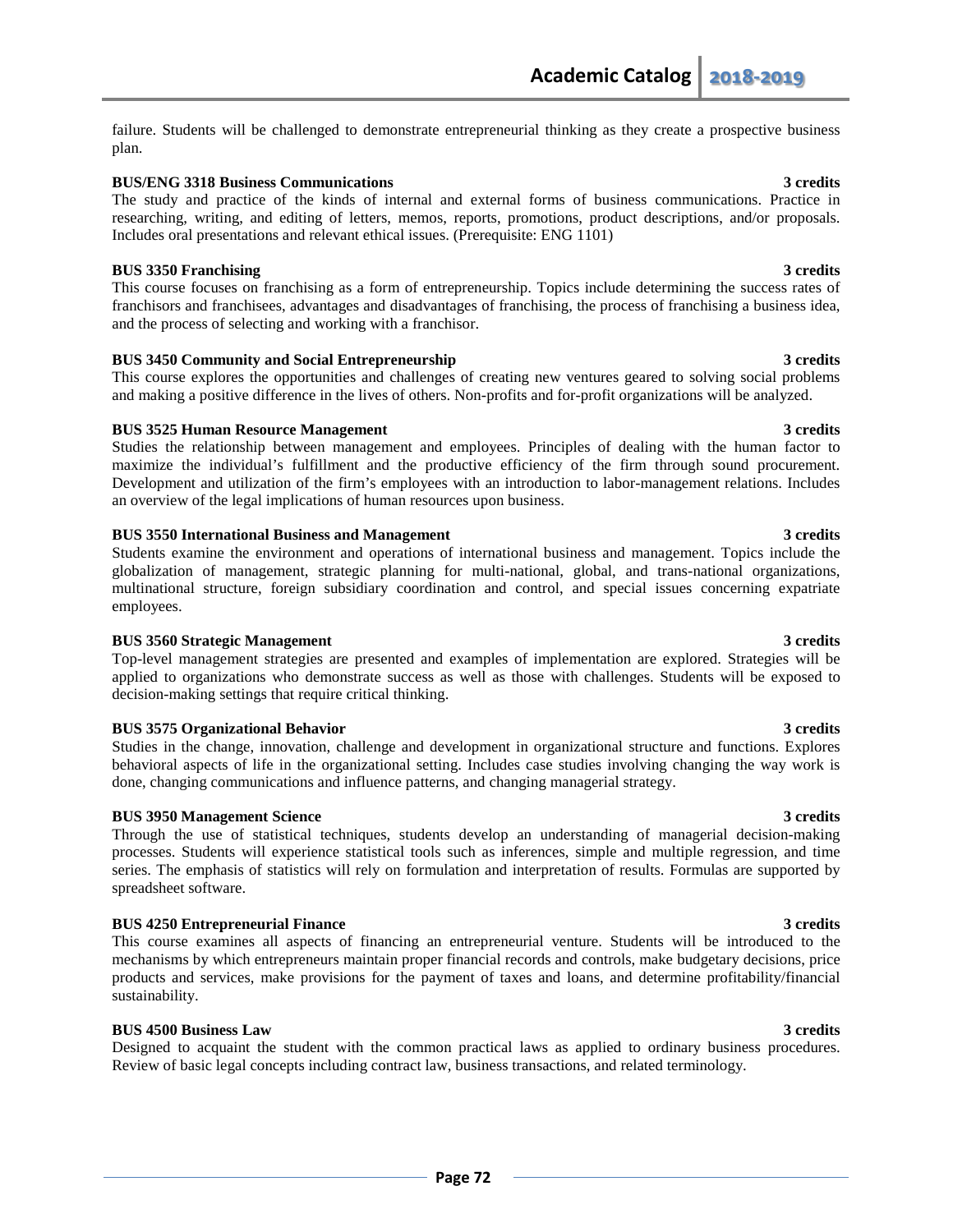### **BUS 4600 Business Management Seminar 3 credits**

This course serves as the capstone for the Business Management major. Students demonstrate concepts learned in previous courses and demonstrate how classroom learning is applied in the business world and through field placement through a capstone project.

### **BUS 4750 The Entrepreneurial Experience 3 credits 3 credits 3 credits**

This course examines the underlying beliefs and assumptions that drive the behavior of entrepreneurs to succeed. This knowledge is then taken and applied to the creation, implementation, and evaluation of a self-directed project.

### **BUS 1211/2211/3211/4211 Topics in Business 3 credits**

An advanced examination of selected topics in specific areas of study in business.

### **COLLEGE READINESS/DEVELOPMENTAL EDUCATION**

### **ENG 0020 Writing Strategies 3 credits**

This course reviews the basic elements of modern English usage. The course includes writing experience with attention to the basic mechanical and structural elements of the writing process. This course offers foundational knowledge in grammar and sentence/paragraph structure. It develops the skills necessary to succeed in ENG 1101. (*Institutional credit*)

### **MAT 0031 Mathematic Strategies 3 credits**

Computational review and practice prepare students for the demands of college level math through a focus on whole numbers, fractions, decimals, percentages, ratios, proportions, practical applications, and word problems. Student will learn to use a basic scientific calculator to facilitate learning and provide assistive technology. May be required as a prerequisite to MAT 1901. (*Institutional credit*)

### **REA 0030 Reading Strategies 3 credits**

This course will examine strategies to improve comprehension of academic text and will include an introduction to analyzing fictional text. Vocabulary, comprehension, and critical reading strategies will be developed. (*Institutional credit*)

### **COMPUTER INFORMATION SYSTEMS**

### **CIS 1255 Technology in Global Environments 3 credits**

This course presents an introduction to current technologies on a global scale. Students acquire computer skills and build a stronger foundation in word processing, presentation software, and web communications. Students gain experience with business applications in a PC environment and explore digital media programs in an Apple computer lab. Class work focuses on desktop productivity and creative projects. The goal of this course is to insure cross platform computer literacy for academic and work environments.

### **CIS 2100 Computer Hardware and Software 3 credits 3 credits 3 credits**

This course addresses concepts related to computer hardware and software. Students will learn the components that make up a computer and experience the assembly of the system. Basic concepts such as computer maintenance, installation and configuration of computers on a network PC, and troubleshooting strategies will be implemented. The use of operating systems and diagnostic tools will be demonstrated in the course. Students will have the option to use this course as a preparation for the CompTia+ exam. (Prerequisite: CIS 1255)

### **CIS 2216 Digital Imaging and Design 3 credits**

Students use Adobe Photoshop to explore the artistic potential of imaging technology and solve visual problems. They learn how to plan and produce digital images that demonstrate an understanding of design, composition, color, and visual communication. Hands-on projects include image manipulation, photo retouching, photo montage, text and layout techniques for digital art, ads, and publications. (Prerequisite: CIS 1255) *Lab fee*

# **CIS 2250 Digital Photography 3 credits**

Explore photography as a digital medium of visual expression. Image capture and technical camera controls are demonstrated. Composition, lighting, color, and subject matter are examined and artistically manipulated. Adobe Photoshop instruction focuses on photography related tasks such as cropping, sizing, sharpening, and image enhancement. Students supply their own digital camera. (Prerequisite: CIS 1255) *Lab fee*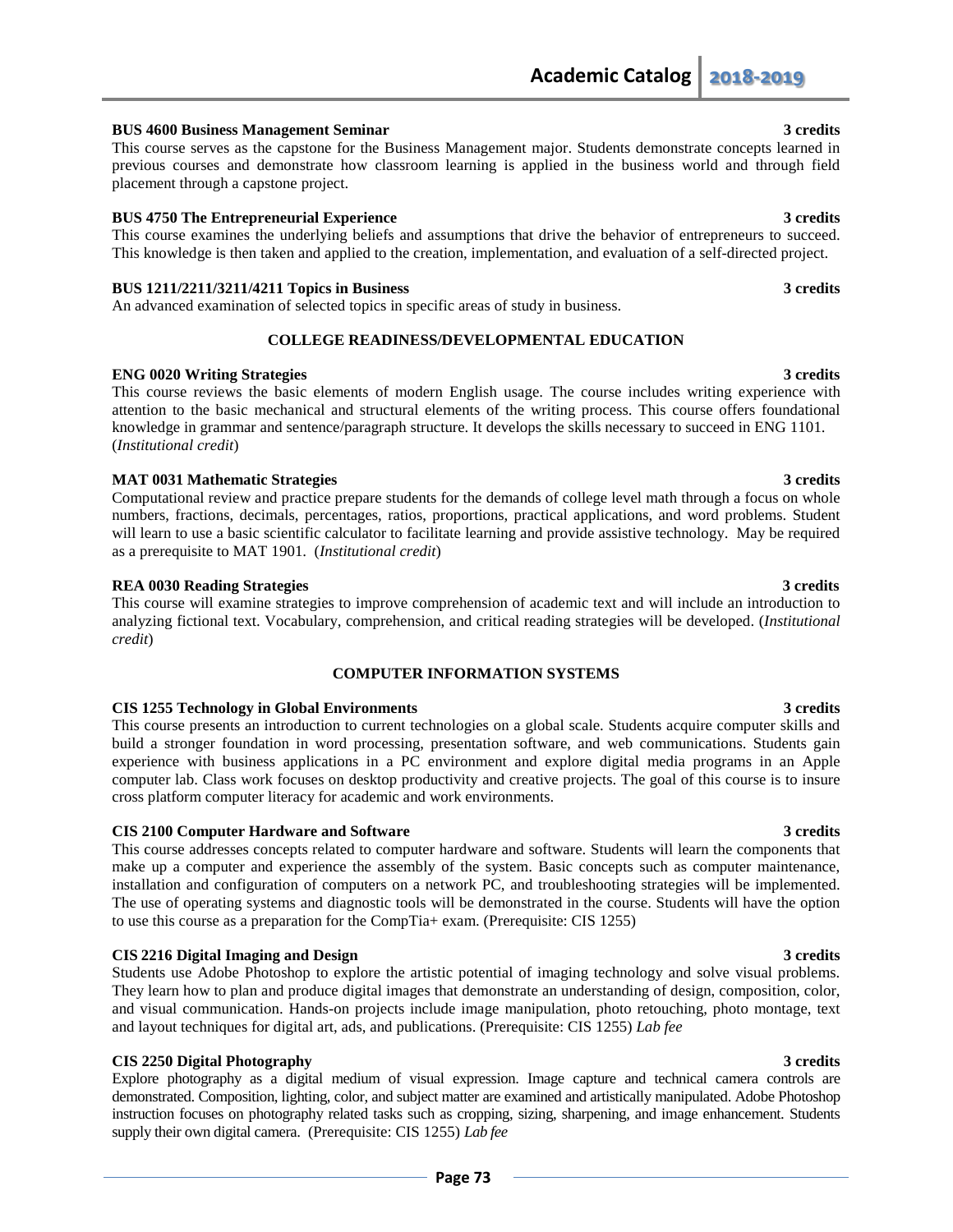## **CIS 2257 Web Design 3 credits**

An introduction to the design, creation, and maintenance of web pages and websites. Students gain fundamental knowledge of HTML and CSS, as well as effective navigation, appropriate use of graphics, type, color, and multimedia. (Prerequisite: CIS 1255) *Lab fee*

### **CIS 2258 Computer Programming Concepts 3 credits**

An overview of computer language concepts and how it is used for problem-solving of computer errors. A variety of programming languages will be introduced. (Prerequisite: CIS 1255)

## **CIS 2260 Digital Music Studio 3 credits**

This course explores digital music and sound production. Students learn to arrange and manipulate their own unique musical creations. Class projects include: multi-track editing, sound effects, and background music. This class does not include music theory nor does it teach how to play an instrument. It focuses on audio software, sound editing, and digital media production. No previous musical training is required. (Prerequisite: CIS 1255) *Lab fee*

### **CIS 2264 Visual Communications 3 credits**

The Visual Communications course is an introduction to the fundamentals of design, and it guides students through hands-on production projects that examine perceptual, psychological, and cultural concepts. The course explores the production workflow, while generating creative design solutions and compelling messages. (Prerequisite: CIS 1255) *Lab fee*

### **CIS 2265 Introduction to Assistive Technology 3 credits**

An exploration of the types of technological devices used to aid students with disabilities. Methods of matching the proper technological device with the disability are demonstrated. Methods and systems used to effectively implement and maintain the assistive technology's effectiveness will also be explored. Areas such as funding assistive technology will be addressed.

### **CIS 2268 Digital Video I 3 credits**

Digital Video I is an introduction to the phases and tools of video production. Students combine audio, video, and graphics to develop digital video projects. They become proficient in a variety of editing techniques on a timeline. Emphasis is placed on developing quality video for the Web. (Prerequisite: CIS 2216 or CIS 2264) *Lab fee*

### **CIS 2275 Networking and Communications 3 credits**

Various types of networking concepts will be explored. A survey of different types of communications with technology will also be examined. The course will involve entry-level, hands-on networking projects. (Prerequisite: CIS 1255, CIS 2100) *Lab fee*

### **CIS 2300 Internet Technologies 3 credits**

The course will focus on Internet-based services and how they support applications such as e-mail services, FTP, list servers, etc. Students will research areas such as Web services and networking principles involved. Students will be given the basics of HTML to better understand Web services. The course will also cover web-based databases and transaction processes. (Prerequisite: CIS 1255)

### **CIS 2500 Introduction to Game Design 3 credits**

An exploration of how an individual begins the process of designing a game from an idea to promoting it to a licensed game franchise. The course will follow through the game development life cycle and through the steps of marketing and promotion of a game. (Prerequisite: CIS 1255)

# **CIS 2550 Game Design with C++ 3 credits**

This course will explore how to build programs that result in entertaining video games used today. Students will design game programs using C++. Present and past games will be discussed based on the design and programming methods. (Prerequisite: CIS 2258)

### **CIS 3100 Ethical Hacking & Network Defense 3 credits 3 credits 3 credits 3 credits 3 credits 3 credits 3 credits 3 credits 3 credits 3 credits 3 credits 3 credits 3 credits 3 credits 3 credits 3 credits 3 credits 3 credit**

This course introduces the art of ethical hacking and security testing. Key features include step-by-step approach to security testing techniques and methodologies, how to discover vulnerabilities by using tools hackers use to bypass network security. Course topics will include ethical hacking overview, what you can legally do, what things are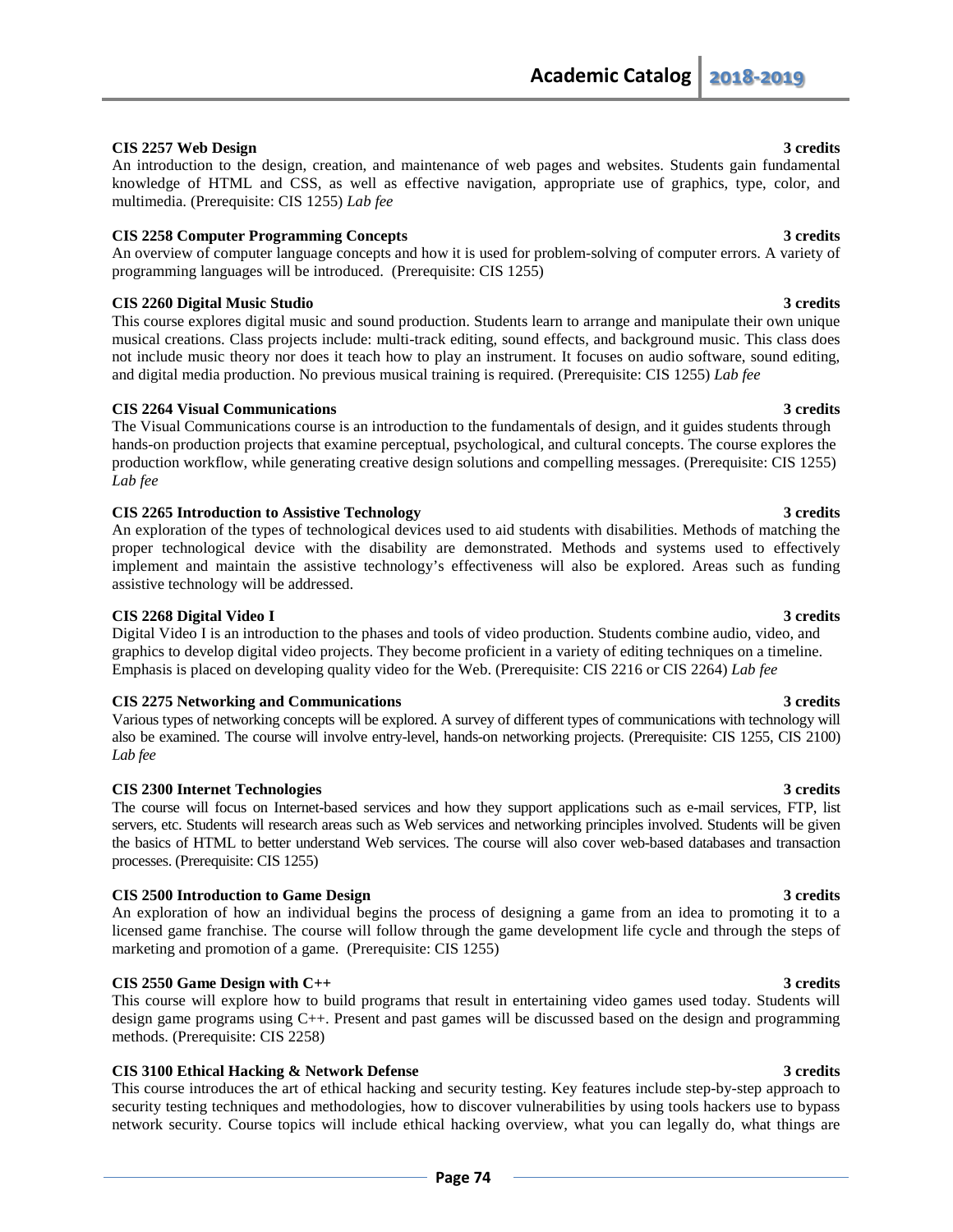illegal, TCP/IP concepts review, network and computer attacks, DOS commands, Windows security, web security, desktop vulnerabilities, hacking wireless networks, and packet sniffer. (Prerequisites CIS 1255, CIS 2100, CIS 2275)

### **CIS 3240 Publication Design 3 credits**

This course introduces page layout and design for both print and screen. Instruction focuses on the use of type and layout as key elements in graphic communication. Students learn how to import text and imagery, arrange multipage publications, and prepare digital files for commercial reproduction and distribution. (Prerequisite: CIS 2216 or CIS 2264) *Lab fee*

### **CIS 3250 Vector Illustration and Layout 3 credits**

Using vector drawing, students learn how to produce original graphics, digital illustrations, and production layouts. The course focuses on aesthetics, visual communication, principles of design, and typography. Projects include vector art, logos, ads, posters, and publications. (Prerequisite: CIS 2216 or CIS 2264) *Lab fee*

### **CIS 3251 Database Management 3 credits**

Database concepts, terminology, and implementation are reviewed. Presents development of schemas and entity relationships, and how to apply them to current database management systems. Topics in ethics and security of databases will be explored. (Prerequisite: CIS 1255)

### **CIS 3259 Systems Analysis and Design 3 credits**

An overview of systematically planning, testing, and implementing information systems in various organizations. The course explores the development life cycle of a system. Logical methodologies of designing information systems are incorporated in the form of a final project. (Prerequisite: CIS 1255)

### **CIS 3260 Game Art & Graphics 3 credits**

This class concentrates on the artistic side of games strengthening basic art and design skills while teaching how to illustrate game play concepts. Students design game interfaces, work with characters and their environments, manipulate backgrounds, textures, and lighting. Students apply their knowledge of video and computer games to prototype game products, packaging, and promotions. (Prerequisite: CIS 2216 or CIS 2264) *Lab fee*

### **CIS 3262 Digital 3-D 3 credits**

This course provides a foundation in 3-D computer graphics, objects, and virtual space. Through analysis and practice, students develop an understanding of the principles of 3-D modeling, lighting, texturing, and rendering. The class also includes an introduction to animation controls, key-framing, and exporting images and movies for digital media projects. (Prerequisite: CIS 2216 or CIS 2264) *Lab fee*

### **CIS 3263 Electronic Commerce 3 credits**

Explores the basic concepts and strategies for understanding expanding opportunities in relation to electronic commerce. Organizational, business, managerial, and strategic implications for electronic commerce will be examined.

# **CIS 3265 JavaScript 3 credits**

Expands on the basics of web page design. Students explore ways of expanding the capabilities of web pages through the use of JavaScript. (Prerequisite: CIS 2257)

### **CIS 3273 Business Applications 3 credits**

Explores various software programs used in business and the latest technology that aids organizations and seeks to project future changes. Developments that impact business computer applications are examined. (Prerequisite: CIS 1255)

### **CIS 3276 Web Production Strategies 3 credits**

Students design and program standards-compliant websites using HTML, CSS, and practical production strategies. Coursework includes scripting languages, interactive forms, user experience design, accessibility, and site optimization. The course also addresses web production with content management systems. (Prerequisite: CIS 2257) *Lab fee*

### **Page 75**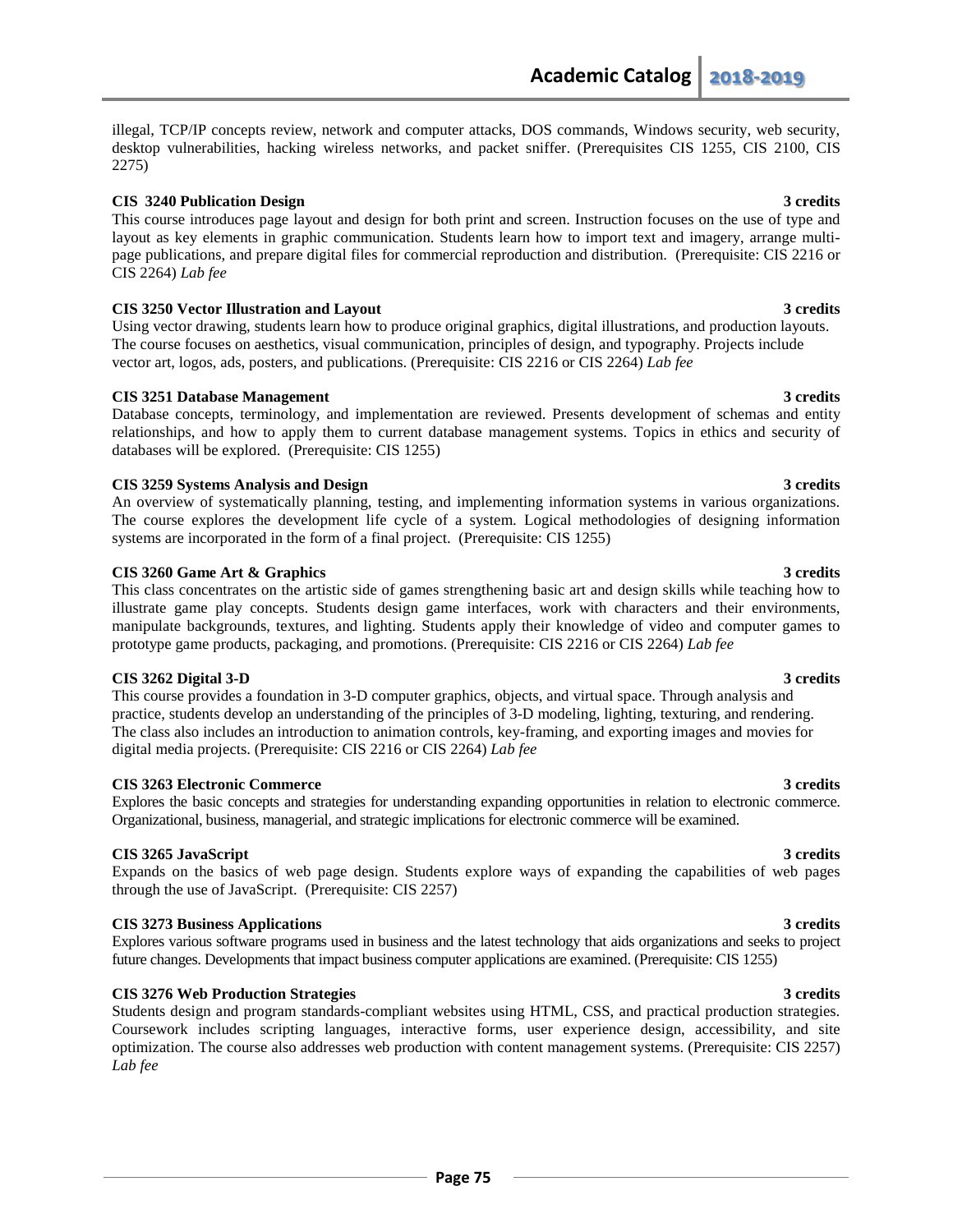# **CIS 3280 Mobile Applications 3 credits**

This course provides an overview of how to develop applications for mobile technologies. Students will explore the process of creating a concept and systematically design and program an application for mobile technologies. Various developers' tools will be presented and discussed. Apple iPhone SDK developer tools will be used to create mobile technologies for the course. (Prerequisite: CIS 2258)

### **CIS 3950 Management Science 3 credits**

Through the use of statistical techniques, students develop an understanding of managerial decision-making processes. Students will experience statistical tools such as inferences, simple and multiple regression, and time series. The emphasis of statistics will rely on formulation and interpretation of results. Formulas are supported by spreadsheet software. Prerequisites: MAT 1907, BUS 2650)

### **CIS 4262 Management Information Systems 3 credits**

A capstone course for Computer Information Systems. Examination of organizational structures and how each level can provide useful information. Students will explore how the organization develops and maintains an information system. A final project will be developed applying the concepts of management information systems. (Prerequisite: CIS 3251 or CIS 3259)

# **CIS 4271 Advertising Design 3 credits**

This course provides vital advertising concepts, vocabulary, and graphic production skills for the aspiring digital media professional. Advertising Design trains students to apply critical thinking and problem-solving in terms of branding, demographics, and target marketing. Class projects expose students to a variety of media and delivery strategies as they create both individual advertisements and advertising campaigns. (Prerequisites: CIS 2216 or CIS 2264). *Lab fee*

### **CIS 4500 Project Development 3 credits**

This course explores the practices, roles, and responsibilities for team-based project development. Instruction focuses on the development processes and tools that facilitate the creation of digital media and communication design projects. Students learn how to effectively plan, design, produce, and evaluate comprehensive projects for delivery through a variety of media. (Prerequisite: CIS 2268 or CIS 3276) *Lab fee*

### **CIS 4900 Portfolio Seminar 3 credits**

In this capstone course, students learn how to assemble their work into a professional portfolio. Students investigate specific areas of the industry and prepare portfolios and digital resumes geared towards their area of interest. (Prerequisite: Senior Standing) *Lab fee*

# **CIS 1261/2261/3261/4261 Topics in Computer Information Systems 3 credits**

An examination of areas within Computer Information Systems. The area of study will relate to various organizations. Topics will be announced prior to registration. (Prerequisite: CIS 1255)

# **COOPERATIVE EDUCATION/CAREER DEVELOPMENT**

### **COE 1100 Learning Essentials and Self Discovery 3 credits**

Discover how your choices directly impact your opportunities for greater success in college and life. Topics include accepting personal responsibility, discovering self-motivation, mastering self-management, employing interdependence, gaining self-awareness, adopting lifelong learning, developing emotional intelligence, believing in oneself, and identifying individual learning styles and effective learning strategies. The development of critical thinking skills is implemented through self-assessments, case studies, guided journaling and an individual research project.

### **COE 2606 Career Exploration 3 credits**

Students will identify and understand the majors offered at Beacon College. Personal interests, values, and abilities will be explored, and how majors relate to career options will be analyzed. Students will begin building a professional network and begin researching internship options. This course also focuses on financial literacy skills and decision-making skills. (Prerequisite: ENG 1101)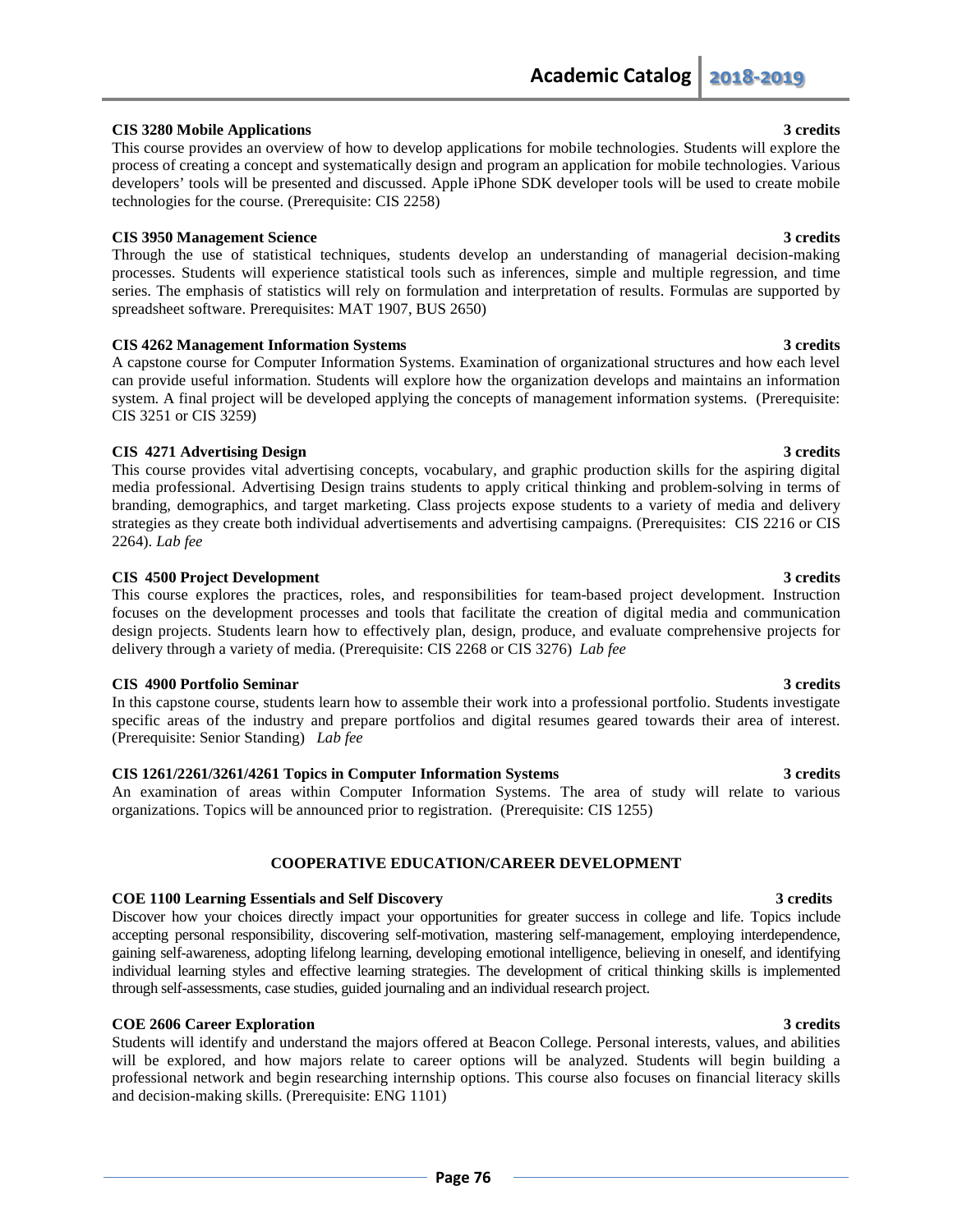### **COE 3606 Career Planning 3 credits** Students develop and improve self-marketing materials while identifying competencies sought by employers.

# **COE 3607** Internship I 1 credit

This fulfills 50% of the 80-hour internship graduation requirement. Students reinforce skills and apply knowledge gained in Career Development classes in the workplace in their area of specialization. Students gain experience of the workplace that will assist them in their transition to the workplace after graduation.

Workplace communication and best practices are studied. Public speaking and personal marketing skills are

developed. Focus on interview skills and advanced internship research. (Prerequisite: COE 2606)

### **COE 4606 Career Development 3 credits**

This course will develop the student's understanding of current trends in the workplace, typical workplace problems, and an employee's role in the organization. Advanced interviewing and personal marketing skills will be a main emphasis. Students also develop a transitional plan from college to the workplace. (Prerequisite: COE 3606)

### **COE** 4607 Internship II 1 credit

This fulfills 50% of the 80-hour internship graduation requirement. Students reinforce skills and apply knowledge gained in Career Development classes in the workplace in their area of specialization. Students gain experience of the workplace that will assist them in their transition to the workplace after graduation.

### **COE 1000/2000/3000/4000 Topics in Career Development 3 credits**

Variable subject content.

### **EDUCATION**

### **EDU/ANT 2831 Multicultural Diversity 3 credits**

A study of America from the historical perspectives of its diverse ethnic groups. Topics include racial and ethnic identity, gender identity, sexual identity, power and racism, and diversity awareness.

### **EDU/PSY 2863 Critical Thinking 3 credits 3 credits**

A practical and functional study of the principles of reasoning, problem-solving, and decision-making. Skills are taught within the context of social issues with an emphasis on developing analytical skills useful in both academic and personal settings.

### **EDU 2864 Foundations of Education 3 credits**

A study of the purpose of education, the relationship to school to the larger community, the social, cultural, and philosophical dimensions of American education, and requirements for entering the teaching profession.

### **EDU 3865 Introduction to Teaching Methods 3 credits**

Provides skill acquisition in planning, developing, and general methods of implementing curriculum at the elementary school level. Evaluating instruction and classroom observations are practical applications of this course.

### **EDU/PSY 3873 Educational Psychology 3 credits**

An overview of the foundations of educational psychology and theories of learning. Motivation and learning environments will also be presented as well as developmental issues that affect learning. The teaching and assessment process will also be reviewed. (Prerequisite: PSY 2851)

### **EDU 4866 Educating Exceptional Children** 3 credits **3** credits

A survey of educational, psychological, sociological, and medical aspects of children with disabilities. Attention is given to characteristics, potential capabilities, and methodologies for instruction.

### **EDU 1753/2753/3753/4753 Topics in Education 3 credits**

An examination of selected topics in specific areas of study in education.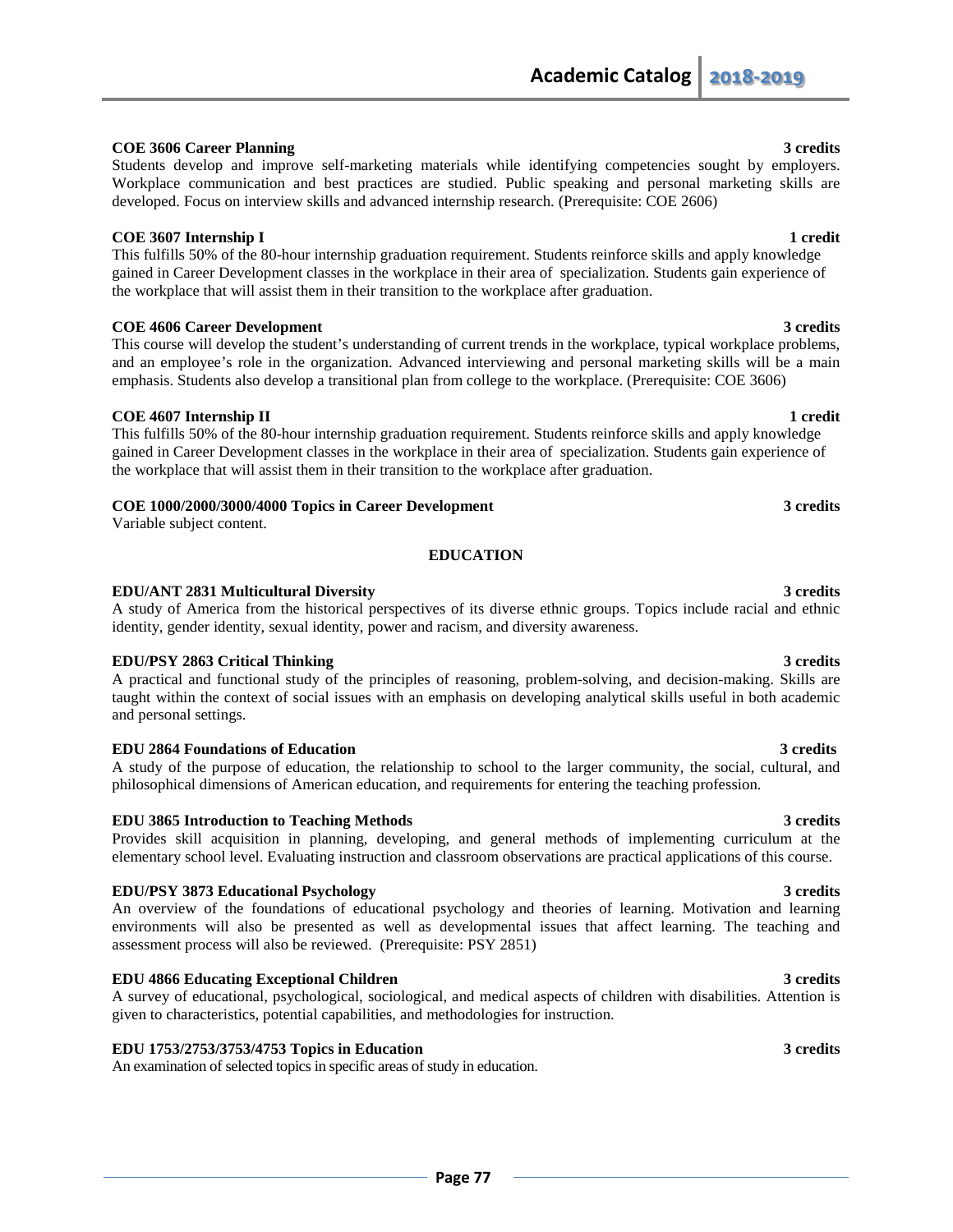# **ENGLISH**

## **ENG 0020 Writing Strategies 3 credits**

This course reviews the basic elements of modern English usage. The course includes writing experience with attention to the basic mechanical and structural elements of the writing process. This course offers foundational knowledge in grammar and sentence/paragraph structure. It develops the skills necessary to succeed in ENG 1101. (*Institutional credit*)

# **ENG 1101 College Composition 3 credits**

This class is designed to develop skills in writing multi-paragraph essays with emphasis on exposition, including the selection, restriction, organization, and development of topics. Students examine selected writing samples as models of form and sources of ideas for their own writing.

# **ENG 1102 Composition and Literature 3 credits** 3 credits

This course is an introduction to the basic concepts used in reading literature and in writing about literature. Specifically, the course explores the three principal literary genres (namely fiction, poetry, drama) and the terms that apply to an understanding of how to read those genres. (Prerequisite: ENG 1101)

### **ENG 2272 Rhetoric 3 credits** 3 credits **3**

This course develops the important skills of putting forth a logical argument and convincing others of the argument's validity. Students will be required to prepare and deliver speeches demonstrating these abilities. (Prerequisite: ENG 1101 and ENG 1102)

### **ENG/LIT** 3305 Creative Writing 3 credits 3 credits 3 credits 3 credits 3 credits 3 credits 3 credits 3 credits 3 credits 3 credits 3 credits 3 credits 3 credits 3 credits 3 credits 3 credits 3 credits 3 credits 3 credits

This is a writing workshop designed to help students develop creative writing skills. Genres may include journals, character sketches, short drama, short stories, poems, articles and/or creative essays. There will also be substantial reading of literary models. (Prerequisite: ENG 1101)

## **ENG/BUS 3318 Business Communications 3 credits**

The study and practice of the kinds of internal and external forms of business communications. Practice in researching, writing, and editing of letters, memos, reports, promotions, product descriptions, and/or proposals. Includes oral presentations and discussion of relevant ethical issues. (Prerequisite: ENG 1101)

## **ENG 3323 Media Studies** 3 credits **3**

This class is an introduction to journalistic writing. This course encompasses the elements of news writing including basic story forms — obituaries, disasters, crime, business and consumer news, sports — as well as writing for broadcast, public relations, and the Internet. (Prerequisite: ENG 1101)

# **ENG 1320/2320/3320/4320 Topics in English 3 credits**

An examination of selected topics in specific areas of study.

# **HEALTH, LEISURE, AND PHYSICAL EDUCATION**

### **HLP 1200 Introduction to Exercise & Wellness 3 credits**

This course is designed for beginners and combines aerobics, strength training, and wellness principles. Students will learn the basics of good health including exercise, nutrition, and wellness.

# **HLP 1300, 2300, 3300, 4300 Topics in Health, Leisure, and Physical Education 3 credits**

An examination of selected topics in specific areas of study in health, leisure and physical education.

# **HISTORY**

### **HIS 1576 History of the United States Government 3 credits**

Surveys the development of the American political system. It examines the struggle for democracy and the structure of the United States government and provides a framework for how the American political system works.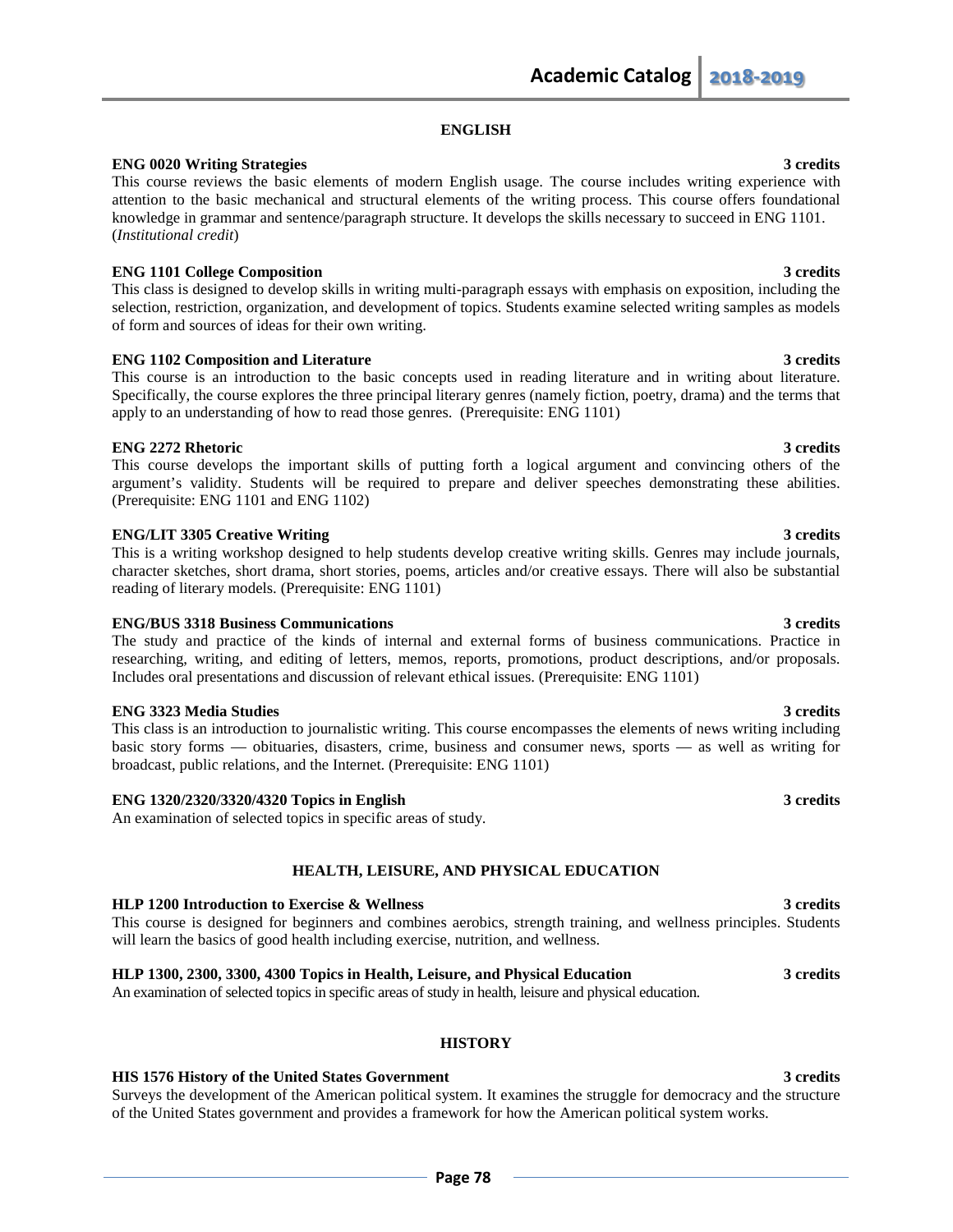### **HIS 2101 Global History I 3 credits**

Survey of global history from 1500 to the late  $19<sup>th</sup>$  century with a focus on the interaction of Western ideas and institutions with the rest of the world.

### **HIS 2102 Global History II 3 credits**

# Examines the cultural, economic, and political history of the  $20<sup>th</sup>$  century with an emphasis on international affairs.

# **HIS 2577 United States History to 1877 3 credits**

Examines the development of the United States from its colonial past to the end of Reconstruction. Emphasis is placed on the motivating factors of dissent, the Enlightenment, and slavery.

# **HIS 2578 United States History Since 1865** 3 credits 3 credits

Examines the development of the United States from Reconstruction to the present. Emphasis is placed on struggles for social justice, the growth of American power, and the rise of mass culture.

# **HIS 3600 United States Military History 3 credits**

Surveys the history and progress of the Armed Forces of the United States from the colonial period through the first Gulf War (Desert Storm).

# **HIS** 4100 United States History Since 1945 3 credits 3 credits

This course surveys United States history from 1945 to the 2001. This class focuses on American popular culture, politics, and social change. Topics include: the Cold War, 1950s America, the Civil Rights Movement, the Sixties, the Vietnam War, and the rise of the New Right. (Prerequisite: HIS 2578 or instructor approval)

### **HIS 4200 The African American Experience since 1865 3 credits**

This course explores the experience of African Americans since the abolition of slavery in the United States. Emphasis will be placed on race relations and how African Americans experienced reconstruction, the Jim Crow South, the Great Migration, the World Wars, and the Civil Rights Movement. Students will also examine how the African American experience has been portrayed in American culture through key writings and films. (Prerequisite: HIS 2577 or instructor approval)

### **HIS 1574/2574/3574/4574 Topics in History 3 credits**

An advanced examination of selected topics in specific areas of study in history.

# **HOSPITALITY MANAGEMENT**

### **HMT 1100 Introduction to Hospitality & Tourism Management 3 credits**

This course examines the hospitality field from a managerial perspective. Students explore the opportunities in the hospitality field and the various organizational structures in which the field operates.

# **HMT 2100 Event Management** 3 credits **3** credits

This course views the methods of organizing various events. Preparing for events include conventions, ceremonies, shows, sporting events, and other small to large events. Areas of event planning that will be discussed are security, organization of the site, personnel, communications, and creativity.

### **HMT 3000 Tourism Management 3 credits**

Tourism is a dynamic field where business, government, and society intersect. This course explores the major concepts in tourism such as what makes tourism possible and how it can affect the economy of a nation or region. This course will provide an overview of the principles, practices, and philosophies that can affect the cultural, social, economic, psychological, and marketing aspects of the travel and tourism industry. (Prerequisite: HMT 1100)

### **HMT 3100 Restaurant Management** 3 credits 3 credits 3 credits **3** credits **3** and **3** and **3** and **3** and **3** and **3** and **3** and **3** and **3** and **3** and **3** and **3** and **3** and **3** and **3** and **3** and **3** and **3** and **3**

Principles of current food and beverage management are presented. Topic areas include management and leadership, communications, and working with the restaurant industry whether it is a chain or privately owned. Students will apply these concepts during College-wide events.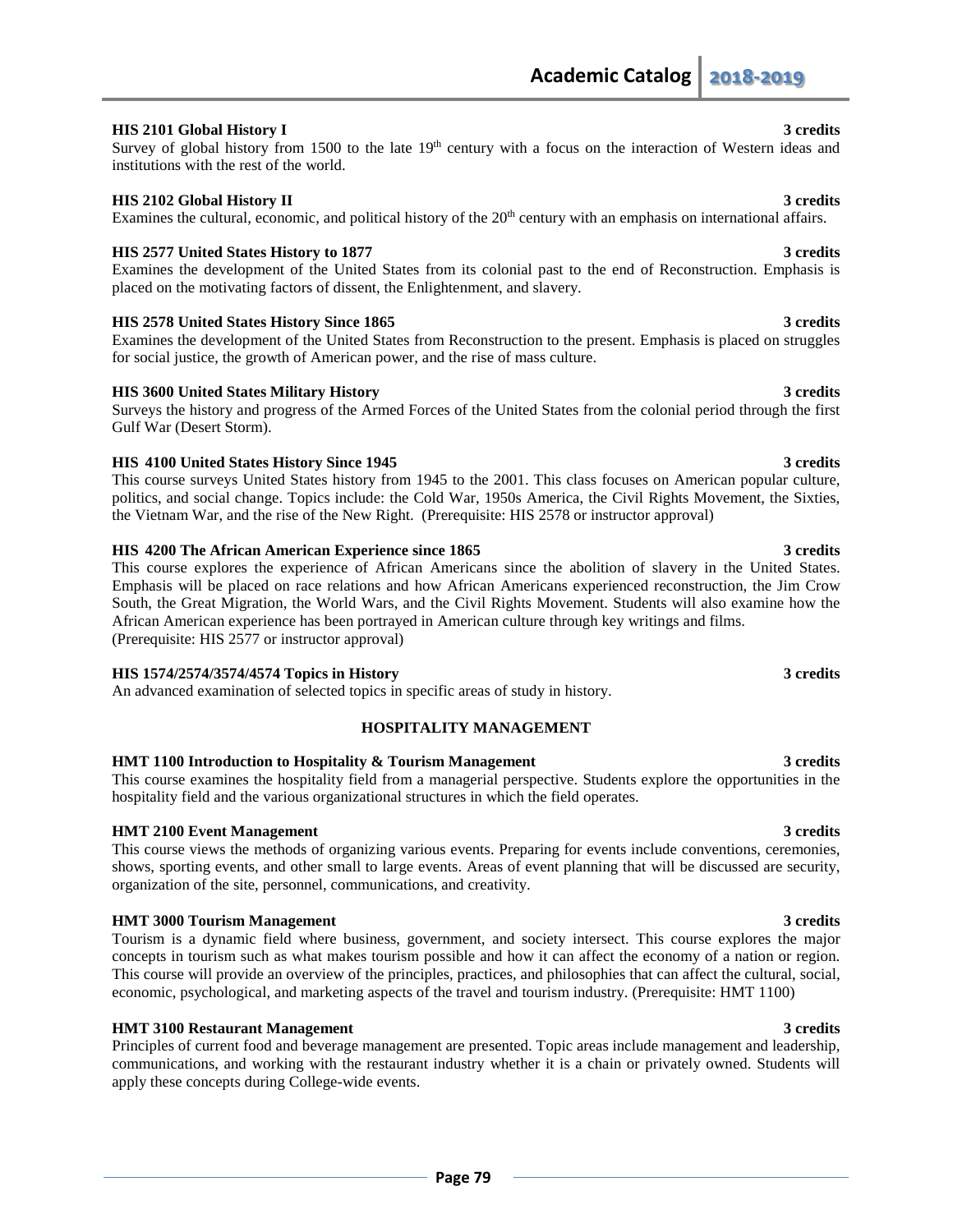### **HMT 3200 Hotel Management** 3 credits 3 credits **3** 3 credits

This course is an overview of managing in the lodging industry. Students will explore various careers available in the hotel industry. Topics include management and leadership, communications, working with management companies, and ethics within the industry.

## **HMT 3300 Hospitality Information Systems 3 credits**

An introduction to the use and application of information systems in the hospitality field. Students will run reports related to the industry and make decisions from the reports. Students will examine reports in areas such as forecasting, inventory, reservations, personnel, and scheduling.

### **HMT 4100 Hospitality Law 3 credits**

A review of the laws and regulations that govern the hospitality field are presented. Students are exposed to laws that relate to employment and civil rights. Other laws include liabilities in lodging and food industries. Contracts and various legal forms will also be presented.

### **HMT 4500 Internship in Hospitality Management 3 credits**

An opportunity for the student to apply concepts learned to work experience at an area hospitality business. Student will be supervised by the College and feedback will be given by the instructor and the business.

### **HMT 4600 Seminar in Hospitality Management** 3 credits 3 credits

This course serves as the capstone for the Hospitality Management Track. Students demonstrate concepts learned in previous courses and demonstrate how classroom learning is applied in the hospitality world and through their field placement through a capstone course.

# **HMT 1211/ 2211/3211/4211 Topics in Hospitality Management 3 credits**

An advanced examination of selected topics in specific areas of study in history.

## **HUMAN SERVICES**

# **HMS 1501 Introduction to Human Services 3 credits**

An overview of the human services field from historical, cultural, and political perspectives. Explores the philosophical and theoretical foundations underlying the necessity for human services in contemporary societies.

### **HMS 1701 Social Policy 3 credits**

This course explores the operational factors involved in the organization of human service agencies, including both intra-agency and inter-agency communication networks involving fiscal management. In addition, this course attends to the major aspects of social welfare in the United States. The course will focus on the policy-making process, the government and social welfare, and understanding and preventing poverty. Students will be taught the role of social policy in American society and implications for the human services professional.

# **HMS 3612 Human Services Leadership & Management 3 credits** 3 credits

This course provides students with an understanding of the components of human services administration and management. Includes a study of diverse groups and topics such as racial and ethnic identity, gender identity, sexual identity, power and racism, and diversity awareness. It focuses on both indirect and direct service utilization, attention to organizational theory relevant to the human services, and skills necessary for the effective management and administration of human service organizations.

### **HMS/PSY** 4612 Counseling Strategies & Interventions 3 credits

A practical study of individual, group, marriage, family, and play therapy. Techniques utilized include those appropriate for children, teenagers, and adults. Research-based interventions are emphasized.

# **HMS 4615 Human Services Capstone 3 credits**

This course integrates the information learned in all of the student's psychology, behavioral science, and human services courses. The goal of the course is to review the five fundamental and powerful concepts of human services. The course combines seminar reviews and self/group-directed study.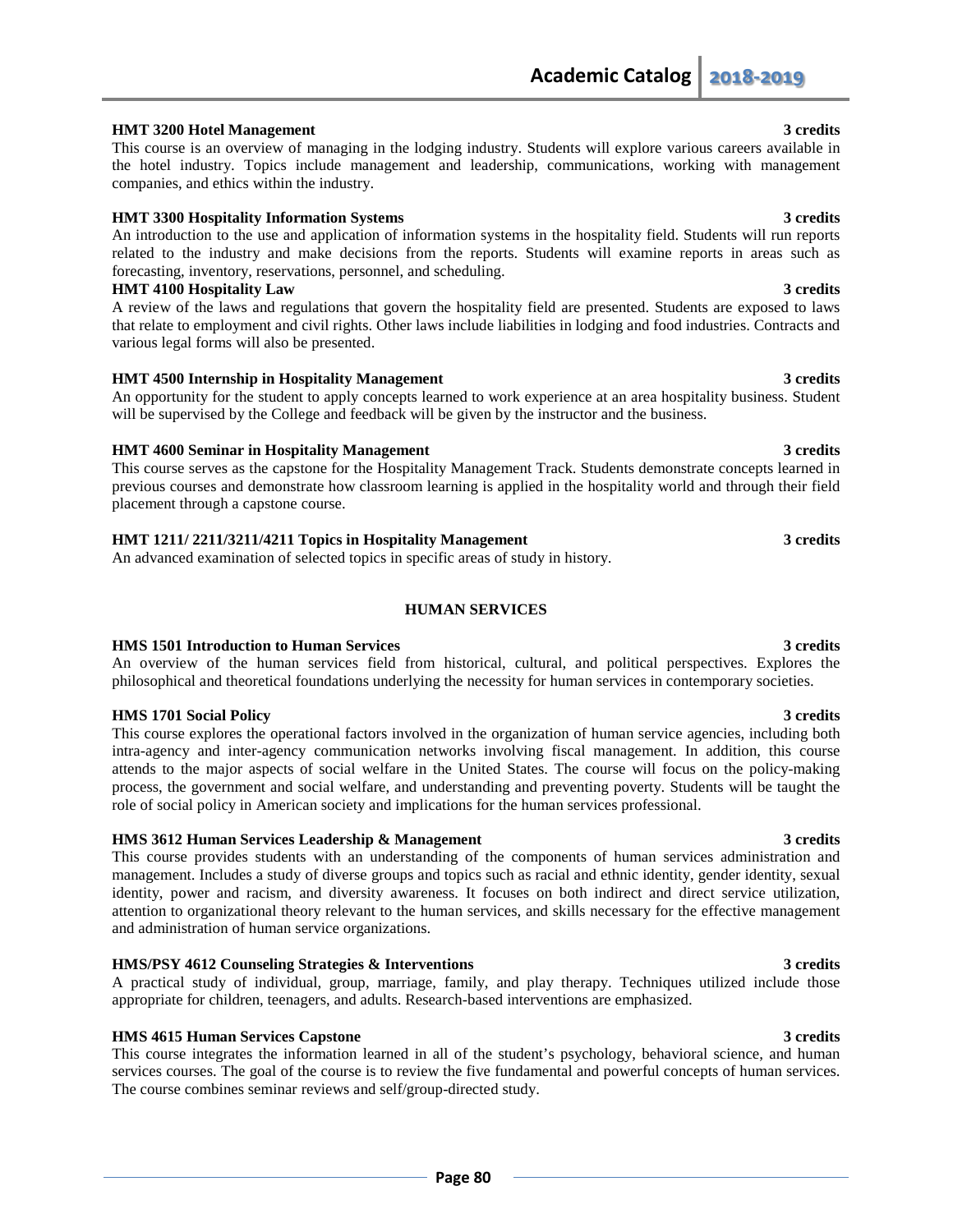### **HMS 4806 Ethical Issues in Human Services 3 credits**

A modern survey of the principles and theories of moral conduct within the scope of the human services industry. The behaviors of professionals, consumers, and organizations are scrutinized in a comprehensive study of the moral responsibilities that guide the inter-relationships inherent in the delivery of human services. Moral judgment and decision-making are applied to the establishment and implementation of social policy and its regulation. (Prerequisite: HMS 1501)

### **HMS 1882/2882/3882/4882 Topics in Human Services 3 credits**

An advanced examination of selected topics in specific areas of study in Human Services. Topics may include child abuse and relevant issues in the human services field. (Prerequisite: HMS 1501)

### **HUMANITIES**

### **HUM 2700 Introduction to Humanities 3 credits**

This course examines the creative achievements of world civilizations through a study of representative examples of art, literature, music, philosophy, and drama. The materials for this course represent diverse cultures from around the world providing the student with a global perspective. Students will also examine the major themes expressed in these works and their reflections of the values of their cultures.

### **HUM 4804 Ethics 3 credits**

An introduction to the systematic analysis and development of sound inquiry and decision-making based on moral principles and theories. Topics of application include issues relevant to contemporary society.

### **HUM 4808 Senior Research Seminar in Humanities 3 credits**

Students demonstrate knowledge, critical thinking, and communication skills reflecting the Interdisciplinary Studies major in an extensive capstone paper.

### **HUM 1833/2833/3833/4833 Topics in Humanities 3 credits**

An advanced examination of selected topics in specific areas of study in Humanities.

### **LITERATURE**

### **LIT 2855 World Literature 3 credits**  $\frac{3}{4}$  credits

This course examines the cultural, aesthetic, and historical development of world culture as reflected in literature. (Prerequisite: ENG 1102)

### **LIT 2901 Film Literature and Analysis 3 credits**

Examines a variety of cinematic productions by applying the same methods traditionally used to analyze and discuss printed literary texts. This class is designed to introduce students to the study of the relationships between literary and cinematic forms and works from the premise that films are narratives with all the basic elements of literature. (Prerequisite: ENG 1102)

### **LIT 3220 The Graphic Novel as Literature 3 credits**

This course will examine various graphic novels from a literary perspective. Both pictorial and textual elements will receive considerable attention. Additionally, the course will review the history of the graphic novel and its larger place in literature and contemporary society. (Prerequisite: ENG 1101)

### **LIT/ENG 3305 Creative Writing 3 credits**

This is a writing workshop designed to help students develop creative writing skills. Genres may include journals, character sketches, short drama, short stories, poems, articles and/or creative essays. There will also be substantial reading of literary models. (Prerequisite: ENG 1101)

### **LIT 3333 Beat Literature 3 credits**

This course will examine the Beat movement of the 1950's, 60's and 70's, as well as some contemporary writers influenced by the Beat movement. (Prerequisite: ENG 1102)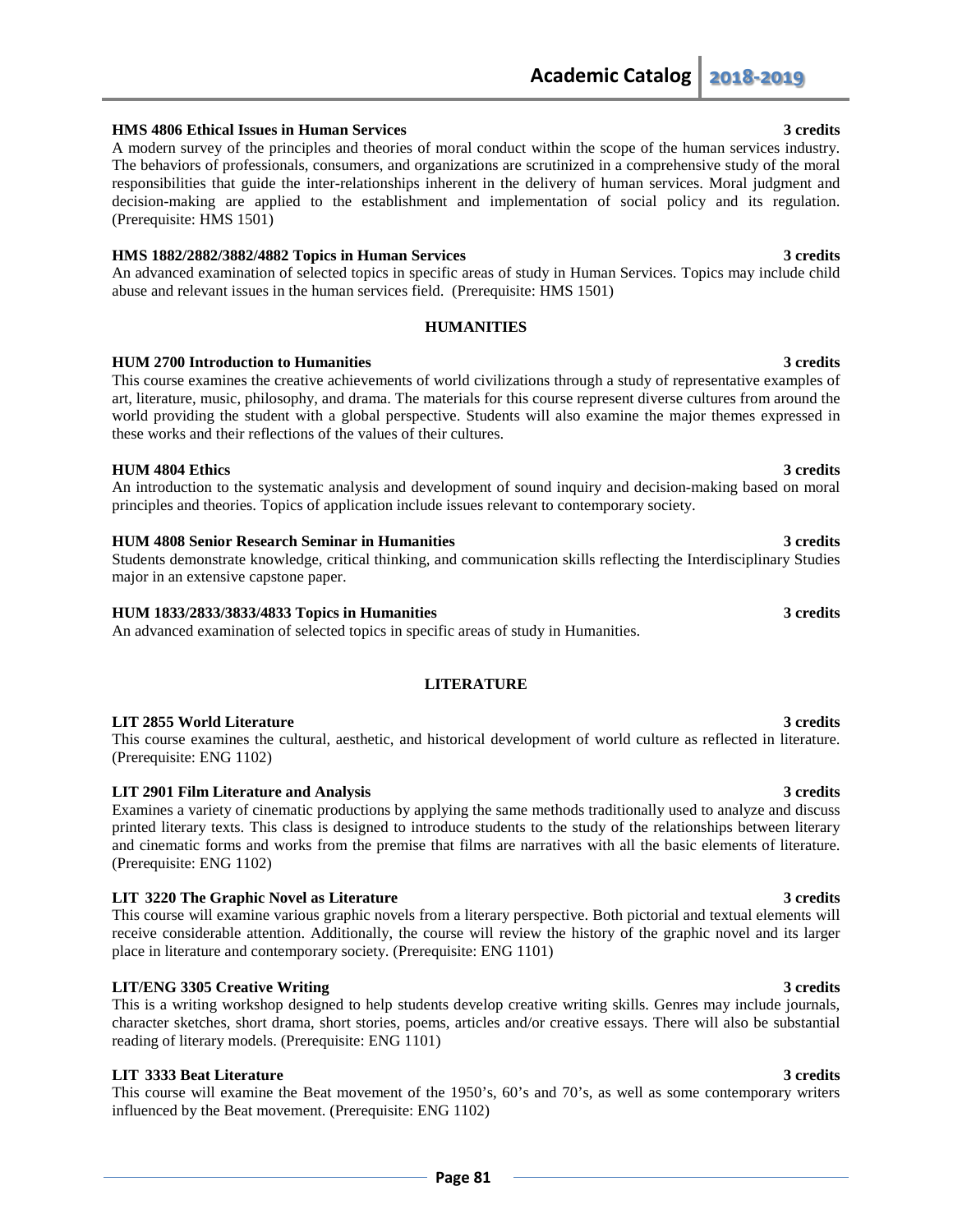### **LIT 3350 British Literature Before 1650 3 credits**

This class examines the cultural, aesthetic, and historical development of England as reflected in literature during the period from the departure of the Romans to the Restoration. (Prerequisite: ENG 1102)

### **LIT 3351 British Literature After 1650 3 credits** 3 credits

This class examines the cultural, aesthetic, and historical development of England as reflected in literature during the period after the Restoration until the present.

### **LIT 3353 American Literature Before 1876** 3 credits 3 credits **3** credits

This class examines the foundations of the American experience. Students will trace the concepts of dissent, rugged individualism, Puritanism, the Enlightenment, and self-reliance as they are developed in the literature of Early America. (Prerequisite: ENG 1102)

### **LIT 3354 American Literature After 1876** 3 credits **3** credits

This class examines the developing foundations of the American experience and shows the relationships between the thoughts and feelings reflected in American literature after the Civil War and in American society today. (Prerequisite: ENG 1102)

### **LIT 3396** Music as Literature 3 credits

This class closely and carefully examines lyrics and music from various genres of music that will include rock, electronic, gothic/industrial, blues, classical, country, and hip hop. Audio recordings will be used as a primary source, but essays and other visual contexts may be included. Students will contribute musical and lyrical material for course study. (Prerequisite: ENG 1102)

### **LIT 4200 African American Literature 3 credits** 3 credits

This class examines a variety of African American oral and written works including fiction, non-fiction, poetry, essays, and drama from slavery to the present day. (Prerequisite: ENG 1102)

### **LIT 4433 Literature by Women 3 credits**

This class examines the cultural, aesthetic, and historical development of literature by women. This class will consider literature from various parts of the world and writing from multiple historical eras as we attempt to understand the formation and effects of literary, social, and historical constructs of gender. (Prerequisite: ENG 1102)

### **LIT 4499 Native American Literature 3 credits**

This class examines the cultural, aesthetic, and historical development of literature by Native Americans. This course will consider a variety of sources as we try to understand writings both by and about Native Americans as well as multiple historical and/or contemporary representations of Native Americans in writing, film, and other sources. (Prerequisite: ENG 1102)

### **LIT 1320/2320/3320/4320 Topics in Literature 3 credits**

Topics vary among genre, author, period, and theme studies. Possible topics include (but are not limited to) drama, film as literature, minority literature, mystery and detective fiction, children's literature, poetry, and/or short stories. (Prerequisite: ENG 1102).

### **MATHEMATICS**

### *Note:*

*Math courses are individualized and semi self-paced using an online artificial intelligence-based program called Assessment and Learning in Knowledge Spaces (ALEKS). ALEKS is available 24/7 on the Internet. Students receive both small group instruction and one-on-one assistance from Mathematics professors.*

## **MAT 0031 Mathematic Strategies 3 credits**

Computational review and practice prepare students for the demands of college-level math through a focus on whole numbers, fractions, decimals, percentages, ratios, proportions, practical applications, and word problems. Students will learn to use a basic scientific calculator to facilitate learning and provide assistive technology. This course may be required as a prerequisite to MAT 1901. (*Institutional Credit*)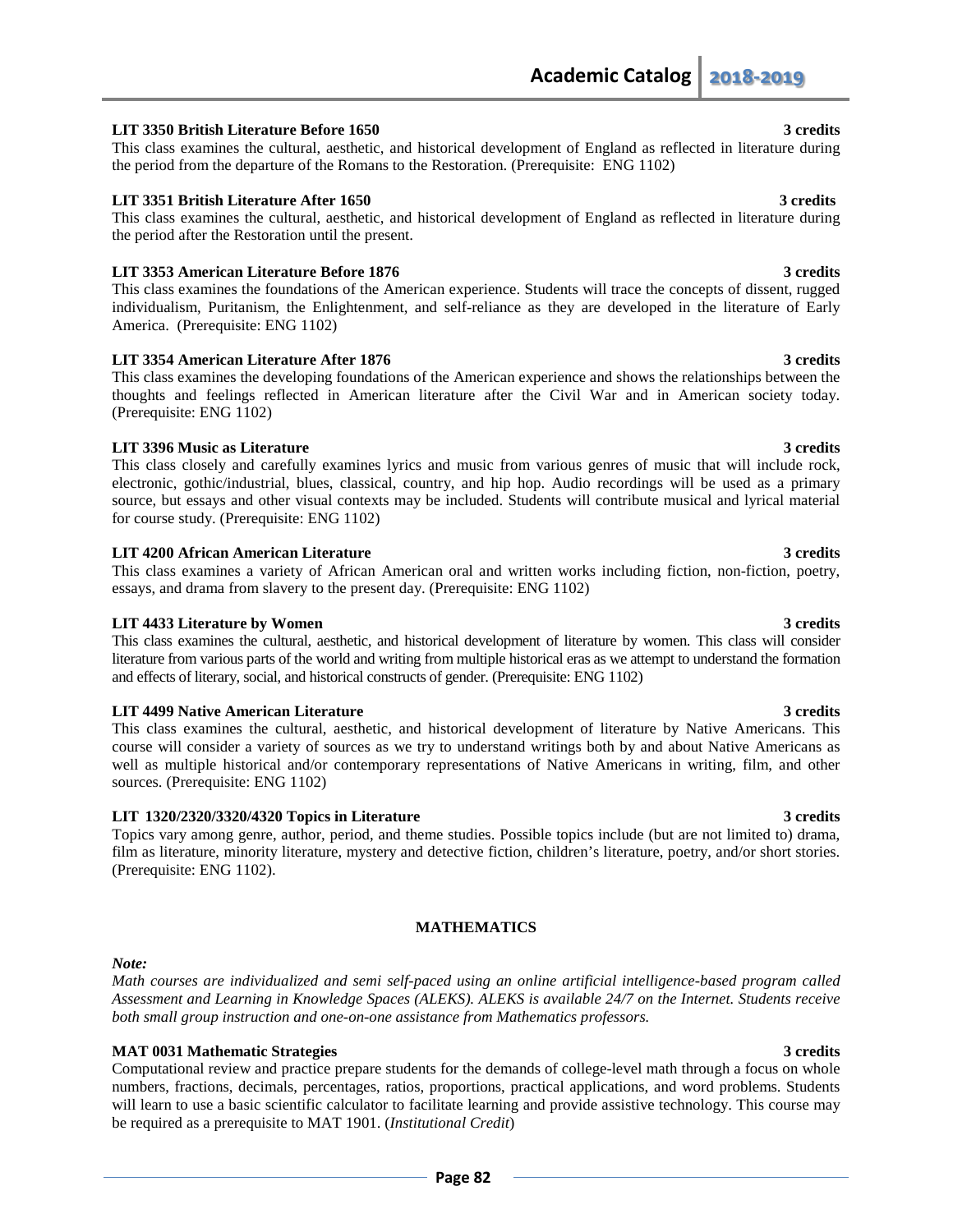# **MAT 1901 General Education Mathematics 3 credits**

A general education course designed to provide a solid foundation in the basics of college mathematics. Real-life applications, conceptual understanding, problem-solving, using technology appropriately, and critical thinking are emphasized and integrated throughout the course.

### **MAT 1906 Intermediate Algebra 3 credits**

An introduction to solving systems of linear equations and inequalities, polynomials, factoring, radical and rational expressions and equations, and functions and graphs. Topics in exponential equations and sequences are also included. This course emphasizes contemporary application problems. Satisfactory completion of placement test is required.

### **MAT 1907 College Algebra 3 credits**

An in-depth treatment of solving systems of linear equations and inequalities, polynomials, factoring, radical and rational expressions and equations, functions and graphs, exponentials and logarithms. Topics in combinatorics and probability are also included. This course emphasizes contemporary application problems. Satisfactory completion of placement test is required.

### **MAT 1200/2200/3200/4200 Topics in Mathematics 3 credits**

Variable subject content.

### **PSYCHOLOGY**

### **PSY 1801 The Family 3 credits 3 credits**

A cross-cultural approach to analyzing and understanding the individual, marriage, family, and society. Explores conflict and resolution of family issues and the changing family systems in society.

### **PSY 2841 Positive Psychology 3 credits**

This course is a course on the scientific study of positive experience, specifically, the strengths and virtues that enable individuals and communities to thrive, also known as Positive Psychology. The course will be based on the belief that individuals want to lead meaningful and fulfilling lives, to cultivate what is best within themselves, and to enhance their experiences of love, work, and leisure. This course will include a review of a positive view of human functioning along with a review of the sub-discipline's contributions to traditional research and practice areas in psychology. Specific emphasis will be placed on science and its applications with regard to topics such as human strengths, happiness, gratitude, flow, optimism and hope, wisdom and courage, positive affect, resilience, coping, friendship and love, positive psychology in organizations, clinical psychology and psychotherapy, and positive development across the lifespan.

### **PSY 2851 General Psychology 3 credits**

Provides an overview of the principles of human behavior and the scope and methods of psychology. Topics include human development, intelligence, emotion, motivation, personality, social psychology, and abnormal behavior.

### **PSY 2852 Child & Early Adult Development 3 credits 3 credits 3 credits**

This course is a survey of the basis of human growth and development. Emotional, mental, physical, and social needs of children, adolescents, and early adults are reviewed. Analysis of the multiple factors which influence and shape behavior and personality is made.

### **PSY/EDU 2863 Critical Thinking 3 credits 3 credits 3 credits 3 credits 3 credits 3 credits 3 credits 3 credits 3 credits 3 credits 3 credits 3 credits 3 credits 3 credits 3 credits 3 credits 3 credits 3 credits 3 credits**

A practical and functional study of the principles of reasoning, problem-solving, and decision-making. Skills are taught within the context of social issues with an emphasis on developing analytical skills useful in both academic and personal settings.

### **PSY 2890 Psychology of Learning Disabilities 3 credits** 3 credits

An overview of learning disorders with an emphasis is placed on the basic issues of each including the history, theoretical framework, and their definition. Attention is also given to the diagnosis, characteristics, and educational implications and/or treatment of each disorder.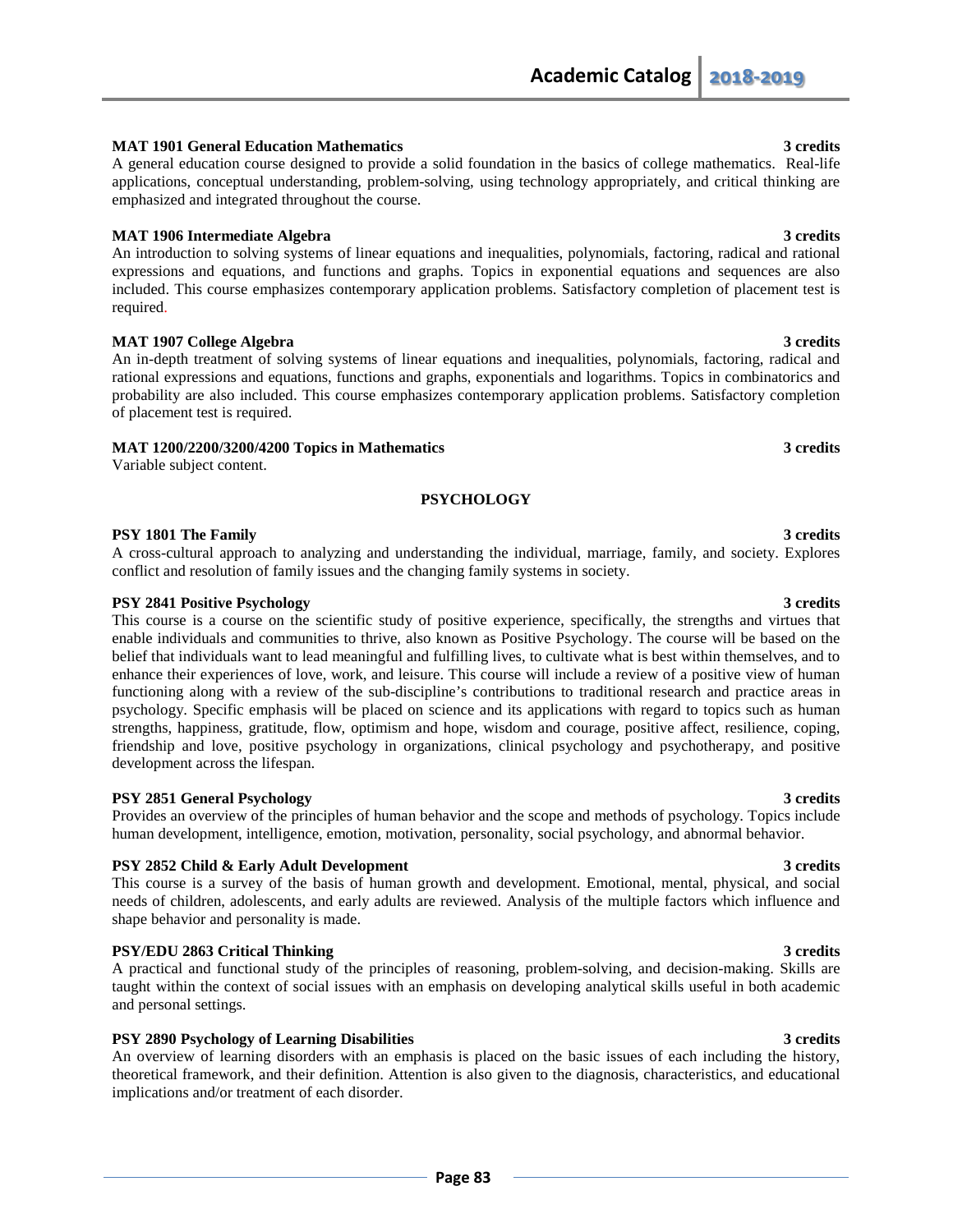# **PSY 2900 Behavioral Statistics 3 credits**

The principal statistical procedures employed in social science research. An introduction to descriptive statistics, probability, and inferential statistics necessary to carry out and interpret social science research. (Prerequisite: PSY 2851, MAT 1901)

# **PSY 2924 Qualitative Research Design 3 credits** 3 credits

This course serves as a general introduction to design, function, and interpretation of qualitative research in the social sciences. Provides necessary preparation to evaluate the empirically based qualitative content of psychology. (Prerequisite: PSY 2851, MAT 1901, PSY 2900)

# **PSY 2926 Quantitative Research Design 3 credits** 3 credits

This course serves as a general introduction to design, function, and interpretation of quantitative research in social sciences. Provides necessary preparation to evaluate the empirically based quantitative content of psychology. (Prerequisite: PSY 2851, MAT 1901, PSY 2900, PSY 2924)

# **PSY 3215 Comparative Psychology 3 credits**

Designed to enable students to better understand psychological concepts by comparing human and animal behaviors. Students will study senses, hormones, communication patterns and early learning of humans and animals, and will determine how these parameters influence behavior. An introduction to animal-assisted therapy is included.

# **PSY 3260 Human Sexuality** 3 credits **3** credits

This course provides a comprehensive introduction to the biological, psychological, behavioral, and cultural aspects of sexuality. Course topics include critical issues in psychosexual development, pregnancy and childbirth, sexual health, relationships, sexual problems, sex therapy, sexual variances, and sexual exploitation. (Prerequisite: PSY 2851)

# **PSY 3803 Adult Development and Aging 3 credits 3 credits 3 credits 3 credits**

An examination of the physiological, cognitive, and social factors involved in the psychology of aging. Emphasis is placed on the development of theoretical structures based on data from research and applications. (Prerequisite: PSY 2852)

# **PSY 3210 Social Psychology 3 credits**

This course provides basic knowledge regarding human behavior, thought, and emotion and how they are affected by the presence or actions of other people as well as the social context. The course will cover social psychological issues including social cognition, attitudes, social influence, aggression, interpersonal relationships, group behavior, and cultural influences with an emphasis on the foundational psychological processes that underlie these phenomena. Additionally, the course will examine theory and research in social psychology and examine how behavioral researchers study interpersonal processes. (Prerequisite: PSY 2851)

# **PSY 3861 Abnormal Psychology 3 credits**

A comprehensive study of the nature, causes, identification, and treatment of abnormal behavior. Topics include schizophrenia, bipolar disorder, anxiety disorders, personality disorders, and severe emotional disturbances and their relationships to the major theoretical models in clinical psychology. (Prerequisite: PSY 2851)

# **PSY 3869 Child Psychology 3 credits**

An introduction to the theoretical approaches to the study of child development during the prenatal, infancy, childhood, and adolescent periods. Contributions from physiological, psychological, and social influences are examined. (Prerequisite: PSY 2851)

# **PSY/EDU 3873 Educational Psychology 3 credits**

An overview of the foundations of educational psychology and theories of learning. Motivation and learning environments will also be presented as well as developmental issues that affect learning. The teaching and assessment process will also be reviewed. (Prerequisite: PSY 2851)

# **PSY 3910 Cross-Cultural Psychology 3 credits**

This course provides an overview of cross-cultural psychology. The student will examine the role of culture across a range of psychological areas including cognition, intelligence, emotion, motivation and behavior, human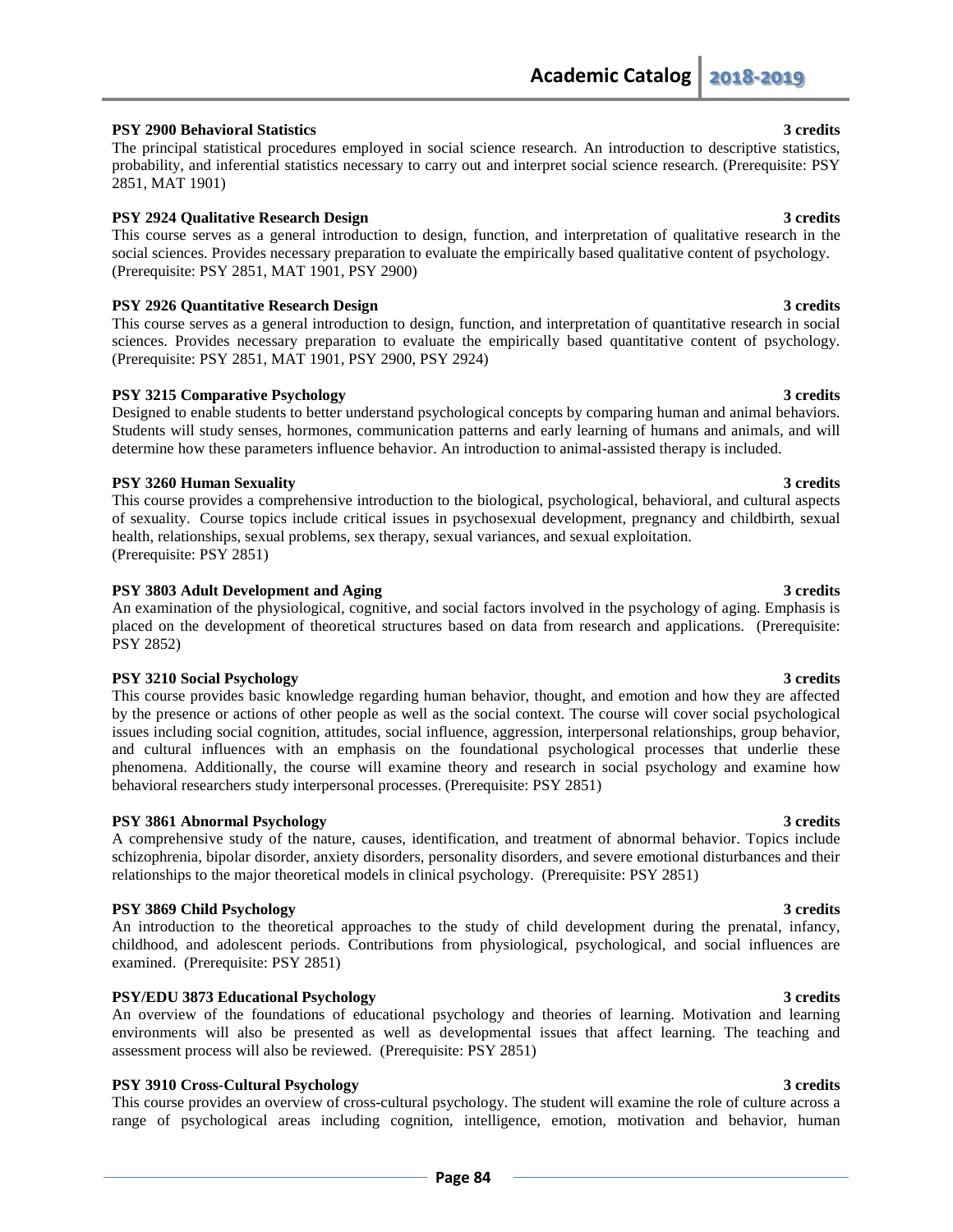development, psychological disorders, social interactions, social perceptions, learning and learning disorders, and critical thinking. (Prerequisite: PSY 2851)

### **PSY 3915 Forensic Psychology 3 credits**

This course deals with the application of psychological knowledge or methods to the study of criminality. Developmental risk factors, origins of criminal behavior, criminal psychopathy, serial killers, crime and mental disorders, violent crime, multiple murders, terrorism, sexual assault, property crime, and correctional psychology will be emphasized. (Prerequisite: PSY 2851)

### **PSY/HMS 4612 Counseling Strategies & Interventions 3 and 3 and 3 and 3 and 3 and 3 and 3 and 3 and 4 and 4 and 4 and 4 and 4 and 4 and 4 and 4 and 4 and 4 and 4 and 4 and 4 and 4 and 4 and 4 and 4 and 4 and 4 and 4 and 4**

A practical study of individual, group, marriage, family, and play therapy. Techniques utilized include those appropriate for children, teenagers, and adults. Emphasis on research-based interventions is provided.

### **PSY 4805 Substance Abuse 3 credits 3 credits**

Explores an understanding of substance usage and abuse through the perspectives of family, community, society, church, and state. Examines substance usage and abuse on multiple levels including sociological, psychological, cultural, and physiological. Encourages critical thinking relating to the effects of substance usage and abuse on individuals. (Prerequisite: PSY 2851)

### **PSY/HMS 4806 Ethical Issues in Human Services & Psychology 3 credits**

A modern survey of the principles and theories of moral conduct within the scope of the mental health industry. The behaviors of professionals, consumers, and organizations are scrutinized in a comprehensive study of the moral responsibilities that guide the inter-relationships inherent in the delivery of human services and psychology. Moral judgment and decision-making are applied to the establishment and implementation of social policy and its regulation. Analysis of APA ethical code. (Prerequisites: HMS 1501 and PSY 2851)

### **PSY 4862 Psychology of Dreams and the Unconscious Mind 3 credits**

An intensive study of the phenomenon of dreams and hypnosis from a psychological perspective. Contemporary applications of how to use dreams and hypnosis to understand and improve life will be emphasized.

### **PSY 4910 Cognitive Neuroscience 3 credits** 3 credits

This course examines the history, neuroanatomy, methods of cognitive neuroscience, sensation and perception, control of action, learning and memory, emotion, language, attention, drugs and cognition, impulsivity, cognitive control, social cognition, and neurobiology of disease. (Prerequisites: PSY 2851; Junior/Senior Level)

### **PSY 4950 Psychology Capstone 3 credits**

This seminar will involve a team project incorporating various sub-disciplines in psychology in reaction to a complex behavioral issue, by following ethical guidelines and engaging in psychological research.

## **PSY 1882/2882/3882/4882 Topics in Psychology 3 credits**

Topics vary based on student interest. Topics may include social psychology, cognitive psychology, psychology of learning, or contemporary issues in psychology. (Prerequisite: PSY 2851)

### **SCIENCE**

# **SCI 1200/2200/3200/4200 Topics in Science 3 credits**

An advanced examination of selected topics in specific areas of study in science.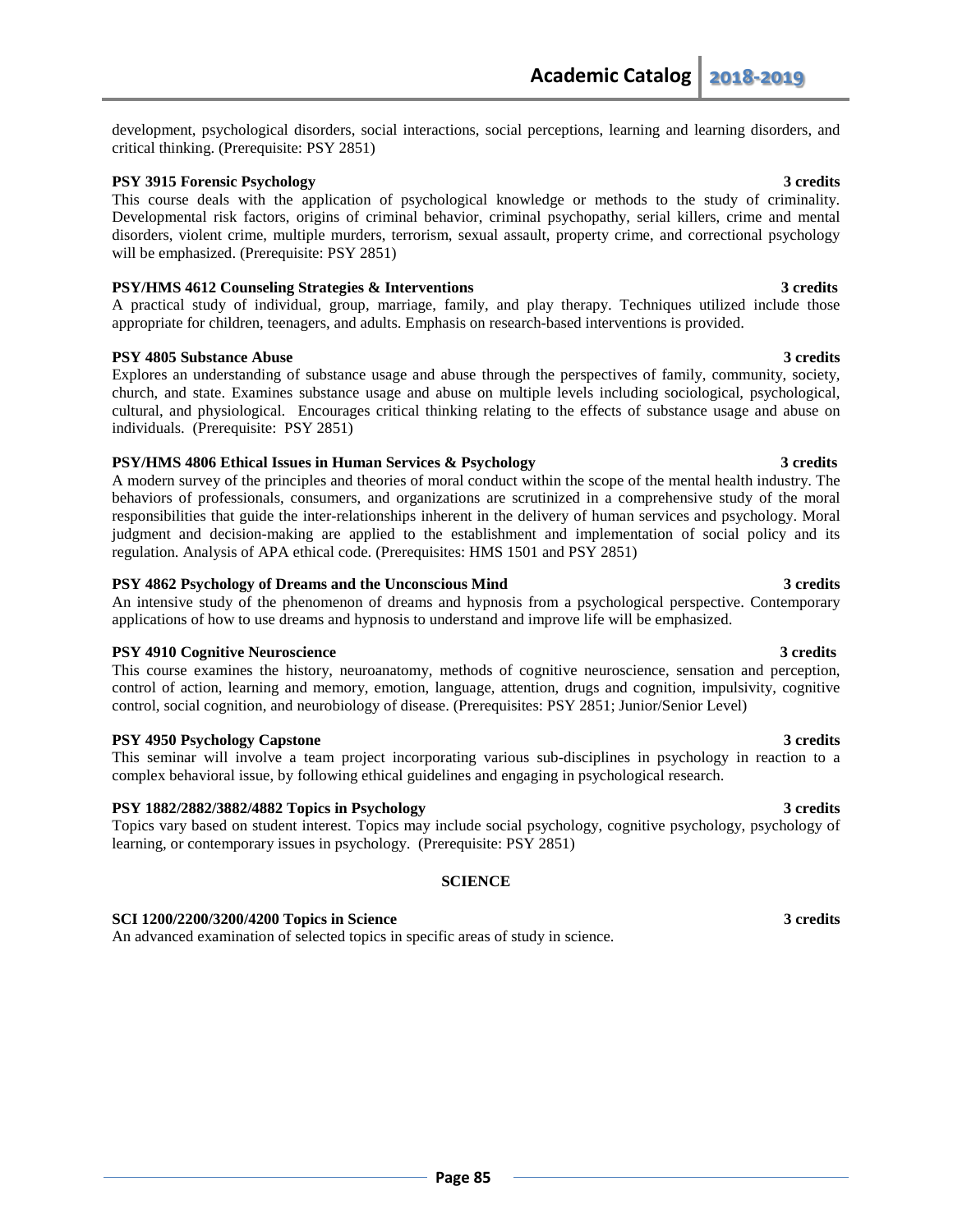# **BOARD OF TRUSTEES**

**Chair** Brian T. Cobb, M.S., C.P.A. Centerville, OH

# **Trustees**

Daniel H. Averbeck, Ph.D. Steve Latham, B.S. Hugh W. Thompson III

Ft. Wright, KY Atlanta, GA Orlando, FL

Jonathan Cherry, C.P.A Eileen Marinakis, R.N., M.A.,A.P.N. Jay S. Yadav, M.D.

Leesburg, FL Cocan View, NJ Atlanta, GA

Sarah Flanagan, M.A.T. Debbie Resnick, M.A. Nancy D. Judge, M.B.A Washington, D.C. Blawnox, PA Winnetka, IL

Pola Rosen, B.A.,M.A., Ed.D. Sheldon H. Horowitz, Ed. D. New York, NY New York, NY

### **Trustees Emeriti**

Sam Battaglia Nutley, NJ

Richard O. Williams, Ph.D. Evergreen, CO

Vincent Ziccolella, Ph.D. Stuart, FL

# **CORPORATE OFFICERS**

**President** George J. Hagerty, Ed.D.

**Treasurer** J. Otis Vance, MBA, CPA

**Secretary** Shelly Chandler, Ph.D.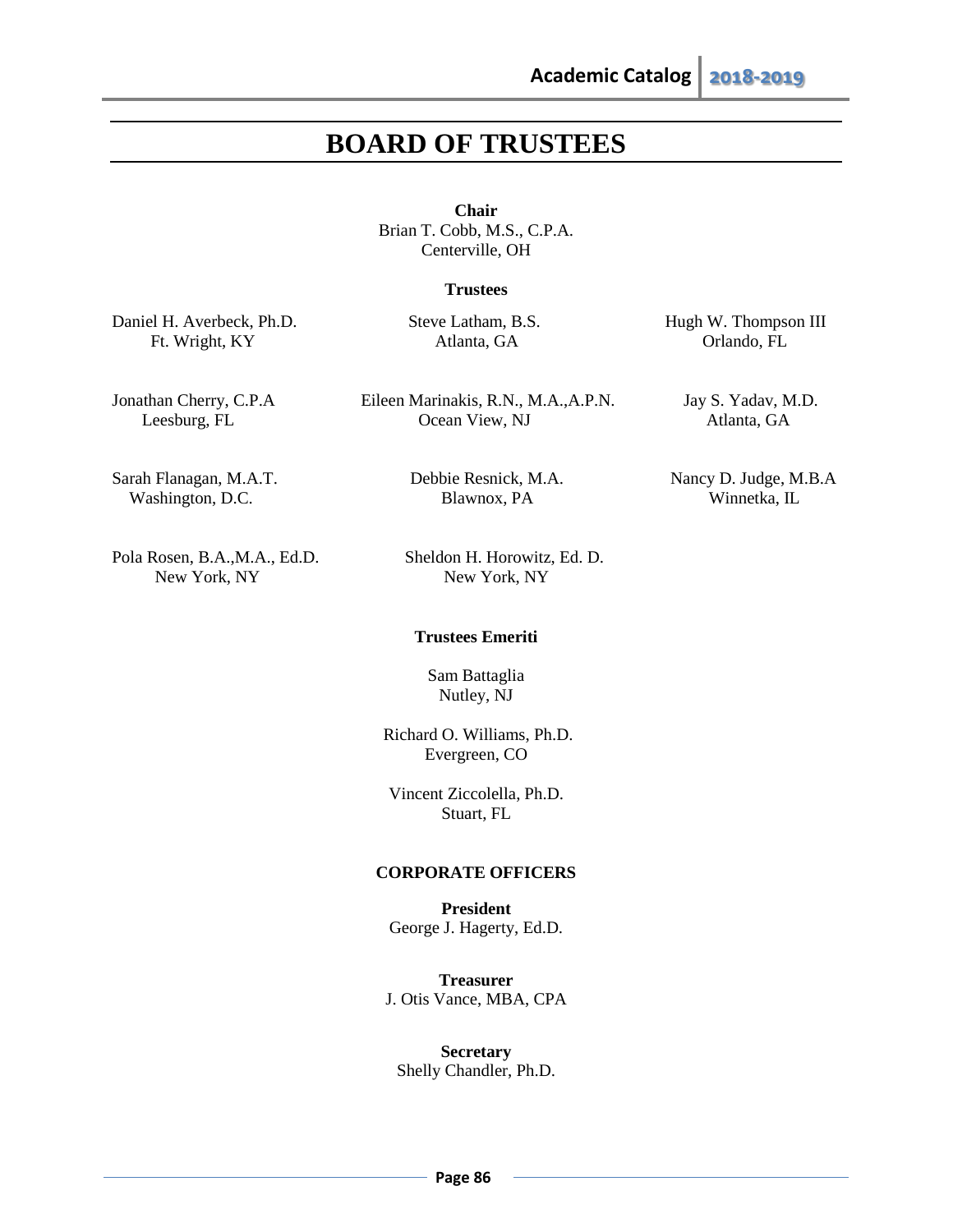# **COLLEGE ADMINISTRATORS**

# **President**

Hagerty, George

B.A., Stonehill College: Political Science/International Affairs Ed.M., Harvard University: Education Policy and Finance Ed.D., Harvard University: Administration, Planning, and Social Policy

# **Executive Assistant to the President**

Snyder, Tamara

B.A., Lake Erie College: English

# **Provost**

Chandler, Shelly

 B.A., Oakland University: Psychology M.S., Troy State University: Counseling & Psychology Ph.D., Barry University: Leadership & Education, Counseling Specialization

# **Vice Presidents**

# **Vice President of Finance and Administration/CFO**

Vance, J. Otis

B.B.A., Boise State University: Accounting M.B.A., University of Southern Maine

# **Vice President of Institutional Development and Communications**

Muller, Stephen F.

B.S., Hofstra University: Chemistry M.S., Bridgeport University: Higher Education Administration

# **Vice President of Admissions & Enrollment Management**

Herold, Dale

B.A., Molloy College: Communication Arts

# **ACADEMIC AFFAIRS**

# **Provost**

Chandler, Shelly

B.A., Oakland University: Psychology

M.S., Troy State University: Counseling & Psychology

Ph.D., Barry University: Leadership & Education, Counseling Specialization

# **Executive Assistant to the Provost**

# Bisanti, Erin

B.S., University of Phoenix: Business and Marketing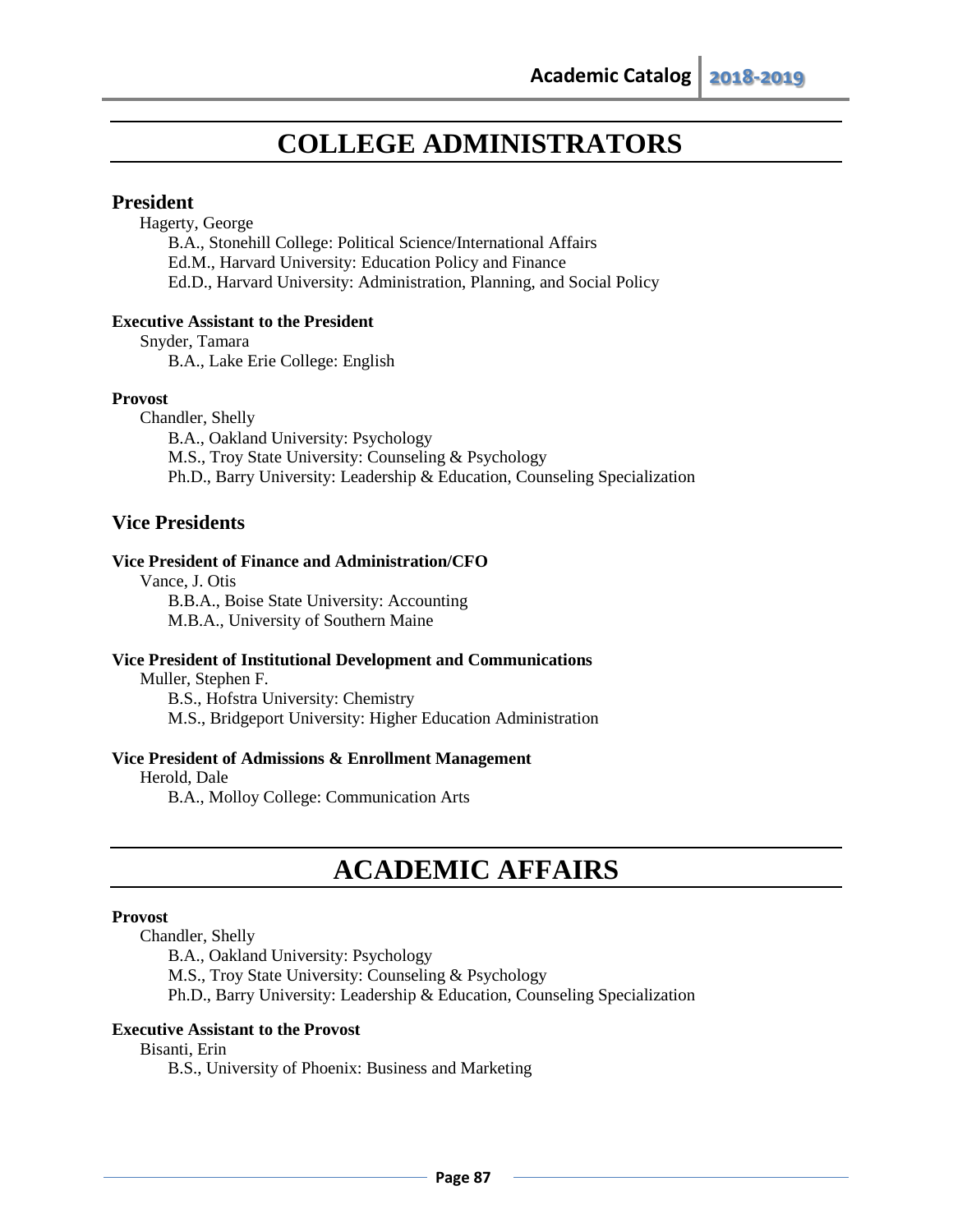# **Registrar**

Brown, David

B.A., University of Lancaster: History and Economics Diploma in Education, University of the West Indies

## **Assistant Registrar**

Santaw, Carrie

- A.S., Community College of Vermont: Administrative Management
- A.S., Community College of Vermont: Accounting
- B.A., Johnson State College: Professional Studies

# **Department Chairs**

# **Business and Technology**

Fleming, James E.

 B.A., Saint Leo College: Psychology/Computer Information Systems M.S., National-Louis University: Management D.B.A., University of Sarasota: Business Administration/Information Systems

## **Human Services and Psychology**

Perrone, Richard

B.A., Saint Leo University: Human Services B.S., Regis University: Business Administration M.S. University of Oklahoma: Human Relations Ph.D., Capella University: Human Services/Social Work & Community Resources

# **Humanities**

Ogle, Brian

A.A.S., Iowa Western Community College: Veterinary Technology B.S., Bellevue University: Adult Education & Training M.S., Canisius College: Anthrozoology Ph.D., University of Central Florida

### **Studio Arts**

Bellamy, Russ B.A., Georgetown College: Fine Arts M.F.A., University of Cincinnati: Fine Arts

# **Faculty: Business & Technology Department**

Cupach, Matthew: Instructor

B.A., Cleveland State University: Communications & Dramatic Arts M.A., University of Akron: Mass Media Communications

### Fallon, Michael

B.S., Florida Southern College: Business Administration M.A., Webster University: Management & Leadership M.A., Webster University: Marketing DBA, Northcentral University: Marketing (In Progress)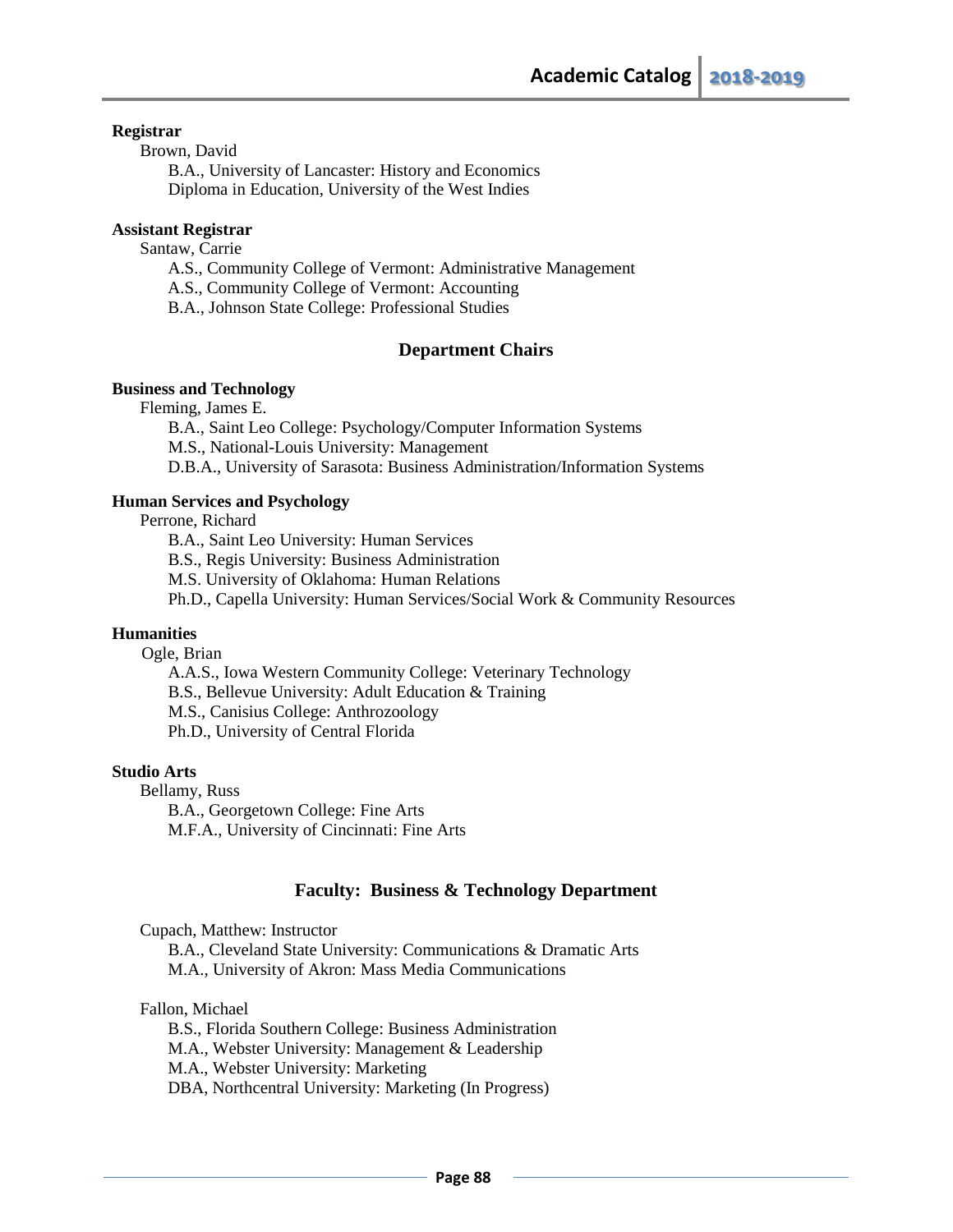Fleming, James: Professor B.A., Saint Leo College: Psychology/Computer Information Systems M.S., National-Louis University: Management D.B.A., University of Sarasota: Business Administration/Information Systems Hunter, Teri: Instructor B.S., University of South Florida: Hospitality Management M.S., University of Central Florida: Hospitality & Tourism Management Jenkins, Brenda: Instructor B.S., International College: Computer Science M.S., Hodges University: Management Information Systems Doctoral Studies, Keiser University: Instructional Design & Technology Novak, Sandy: Associate Professor & Assistant Chair Business & Technology Department B.F.A., Temple University: Graphic Design M.F.A., University of Santa Barbara: Art Studio Ramirez, Vilma: Instructor B.A., Baruch College: Computer Information Systems M.S., University of Arizona: Management Information Systems

# **Faculty: Human Services and Psychology Department**

Chandler, Shelly: Professor

Licensed Mental Health Counselor B.A., Oakland University: Psychology M.S., Troy State University: Counseling & Psychology Ph.D., Barry University: Leadership & Education, Counseling Specialization

Franco, Gilbert: Assistant Professor

B.A., University of California: Psychology M.A., Alliant International University: Marriage & Family Therapy Ph.D., Walden University: Psychology

Lucas, Linda: Assistant Professor B.S., University of Florida: Psychology M.S., Nova Southeastern University: Mental Health Counseling Ph.D., Walden University: Clinical Psychology

Marsden, Andrea: Assistant Professor

B.A., University of Missouri: Psychology

M.A., University of Missouri: Industrial/Organizational Psychology

Ph.D., University of Missouri: Industrial/Organizational Psychology

Nance, Nicoletta: Associate Professor

B.A., Youngstown State University: Psychology MS.Ed., Youngstown State University: Counseling Ph.D., Capella University: Human Services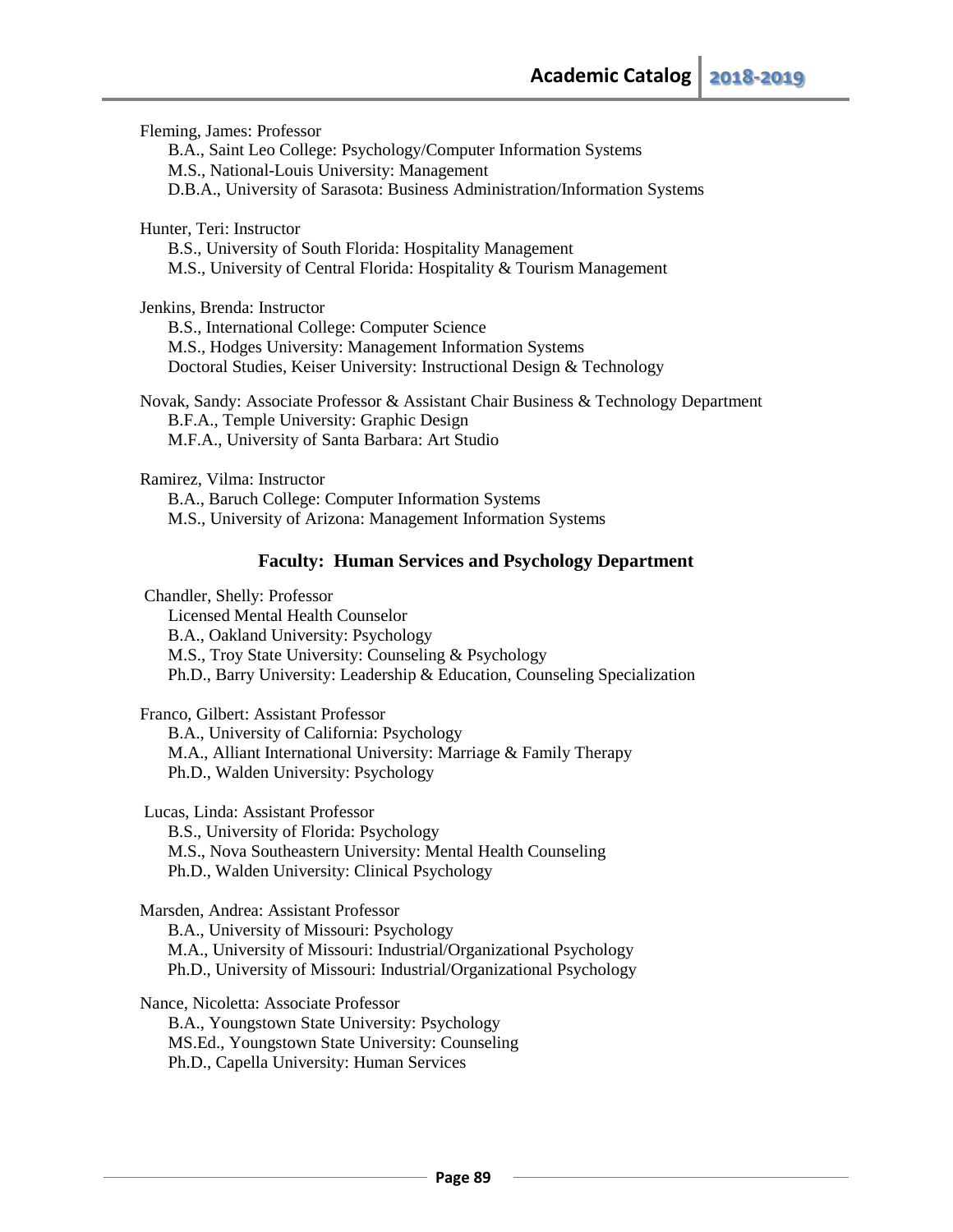Paul, Kimberlee: Instructor (Learning Specialist/Faculty) B.S., Bowling Green State University: Education M.A., Baldwin-Wallace College: Education/Reading

Perrone, Richard: Professor

B.A., Saint Leo University: Human Services B.S., Regis University: Business Administration M.S. University of Oklahoma: Human Relations Ph.D., Capella University: Human Services/Social Work & Community Resources

# **Faculty: Humanities Department**

Boschee, Bonni: Assistant Professor B.S., Dickinson State University: Elementary & Early Childhood Education M.S., Chadron State University: Educational Administration Ed.D. University of South Dakota: Curriculum & Instruction

Campbell, Patricia: Associate Professor & Assistant Chair Humanities Department B.A., Slippery Rock University: English M.A., Slippery Rock University: English Ph.D., University of Florida: English

Case, Christine: Instructor

B.A., University of Central Florida: Anthropology

M.S., Canisius College: Anthrozoology

Chandler, Kevin: Assistant Professor

B.S., Oakland University: Mechanical Engineering M.S., Oakland University: Mechanical Engineering Ed.D., University of Orlando: Educational Leadership

Cushing, Bryan: Instructor

B.A. Stoney Brook University: Environmental Humanities; Cultural Anthropology M.S. Canisius College: Anthrozoology

Huff, Christopher: Assistant Professor

B.A., Juniata College: History and Political Science

M.A., University of Texas at San Antonio: History

M.A., University of Georgia: History

Ph.D., University of Georgia: History

Irving, Christopher: Instructor

B.A., Florida Atlantic University: English Literature & Multimedia Studies M.F.A., Florida Atlantic University: English: Creative Writing

Isrow, Zachary: Instructor & Humanities Coordinator B.A., Aurora University: Philosophy M.A., University of Chicago: Liberal Arts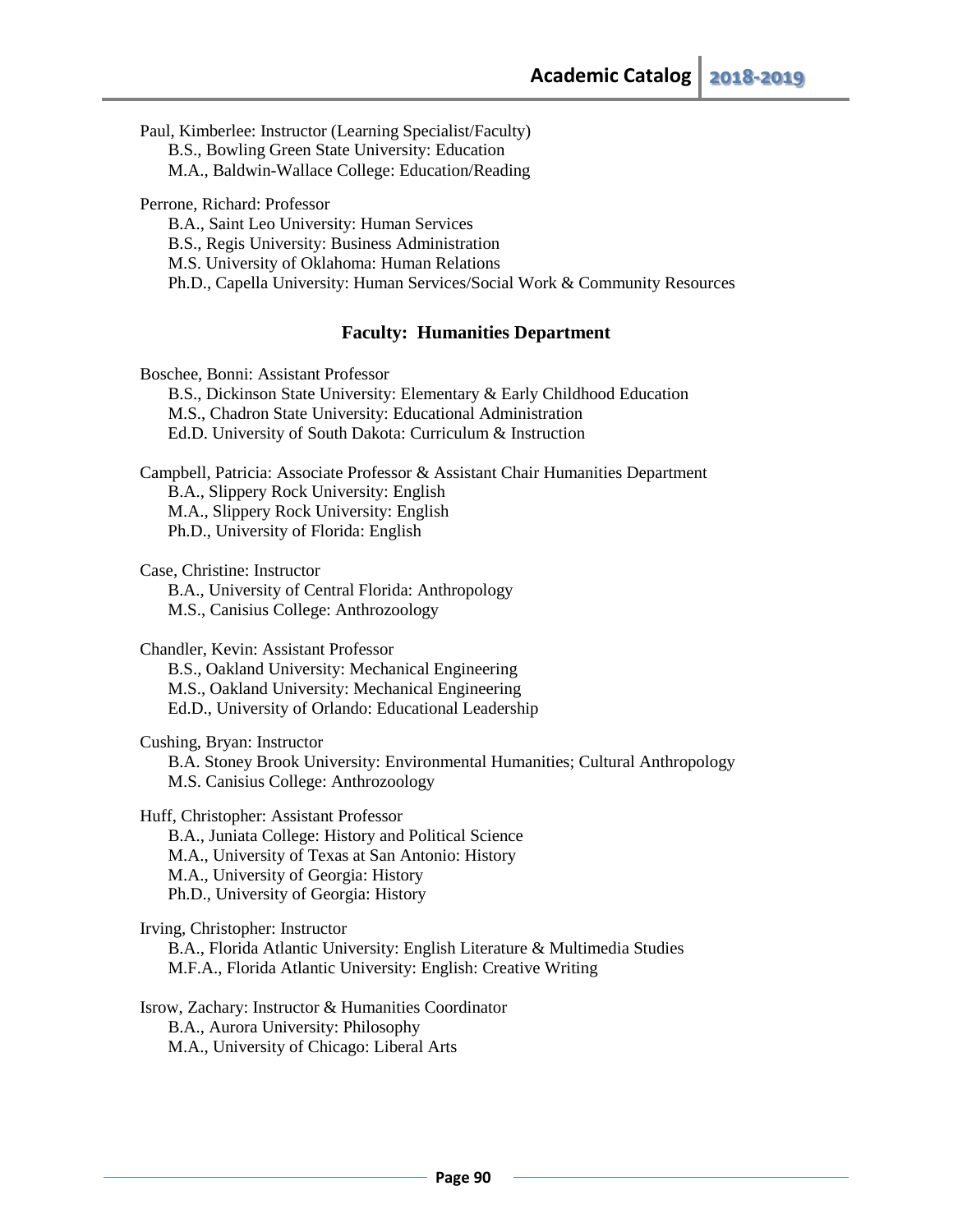Konovalov, Patricia: Assistant Professor B.S.W., Ferris State University: Social Work B.A., Marygrove College: History M.A., Central Michigan University: Human Development & Family Studies Ed.D., Ferris State University Marcano-Ramirez, Maria: Instructor (Learning Specialist/Faculty) B.A., University of Puerto Rico: Psychology M.A., University of Puerto Rico: Rehabilitation Counseling McDaniels, Steve: Instructor B.S., Northeastern Illinois University: Sociology J.D., Florida A & M University: Law Concentration, A.T. Still University: Kinesiology-Exercise & Sport Psychology Mouriz, Kelly: Instructor (Learning Specialist/Faculty) B.A., University of Maryland: Psychology MSW, University of Kansas M.A., Webster University: Counseling Psychology Nault, Raymond B.A., Washington State University: English B.A., University of Odense: English M.A., University of Copenhagen: Classical Hebrew M.A., University of Odense: English & Semiotics Ph.D., University of Odense: English/Linguistics Nesbitt, William: Professor A.A., Thomas University: Liberal Arts B.A., Thomas University: English M.A., Valdosta State University: Literature Ph.D., Florida State University: Literature Ogle, Brian: Assistant Professor A.A.S., Iowa Western Community College: Veterinary Technology B.S., Bellevue University: Adult Education & Training M.S., Canisius College: Anthrozoology Ph.D., University of Central Florida Patestides, Michele: Instructor (Learning Specialist/Faculty) B.A., Barnard College: Program in the Arts M.S., Nova Southeastern University: Varying Exceptionalities Paul, Kimberlee: Instructor (Learning Specialist/Faculty) B.S., Bowling Green State University: Education M.A., Baldwin-Wallace College: Education/Reading Roberts, Marc: Instructor B.A., Southern Connecticut State University: English/Creative Writing M.A., University of Massachusetts: American Literature/Composition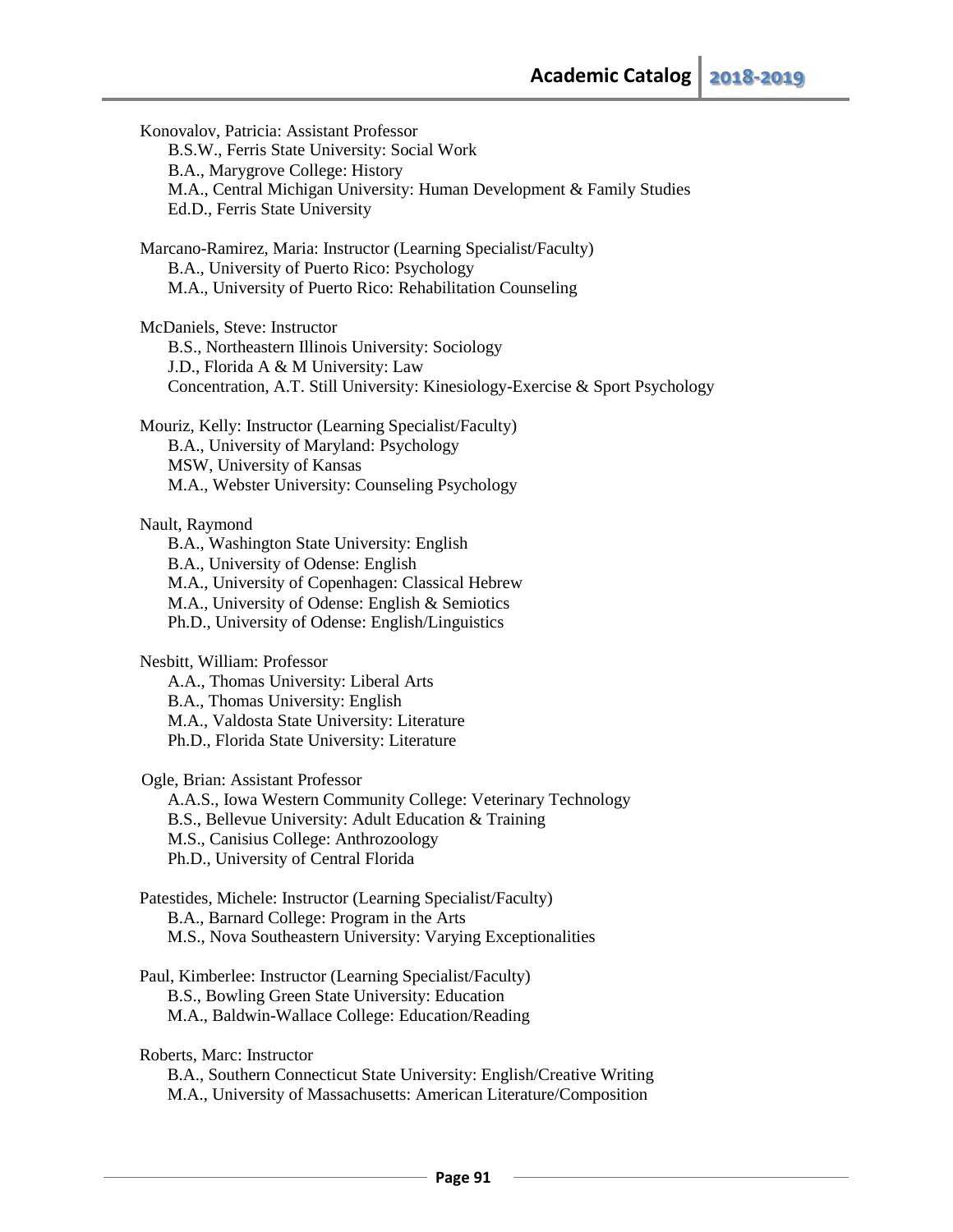Staiger, Laurie: Instructor

A.S., Valencia Community College: Electronic Engineering B.S., University of Central Florida: Elementary Education

M.L.I.S., University of South Florida: Library Science

Siegler, William: Instructor B.S., Jacksonville University: Mathematics M.A., Villanova University: Mathematics

Vinton: Cathy: Instructor B.A., University of Illinois: Mathematics and Computer Science M.A., Illinois State University: Mathematics

# **Faculty: Studio Arts Department**

Bellamy, Russ: Professor B.A., Georgetown College: Fine Arts M.F.A., University of Cincinnati: Fine Arts

Boise, Dustin: Assistant Professor

A.S., Southwestern Oklahoma State University B.F.A., University of Central Oklahoma: Printmaking/Graphic Design M.F.A., University of Cincinnati:

Watters-Sasser, Kimberly: Assistant Professor

B.F.A., Southern Illinois University: Glass M.F.A., Alfred University College of Art and Design: Sculpture/Dimensional Studies-Glass

# **Adjunct Faculty**

Moulden, Steven

B.S., American Intercontinental University: Information Technology M.S. American Intercontinental University: Information Technology

# **ADMISSIONS OFFICE**

### **Vice President of Admissions and Enrollment Management**

Herold, Dale

B.A., Molloy College: Communication Arts

### **Director of Admissions & Financial Aid**

Knight, Stephanie

B.A., Florida Southern College: Mass Communications and History M.Ed., Northeastern University College: Higher Education Administration

# **Assistant Director of Admissions**

Marvin, Andrew B.A., Beacon College: Human Services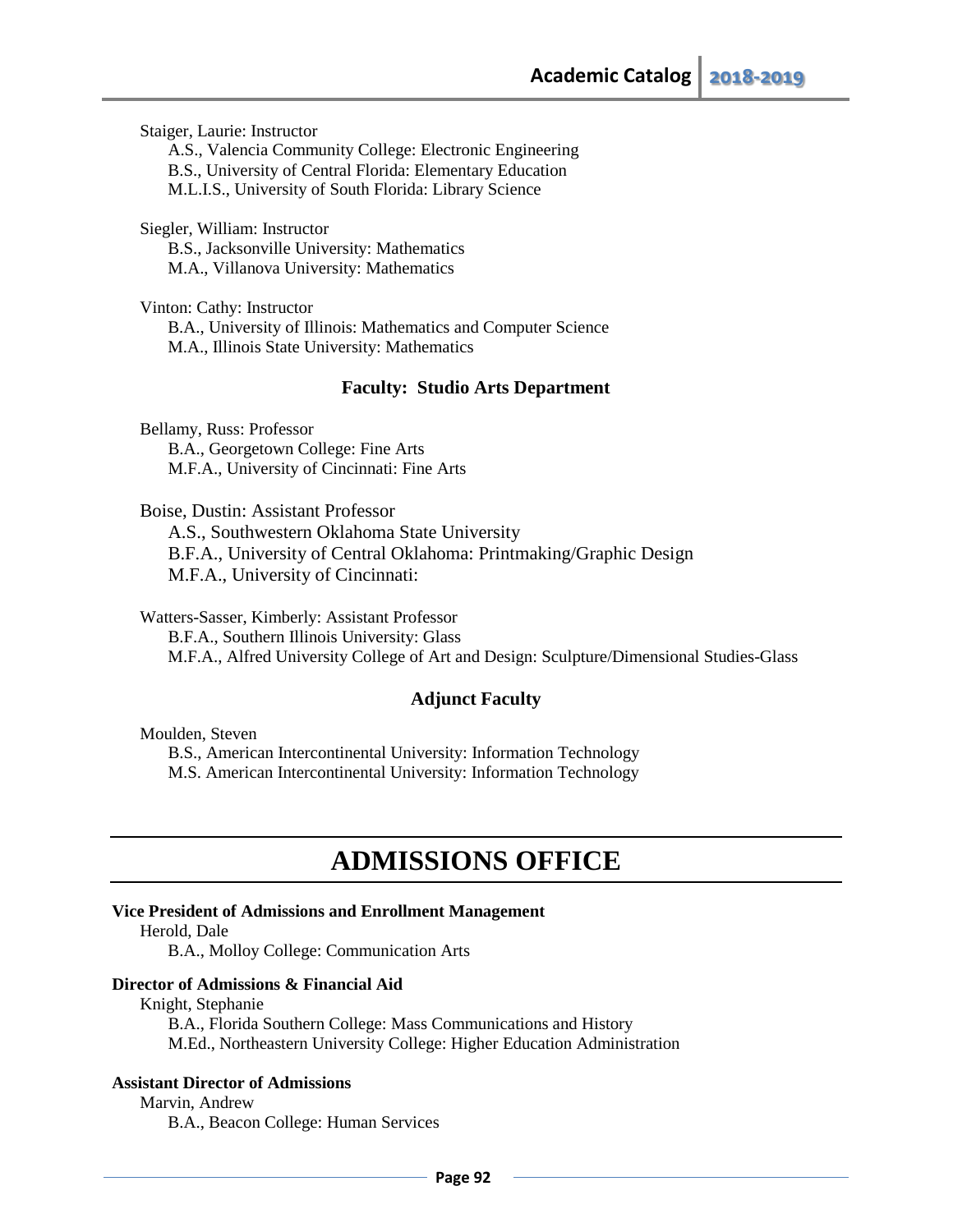# **Assistant Director of Admissions/Pre-Enrollment Transition Coordinator**

Morris-Wood, Alexander

B.A., Connecticut College: History & American Studies

M.S., Post University: Mental Health Counseling (in progress)

# **Associate Director of Admissions**

Dodge, Judy

B.S., Roberts Wesleyan College: Human Resource Management

### **Admissions Counselor**

Reed, Heather

B.A., Beacon College: Computer Information Systems, Web & Digital Media Track

## **Coordinator of Regional Recruitment**

Masson, Rachel

A.A., Landmark College: Liberal Studies

B.A., University of Massachusetts Amherst: Social Policy

## **Admissions Representative**

Tabankin, Michael

B.A., Beacon College: Computer Information Systems, Web & Digital Media Track

# **BUSINESS OFFICE**

# **Vice President of Finance and Administration/CFO**

Vance, J. Otis

B.B.A., Boise State University: Accounting M.B.A., University of Southern Maine

# **Director of Finance & Accounting**

Rysell, Sandi B.A., Bowling Green State University: Accounting

### **Senior Accountant**

Stryker, Christi B.S., LaSalle University: Accounting

**Student Account Specialist**

Eckhart, Cynthia M.

# **Accounts Payable and Purchasing Specialist**

# Shelton, Lilith

B.S., University of Central Florida: Business Administration

# **Receptionist**

McKoy, Tracey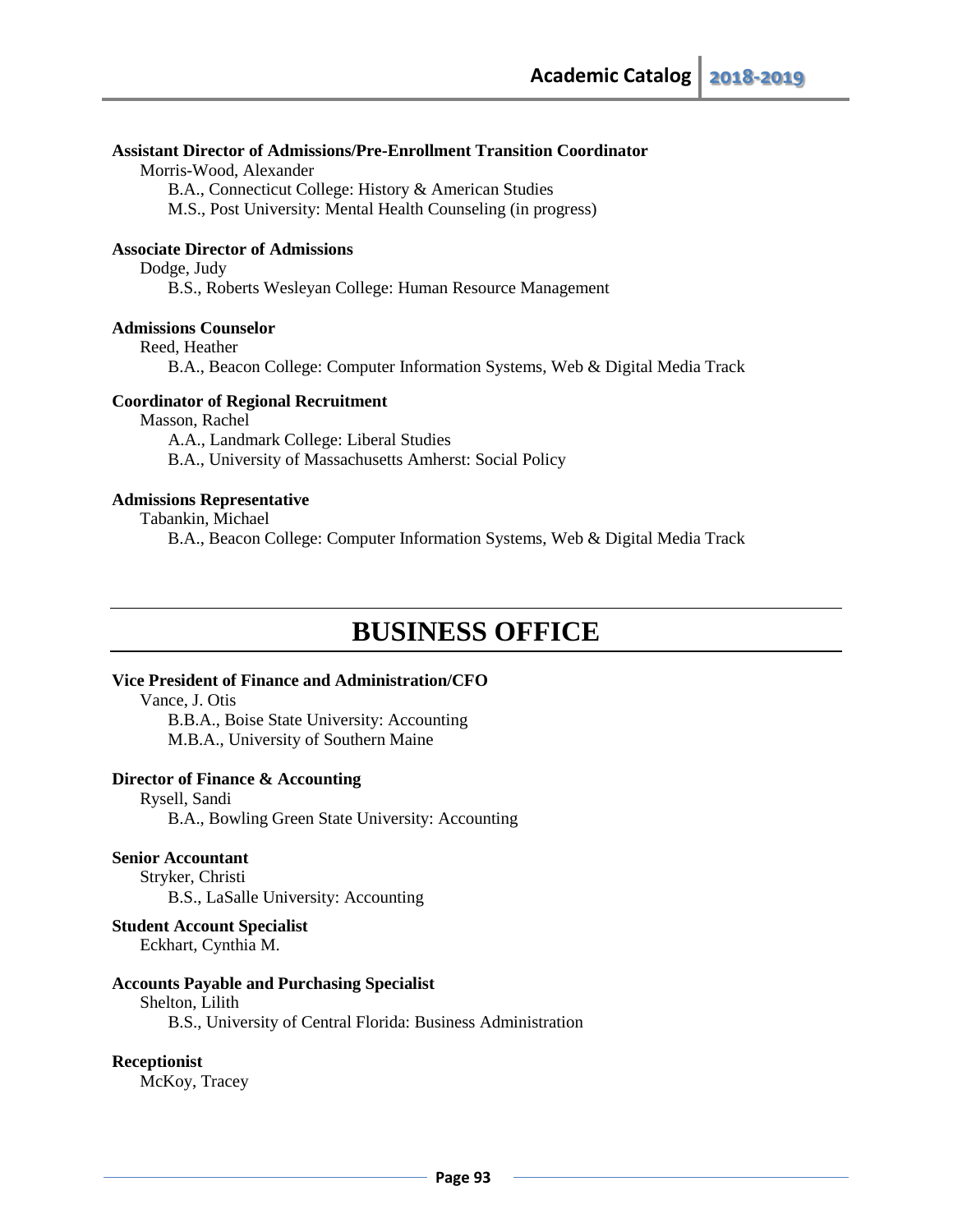# **EDUCATIONAL SUPPORT SERVICES - CAREER CENTER**

# **Director of Career Development**

Ramos, Dinorah

B.A., Purdue University: Psychology M.A., Liberty University: Management & Leadership

### **Internship Coordinator**

Elliott, Theresa

Certified Professional Life Coach

B.S., Palm Beach Atlantic University: Organizational Management

### **Career Development Instructor**

Staiger, Laurie

A.S., Valencia Community College: Electronic Engineering B.S., University of Central Florida: Elementary Education M.L.I.S., University of South Florida: Library Science

# **EDUCATIONAL SUPPORT SERVICES - CENTER FOR STUDENT SUCCESS**

# **Director of Student Success**

Nichols, Sheryl

B.S., State University of New York at Oneonta: Business Economics M.A., Regent University: Human Services Counseling

### **Learning Specialists/Academic Advisors**

 Bordenkircher, Daniel A.A., Lake Sumter Community College: Liberal Arts and Sciences B.A., Beacon College: Human Services and Psychology M.A., Webster University: Education and Innovation

Hagerty, Oksana

B.A., Dniepropetrovsk National University: Applied Psychology

M.A., Dniepropetrovsk National University: Applied Psychology

Ph.D., Kharkiv National University: Educational and Developmental Psychology

Marcano-Ramirez, Maria

B.A., University of Puerto Rico: Psychology

M.A., University of Puerto Rico: Rehabilitation Counseling

# Mouriz, Kelly

B.A., University of Maryland: Psychology MSW, University of Kansas M.A., Webster University: Counseling Psychology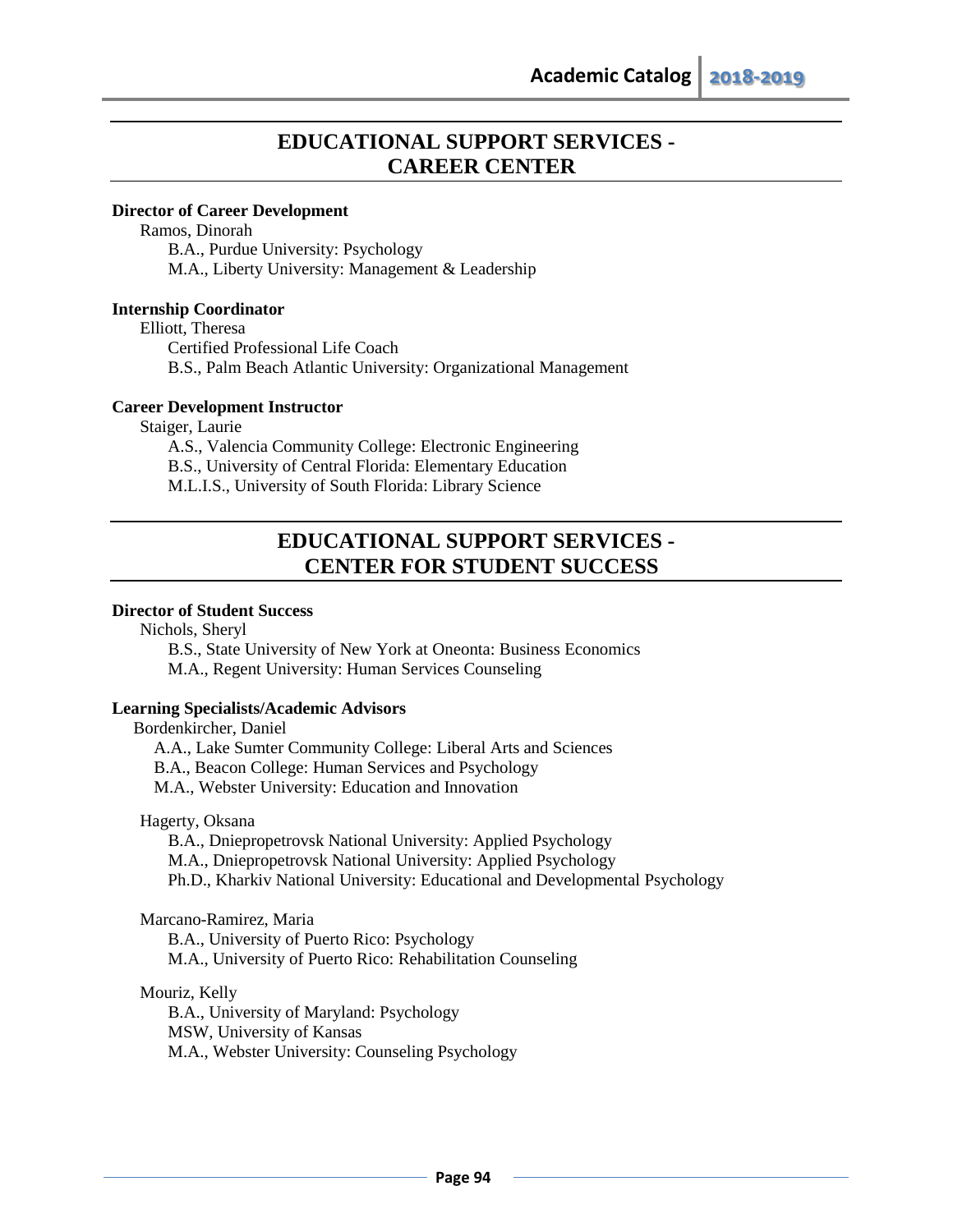Patestides, Michele

B.A., Barnard College: Program in the Arts

M.S., Nova Southeastern University: Varying Exceptionalities

## Paul, Kimberlee

B.S., Bowling Green State University: Education M.A., Baldwin-Wallace College: Education/Reading

Vinson, Virginia

M.A., University of West Florida: Exceptional Student Education

Walter, Braden

B.A., Beacon College: Human Services

## **Community Educator**

Borden, James B.A., Stonehill College: History & Education M.A., Bridgewater State College: Criminal Justice

### **Life Independence Educator**

Palmer, Gavin

Certified Professional Life Coach B.A., Lake Sumter State College: Organizational Management (in progress)

# **EDUCATIONAL SUPPORT SERVICES – INTERNATIONAL PROGRAMS**

# **Coordinator of International Programs**

 Brode, Andrea B.S., Franklin Pierce College: Liberal Studies M.B.A., Franklin Pierce College: Leadership D.A., Franklin Pierce College: Leadership

# **EDUCATIONAL SUPPORT SERVICES - LIBRARY**

## **Director of Library Resources**

Reitz, Tiffany

 B.S., University of Toledo: Biological Sciences M.L.I.S., University of North Texas: Library Science

# **Administrative Assistant to Director of Library Resources**

Lutes, Cathy

A.A., Beacon College: Business Management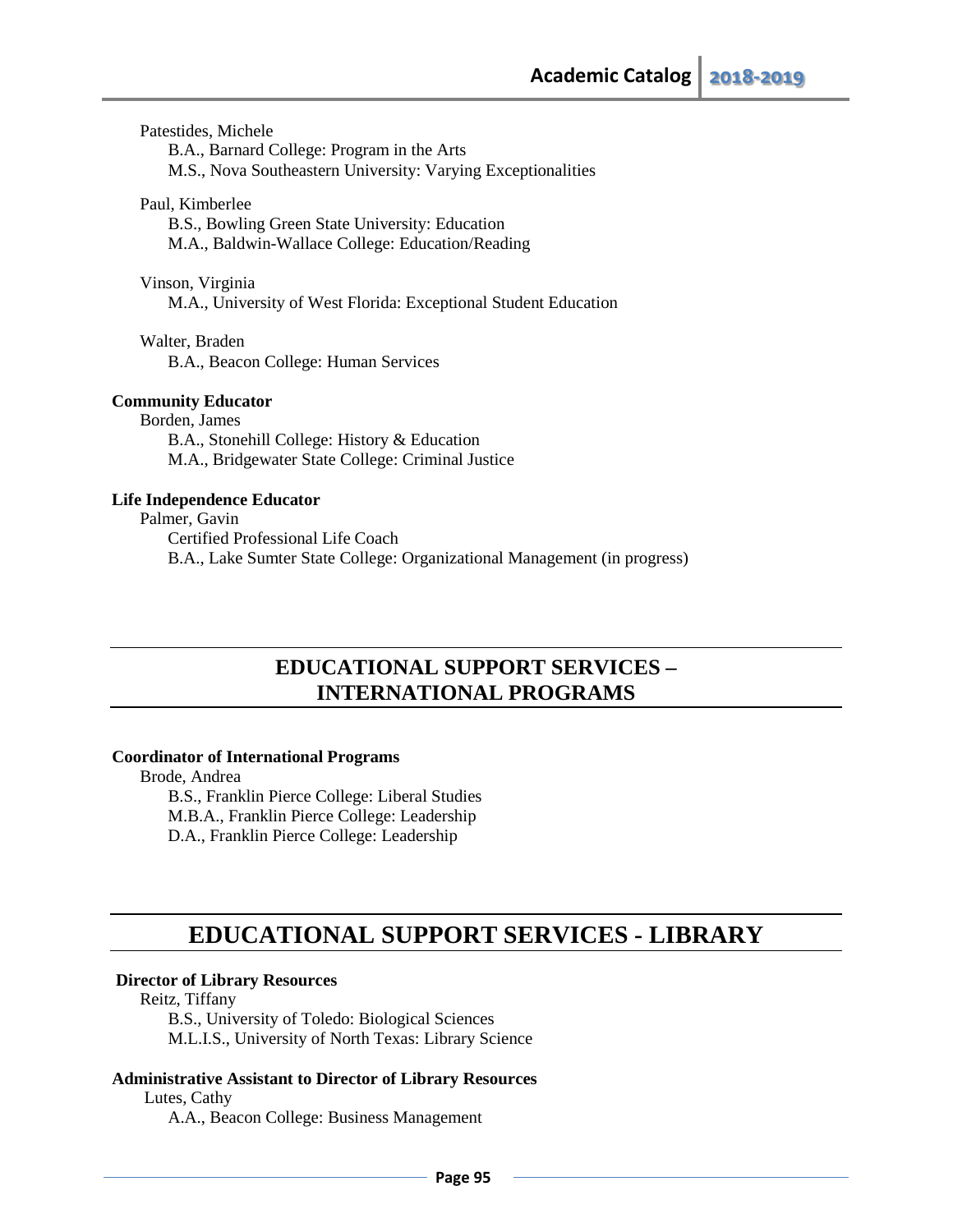# **EDUCATIONAL SUPPORT SERVICES – MATHEMATICS LAB**

# **Assistant Professor**

Chandler, Kevin

B.S., Oakland University: Mechanical Engineering

M.S., Oakland University: Mechanical Engineering

Ed.D. University of Orlando: Educational Leadership

### **Mathematics Instructor**

Siegler, Williams: Instructor B.S., Jacksonville University: Mathematics M.A., Villanova University: Mathematics

### **Mathematics Instructor**

Vinton: Cathy

B.A., University of Illinois: Mathematics and Computer Science M.A., Illinois State University: Mathematics

# **EDUCATIONAL SUPPORT SERVICES - TECHNOLOGY**

### **Director of Information Technology**

Paige, Tim

B.S., Illinois Institute of Technology: Electrical Engineering M.B.A., University of Illinois at Chicago: Management Information Systems and Operations Management

### **Systems Analyst**

Daly, Brett

B.A., Beacon College: Computer Information Systems

# **Information Technology Specialist**

Casimir, Carl

B.A., Beacon College: Computer Information Systems

# **EDUCATIONAL SUPPORT SERVICES - WRITING CENTER**

### **Director of the Writing Center**

Davidson, Richard

A.A., Lake-Sumter Community College: English/Education

B.A., Saint Leo University: English Advanced Literary Studies

M.A., University of South Florida: English Education

### **Writing Center Consultant**

Williams, Renee

B.A., Temple University: Education

B.A., Delaware State University: English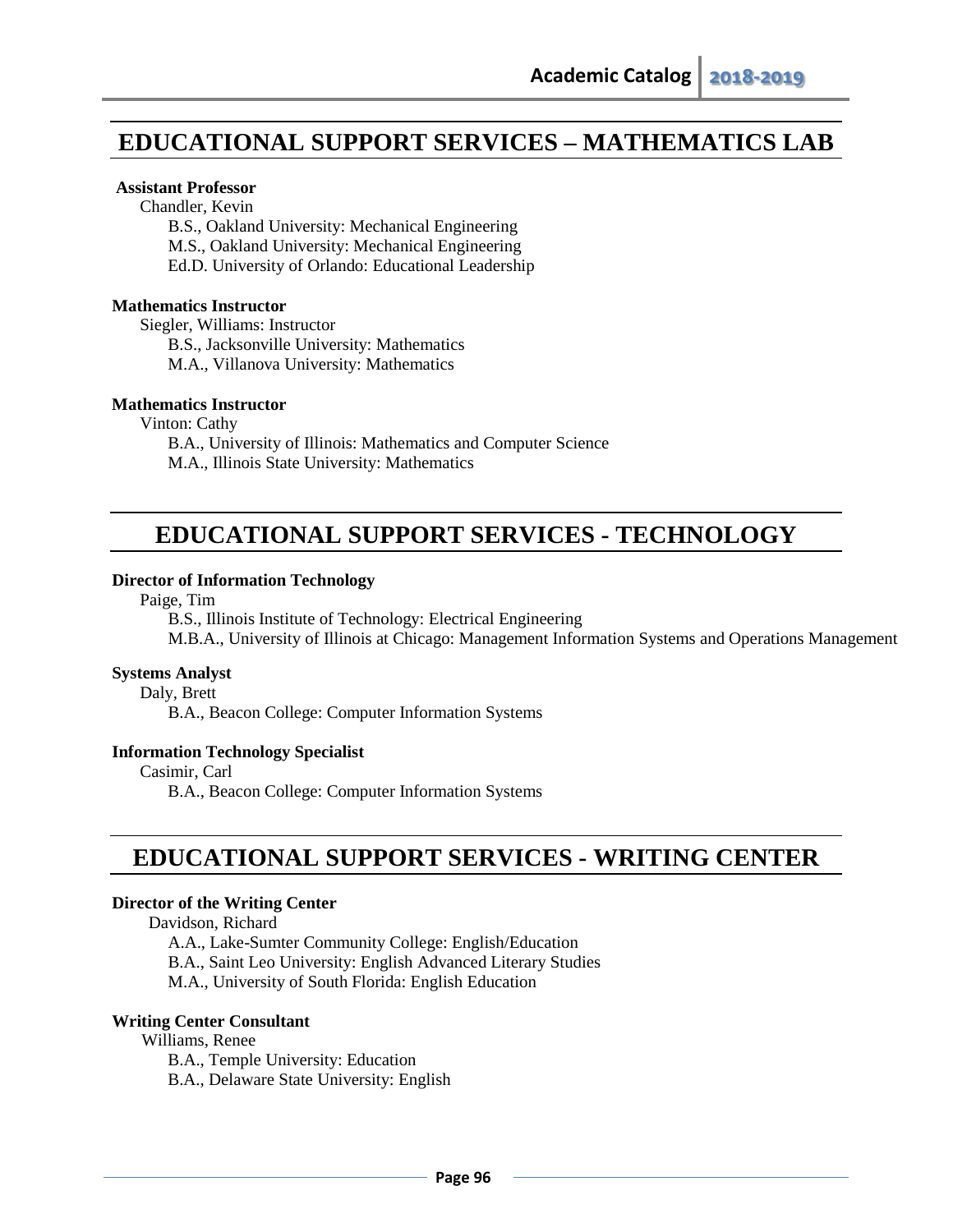### **Writing Center Consultant**

Nault, Raymond

B.A., Washington State University: English

B.A., University of Odense: English

M.A., University of Copenhagen: Classical Hebrew

M.A., University of Odense: English & Semiotics

Ph.D., University of Odense: English/Linguistics

# **EMERITI**

# **President Emeritus**

Brodbeck, Deborah

B.S., Mercy College: Psychology/N.Y.S. Teaching Certification: Special Education M.S., Fordham University: Education, Learning Disabilities Specialization Doctoral Studies, Fordham University: School Psychology

# **Professor Emeritus**

Galyon, Van

B.A., University of Central Florida: Art & Psychology M.F.A., Florida State University: Studio & Art History

# **Professor Emeritus**

Good, Johnny L.

 B.A.A.S., University of Texas: Vocational Education M.S., University of Texas: Special Education Ed.D. Texas A & M University: Supervision, Curriculum, and Instruction in Secondary Education

# **Professor Emeritus**

Ross, Terri

B.A., Florida Southern College: Social Sciences

M.A., Skidmore College: Anthropology/Environmental Studies

Ph.D., The Union Institute: Anthropology/Education

# **FINANCIAL AID OFFICE**

# **Director of Admissions & Financial Aid**

Knight, Stephanie

B.A., Florida Southern College: Mass Communications and History M.Ed., Northeastern University College: Higher Education Administration

# **Financial Aid Consultant**

Weasel, Patricia

B.S., West Virginia University: Family Resources

M.P.A., University of Central Florida: Public Administration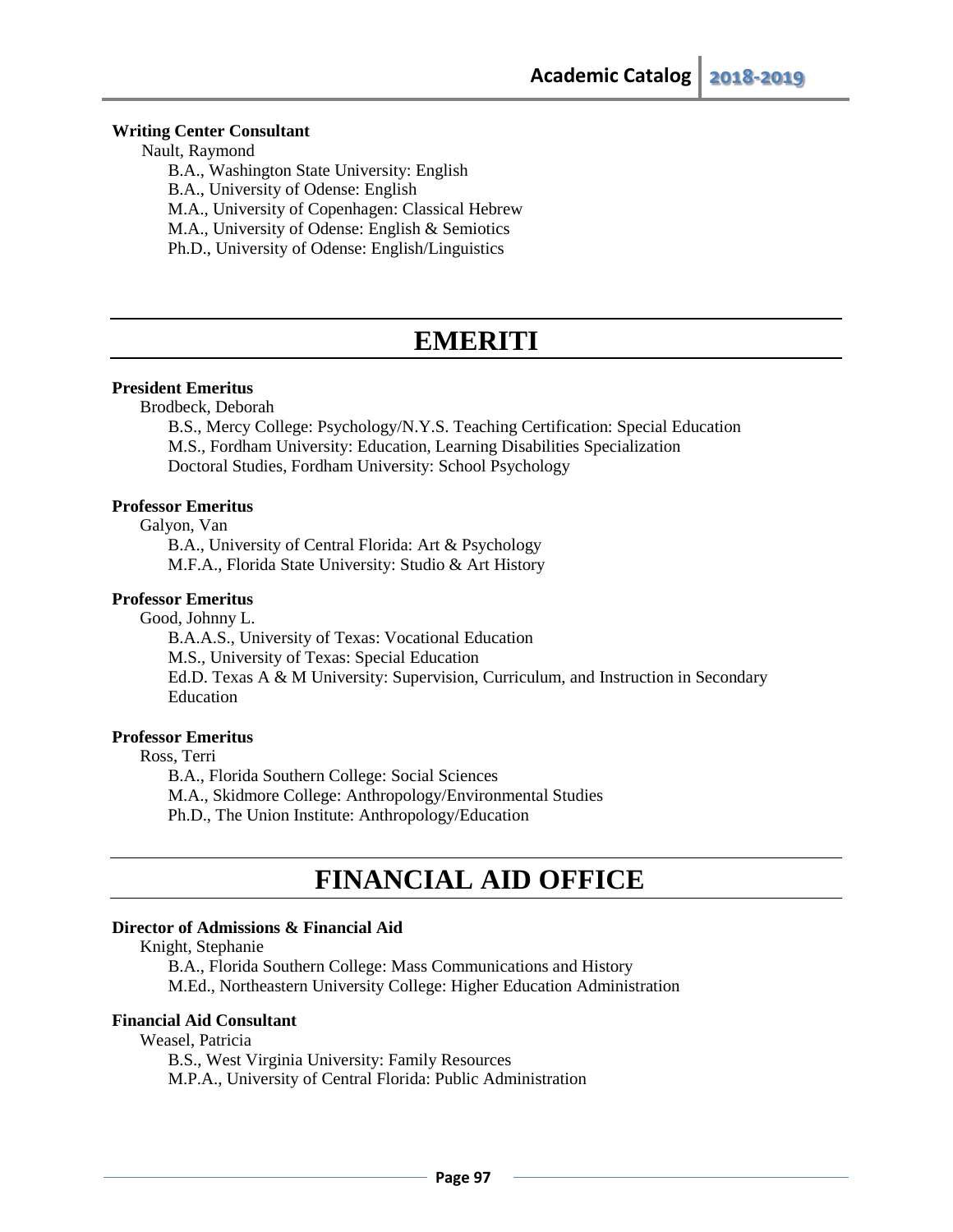# **HUMAN RESOURCES & RISK MANAGEMENT**

### **Director of Human Resources and Risk Management**

Brown, Tom

B.S., Keene State College: Systems Management

Graduate Certificate: Plymouth State University: Human Side of the Enterprise

# **INSTITUTIONAL DEVELOPMENT & COMMUNICATIONS**

### **Vice President of Institutional Development and Communications**

Muller, Stephen F.

B.S., Hofstra University: Chemistry M.S., Bridgeport University: Higher Education Administration

### **Director of Communications**

Owens, Darryl

B.A., Howard University: Journalism

# **Director of Corporate & Academic Outreach**

Lopez, Esteban

B.S., Pontifical Catholic University of Ecuador: Economics

M.S., Southern New Hampshire University: Finance

M.S., Southern New Hampshire University: Community Economic Development

Performance Measurement for Effective Management of Nonprofit Organizations: Harvard Business **School** 

## **Director of the Center for Outreach & Innovation**

O'Toole, Marlene

# **Director of Institutional Development**

Phillips, Keri Jo B.A., Warner Southern College: Organizational Management

# **Director of Alumni and Parent Relations**

Smith, Chelsea

B.A., Beacon College: Liberal Studies

### **Development Associate**

Allison, Linda Legal Secretarial Certificate: Strayer Junior College

# **Development Assistant**

Resnick, Samantha B.A., Beacon College: Human Services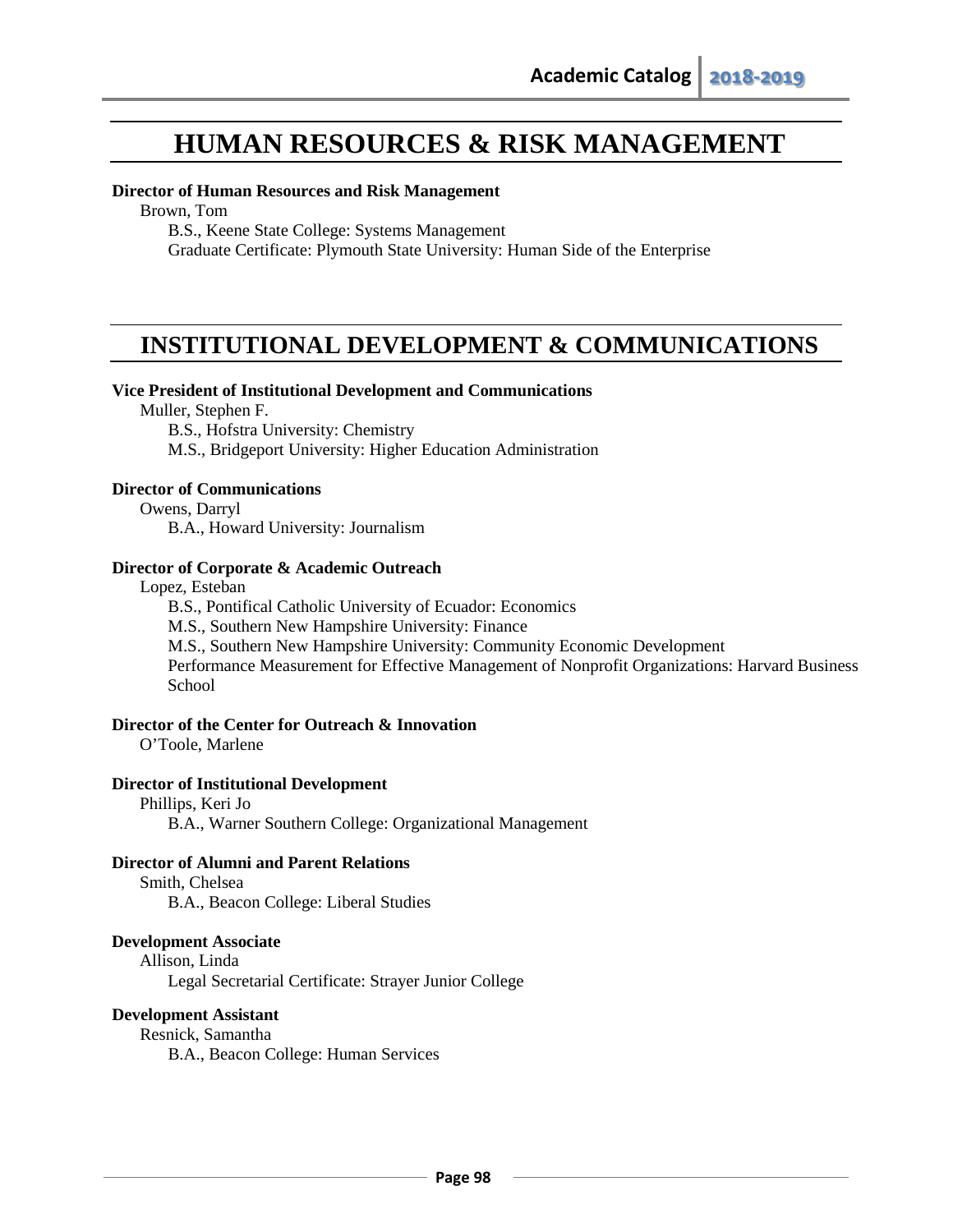# **STUDENT AFFAIRS**

## **Provost**

Chandler, Shelly

B.A., Oakland University: Psychology

M.S., Troy State University: Counseling and Psychology

Ph.D., Barry University: Leadership & Education, Counseling Specialization

# **Dean of Student Affairs**

Greenstein, Kerry

B.A., Rider University: Communication and American Studies M.Ed., University of Delaware: Student Affairs Practice in Higher Education D.Ed., Georgia Southern University: Education Administration

# **Director of Orientation, First Year & Residential Experiences**

Bailey, Sara B.A., Murray State University: Organizational Communication M.S., Arkansas State University: College Student Personnel Services

### **Residential Experience Coordinator**

Cole, Norm

B.A., Messiah College: Theater M.Ed., University of South Florida: Curriculum & Instruction in College Student Affairs

# **Residential Experience Coordinator**

Joiner, Rashad B.A., Beacon College: Interdisciplinary Studies

# **Director of Counseling**

Manzo, Dana

B.S., New York Institute of Technology: Psychology M.S., Palm Beach Atlantic University: Counseling Psychology Licensed Mental Health Counselor

# **Counselor**

Abalo, Claudia

M.S., Nova Southeastern University: Mental Health Counseling

# **Counselor**

Waddill, Sheri

M.A., University of central Florida: Counselor Education Licensed Mental Health Counselor, National Certified Counselor

# **Director of Student Activities & the Student Center**

Ariyo, Rotimi B.S., Fayetteville State University: Psychology M.Ed., Western Carolina University: College Student Personnel

# **Student Center/Bookstore Manager**

Gallagher, Kelly A.S., Colby Community College: Radio Broadcasting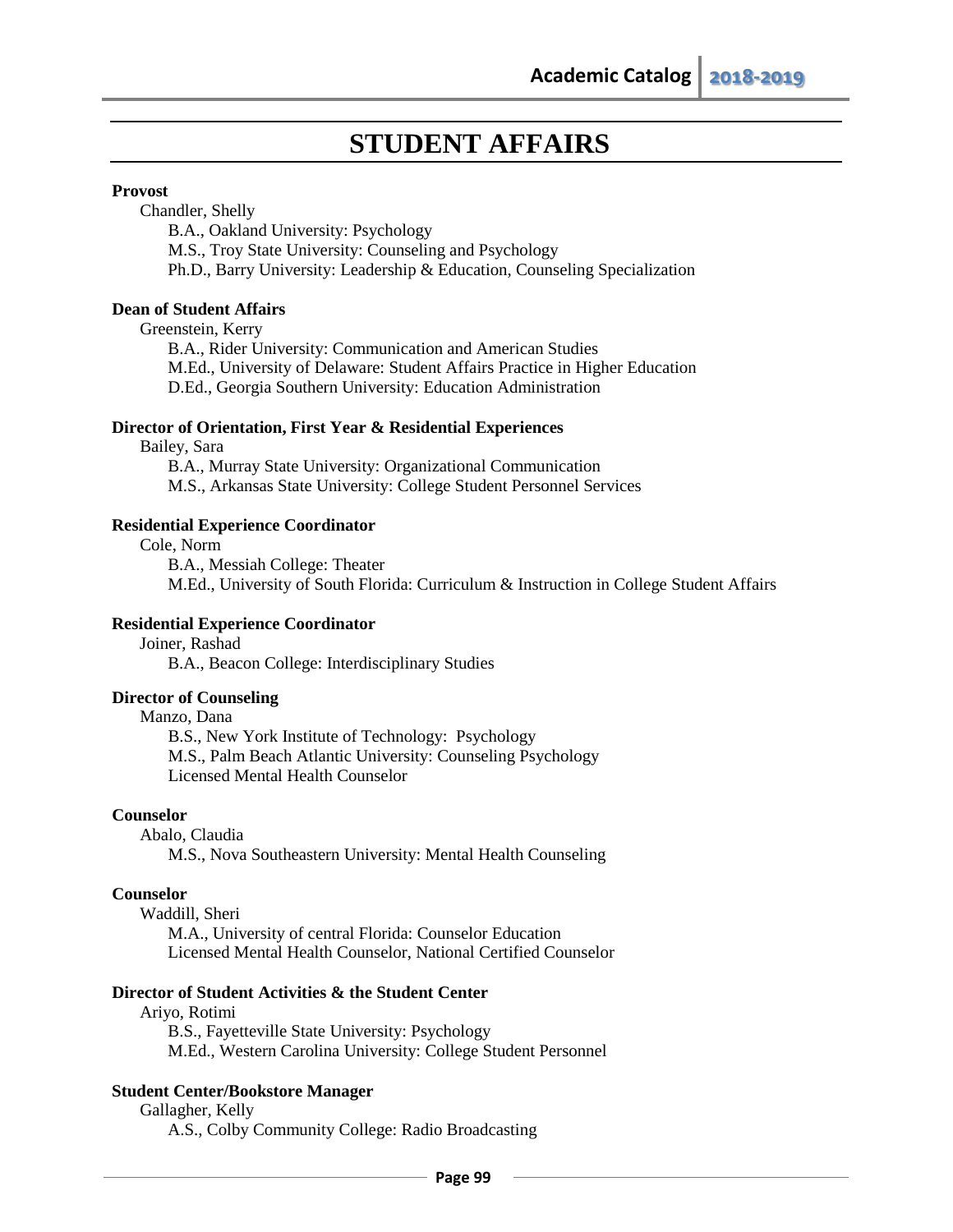## **Bookstore Assistant**

Schlein, Amanda B.A., Beacon College: Liberal Arts

### **Nurse**

Rankin, Monica A.S., Central Florida Community College: Nursing

## **Director of Fitness and Athletics**

McDaniels, Steve B.S., Northeastern Illinois University: Sociology J.D., Florida A & M University: Law

## **Coordinator of Club & Recreational Sports**

Close, Kyle B.S., Louisiana State University: Sports Administration M.S., Eastern Kentucky University: Physical Education

# **Recreation Specialist**

Judge, Nathan B.A., Beacon College: Human Services

# **Personal Trainer**

Baldwin, Bill B.A., Beacon College: Human Services

# **CAMPUS SAFETY**

### **Director of Campus Safety**

Malik, Elyas

# **Campus Safety Officers**

Beauford, Phillip Brantley & Associates: Class D & G Security Licenses

Cherry, Larry Mathews, Jennifer Stephens, Victor

# **TRANSPORTATION**

### **Director of Transportation**

Johnston, Eric

### **Drivers**

Bordes, Jean Middleton, Jame Oakley, Mark Rix, David